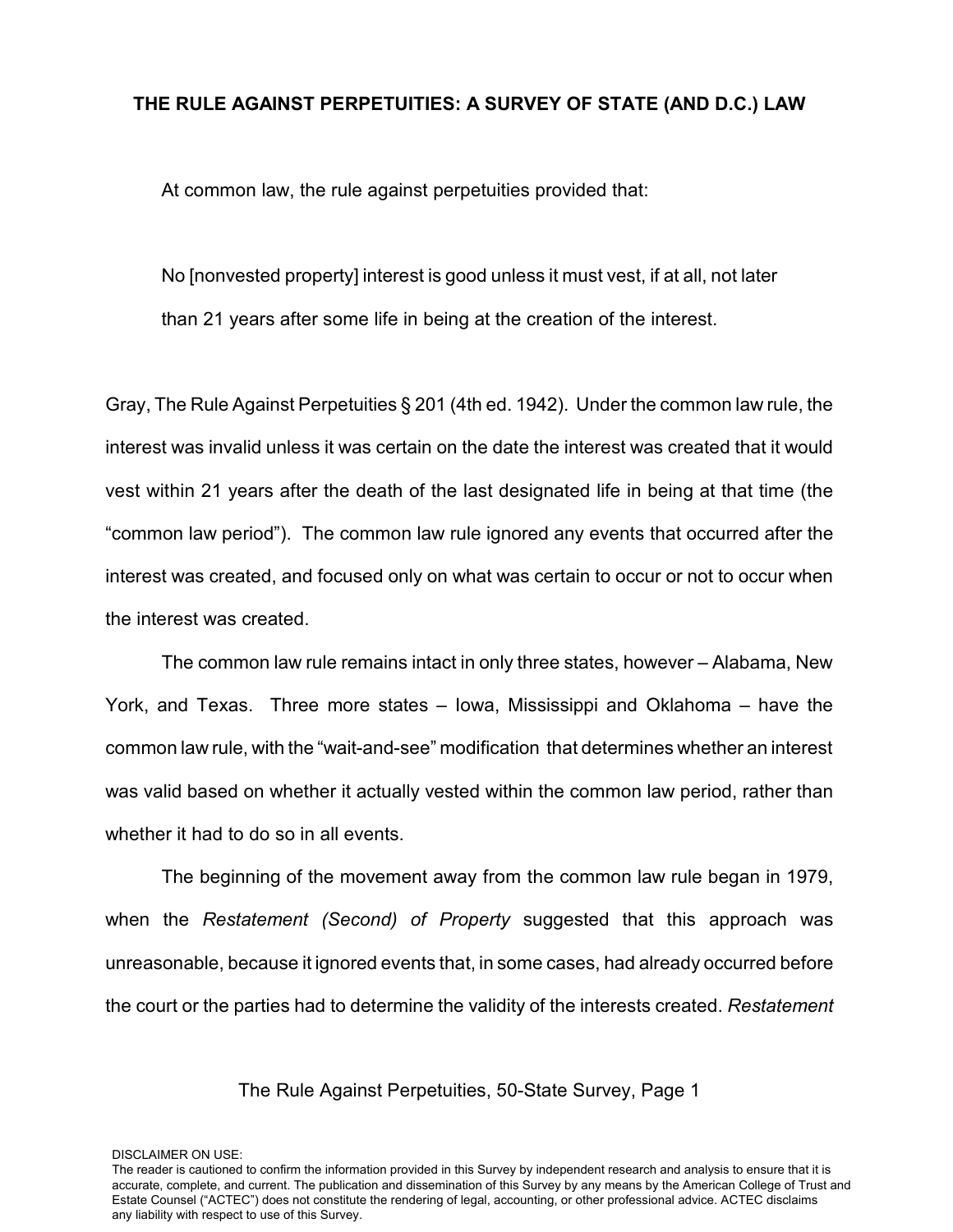*(Second) of Property (Donative Transfers)* § 1.3 (1979). The *Restatement* recommended a "wait-and-see" approach. $1$ 

The most significant change in the state laws on the rule against perpetuities derive from the 1986 enactment by the Uniform Law Commissioners of the Uniform Statutory Rule Against Perpetuities ("USRAP"). See Waggoner, "The Uniform Statutory Rule Against Perpetuities," 21 Real Prop., Prob., & Tr. J. 569 (1986). The USRAP both adopted a waitand-see approach to the rule against perpetuities, and added an alternate 90-year period (measured from the creation of the interest or power) for the rule, allowed the use of *cy pres* to fix RAP violations, as well as making several other less major changes to the common law rule.

The USRAP (either alone or as part of the Uniform Probate Code)<sup>2</sup> has been adopted in twenty-five states and the District of Columbia (Arizona, Arkansas, California, Colorado, Connecticut, District of Columbia, Florida, Georgia, Hawaii, Indiana, Kansas, Massachusetts, Michigan, Minnesota, Montana, Nebraska, Nevada, New Mexico, North Carolina, North Dakota, Oregon, South Carolina, Tennessee, Utah, Virginia, and West Virginia). Several of these states, however, have made substantial modifications or added major exceptions.

The most substantive rules adopted by the USRAP are in the first five sections. USRAP § 1(a) codifies the validating side of the common-law rule, but rejects the invaliding

The Rule Against Perpetuities, 50-State Survey, Page 2

 $^1$  This approach appears to have been first adopted by statute in Pennsylvania in 1947. 20 Pa. Stat. § 6104(b). See Leach, "Perpetuities Legislation, Hail Pennsylvania", 108 Pa. L. Rev. 1124 (1960).

 $2$  In 1990 the Uniform Probate Code made the Uniform Statutory Rule an official part of the Uniform Probate Code as Part 9 of Article II. See UPC §§ 2-901 to 2-907.

The reader is cautioned to confirm the information provided in this Survey by independent research and analysis to ensure that it is accurate, complete, and current. The publication and dissemination of this Survey by any means by the American College of Trust and Estate Counsel ("ACTEC") does not constitute the rendering of legal, accounting, or other professional advice. ACTEC disclaims any liability with respect to use of this Survey.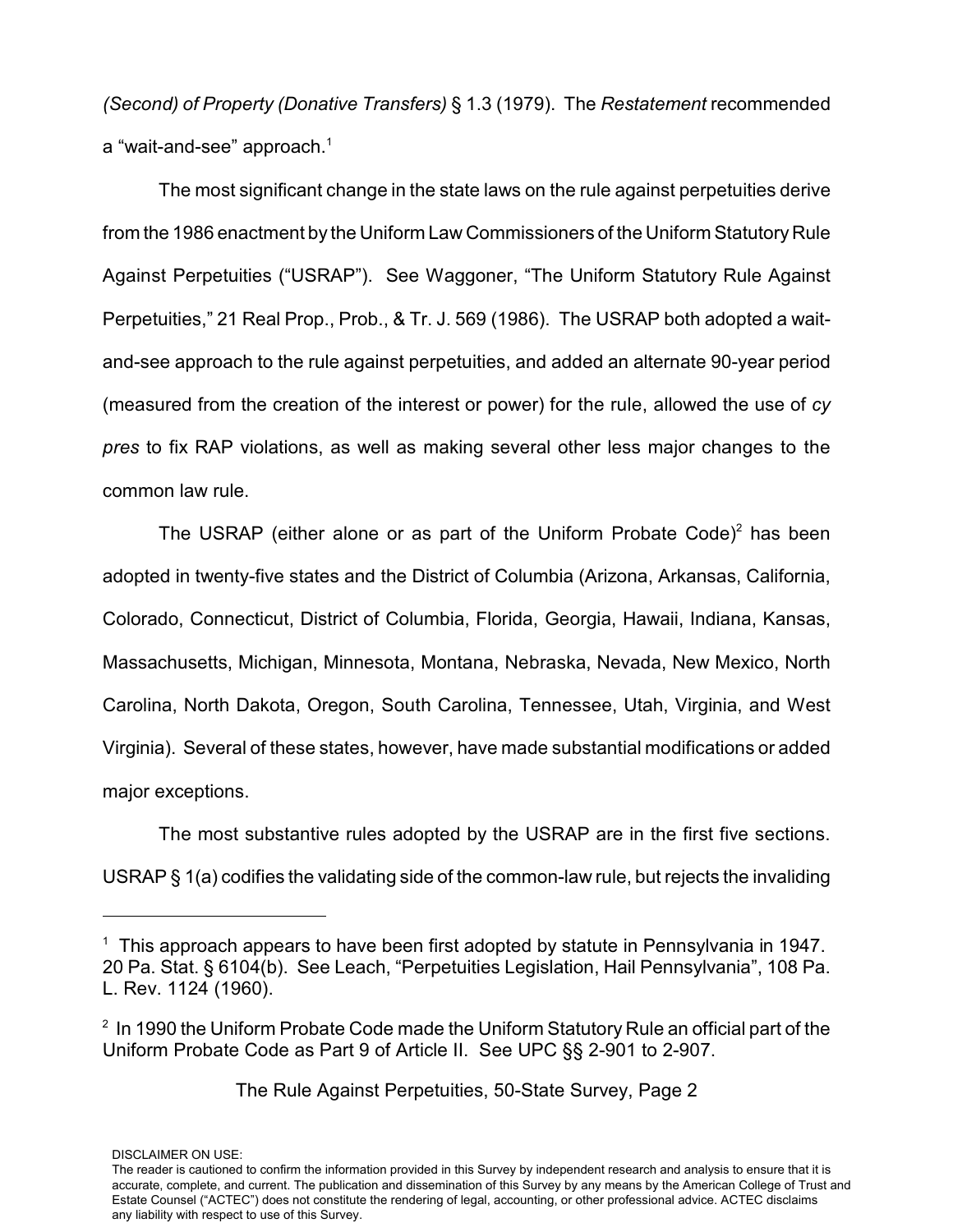side. The USRAP states that a nonvested property interest that is valid under the commonlaw rule is valid under the USRAP. The USRAP adopts a wait-and-see approach for the invalidating side of the rule, by providing that an interest that is not certain to vest with the period of the common law rule is still valid if it actually vests within 90-years following the date it is created.

USRAP §§ 1(b) and 1(c) adopt a similar rule for powers of appointment. USRAP § 1(b) states that a presently-exercisable general power of appointment is always vested, but under the USRAP, a general power that is not presently exercisable because it is subject to a condition precedent, is valid if either the condition precedent is certain to be satisfied or to become impossible to satisfy within the common law period, or if the condition precedent is actually satisfied or actually becomes impossible to satisfy within 90 years after its creation. USRAP § 1(c) states that a nongeneral power of appointment or general testamentary power of appointment is valid under the USRAP if, when it is created, it is certain to be irrevocably exercised or otherwise to terminate during the common law period, or if it is actually irrevocably exercised or actually otherwise terminates within 90 years after its creation.

USRAP § 1(d) provides that, for purposes of measuring the common law period of the rule, the chance that a child will be born to an individual after the individual's death is disregarded.

In 1990, the USRAP was modified to add USRAP § 1(e), which is designed to avoid unintended adverse results that could arise from a savings clause that states that the maximum time of vesting or termination of any interest or trust occur no later than 21 years after the death of the survivor of specified lives in being at the creation of the trust, or if

The Rule Against Perpetuities, 50-State Survey, Page 3

The reader is cautioned to confirm the information provided in this Survey by independent research and analysis to ensure that it is accurate, complete, and current. The publication and dissemination of this Survey by any means by the American College of Trust and Estate Counsel ("ACTEC") does not constitute the rendering of legal, accounting, or other professional advice. ACTEC disclaims any liability with respect to use of this Survey.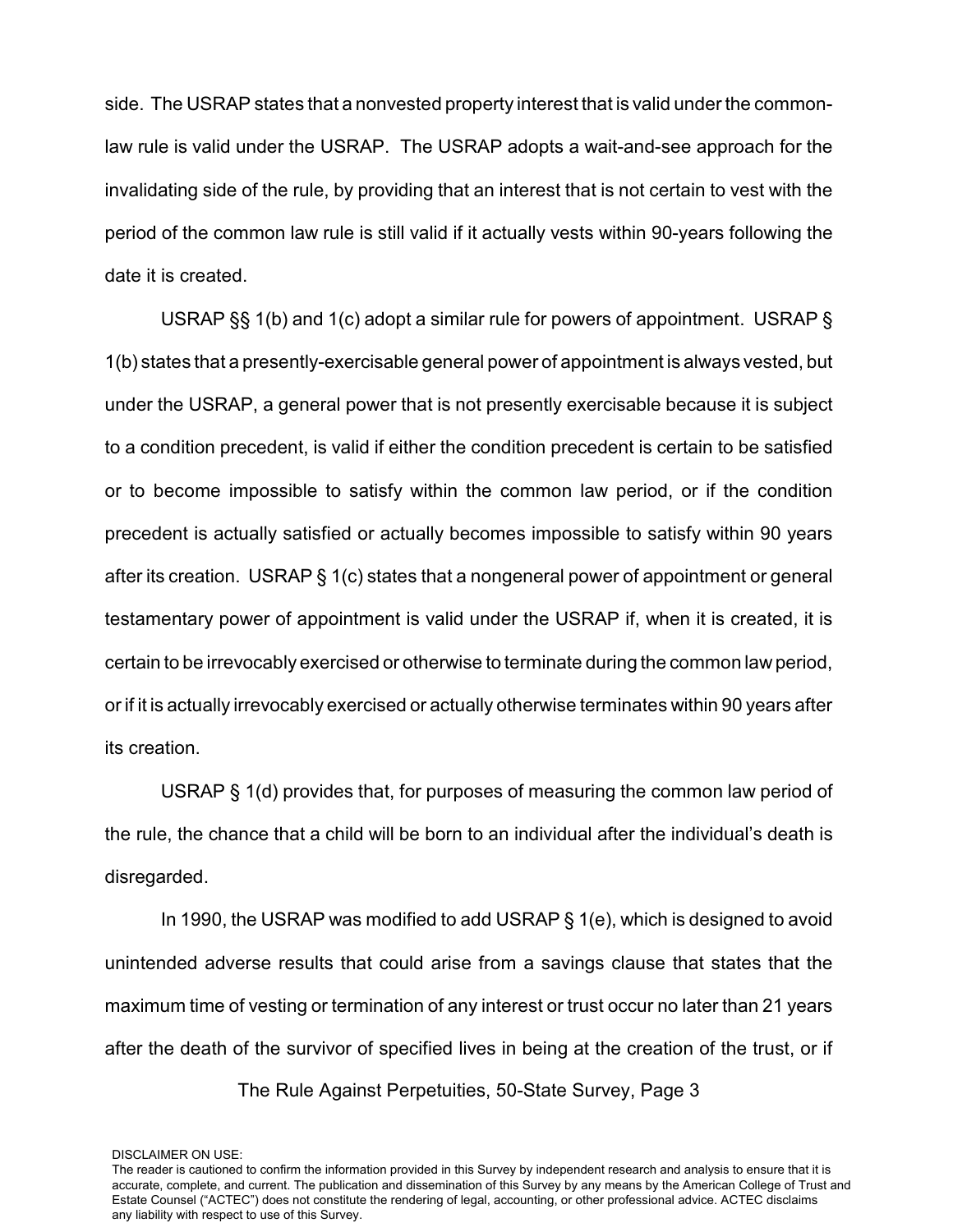later, 90 years after the creation of the trust. Such a provision could create a problem if used in a trust whose terms otherwise violated the common-law rule. If the savings clause actually sets the duration of the trust, it could actually create a perpetuities violation. Section 1(e) thus provides that language in a governing instrument that seeks to disallow the vesting or termination of any interest or trust until or beyond the later of the expiration of the common law period or a period that exceeds or might exceed the common law period, is inoperative to the extent it produces a period of time that exceeds 21 years after the death of the survivor of the specified lives.

USRAP § 2 defines the time when, for purposes of the USRAP, when a nonvested property interest or a power of appointment is created. Section 2(a) states that general property law determines when a nonvested property interest or power of appointment is created, except as otherwise provided in Section 5 of the USRAP.

USRAP § 2(b) adopts the general common law rule that, if a person who alone can exercise a power created by a governing instrument to become the unqualified beneficial owner of a nonvested property interest (or a property interest subject to a power of appointment described in USRAP § 1(b) (a general power subject to a condition precedent) or 1(c) (a testamentary general or special lifetime power)), the nonvested property interest or power of appointment is deemed to be created when the power to become the unqualified beneficial owner terminates. This section includes alternate language stating that, for purposes of the USRAP, a joint power with respect to community property or to marital property under the Uniform Marital Property Act held by a married couple is treated as a power exercisable by one person alone.

The Rule Against Perpetuities, 50-State Survey, Page 4

DISCLAIMER ON USE: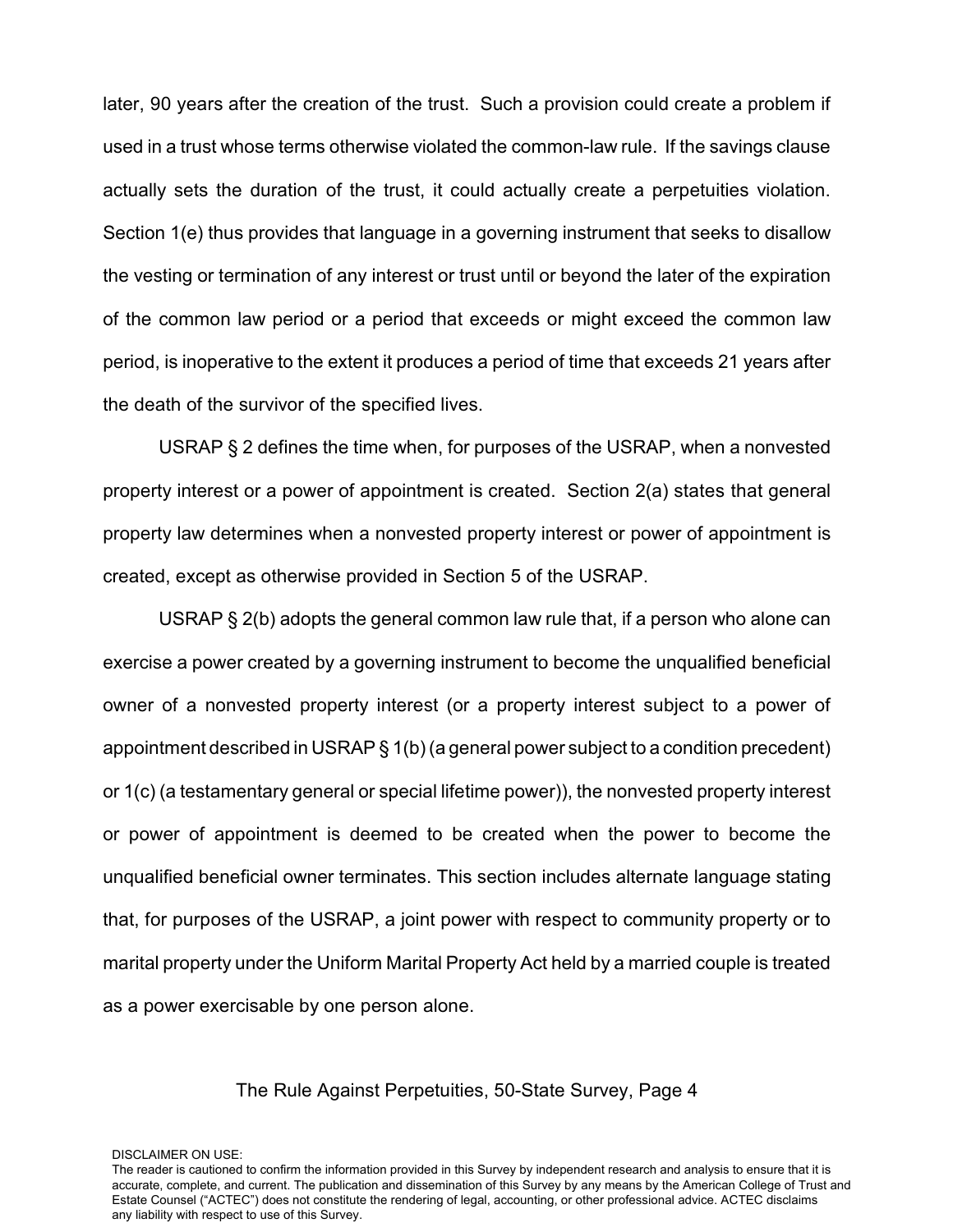USRAP § 2(c) provides that nonvested property interests and powers of appointment arising out of transfers to a previously funded trust or other existing property arrangement are deemed to be created when the nonvested property interest or power of appointment arising out of the original contribution was created. This avoids an administrative difficulty that can arise at common law when subsequent transfers are made to an existing irrevocable trust. Arguably, at common law, each transfer starts the period of the Rule running anew as to that transfer. This difficulty is avoided by subsection (c).

USRAP § 3 directs a court, upon the petition of an interested person, to reform a disposition within the limits of the 90-year permissible vesting period, in the manner deemed by the court most closely to approximate the transferor's manifested plan of distribution, in three circumstances. Reformation is permitted if: (1) a nonvested property interest or a power of appointment becomes invalid under the general statutory rule (USRAP § 1(a)); (2) a class gift is not but might become invalid under the statutory rule and the time has arrived when the share of any class member is to take effect in possession or enjoyment; or (3) a nonvested property interest that is not validated by the general statutory rule can vest, but not within 90 years after its creation.

USRAP § 4 preserves the exclusions from the rule against perpetuities allowed under the enacting state's statutes or common law. USRAP § 4(7). It also adopts six other exceptions to the operation of the statutory rule:

USRAP § 4(1) excludes nondonative transfers from the statutory rule. Notwithstanding this general exclusion, the USRAP continues to apply to a nonvested property interest or a power of appointment arising out of: (i) a premarital or postmarital agreement; (ii) a separation or divorce settlement; (iii) a spouse's election; (iv) a similar

The Rule Against Perpetuities, 50-State Survey, Page 5

The reader is cautioned to confirm the information provided in this Survey by independent research and analysis to ensure that it is accurate, complete, and current. The publication and dissemination of this Survey by any means by the American College of Trust and Estate Counsel ("ACTEC") does not constitute the rendering of legal, accounting, or other professional advice. ACTEC disclaims any liability with respect to use of this Survey.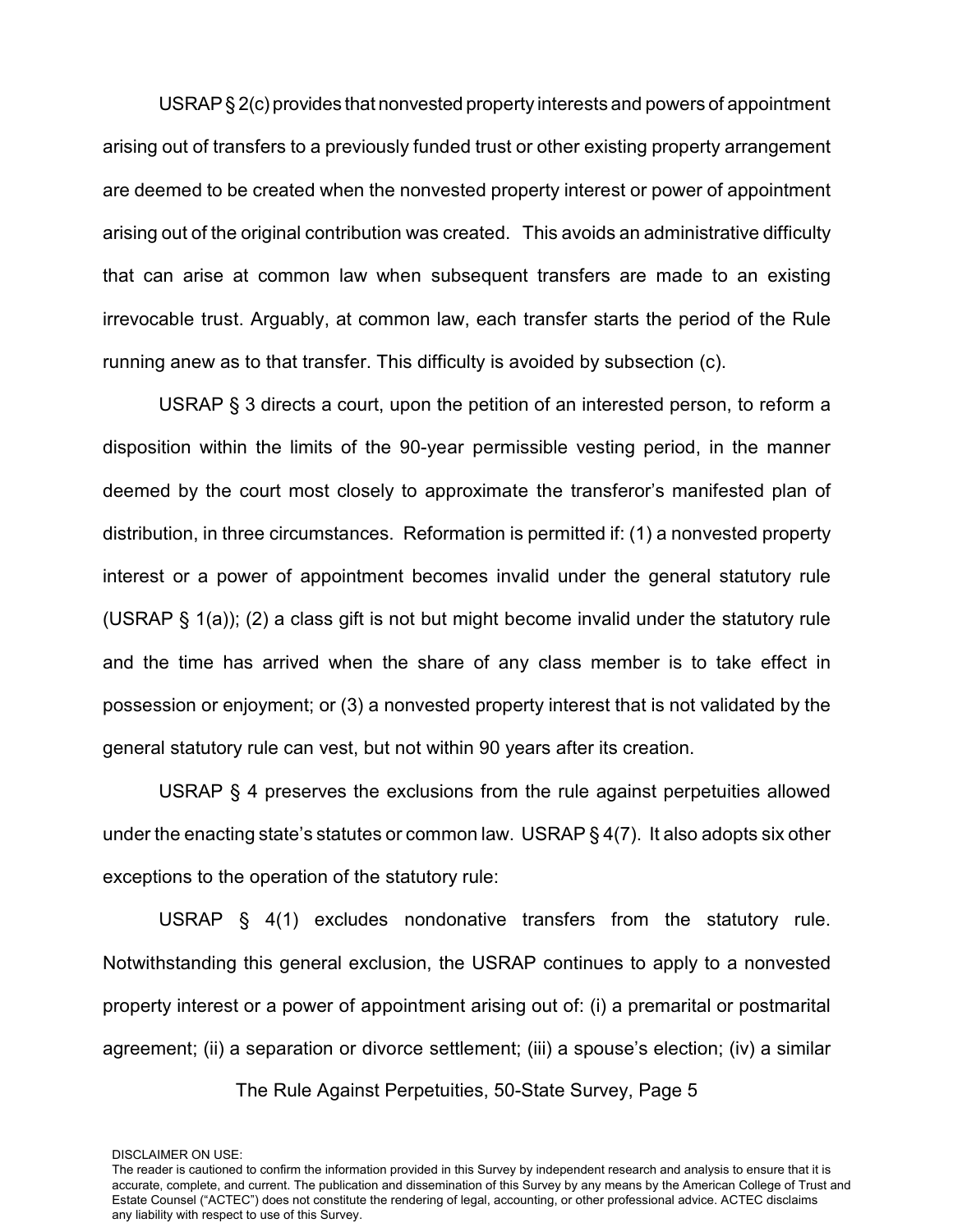arrangement arising out of a prospective, existing, or previous marital relationship between the parties; (v) a contract to make or not to revoke a will or trust; (vi) a contract to exercise or not to exercise a power of appointment; (vii) a transfer in satisfaction of a duty of support; or (viii) a reciprocal transfer.

Generally, fiduciary powers are subject to the statutory rule. USRAP § 4(2), however, excludes from the statutory rule any fiduciary's power relating to the administration or management of assets, including a fiduciary's power to sell, lease, or mortgage property, or to determine principal and income. USRAP § 4(3) excludes from the statutory rule any a power to appoint a fiduciary.

USRAP § 4(4) excludes from the statutory rule a trustee's discretionary power to distribute principal before termination of a trust to a beneficiary having an indefeasibly vested interest in the income and principal.

USRAP § 4(5) excludes from the statutory rule any nonvested property interest held by a charity, government, or governmental agency or subdivision, if the nonvested property interest is preceded by an interest held by another charity, government, or governmental agency or subdivision.

USRAP § 4(6) excludes from the statutory rule any nonvested property interest in or a power of appointment with respect to a trust or other property arrangement forming part of a pension, profit-sharing, stock bonus, health, disability, death benefit, income deferral, or other current or deferred benefit plan for one or more employees, independent contractors, or their beneficiaries or spouses, to which contributions are made for the purpose of distributing to or for the benefit of the participants or their beneficiaries or spouses the property, income, or principal in the trust or other property arrangement,

The Rule Against Perpetuities, 50-State Survey, Page 6

The reader is cautioned to confirm the information provided in this Survey by independent research and analysis to ensure that it is accurate, complete, and current. The publication and dissemination of this Survey by any means by the American College of Trust and Estate Counsel ("ACTEC") does not constitute the rendering of legal, accounting, or other professional advice. ACTEC disclaims any liability with respect to use of this Survey.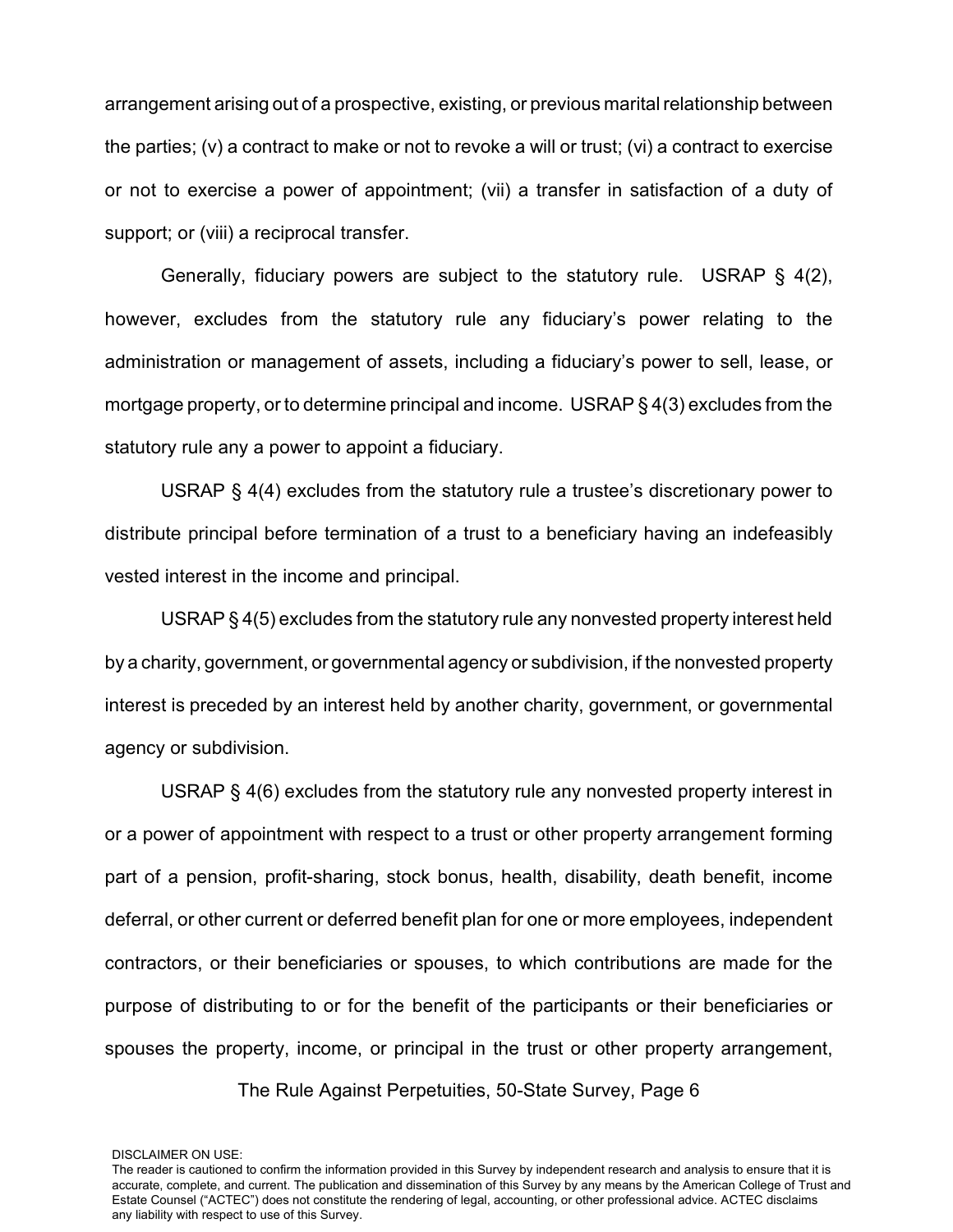except a nonvested property interest or a power of appointment that is created by an election of a participant or a beneficiary or spouse.

USRAP § 5 provides that the statutory rule applies only to nonvested property interests or powers of appointment created on or after the effective date of the state adoption. The statutory rule does not apply retroactively, but USRAP § 5(b) authorizes a court to exercise its equitable power to reform instruments that contain a violation of the state's former rule and to which the statutory rule does not apply because of the effective date.

A majority of states have eliminated the rule against perpetuities, either entirely or for certain types of trusts, or have adopted a very long fixed permissible period of the rule.

Louisiana has never had the rule against perpetuities. Instead, trust terms are strictly limited by statute, to reflect the Civil Law background of Louisiana law.

Eight states have repealed the rule against perpetuities. These states are Alaska (repealed the rule for vesting of property interests), Delaware (repealed entirely for personal property interest held in trust; 110 year rule for real property held directly in trust), Idaho, Kentucky (repealing the rule interests in real or personal property), New Jersey, Pennsylvania, Rhode Island, South Dakota.

Nine states have adopted longer fixed periods for the rule against perpetuities, sometimes only for certain types of property. These states are Alabama (100 years for property not in trust; 360 years for property in trust), Arizona (500 years), Colorado (1,000 years), Delaware (110 years for real property held in trust); Florida (360 years), Nevada (365 years), Tennessee (360 years), Utah (1,000 years), Washington (150 years).

The Rule Against Perpetuities, 50-State Survey, Page 7

DISCLAIMER ON USE: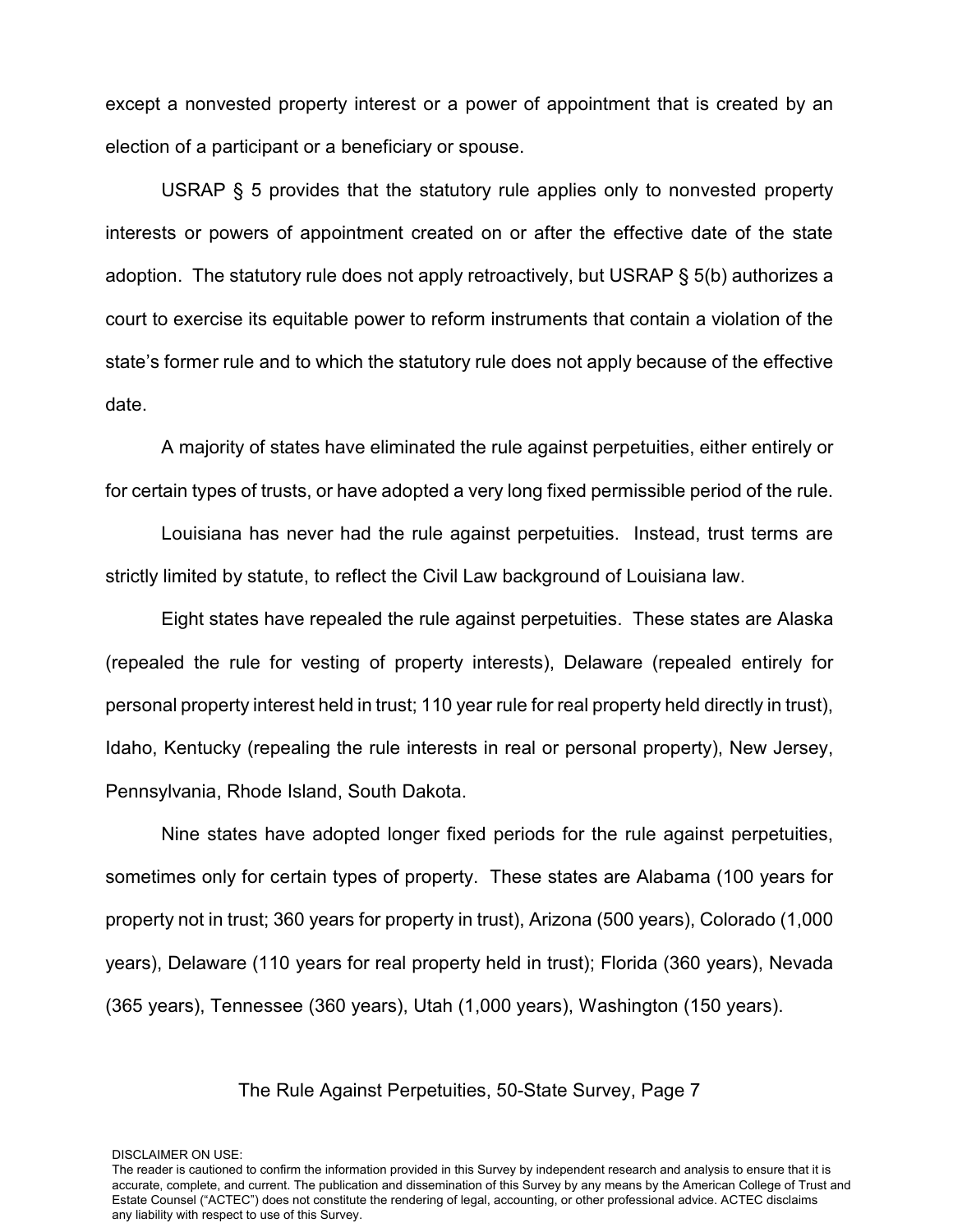Seventeen states have retained the rule against perpetuities, but allowed certain trusts to continue without application of the rule. These states are Arizona, District of Columbia, Hawaii, Illinois, Maine, Maryland, Michigan, Missouri, Nebraska, New Hampshire, New Jersey, North Carolina, North Dakota, Ohio, Oklahoma, Virginia, and Wyoming.

Another point worth consideration is the so-called "Delaware tax trap." Sections 2041(a)(3) and 2514(d) of the Internal Revenue Code state that a power of appointment that appears to be a limited (nontaxable) power will be treated as a general (taxable) power, if it is exercised to create another power of appointment

which, under the applicable local law, can be validly exercised so as to postpone the vesting of any estate or interest in the property which was subject to the first power, or suspend the absolute ownership or power of alienation of such property, for a period ascertainable without regard to the date of the creation of the first power. . . .

This rule is called the Delaware tax trap, because Delaware appears to be the first state whose law deemed the exercise of a limited power of appointment that created another limited power, as starting a new perpetuities period. 25 Del. Code § 501. The law of most states applies the rule against perpetuities to the exercise of a limited power of appointment that creates a new limited or testamentary power, as running from the date on which the first power was created, rather than the date on which the second power was created. The rule against perpetuities applies to the exercise of a limited power that creates a currently

The Rule Against Perpetuities, 50-State Survey, Page 8

The reader is cautioned to confirm the information provided in this Survey by independent research and analysis to ensure that it is accurate, complete, and current. The publication and dissemination of this Survey by any means by the American College of Trust and Estate Counsel ("ACTEC") does not constitute the rendering of legal, accounting, or other professional advice. ACTEC disclaims any liability with respect to use of this Survey.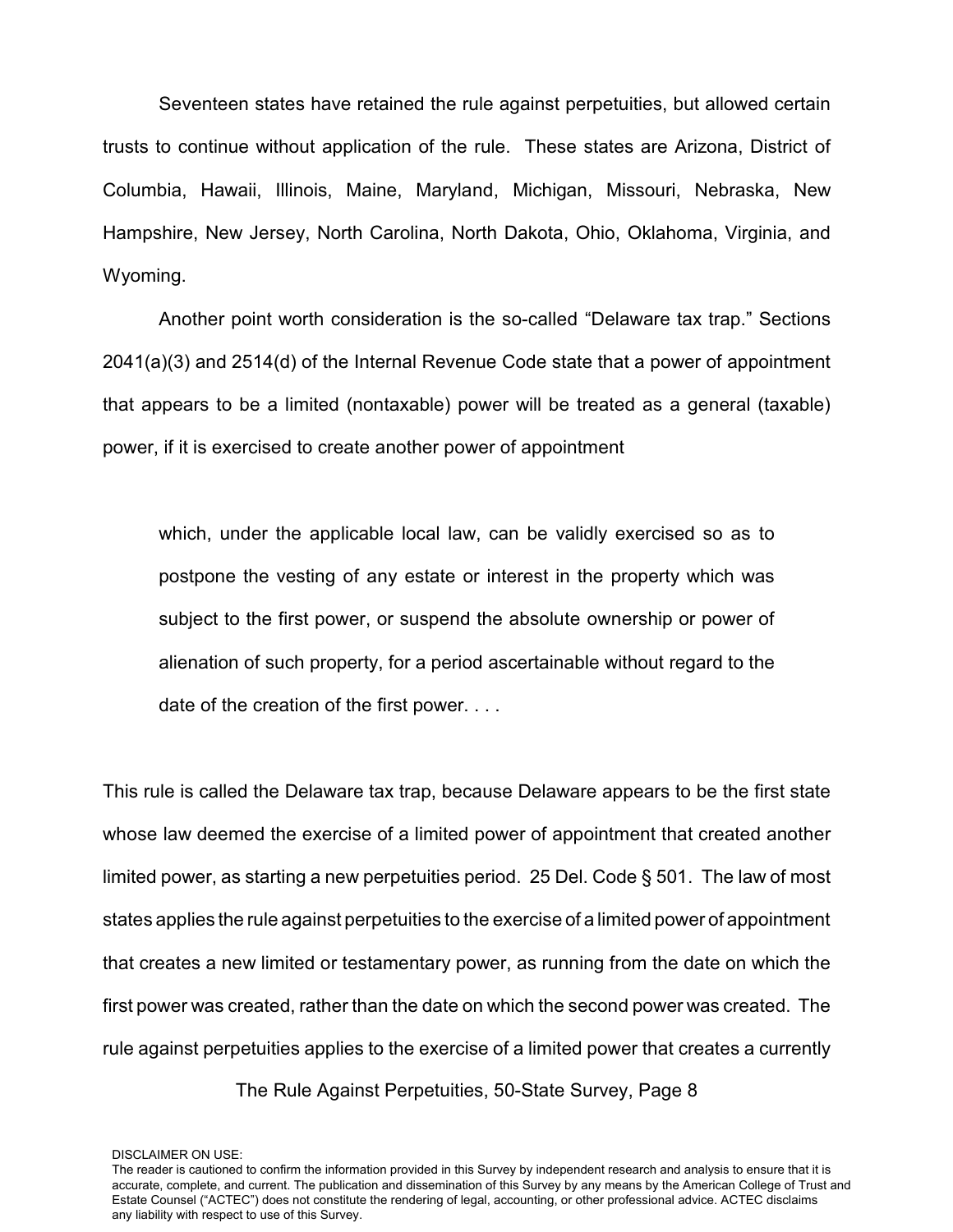exercisable general power, at common law and in most states, as based on the date on which the second power was created.

The vast majority of states appear to follow the common law rule, which is also reflected in the USRAP, starting a new perpetuities period by the exercise of a limited power of appointment only if the exercise creates a presently exercisable general power of appointment. Delaware, of course, starts a new perpetuities period with the exercise of a limited power of appointment to create a limited or general power of appointment (unless the trust is exempt from the generation-skipping transfer tax). Colorado statutes purport to make it impossible to spring the Delaware tax trap by providing that "a power of appointment created by the exercise of a nongeneral power of appointment shall be considered as created when the first power of appointment is created." Florida states that the exercise of a power of appointment does not create a new perpetuities period. Kentucky and Wisconsin start a new perpetuities period with the exercise of a limited power of appointment to create a general power of appointment, even if not presently exercisable. Michigan and Pennsylvania adopt the common law rule, but add that the interest created by the exercise of the second power of appointment is subject to a 360-year rule period. New Jersey, North Carolina, South Dakota, and Wisconsin laws state that the rule begins to run on a future interest or trust created by the exercise of a power of appointment, from the exercise of the power, if the power is a general power exercisable in favor of the donee, the donee's estate, the donee's creditors or the creditors of the donee's estate, even if the power is exercisable only by will. Tennessee prohibits the exercise of a power of appointment to create another power that would violate the rule against perpetuities. Utah provides that all interests created by the exercise of a nongeneral power of appointment

The Rule Against Perpetuities, 50-State Survey, Page 9

The reader is cautioned to confirm the information provided in this Survey by independent research and analysis to ensure that it is accurate, complete, and current. The publication and dissemination of this Survey by any means by the American College of Trust and Estate Counsel ("ACTEC") does not constitute the rendering of legal, accounting, or other professional advice. ACTEC disclaims any liability with respect to use of this Survey.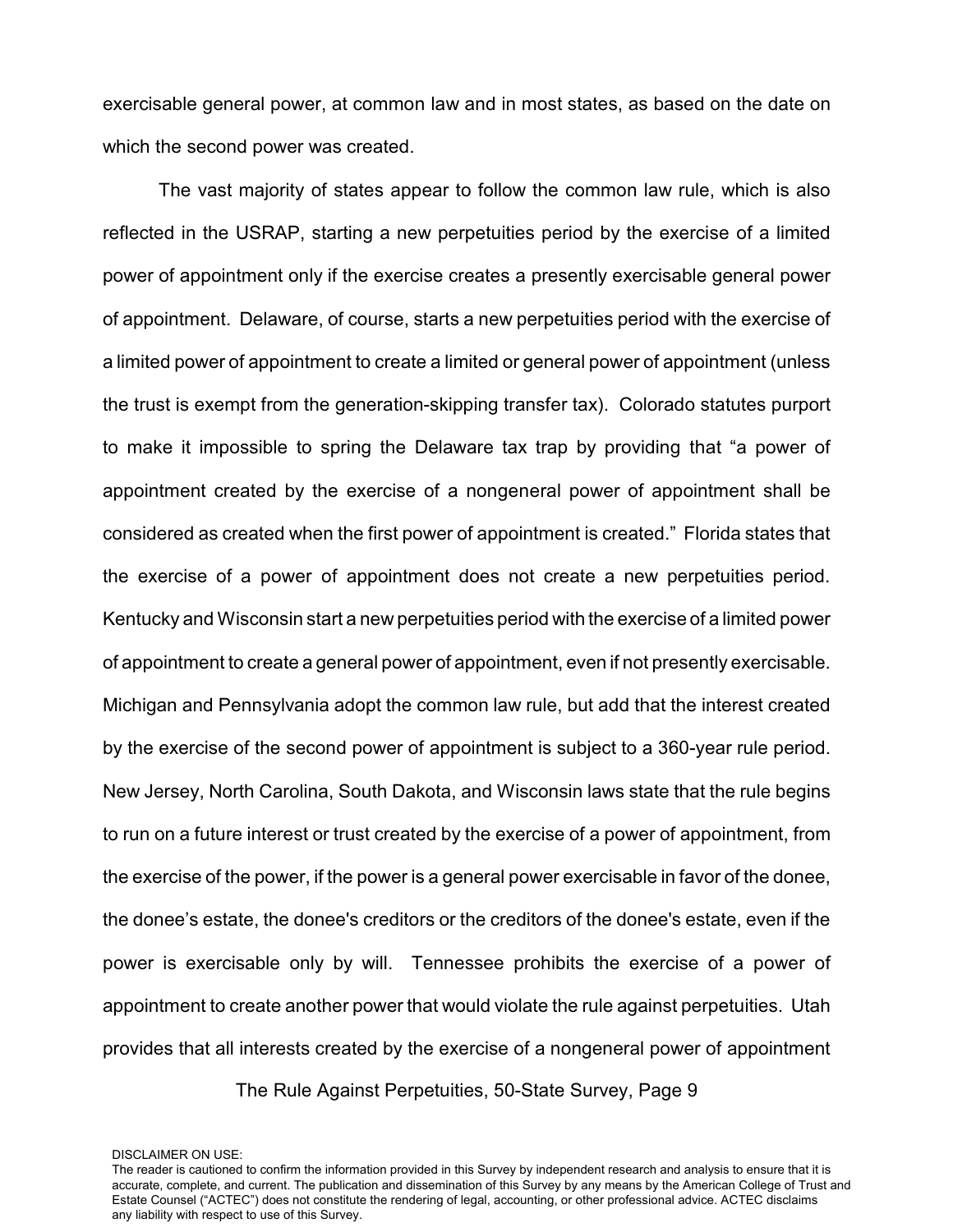to create a new nongeneral power of appointment must vest or terminate within 1,000 years from the time of creation of the new nongeneral power.

The attached 50-state survey notes the following for each state:

- 1) *Basic rule against perpetuities term*. This column notes whether the state adopts the common law rule, the USRAP, no rule (permitting perpetual trusts), or something else.
- 2) *Election out*. This column notes whether the state permits an election not to have the rule against perpetuities apply, and if so, what conditions are imposed on such an election.
- 3) *Exceptions*. This column notes what types of gratuitous transfers are specifically not subject to the rule against perpetuities. It also notes whether the RAP is modified by state law for some interests (trusts or powers of appointment) but not for others (general property interests).
- 4) *Reformation*. This column notes whether state law requires or permits a court to reform a trust to save it from a violation of the rule against perpetuities, and on what terms such a reformation may be allowed.
- 5) *Delaware Tax Trap*. This column notes whether the exercise of a limited power of appointment to create another limited power of appointment starts the running of a new perpetuities period. It also notes whether state law expressly states whether the exercise of a limited power of appointment to create a presently exercisable general power of appointment starts a new perpetuities period.
- 6) *Other Features*. This column notes any other unusual features of the state's rule against perpetuities.

The Rule Against Perpetuities, 50-State Survey, Page 10

The reader is cautioned to confirm the information provided in this Survey by independent research and analysis to ensure that it is accurate, complete, and current. The publication and dissemination of this Survey by any means by the American College of Trust and Estate Counsel ("ACTEC") does not constitute the rendering of legal, accounting, or other professional advice. ACTEC disclaims any liability with respect to use of this Survey.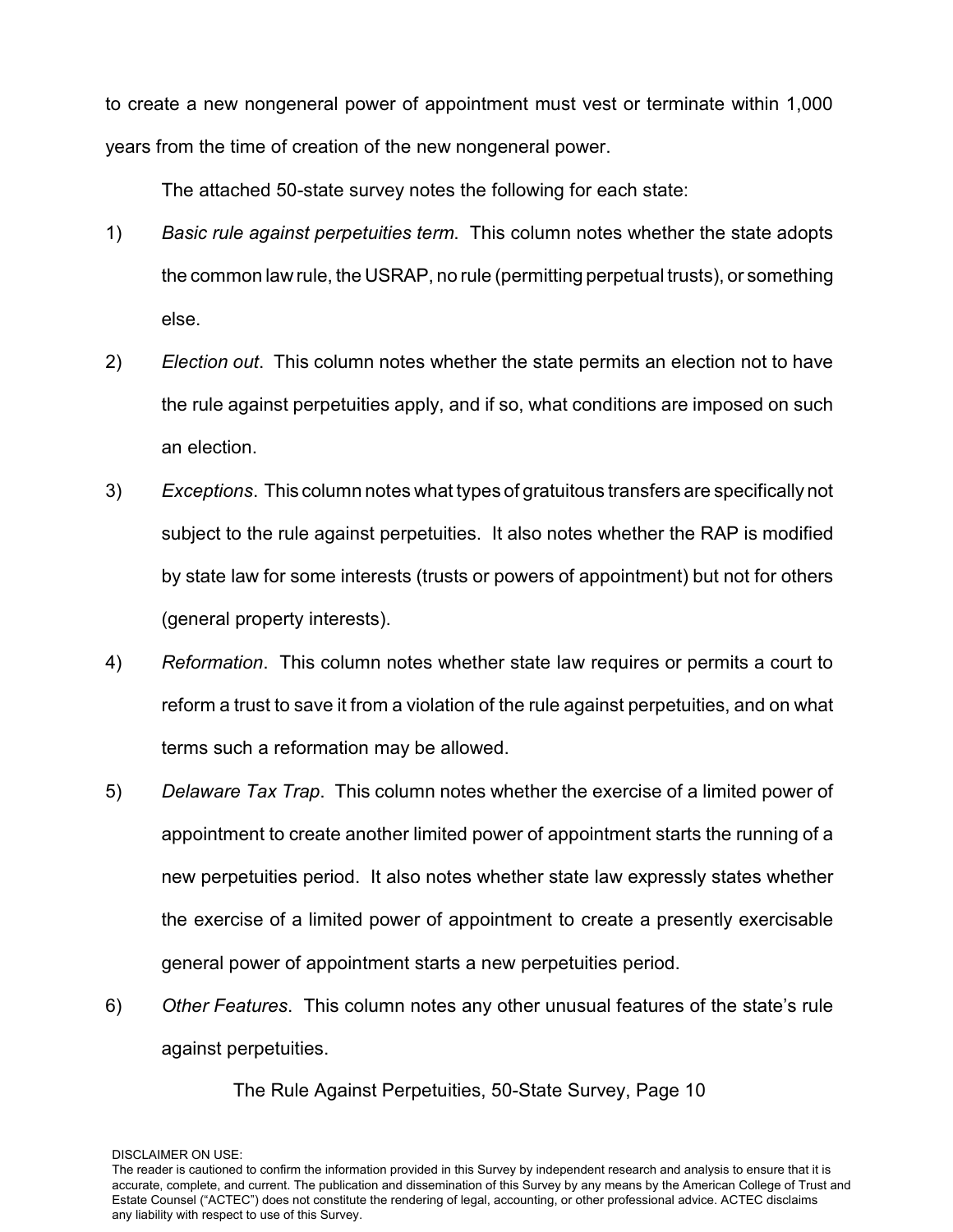The Rule Against Perpetuities, 50-State Survey, Page 11

The reader is cautioned to confirm the information provided in this Survey by independent research and analysis to ensure that it is accurate, complete, and current. The publication and dissemination of this Survey by any means by the American College of Trust and Estate Counsel ("ACTEC") does not constitute the rendering of legal, accounting, or other professional advice. ACTEC disclaims any liability with respect to use of this Survey.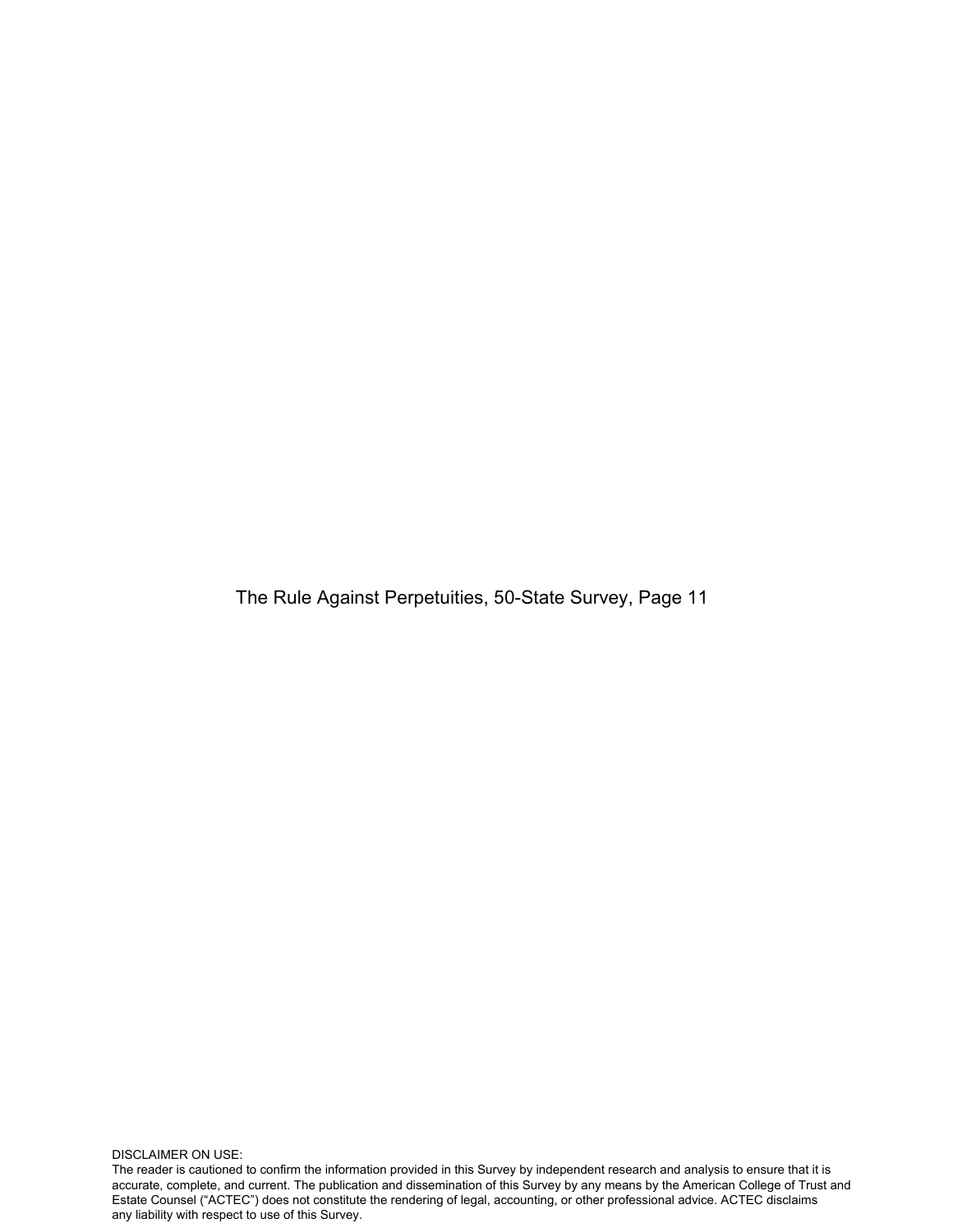|              | <b>Period of the Rule</b>                                                                                                                                                                                                                                                                                                                 | <b>Election Out</b> |
|--------------|-------------------------------------------------------------------------------------------------------------------------------------------------------------------------------------------------------------------------------------------------------------------------------------------------------------------------------------------|---------------------|
| Common Law   | Interest is valid only if it must vest within a life or<br>lives in being plus 21 years.                                                                                                                                                                                                                                                  | <b>No</b>           |
| <b>USRAP</b> | Interest is valid if it actually vests either within a life<br>or lives in being plus 21 years or within 90 years.<br>Section 1(e), adopted in most, but not all USRAP<br>states, validates certain "later of" savings clauses.                                                                                                           | <b>No</b>           |
| 1. Alabama   | USRAP rule adopted with respect to a nonvested<br>property interest or a power of appointment that is<br>created on or after January 1, 2012, substituting<br>100 years for 90 years with respect to all property<br>not held in trust, and 360 years with respect to all<br>property held in trust. Ala. Code §§ 35-4A-1 to 35-<br>4A-8. | <b>No</b>           |
| 2. Alaska    | Effective April 22, 2000, there is no rule applicable<br>requiring the vesting of property interests. Alas.<br>Stat. §§ 34.27.051, 34.27.075.                                                                                                                                                                                             | N/A                 |
|              | Suspension of a power of alienation permitted for a<br>life or lives in being plus 30 years. Alas. Stat.<br>§ 34.27.100, effective April 22, 2000.                                                                                                                                                                                        |                     |
|              | Powers of appointment that are not presently<br>exercisable because of a condition precedent are<br>invalid, unless the power is irrevocably exercised or<br>terminates within 1,000 years from its creation.<br>Alas. Stat. § 34.27.051, effective April 22, 2000.                                                                       |                     |
|              |                                                                                                                                                                                                                                                                                                                                           |                     |

The reader is cautioned to confirm the information provided in this Survey by independent research and analysis to ensure that it is accurate, complete, and current. The publication and dissemination of this Survey by any means by the American College of Trust and Estate Counsel ("ACTEC") does not constitute the rendering of legal, accounting, or other professional advice. ACTEC disclaims any liability with respect to use of this Survey.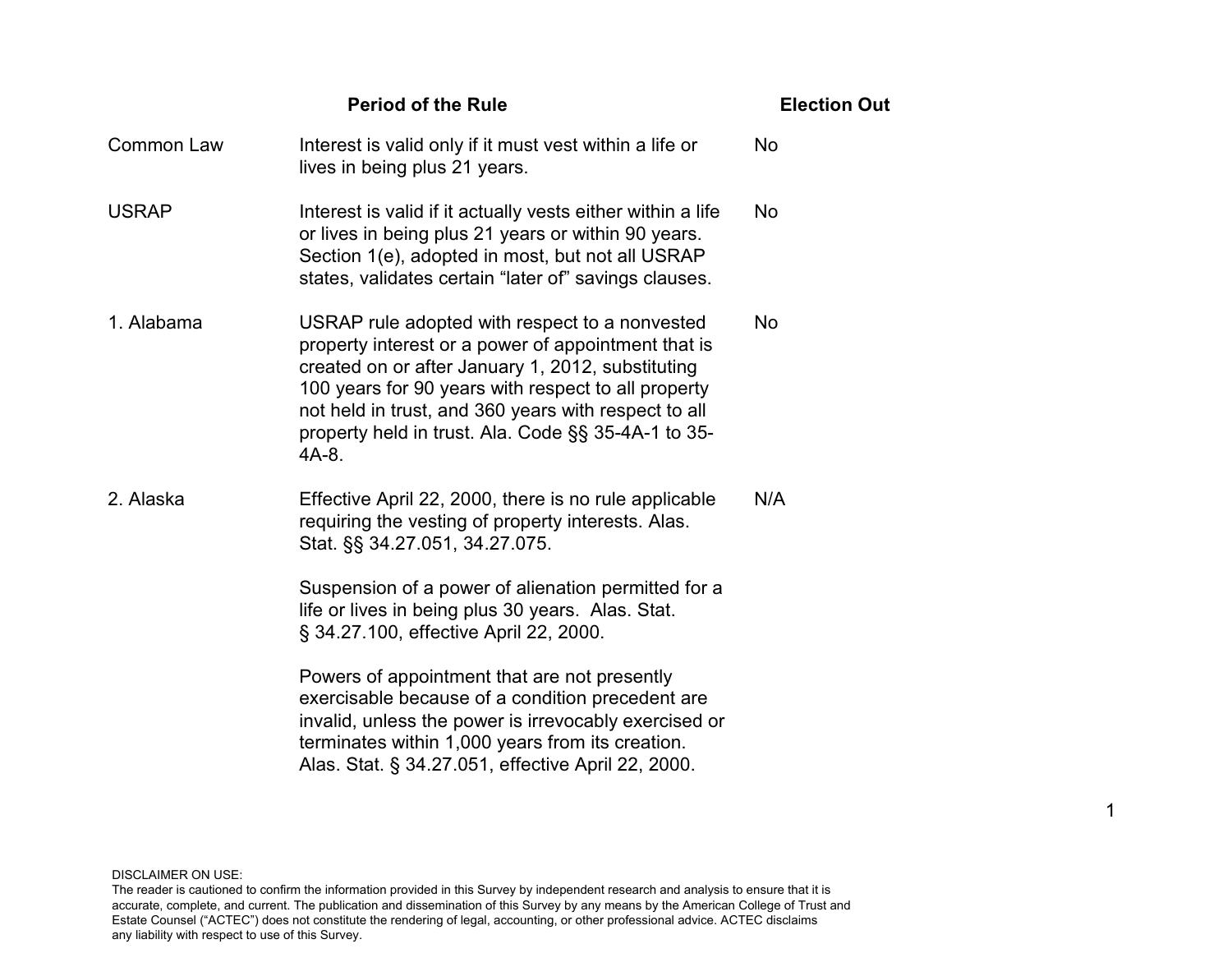|               | <b>Period of the Rule</b>                                                              | <b>Election Out</b>                                                                                                                                                                                                                                                                                                                                                                                                                                                                                                                                                                                                                                                                                                                                                                                                                                                                        |
|---------------|----------------------------------------------------------------------------------------|--------------------------------------------------------------------------------------------------------------------------------------------------------------------------------------------------------------------------------------------------------------------------------------------------------------------------------------------------------------------------------------------------------------------------------------------------------------------------------------------------------------------------------------------------------------------------------------------------------------------------------------------------------------------------------------------------------------------------------------------------------------------------------------------------------------------------------------------------------------------------------------------|
| 3. Arizona    | USRAP, substituting 500 years for 90 years. Ariz.<br>Rev. Stat. §§ 14-2901 to 14-2907. | Rule does not apply to an interest under a<br>trust if:<br>(a) the trustee has a power of sale; and<br>(b) at one or more times after the creation<br>of the interest, one or more persons who<br>are living when the trust is created have an<br>unlimited power to terminate the trust<br>interest. Ariz. Rev. Stat. § 14-2901(A)(3),<br>effective Aug. 21, 1998.<br>Rule does not apply to a nongeneral power<br>of appointment or a general testamentary<br>power of appointment if the power is with<br>respect to an interest under a trust whose<br>trustee has the expressed or implied power<br>to sell the trust assets and at one or more<br>times after the creation of the interest one<br>or more persons who are living when the<br>trust is created have an unlimited power to<br>terminate the interest. Ariz. Rev. Stat. $\S$<br>14-2901(C)(3), effective Dec. 31, 2008. |
| 4. Arkansas   | USRAP. Ark. Code §§ 18-3-101 to 18-3-109.                                              | No                                                                                                                                                                                                                                                                                                                                                                                                                                                                                                                                                                                                                                                                                                                                                                                                                                                                                         |
| 5. California | USRAP. Cal. Prob. Code §§ 21205.                                                       | No                                                                                                                                                                                                                                                                                                                                                                                                                                                                                                                                                                                                                                                                                                                                                                                                                                                                                         |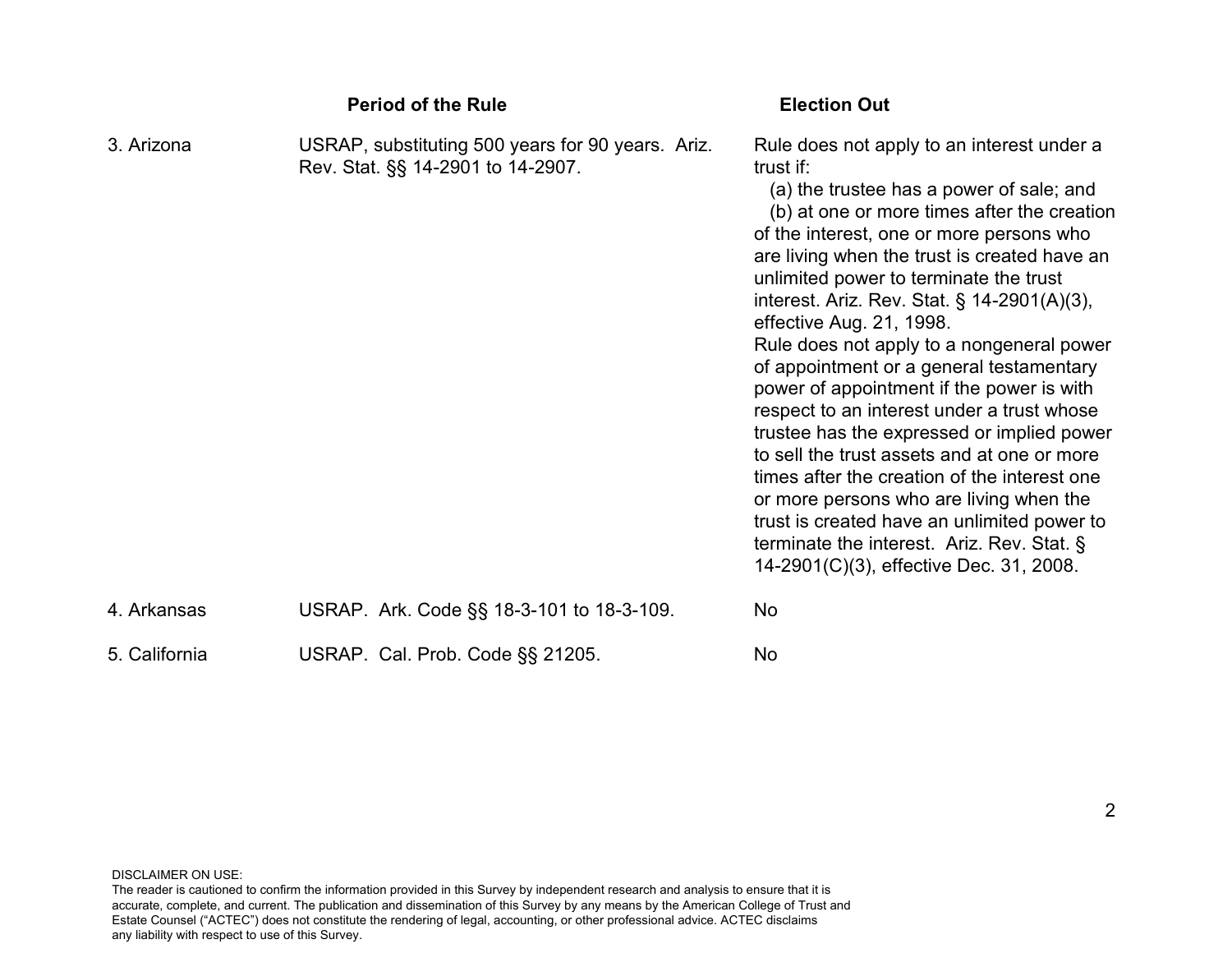| <b>Period of the Rule</b> |  |  |  |
|---------------------------|--|--|--|
|---------------------------|--|--|--|

**Period Out** 

| 6. Colorado    | USRAP adopted, substituting 1,000 years for 90<br>years. Colo. Rev. Stat. §§ 15-11-1101 to<br>15-11-1107. The 1,000-year rule applies generally<br>to interests in trusts and powers of appointment<br>created after May 31, 2001. Colo. Rev. Stat. § 15-<br>11-1102.5(1)(a). A person who held an interest in<br>or a power over a trust created before July 1, 2006,<br>however, could file an election with the trustee<br>before July 1, 2008, to cause the trust to be subject<br>to the prior law. Colo. Rev. Stat. $\S$ 15-11-1106.5.<br>Trusts created after May 30, 1991, and before June<br>1, 2001, are generally subject to rules that restate<br>those that were in place when Colorado first<br>adopted the USRAP, including the 90-year wait-<br>and-see period. Trusts created before May 31,<br>1991, were subject to the common law Rule. See<br>Gazur, " Colorado Revisits the Rule Against<br>Perpetuities," 35 Colo. Law. 75 (2006) | No |
|----------------|----------------------------------------------------------------------------------------------------------------------------------------------------------------------------------------------------------------------------------------------------------------------------------------------------------------------------------------------------------------------------------------------------------------------------------------------------------------------------------------------------------------------------------------------------------------------------------------------------------------------------------------------------------------------------------------------------------------------------------------------------------------------------------------------------------------------------------------------------------------------------------------------------------------------------------------------------------|----|
| 7. Connecticut | USRAP. Conn. Gen. Stat. § 45a-490 to 45a-496.                                                                                                                                                                                                                                                                                                                                                                                                                                                                                                                                                                                                                                                                                                                                                                                                                                                                                                            | No |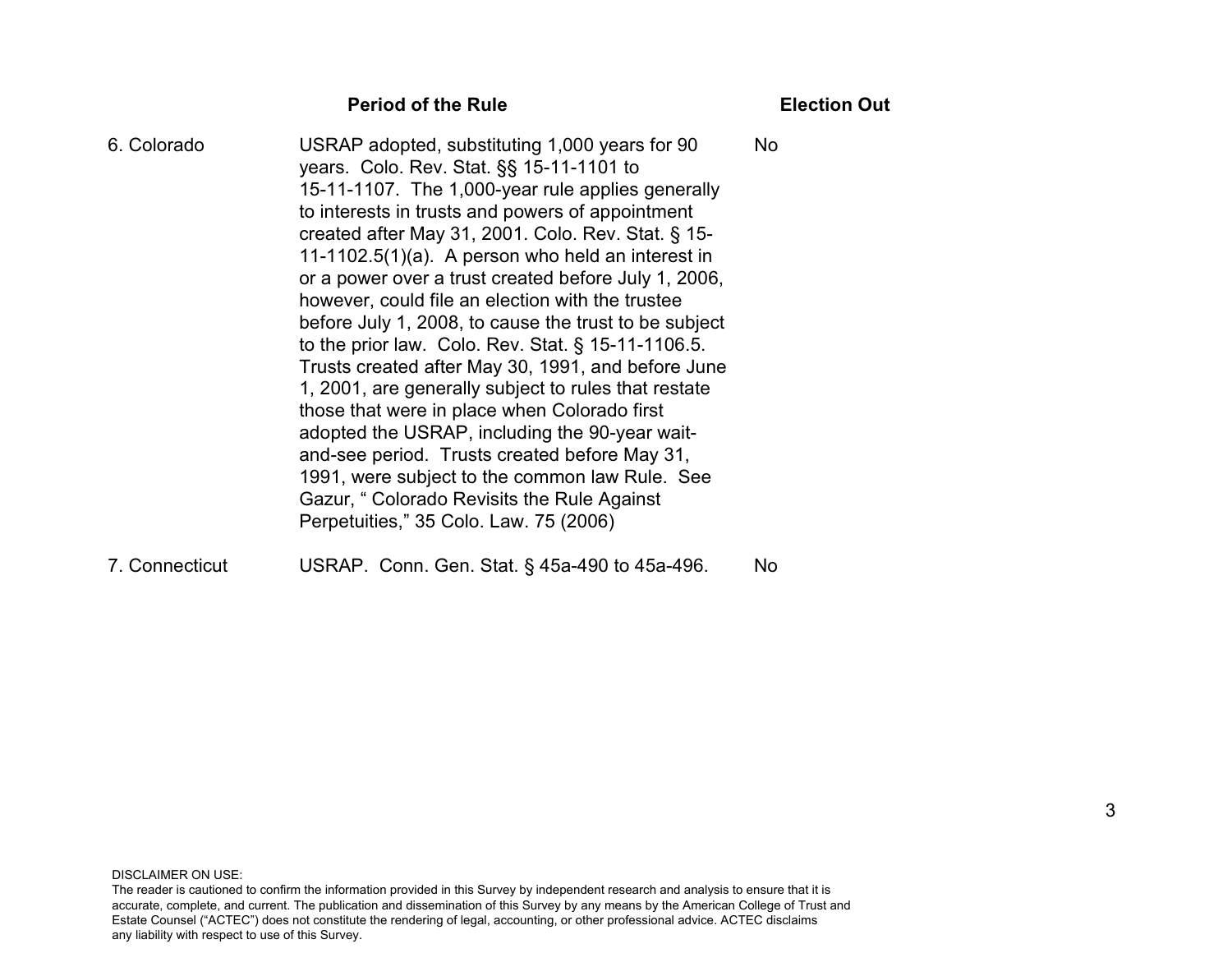# **Period Out**

| 8. Delaware                | Common law rule repealed for any real or personal<br>property interest held in trust. 25 Del. Code §<br>503(a). The rule was repealed in 1986 and<br>replaced with a 110 year rule. In 1995, it was<br>repealed for personal property. Real property held in<br>trust must be distributed not later than 110 years<br>from the later of its purchase or its other acquisition<br>by the trust. 25 Del. Code $\S$ 503(b), effective July<br>18, 1996. Interests in a corporation, partnership,<br>statutory trust, business trust, LLC or other entity<br>that holds real property are not subject to this rule.<br>25 Del. Code § 503(e). If the entity terminates and<br>distributes the property to the trustee, the trust does<br>not automatically violate the rule, and the trustee<br>may, before or at the expiration of the 110-year<br>period, distribute the real property or recontribute it<br>to another entity. | No               |
|----------------------------|-------------------------------------------------------------------------------------------------------------------------------------------------------------------------------------------------------------------------------------------------------------------------------------------------------------------------------------------------------------------------------------------------------------------------------------------------------------------------------------------------------------------------------------------------------------------------------------------------------------------------------------------------------------------------------------------------------------------------------------------------------------------------------------------------------------------------------------------------------------------------------------------------------------------------------|------------------|
| 9. District of<br>Columbia | USRAP. D.C. Code §§ 19-901 to 19-907.                                                                                                                                                                                                                                                                                                                                                                                                                                                                                                                                                                                                                                                                                                                                                                                                                                                                                         | Rule do<br>a) th |

bes not apply to a trust if:

e instrument states that the rule does not apply; and

 (b) the trustee or a delegatee has the power to hold, sell, lease, or mortgage property for any period of time beyond the period of the rule. D.C. Code § 19- 904(a)(10), effective April 27, 2001.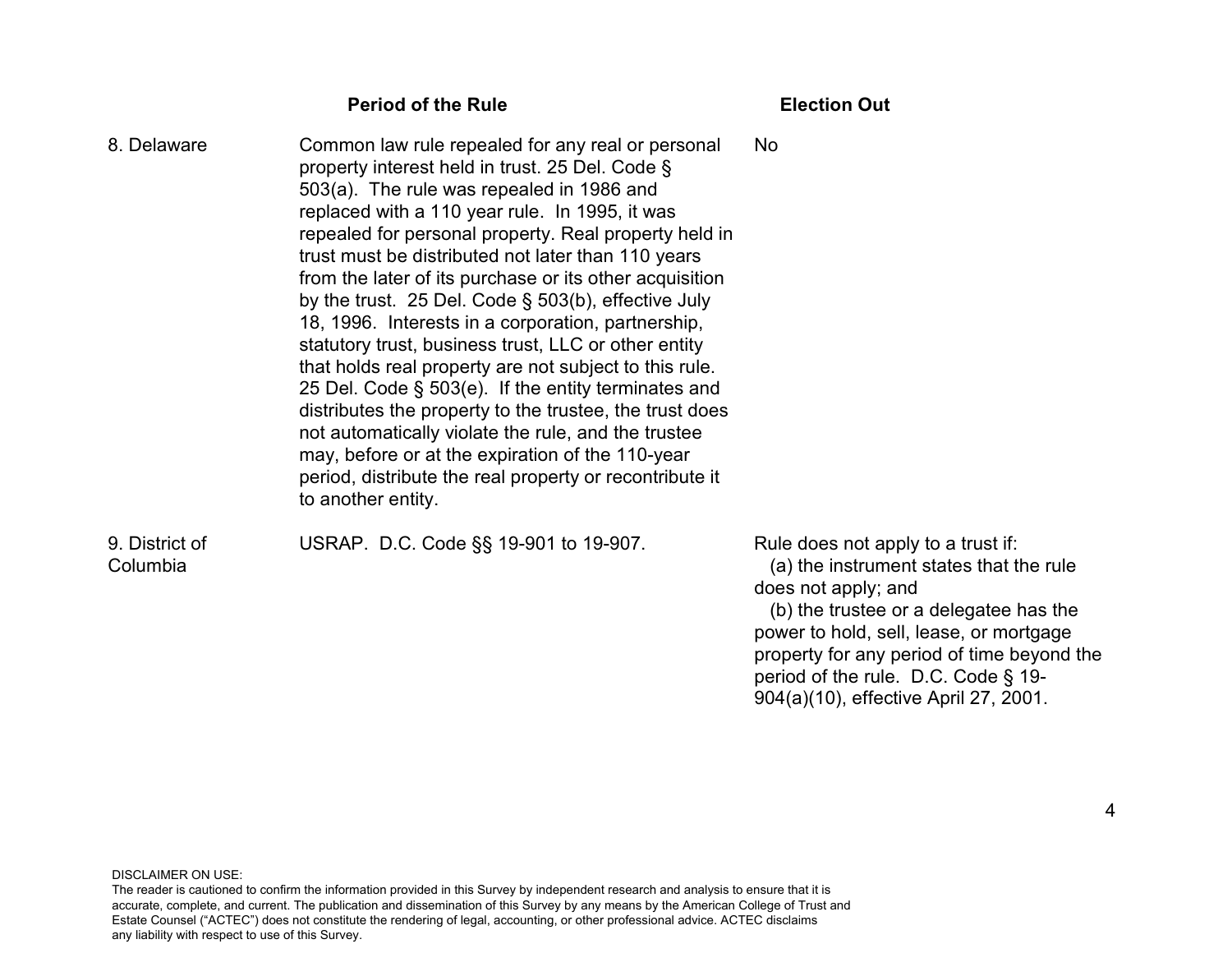|              | <b>Period of the Rule</b>                                                                                                                                                                                        | <b>Election Out</b>                                                                                                                                                                                                         |
|--------------|------------------------------------------------------------------------------------------------------------------------------------------------------------------------------------------------------------------|-----------------------------------------------------------------------------------------------------------------------------------------------------------------------------------------------------------------------------|
| 10. Florida  | USRAP adopted, substituting 360 years for 90<br>years. Fla. Stat. $\S$ 689.225(2)(f), effective as to any<br>trust created after Dec. 31, 2000.                                                                  | <b>No</b>                                                                                                                                                                                                                   |
| 11. Georgia  | USRAP. O.C.G.A. §§ 44-6-200 to 44-6-206. Has<br>not, however, adopted USRAP § 1(e), relating to<br>certain perpetuities savings clauses.                                                                         | No.                                                                                                                                                                                                                         |
| 12. Hawaii   | USRAP. Haw. Rev. Stat. §§ 525-1 to 525-6.                                                                                                                                                                        | Rule does not apply to a trust created<br>under the Hawaii Permitted Transfers in<br>Trust Act, which allows creation of settled<br>self-settled spendthrift trusts. Haw. Rev.<br>Stat. § 525-4(6), effective July 1, 2010. |
| 13. Idaho    | Rule repealed. Idaho Code § 55-111, effective July<br>1, 2008. Idaho forbinds limitations on the absolute<br>power of alienation of property in excess of lives in<br>being plus 25 years. Idaho Code § 55-111A. | N/A                                                                                                                                                                                                                         |
| 14. Illinois | Common law rule. III. Comp. Stat. § 305/2.                                                                                                                                                                       | Rule does not apply to an instrument that:<br>(a) specifies that the rule does not apply;<br>and<br>(b) gives the trustee a power of sale. 765<br>III. Comp. Stat. §§ 305/3(9-5), 305/4,<br>effective Jan. 1, 1998.         |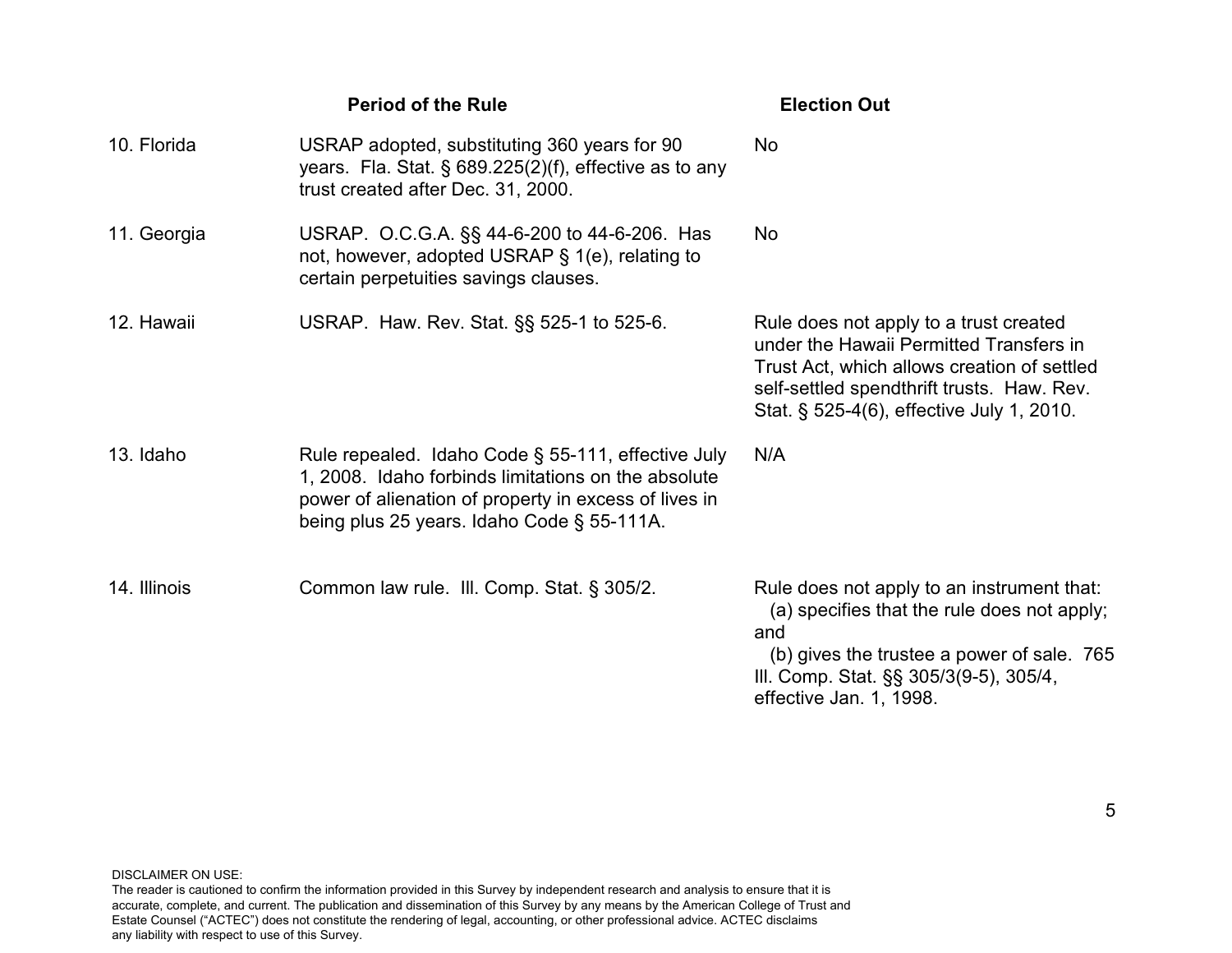|              | <b>Period of the Rule</b>                                                                                                                                                                        | <b>Election Out</b>                                                                                                                                                                                                                                                                                                                                                              |
|--------------|--------------------------------------------------------------------------------------------------------------------------------------------------------------------------------------------------|----------------------------------------------------------------------------------------------------------------------------------------------------------------------------------------------------------------------------------------------------------------------------------------------------------------------------------------------------------------------------------|
| 15. Indiana  | USRAP. Ind. Code §§ 32-17-8-1 to 32-17-8-6. Has<br>not, however, adopted USRAP § 1(e), relating to<br>certain perpetuities savings clauses.                                                      | N <sub>o</sub>                                                                                                                                                                                                                                                                                                                                                                   |
| 16. lowa     | Common law rule with "wait-and-see" feature. Iowa<br>Code $\S 558.68(2)(a)$ .                                                                                                                    | No, but 2012 bill presented to lowa<br>Legislature would allow a creator of a trust<br>to suspend, explicitly in the trust document,<br>the Rule from applying to a particular trust,<br>if the trustee has the power to sell all trust<br>assets or if one or more people, including<br>the trustee, has the power to terminate the<br>trust. Iowa House Study Bill 556 (2012). |
| 17. Kansas   | USRAP. Kan. Stat. §§ 59-3401 to 59-3408.                                                                                                                                                         | No                                                                                                                                                                                                                                                                                                                                                                               |
| 18. Kentucky | Rule repealed for all interests in real or personal<br>property. Ky. Rev. Stat. § 381.224, effective July<br>15, 2010.                                                                           | N/A                                                                                                                                                                                                                                                                                                                                                                              |
|              | Future interests are void if they suspend alienation<br>beyond the period of 21 years after the death of a<br>person or person then alive. Ky. Rev. Stat. §<br>381.225, effective July 15, 2010. |                                                                                                                                                                                                                                                                                                                                                                                  |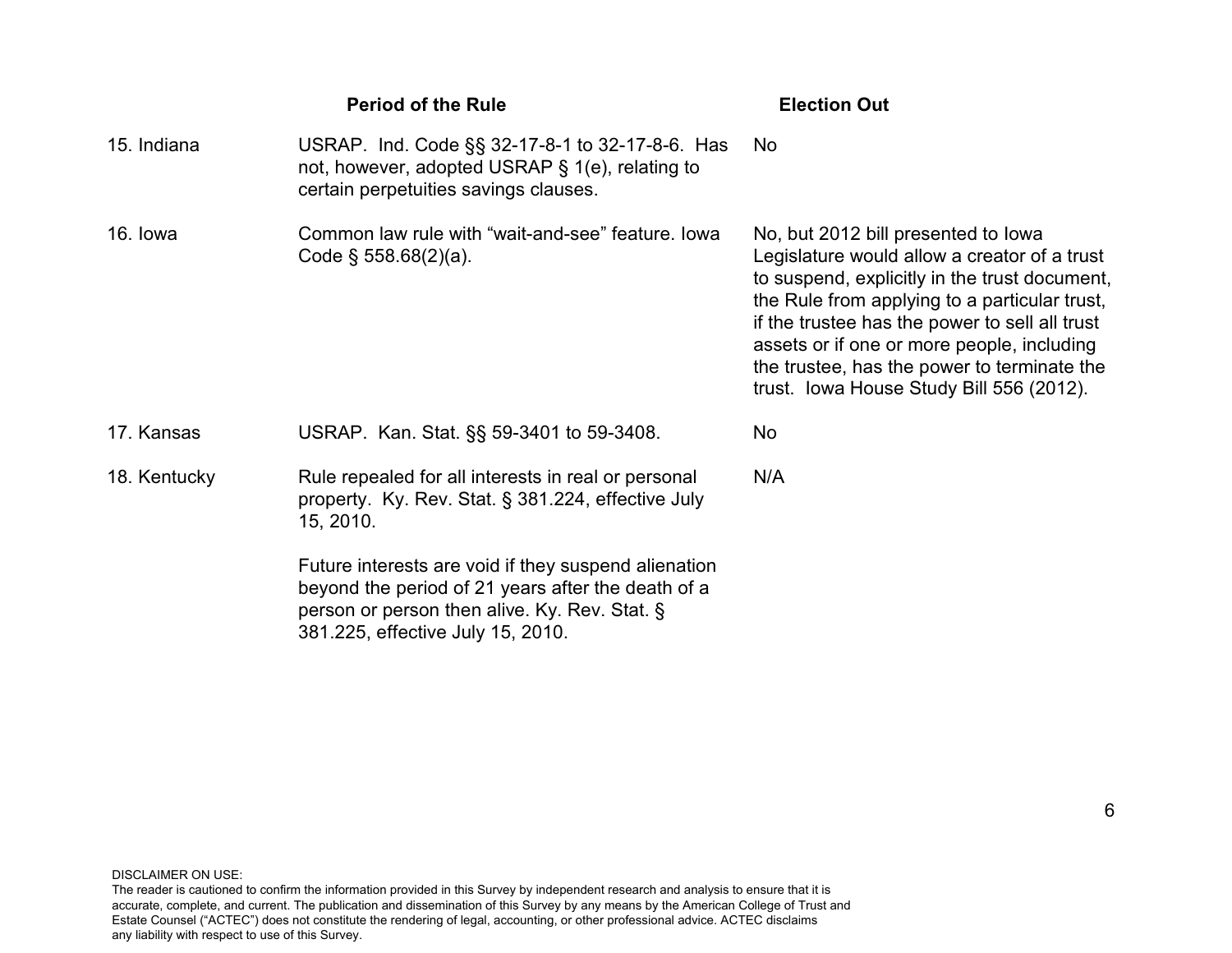## **Period of the Rule Election Out**

No

19. Louisiana The rule does not exist under Louisiana civil law. However, a trust instrument that stipulates a term must terminate not later than:

> (a) the later of the death of the last surviving income beneficiary or 20 years from the death of the settlor last to die, if at least one settlor and one income beneficiary are natural persons;

> (b) later of the death of the last surviving income beneficiary or 20 years from the creation of the trust, if none of the settlors is a natural person but at least one income beneficiary is a natural person;

 (c) 20 years from the death of the settlor last to die, if at least ne of the settlors is a natural person but none of the income beneficiaries is a natural person;

 (d) 50 years from the creation of the trust, if none of the settlors and none of the income beneficiaries is a natural person. La. Rev. Stat. § 9:1831.

 A trust instrument that stipulates a longer term than is permitted shall be enforced as though the maximum allowable term had been stipulated. La. Rev. Stat. § 9:1832.

### DISCLAIMER ON USE: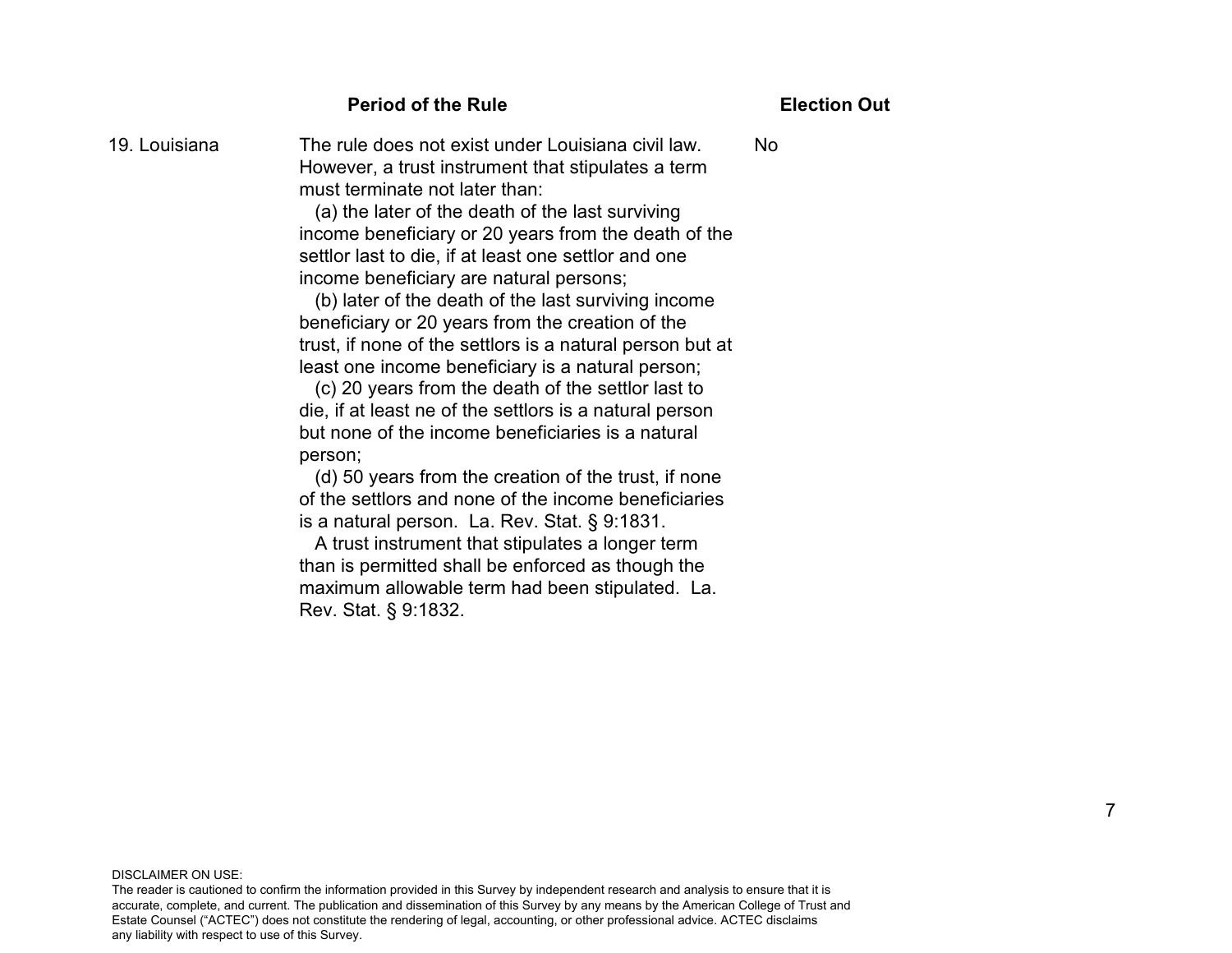|                   | <b>Period of the Rule</b>                                                                                                                                                                                   | <b>Election Out</b>                                                                                                                                                                                                                                                                                                                                                                                                                                |
|-------------------|-------------------------------------------------------------------------------------------------------------------------------------------------------------------------------------------------------------|----------------------------------------------------------------------------------------------------------------------------------------------------------------------------------------------------------------------------------------------------------------------------------------------------------------------------------------------------------------------------------------------------------------------------------------------------|
| 20. Maine         | Common law rule with "wait-and-see" modification<br>that looks at facts known when the life or lives in<br>being end. 33 Me. Rev. Stat. $\S$ 101; White v. Fleet<br>Bank of Maine, 739 A.2d 373 (Me. 1999). | Rule does not apply to a trust if:<br>(a) trustee or other person can sell,<br>mortgage, or lease property for any period<br>of time beyond the period that is required<br>under the common law rule; and<br>(b) the instrument states that the rule<br>does not apply. $33$ Me. Rev. Stat. § 101-A,<br>effective Sept. 18, 1999.                                                                                                                  |
| 21. Maryland      | Common law rule with "wait-and-see" modification.<br>Md. Est. & Tr. Code §§ 11-102 to 11-103.                                                                                                               | Rule does not apply to a trust if:<br>(a) the governing instrument states that<br>the rule does not apply; and<br>(b) the trustee or other person has the<br>power to sell, lease, or mortgage property<br>for any period of time beyond the period<br>that is required for an interest created<br>under the governing instrument to vest, so<br>as to be good under the rule. Md. Est. &<br>Trust Code § 11-102(b)(5), effective Oct. 1,<br>2007. |
| 22. Massachusetts | USRAP moved to Massachusetts Uniform Probate<br>Code. Mass. Gen. Laws, ch. 190B §§ 2-901 to<br>2-906 (formerly 184A Mass Gen. Laws §§ 1-11,                                                                 | No                                                                                                                                                                                                                                                                                                                                                                                                                                                 |

change effective March 31, 2012).

DISCLAIMER ON USE:

The reader is cautioned to confirm the information provided in this Survey by independent research and analysis to ensure that it is accurate, complete, and current. The publication and dissemination of this Survey by any means by the American College of Trust and Estate Counsel ("ACTEC") does not constitute the rendering of legal, accounting, or other professional advice. ACTEC disclaims any liability with respect to use of this Survey.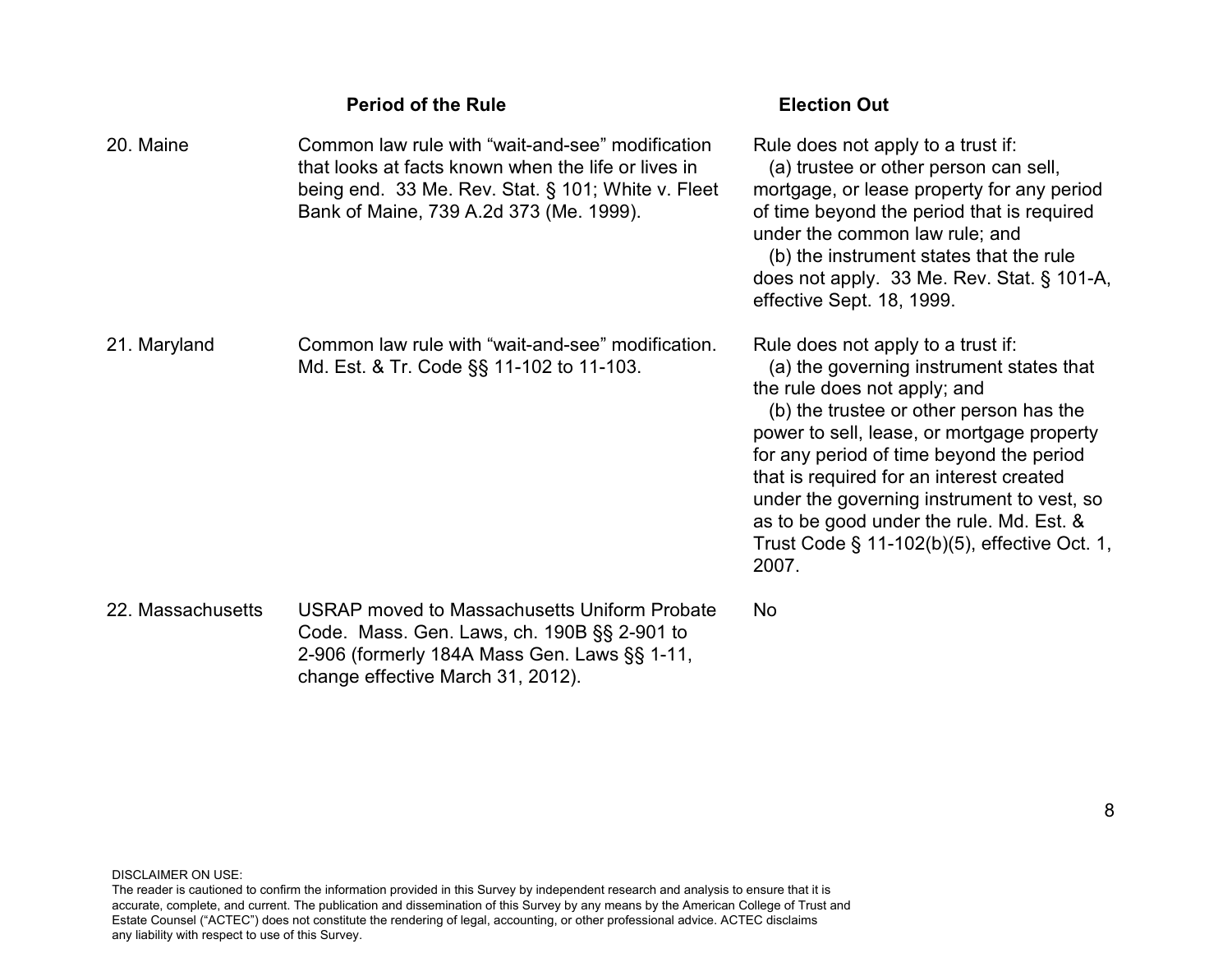|                 | <b>Period of the Rule</b>                                                                                                                                                                                                                                                                                                                                                                        | <b>Election Out</b>                                                                                                                                                                                                                                                                                                                                                                                                                                                                                             |
|-----------------|--------------------------------------------------------------------------------------------------------------------------------------------------------------------------------------------------------------------------------------------------------------------------------------------------------------------------------------------------------------------------------------------------|-----------------------------------------------------------------------------------------------------------------------------------------------------------------------------------------------------------------------------------------------------------------------------------------------------------------------------------------------------------------------------------------------------------------------------------------------------------------------------------------------------------------|
| 23. Michigan    | USRAP. Mich. Comp. Laws §§ 554.71 to 554.78.                                                                                                                                                                                                                                                                                                                                                     | The rule does not apply to personal<br>property held in trust and the trust can<br>indefinitely suspend:<br>(a) the vesting of a future interest;<br>(b) the satisfaction of a condition<br>precedent to the exercise of a general<br>power of appointment;<br>(c) the exercise of a nongeneral or<br>testamentary power of appointment;<br>(d) absolute ownership;<br>(e) the power of alienation; and<br>(f) accumulations of income. Mich.<br>Comp. Laws §§ 554.92(a), 554.92(b),<br>effective May 28, 2008. |
| 24. Minnesota   | USRAP. Minn. Stat. §§ 501A.01 to 501A.07.                                                                                                                                                                                                                                                                                                                                                        | No                                                                                                                                                                                                                                                                                                                                                                                                                                                                                                              |
| 25. Mississippi | Common law rule with "wait-and-see" modification<br>applies only to interests in real property and tangible<br>personal property. Matter of Estate of Anderson,<br>541 So. 2d 423 (Miss. 1989); Gill v. Gipson, 982<br>So.2d 415 (Miss. App., 2007); McCorkle v. Loumiss<br>Timber Co., 760 So.2d 845 (Miss. App., 2000);<br>Weeks v. Mississippi College, 749 So.2d 1082<br>(Miss. App., 1999). | <b>No</b>                                                                                                                                                                                                                                                                                                                                                                                                                                                                                                       |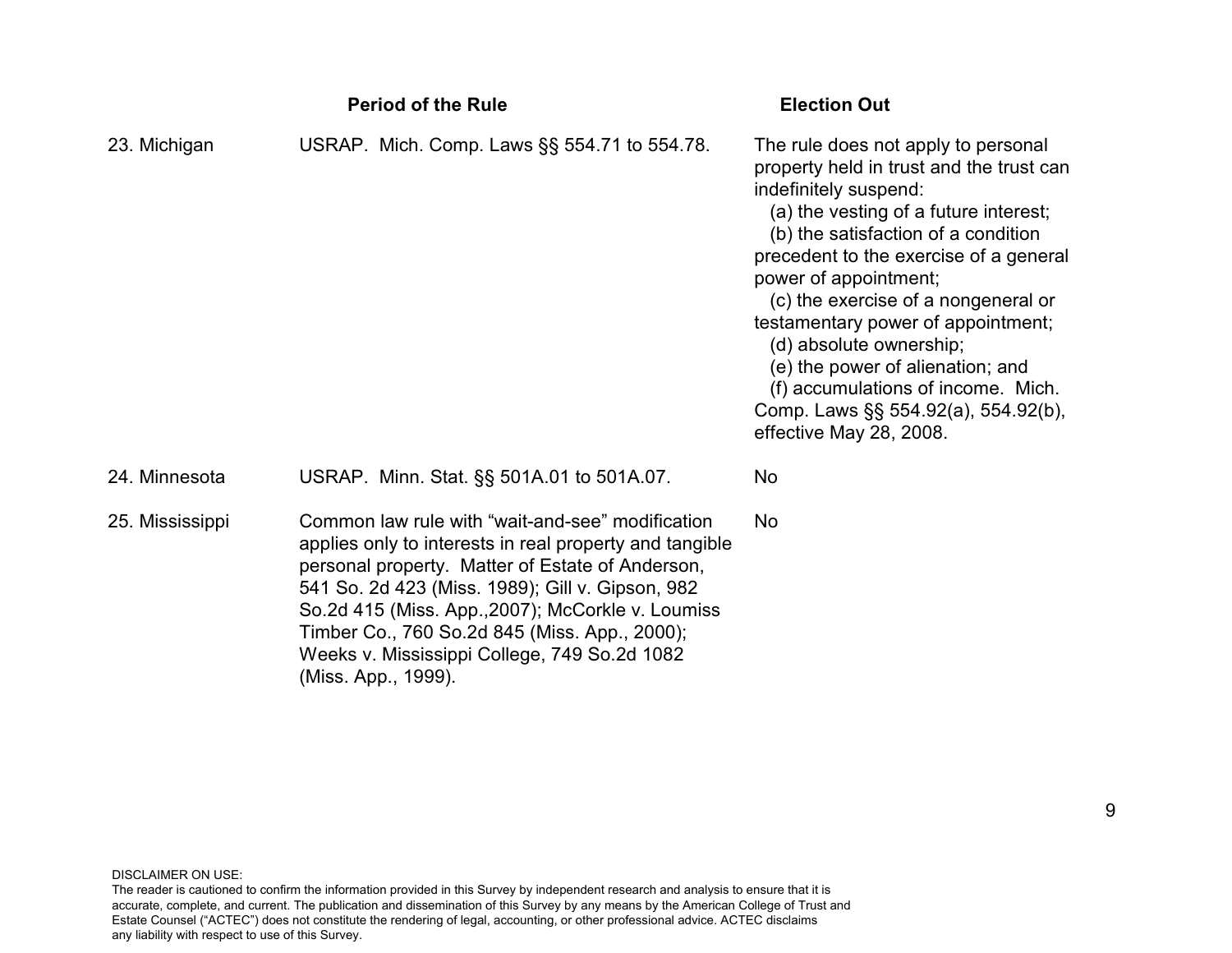|              | <b>Period of the Rule</b>                                                                                                                     | <b>Election Out</b>                                                                                                                                                                                                                                                                                                 |
|--------------|-----------------------------------------------------------------------------------------------------------------------------------------------|---------------------------------------------------------------------------------------------------------------------------------------------------------------------------------------------------------------------------------------------------------------------------------------------------------------------|
| 26. Missouri | Common law rule. See Davies v. McDowell, 549<br>S.W.2d 619 (Mo.App. 1977).                                                                    | Rule does not apply to a trust if:<br>(a) trust contains express provision<br>creating long-term trust; and<br>(b) trust authorizes the trustee to sell<br>property after the ordinary period of the<br>rule. Mo. Ann. § 456.025, effective Aug.<br>28, 2001.                                                       |
| 27. Montana  | USRAP. Mont. Code §§ 72-2-1001 to 72-2-1007.                                                                                                  | No                                                                                                                                                                                                                                                                                                                  |
| 28. Nebraska | USRAP. Neb. Rev. Stat. §§ 76-2001 to 76-2008.<br>Has not, however, adopted USRAP § 1(e), relating<br>to certain perpetuities savings clauses. | Rule does not apply to a trust if:<br>(a) the governing instrument states that<br>the rule does not apply; and<br>(b) the trustee or other person can sell,<br>lease, or mortgage property for any period<br>of time beyond the period of the rule. Neb.<br>Rev. Stat. § 76-2005(9) (enacted March 18,<br>$2002$ ). |
| 29. Nevada   | USRAP, substituting 365 years for 90 years. Nev.<br>Rev. Stat. §§ 111.103 to 111.1039, effective Oct. 1,<br>2005.                             | No                                                                                                                                                                                                                                                                                                                  |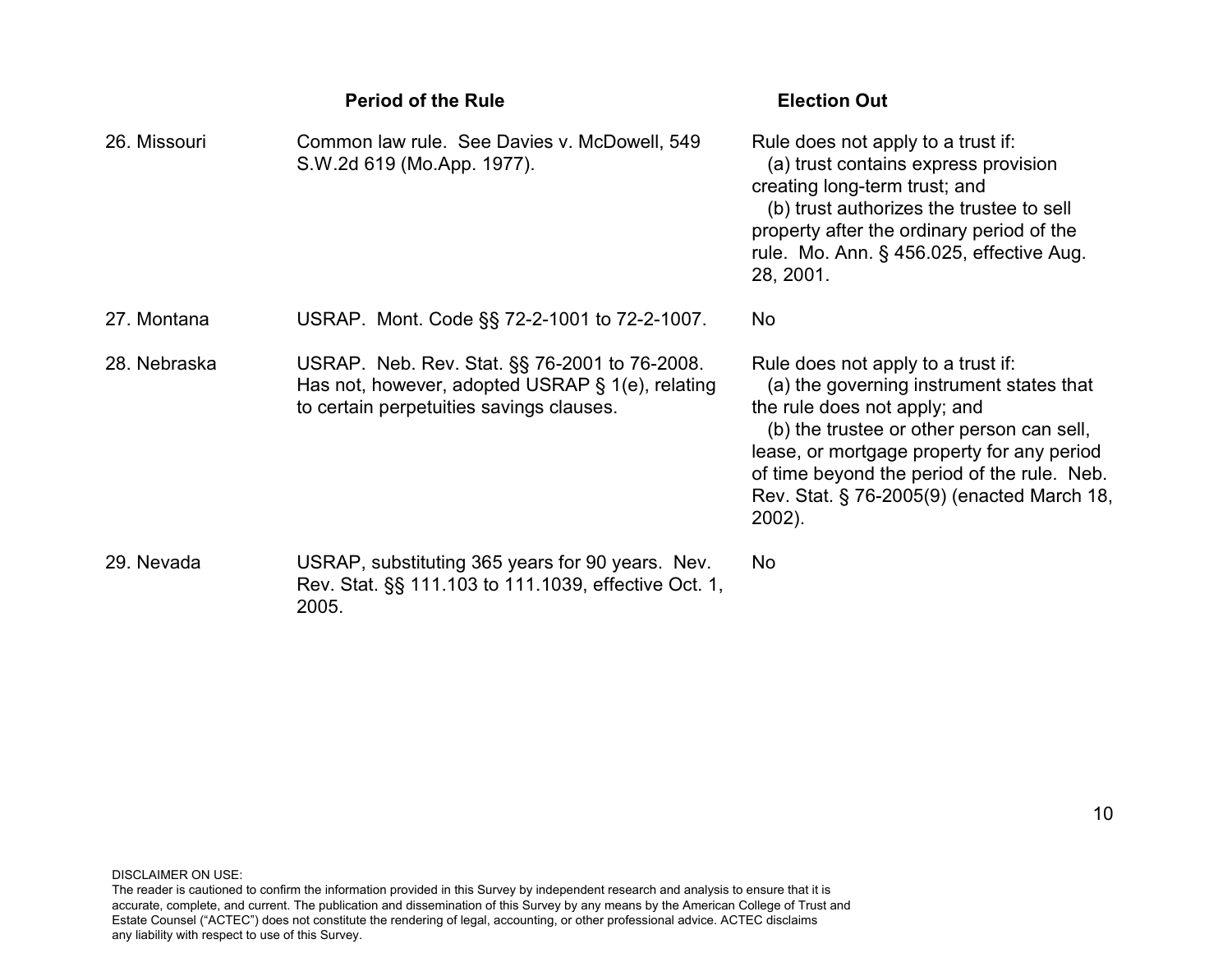|                   | <b>Period of the Rule</b>                                                                                                                                                                                                                                                                                                                                                                                                                                      | <b>Election Out</b>                                                                                                                                                                                                                                                                                                                                        |
|-------------------|----------------------------------------------------------------------------------------------------------------------------------------------------------------------------------------------------------------------------------------------------------------------------------------------------------------------------------------------------------------------------------------------------------------------------------------------------------------|------------------------------------------------------------------------------------------------------------------------------------------------------------------------------------------------------------------------------------------------------------------------------------------------------------------------------------------------------------|
| 30. New Hampshire | Common law rule. N.H. Rev. Stat. § 564:24.                                                                                                                                                                                                                                                                                                                                                                                                                     | Rule does not apply to any disposition of<br>property or interest, if:<br>(a) the governing instrument states that<br>the rule does not apply; and<br>(b) the trustee, or other person can sell,<br>mortgage, or lease property for any period<br>of time beyond the period of the rule. N.H.<br>Rev. Stat. §§ 564:24, 547:3-K, effective<br>Jan. 1, 2004. |
| 31. New Jersey    | No interest created in real or personal property<br>will be void by reason of the rule, and the common<br>law rule is repealed, effective July 9, 1999. N.J.<br>Stat. § 46:2F-9. A future interest or trust is void,<br>however, if it suspends the power of alienation (the<br>power to convey to another an absolute fee<br>possession of law or full ownership of personalty)<br>for longer than the common law rule. N.J. Stat. $\S$<br>$46:2F-10(a)(1)$ . | Power of alienation not deemed suspended<br>if a trustee has the power to sell or one or<br>more persons then alive has an unlimited<br>power to terminate the trust. N.Y. EPTL §<br>$46:2F-10(c)$ .                                                                                                                                                       |
| 32. New Mexico    | USRAP. N.M. Stat. §§ 45-2-901 to 45-2-914.                                                                                                                                                                                                                                                                                                                                                                                                                     | No                                                                                                                                                                                                                                                                                                                                                         |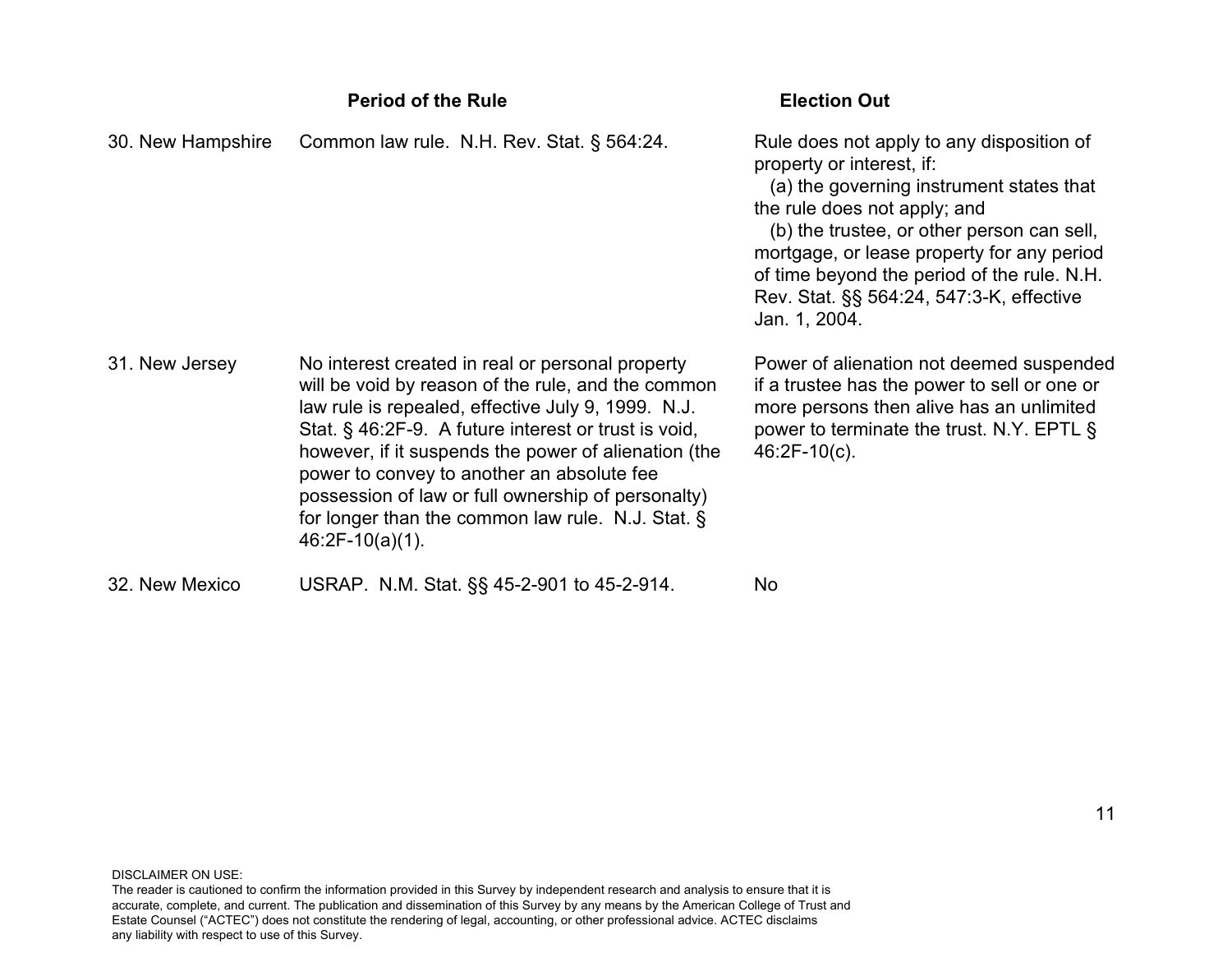|                    | Period of the Rule                                                                                                                                                                                                                                                                                                                                                                                                                                                                                                | <b>Election Out</b>                                                                                                                                                                                                                             |
|--------------------|-------------------------------------------------------------------------------------------------------------------------------------------------------------------------------------------------------------------------------------------------------------------------------------------------------------------------------------------------------------------------------------------------------------------------------------------------------------------------------------------------------------------|-------------------------------------------------------------------------------------------------------------------------------------------------------------------------------------------------------------------------------------------------|
| 33. New York       | Common law rule generally applies. N.Y. EPTL § 9-<br>1.1; also see Matter of Wilcox, 194 N.Y. 288, 87<br>N.E. 497 (1909).                                                                                                                                                                                                                                                                                                                                                                                         | No.                                                                                                                                                                                                                                             |
|                    | For interests created by the exercise of a power of<br>appointment, facts and circumstances existing on<br>the effective date of the instrument exercising the<br>power are taken into account in determining the<br>validity of interests created by the instrument<br>exercising the power, creating a "second look"<br>approach. N.Y. EPTL § 10-8.3; see also Matter of<br>Patterson, 32 Misc.2d 181, 162 N.Y.S.2d 446 (Sup.<br>Ct., 1957) (applying the same rule before the statute<br>was enacted in 1960). |                                                                                                                                                                                                                                                 |
| 34. North Carolina | USRAP for property interests and powers of<br>appointment. N.C. Gen. Stat. §§ 41-15 to 41-27.<br>Interests in trust are void if power of alienation is<br>suspended beyond "21 years after the death of an<br>individual then alive or lives then in being plus a<br>period of 21 years." N.C. Gen. Stat. $\S$ 41-23(a).                                                                                                                                                                                          | Rule does not apply to a trust if:<br>(a) the trustee has the power to sell; or<br>(b) there exists an unlimited power to<br>terminate the trust in one or more persons<br>in being. N.C. Gen. Stat. $\S$ 41-23(d),<br>effective Aug. 19, 2007. |

# **Period of the Rule Election Out**

## DISCLAIMER ON USE: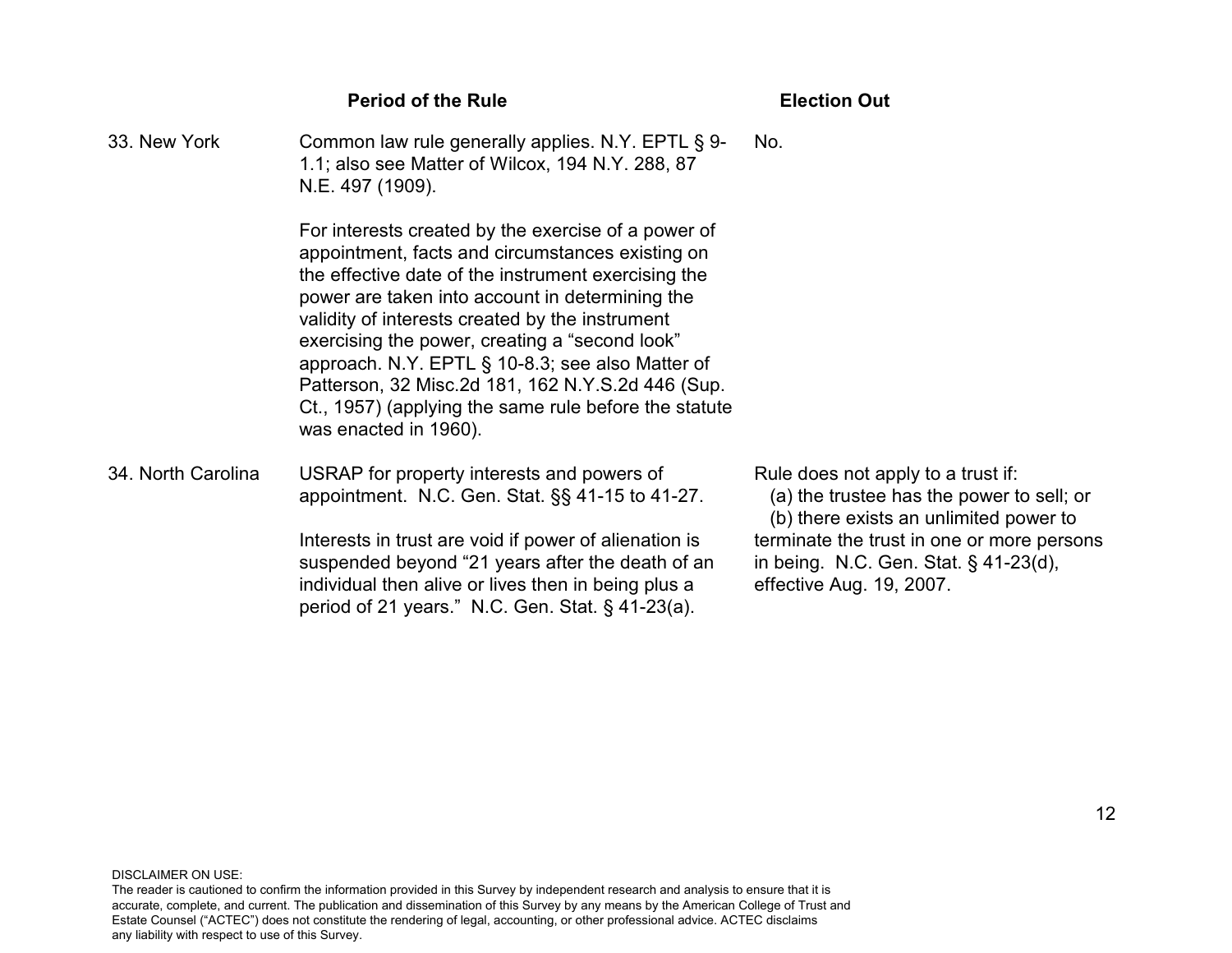|                  | <b>Period of the Rule</b>                                                                                                                                                    | <b>Election Out</b>                                                                                                                                                                                                                                                                                                                                                                                                                                                                                                                                                                                                                                                                                                                                                |
|------------------|------------------------------------------------------------------------------------------------------------------------------------------------------------------------------|--------------------------------------------------------------------------------------------------------------------------------------------------------------------------------------------------------------------------------------------------------------------------------------------------------------------------------------------------------------------------------------------------------------------------------------------------------------------------------------------------------------------------------------------------------------------------------------------------------------------------------------------------------------------------------------------------------------------------------------------------------------------|
| 35. North Dakota | USRAP. N.D. Cent. Code §§ 47-02-27.1 to 47-02-<br>27.5.                                                                                                                      | Rule does not apply to a "fiduciary's power<br>relating to the administration or<br>management of assets" or to a<br>"discretionary power of a trustee to<br>distribute principal before termination of a<br>trust to a beneficiary having an indefeasibly<br>vested interest in the income and principal."<br>N.D. Cent. Code § 47-02-27.4                                                                                                                                                                                                                                                                                                                                                                                                                        |
| 36. Ohio         | Common law rule. Ohio Rev. Code § 2131.08(A);<br>Don-Pre Development Corp. v. Jacobs, 2007-<br>Ohio-6634, 2007 WL 4340854 (Ohio Ct. App. 8th<br>Dist. Cuyahoga County 2007). | Rule does not apply to trust, if:<br>(a) the instrument specifically states that<br>the rule shall not apply;<br>$(b)$ either:<br>(1) the trustee has unlimited power<br>to sell all trust assets; or<br>(2) one or more persons, one of<br>whom may be the trustee, has the unlimited<br>power to terminate the entire trust;<br>(c) one of the following applies:<br>(1) the trust is executed in Ohio;<br>(2) the sole trustee or a trustee is<br>domiciled in Ohio;<br>(3) the trust is administered in Ohio;<br>(4) the situs of a substantial portion<br>of the trust assets subject to the<br>testamentary portion of the trust is located<br>in Ohio, even if some or all of those assets<br>are physically deposited for safekeeping in<br>another state; |

The reader is cautioned to confirm the information provided in this Survey by independent research and analysis to ensure that it is accurate, complete, and current. The publication and dissemination of this Survey by any means by the American College of Trust and Estate Counsel ("ACTEC") does not constitute the rendering of legal, accounting, or other professional advice. ACTEC disclaims any liability with respect to use of this Survey.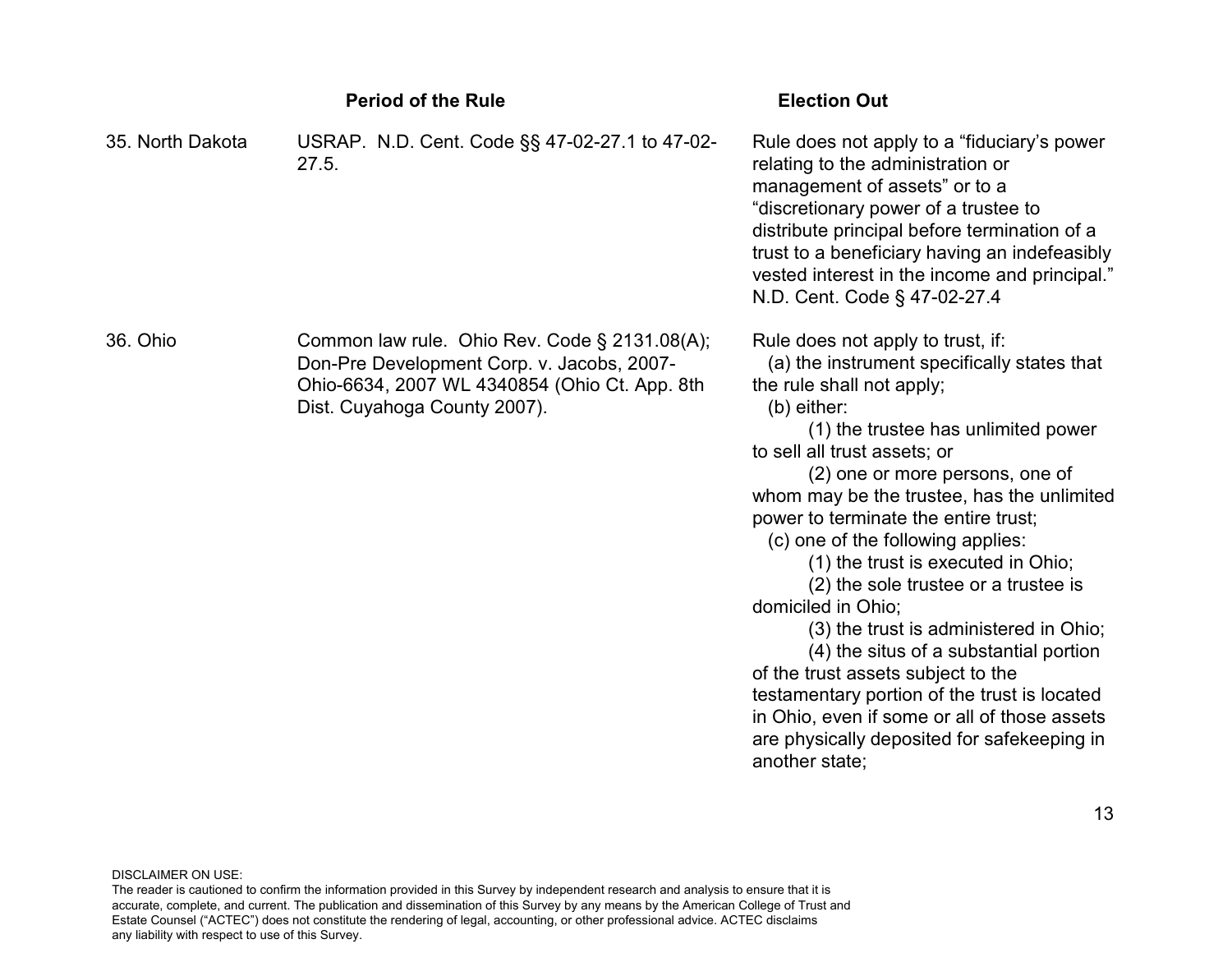|                    | <b>Period of the Rule</b>                                                                                                                     | <b>Election Out</b>                                                                                                                                                      |
|--------------------|-----------------------------------------------------------------------------------------------------------------------------------------------|--------------------------------------------------------------------------------------------------------------------------------------------------------------------------|
| Ohio (cont'd)      |                                                                                                                                               | (5) the trust instrument states that<br>Ohio law applies. Ohio Rev. Code<br>§ 2131.09(B)(2).                                                                             |
|                    |                                                                                                                                               | This exception does not apply to trusts<br>created by the exercise of a nongeneral<br>power of appointment. Ohio Rev. Code<br>§ 2131.09(B)(4), effective March 22, 1999. |
| 37. Oklahoma       | Common law rule with "wait-and-see" modification.<br>Ok. Stat., tit. 60, §§31 (real estate), 175.47 (real and<br>personal property in trust). | Rule does not apply to trust, if the trustee is<br>granted the full power to sell or transfer the<br>trust assets. Pipkin v. Pipkin, 370 P.2d 826<br>(Okla. 1962).       |
| 38. Oregon         | USRAP. Or. Rev. Stat. §§ 105.950 to 105.975.                                                                                                  | N <sub>o</sub>                                                                                                                                                           |
| 39. Pennsylvania   | Rule abolished, effective July 7, 2006. 20 Pa. Con.<br>Stat. §§ 6104, 6107.1.                                                                 | N/A                                                                                                                                                                      |
| 40. Rhode Island   | Rule abolished (effective July 3, 1999). Gen. Laws<br>R.I. § 34-11-38.                                                                        | N/A                                                                                                                                                                      |
| 41. South Carolina | USRAP. S.C. Code §§ 27-6-10 to 27-6-80. Has<br>not, however, adopted USRAP § 1(e), relating to<br>certain perpetuities savings clauses.       | <b>No</b>                                                                                                                                                                |
| 42. South Dakota   | Rule abolished in 1983. S.D. Cod. Laws §§ 43-5-1,<br>43-5-8, 55-1-20.                                                                         | N/A                                                                                                                                                                      |

The reader is cautioned to confirm the information provided in this Survey by independent research and analysis to ensure that it is accurate, complete, and current. The publication and dissemination of this Survey by any means by the American College of Trust and Estate Counsel ("ACTEC") does not constitute the rendering of legal, accounting, or other professional advice. ACTEC disclaims any liability with respect to use of this Survey.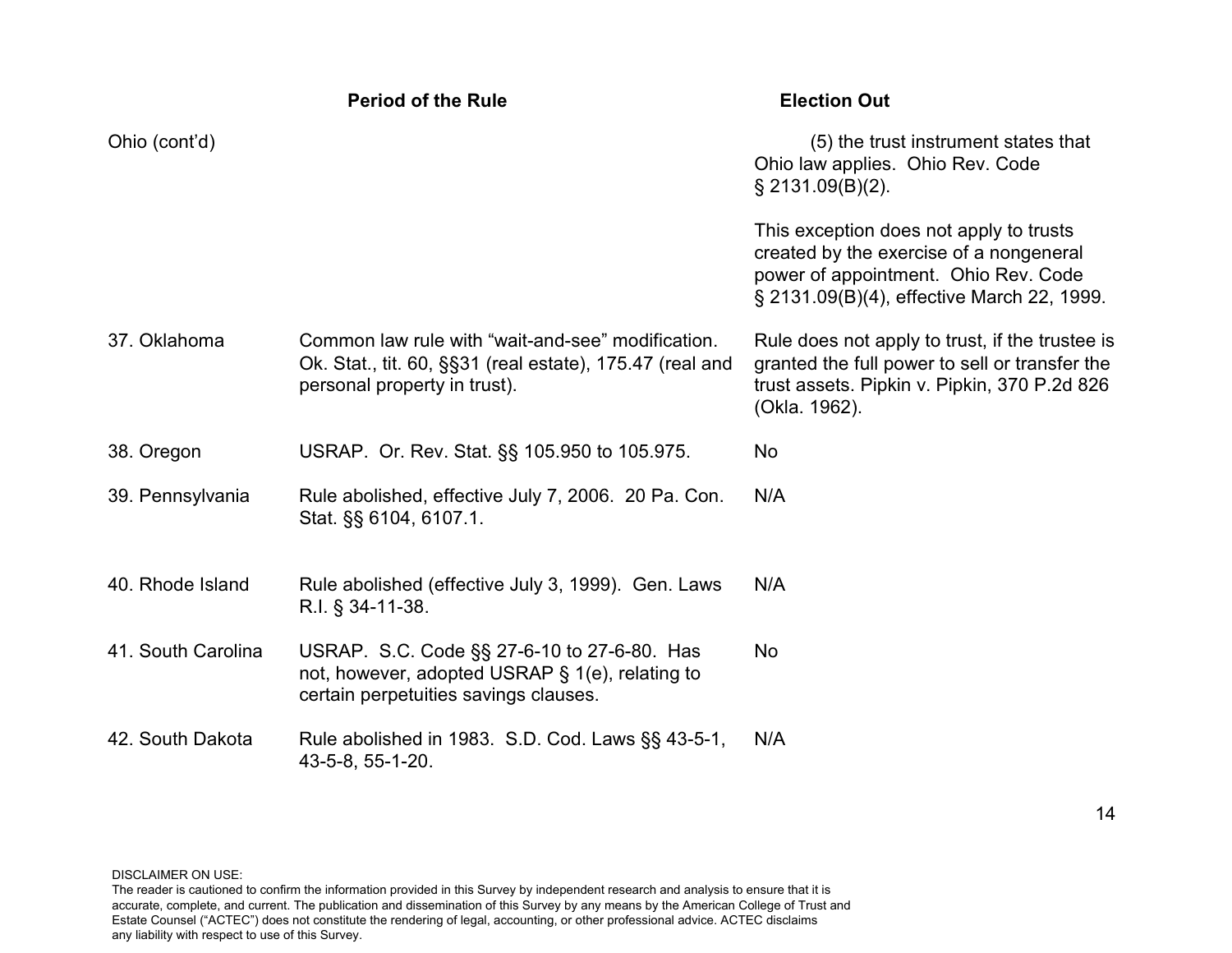|               | <b>Period of the Rule</b>                                                                                                                                                                                                                                                                                                                                                                                                                                                                                                                                                                                                                                                                                                                                                              | <b>Election Out</b> |
|---------------|----------------------------------------------------------------------------------------------------------------------------------------------------------------------------------------------------------------------------------------------------------------------------------------------------------------------------------------------------------------------------------------------------------------------------------------------------------------------------------------------------------------------------------------------------------------------------------------------------------------------------------------------------------------------------------------------------------------------------------------------------------------------------------------|---------------------|
| 43. Tennessee | A trust that was created or became irrevocable after<br>June 30, 2007, must require that all beneficial<br>interests vest or terminate or the power of<br>appointment be exercised no later than either 21<br>years after the death of a person alive when the<br>interest was created or 360 years after the interest<br>was created. Tenn. Code $\S66-1-202(a)(1)$ and (2)<br>and (f). A trust that was created and became<br>irrevocable before July 1, 2007, follows the USRAP.<br>Tenn Code $\S$ 66-1-202(a)(1) and (2).                                                                                                                                                                                                                                                          | No.                 |
| 44. Texas     | Common law rule. Tex. Prop. Code § 112.036.                                                                                                                                                                                                                                                                                                                                                                                                                                                                                                                                                                                                                                                                                                                                            | <b>No</b>           |
| 45. Utah      | USRAP. Utah Code §§ 72-2-1201 to 72-2-1209,<br>with the following modifications, effective January 1,<br>2004:<br>(a) Nonvested property interest must vest within<br>1,000 years. Utah Code § 72-2-1201(1);<br>(b) A general power of appointment not presently<br>exercisable because of a condition precedent must<br>be irrevocably exercised or terminate within 1,000<br>years after its creation. Utah Code § 72-2-1201(2);<br>(c) A nongeneral or general testamentary power<br>of appointment must be irrevocably exercised or<br>terminate 1,000 years after its creation. Utah Code<br>$\S$ 72-2-1201(3);<br>(d) The language in a governing instrument is<br>inoperative to the extent it produces a period of time<br>that exceeds the common law rule if the language of | <b>No</b>           |

The reader is cautioned to confirm the information provided in this Survey by independent research and analysis to ensure that it is accurate, complete, and current. The publication and dissemination of this Survey by any means by the American College of Trust and Estate Counsel ("ACTEC") does not constitute the rendering of legal, accounting, or other professional advice. ACTEC disclaims any liability with respect to use of this Survey.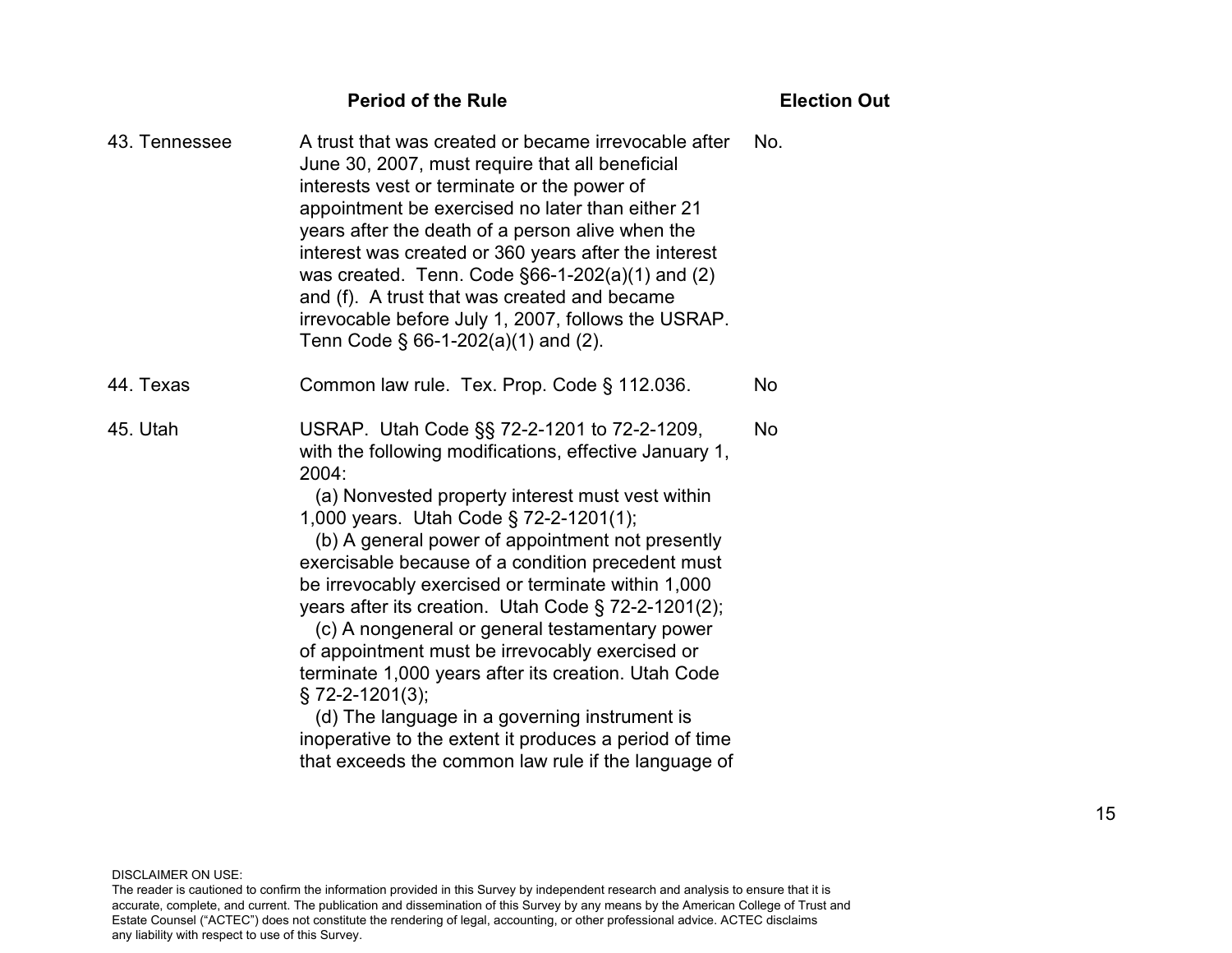# **Period of the Rule Election Out**

| Utah (cont'd) | a trust or other arrangement, in measuring a period<br>from the creation of a trust or arrangement:<br>(1) seeks to disallow the vesting or<br>termination of any interest or trust beyond;<br>(2) seeks to postpone the vesting or<br>termination of any interest or trust until; or<br>(3) seeks to operate in effect in any similar<br>fashion upon, the later of:<br>(i) the expiration of a period of time not<br>exceeding 21 years from the death of the survivor of<br>specified lives in being at the creation of the trust or<br>other property arrangement; or<br>(ii) the expiration of a period of time that<br>exceeds or might exceed 21 years after the death of<br>the survivor of lives in being at the creation of the<br>trust or other property arrangement. Utah Code<br>$\S$ 72-2-1201(4). |                |
|---------------|-------------------------------------------------------------------------------------------------------------------------------------------------------------------------------------------------------------------------------------------------------------------------------------------------------------------------------------------------------------------------------------------------------------------------------------------------------------------------------------------------------------------------------------------------------------------------------------------------------------------------------------------------------------------------------------------------------------------------------------------------------------------------------------------------------------------|----------------|
| 46. Vermont   | Common law rule with "wait-and-see" modification.<br>27 Vt. Stat. §§ 501 to 503. See also Colby v. Colby,<br>157 Vt. 233, 596 A.2d 901 (1990).                                                                                                                                                                                                                                                                                                                                                                                                                                                                                                                                                                                                                                                                    | N <sub>o</sub> |

DISCLAIMER ON USE: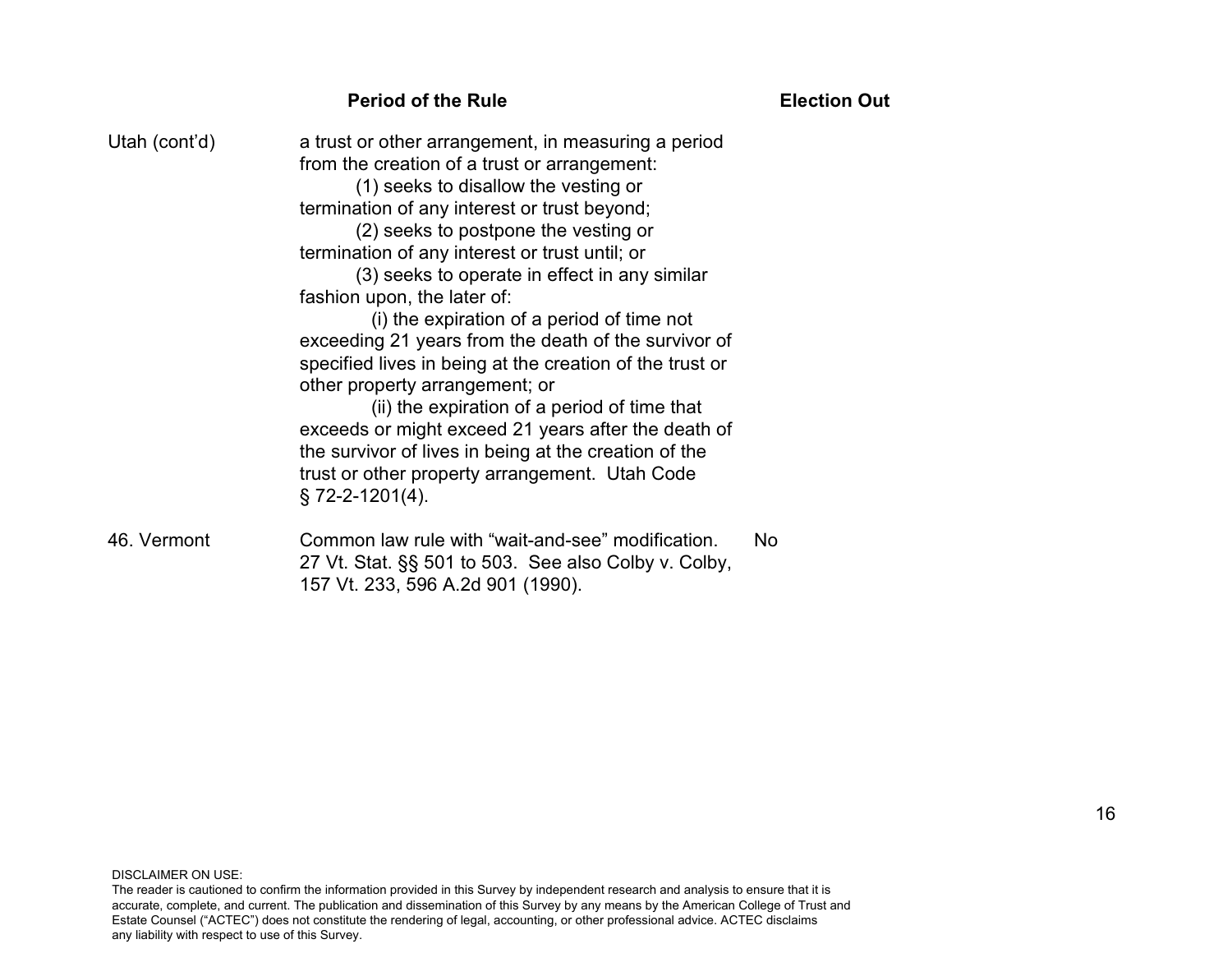|                   | <b>Period of the Rule</b>                                                                                                                                                                                                                                                                                                                                                                                                                                                                                                                                                                              | <b>Election Out</b>                                                                                                                                                                                                                                                                                                                                 |
|-------------------|--------------------------------------------------------------------------------------------------------------------------------------------------------------------------------------------------------------------------------------------------------------------------------------------------------------------------------------------------------------------------------------------------------------------------------------------------------------------------------------------------------------------------------------------------------------------------------------------------------|-----------------------------------------------------------------------------------------------------------------------------------------------------------------------------------------------------------------------------------------------------------------------------------------------------------------------------------------------------|
| 47. Virginia      | USRAP. Va. Code §§ 55-12.1 to 55-12.6.                                                                                                                                                                                                                                                                                                                                                                                                                                                                                                                                                                 | Rule does not apply to personal property<br>held in trust, or to any power of<br>appointment over personal property held in<br>trust, or to any power of appointment over<br>personal property granted under trust, if the<br>trust instrument, by its terms, provides that<br>the rule shall not apply to such trust. Va.<br>Code $\S$ 55-13.3(C). |
| 48. Washington    | "Wait-and-see" approach for 150 years. RCW<br>11.98.130 to 11.98.150. Common law Rule with<br>"wait-and-see" approach applies to irrevocable<br>trusts in effect before January 1, 2002 (unless the<br>governing instrument provides otherwise), and to<br>revocable trusts and teestamentary trusts with an<br>effective date on or after January 1, 2002 if, at all<br>times on or after the date of enactment of the new<br>rule (April 18, 2001), the creator of the trust or<br>testator was not competent to revoke, amend, or<br>modify the instrument. See Wash. Laws of 2001,<br>$c60, \S 4.$ | No.                                                                                                                                                                                                                                                                                                                                                 |
| 49. West Virginia | USRAP. W.Va. Code §§ 36-1A-1 to 36-1A-8. Has<br>not, however, adopted USRAP § 1(e), relating to<br>certain perpetuities savings clauses.                                                                                                                                                                                                                                                                                                                                                                                                                                                               | No                                                                                                                                                                                                                                                                                                                                                  |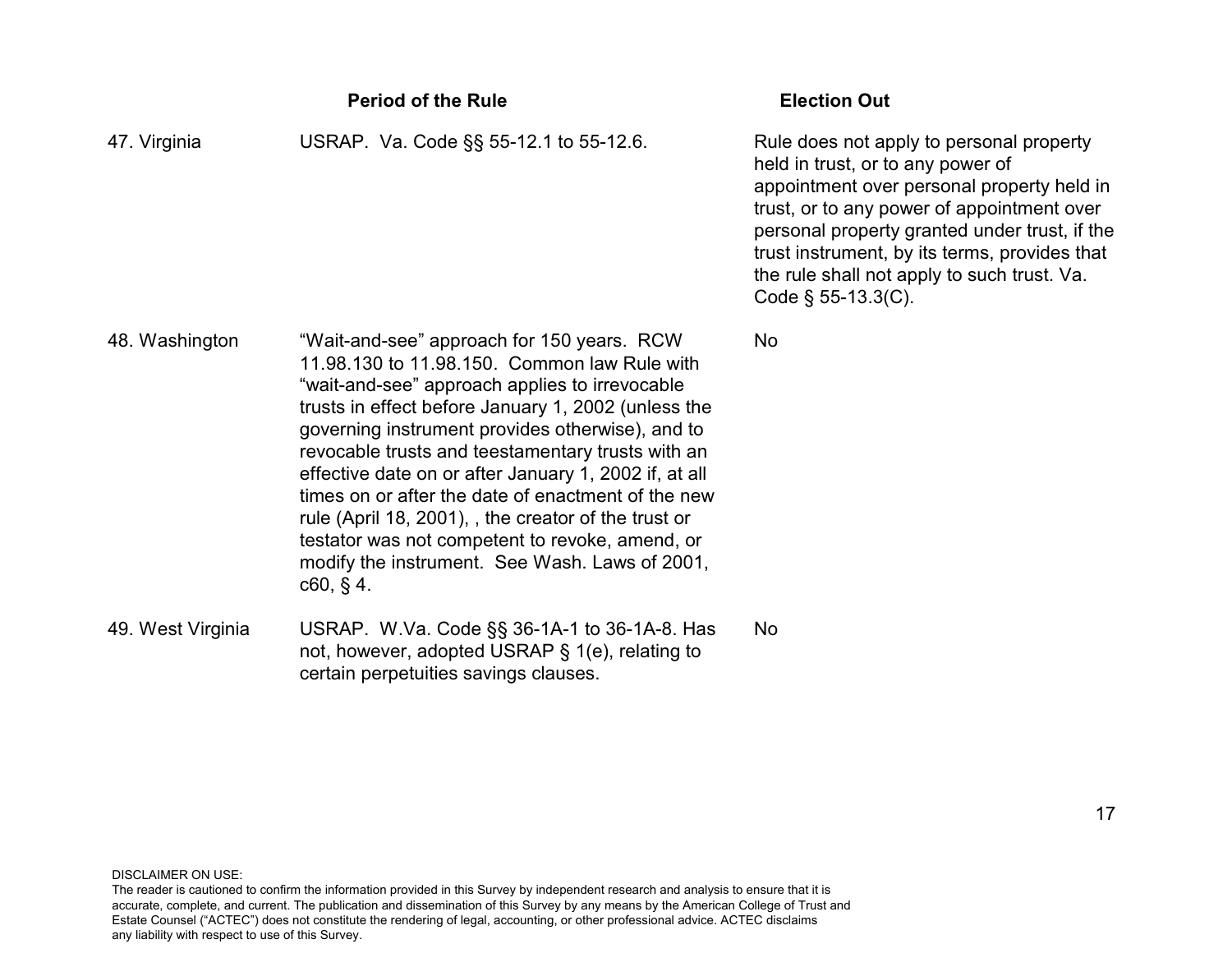|               | <b>Period of the Rule</b>                                                                                                                                                                                                                     | <b>Election Out</b>                                                                                                                                                                                                                                                                                                                                                                               |
|---------------|-----------------------------------------------------------------------------------------------------------------------------------------------------------------------------------------------------------------------------------------------|---------------------------------------------------------------------------------------------------------------------------------------------------------------------------------------------------------------------------------------------------------------------------------------------------------------------------------------------------------------------------------------------------|
| 50. Wisconsin | Power of alienation cannot be suspended for longer<br>than life(s) in being plus 30 years. Wis. Stat.<br>$\S$ 700.16(1)(a).                                                                                                                   | No.                                                                                                                                                                                                                                                                                                                                                                                               |
|               | The power of alienation by a trust or equitable<br>interests under a trust is not suspended if the<br>trustee has power to sell or if there is an unlimited<br>power to terminate in one or more persons in being.<br>Wis. Stat. § 700.16(3). |                                                                                                                                                                                                                                                                                                                                                                                                   |
| 51. Wyoming   | Common law rule. Wyo. Stat. § 34-1-139(a).                                                                                                                                                                                                    | A trust of personal property (including<br>ownership interests in LLCs, corporations,<br>partnerships, and business trusts that hold<br>title to realty) created after July 1, 2003 can<br>continue for 1,000 years if:<br>(a) the instrument provides that the rule<br>does not apply;<br>(b) the instrument adopts the 1,000-year<br>rule period; and<br>$(a)$ the tructed is a resident of ar- |

 (c) the trustee is a resident of or maintains a place of business in Wyoming. Wyo. Stat. § 34-1-139(b), 34-1-139(c).

### DISCLAIMER ON USE: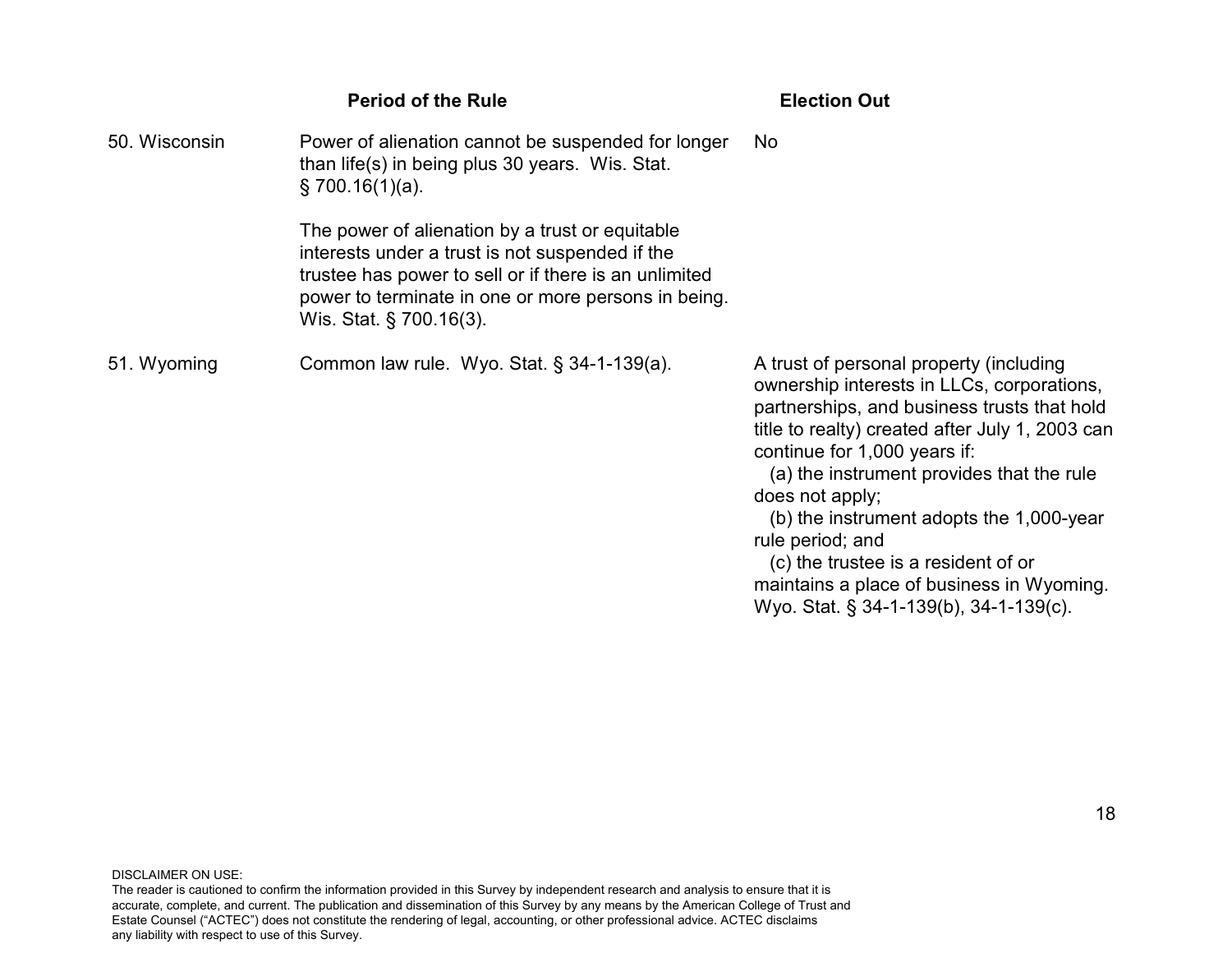Common Law Excludes most nondonative transfers, fiduciary administrative powers, interests vested in a trustee of a charity (even if the actual charitable application is not vested).

USRAP Excludes:

 (a) nondonative transfers, but USRAP still applies to a nonvested property interest or a power of appointment arising out of:

(1) a premarital or postmarital agreement;

(2) a separation or divorce settlement;

(3) a spouse's election;

(4) a similar arrangement arising out of a prospective, existing, or previous marital relationship between the parties;

(5) a contract to make or not to revoke a will or trust;

(6) a contract to exercise or not to exercise a power of appointment;

(7) a transfer in satisfaction of a duty of support; or

(8) a reciprocal transfer. USRAP § 4(1); (b) fiduciary power relating to the administration or management of assets, including a fiduciary's power to sell, lease, or mortgage property, or to determine principal and income. USRAP § 4(2);

(c) a power to appoint a fiduciary. USRAP § 4(3);

 (d) trustee's discretion to distribute principal before termination of trust to a beneficiary who has

# **EXCEPTIONS JUDICIAL REFORMATION**

No specific authority to reform documents to correct problems under the rule.

A court, upon the petition of an interested person, shall reform a disposition within the limits of the 90-year permissible vesting period, in the manner deemed by the court most closely to approximate the transferor's manifested plan of distribution, in three circumstances. Reformation permitted if:

 (a) a nonvested property interest or a power of appointment becomes invalid under the general statutory rule (USRAP § 1(a));

 (b) a class gift is not but might become invalid under the statutory rule and the time has arrived when the share of any class member is to take effect in possession or enjoyment; or

 (c) a nonvested property interest that is not validated by the general statutory rule can vest, but not within 90 years after its creation. USRAP § 3.

DISCLAIMER ON USE: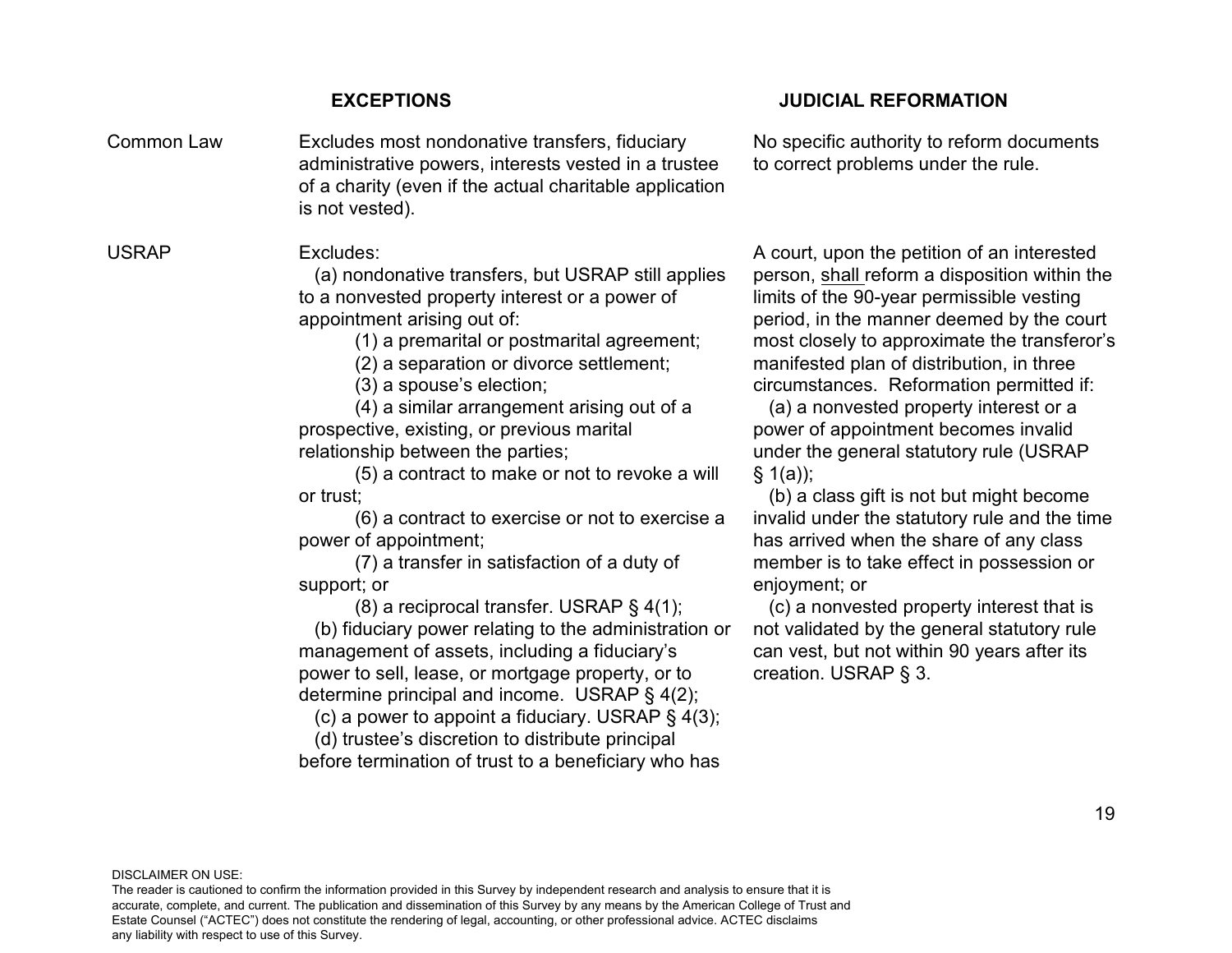USRAP (cont'd) an indefeasibly vested interest in income and principal. USRAP § 4(4);

> (e) nonvested property interest held by charity, government, or governmental agency or subdivision, if the property interest is preceded by an interest held by another charity, government, or governmental agency or subdivision. USRAP § 4(5);

 (f) nonvested property interest in or power of appointment over a trust or other property arrangement forming part of a pension, profitsharing, stock bonus, health, disability, death benefit, income deferral, or other current or deferred benefit plan for one or more employees, independent contractors, or their beneficiaries or spouses, to which contributions are made for the purpose of distributing to or for the benefit of the participants or their beneficiaries or spouses the property, income, or principal in the trust or other property arrangement, except a nonvested property interest or a power of appointment that is created by an election of a participant or a beneficiary or spouse. USRAP § 4(6).

DISCLAIMER ON USE: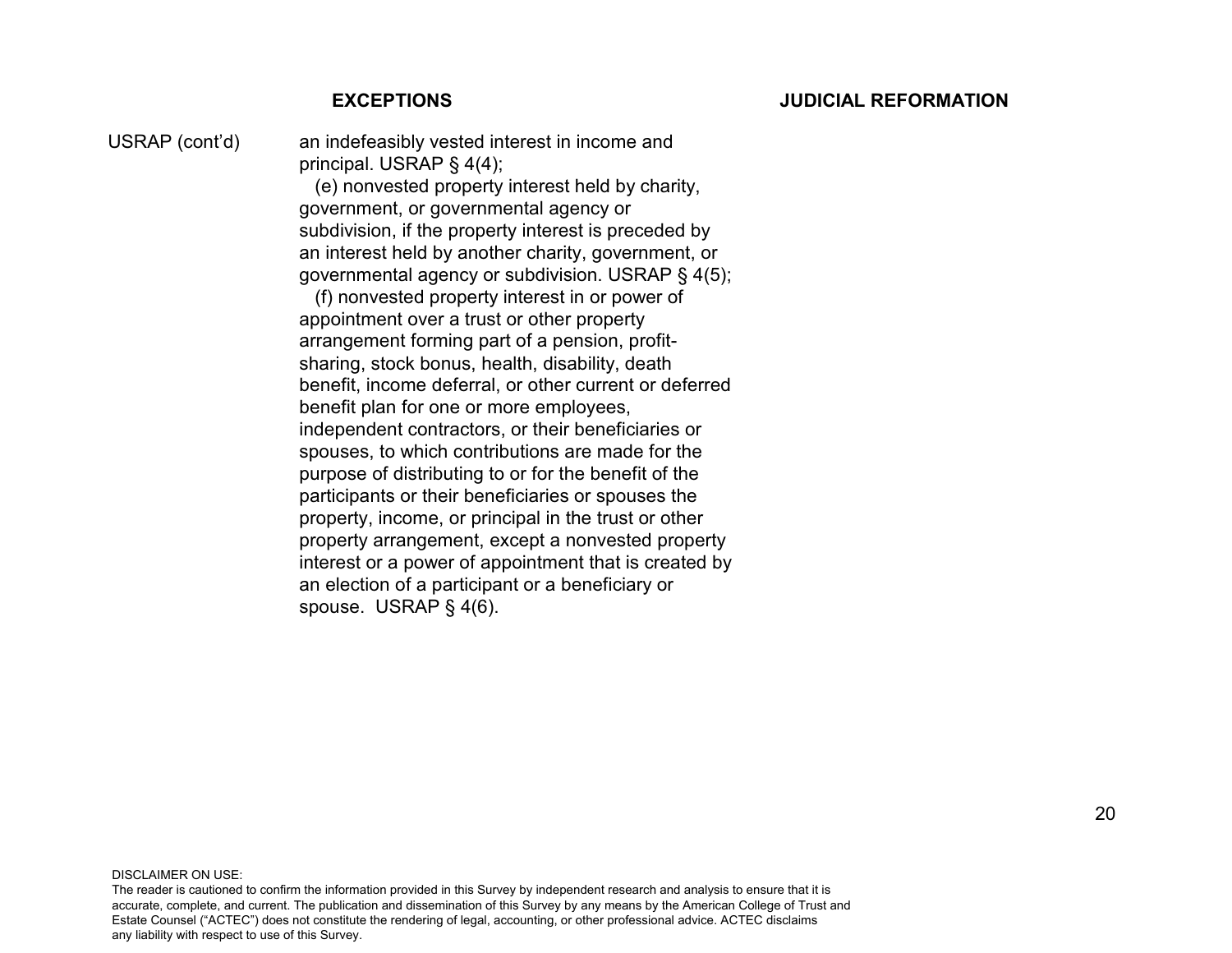| 1. Alabama  | USRAP exceptions. Ala. Code § 35-4A-5.                                                                                                                                                                                     | USRAP reformation. Ala. Code § 35-4A-4.                                                                                                                                                                                                                                                                                                                                                                             |
|-------------|----------------------------------------------------------------------------------------------------------------------------------------------------------------------------------------------------------------------------|---------------------------------------------------------------------------------------------------------------------------------------------------------------------------------------------------------------------------------------------------------------------------------------------------------------------------------------------------------------------------------------------------------------------|
|             | Rule also does not apply to:<br>(a) business trusts. Ala. Code $\S$ § 10A-16-1.06,<br>19-3-65; or<br>(b) Employee benefit trusts and trusts for self-<br>employed persons. Ala. Code § 19-3B.                              |                                                                                                                                                                                                                                                                                                                                                                                                                     |
| 2. Alaska   | Rule does not apply to any provision of the<br>declaration, bylaws, rules or regulations of a unit<br>owner's association. Alas. Stat. § 34.08.110(b).                                                                     | Courts may reform pre-1996 trusts found to<br>have violated the pre-1996 RAP, upon<br>petition of an interested person, in the<br>manner that most closely approximates the<br>transferor's manifested plan of distribution<br>and is within the limits of the rule against<br>perpetuities applicable when the nonvested<br>property interest or power of appointment<br>was created. Alaska Stat. § 34.27.070(b). |
| 3. Arizona  | USRAP exceptions. Ariz. Rev. Stat. § 14-2904.<br>Rule also does not apply to charitable trusts. Olivas<br>v. Board of Nat. Missions of Presbyterian Church,<br>U. S. of America, 1 Ariz. App. 543, 405 P.2d 481<br>(1965). | USRAP reformation. Ariz. Rev. Stat. § 14-<br>2905.                                                                                                                                                                                                                                                                                                                                                                  |
| 4. Arkansas | USRAP exceptions. Ark. Code § 18-3-104.                                                                                                                                                                                    | USRAP reformation. Ark. Code § 18-3-<br>103.                                                                                                                                                                                                                                                                                                                                                                        |

DISCLAIMER ON USE: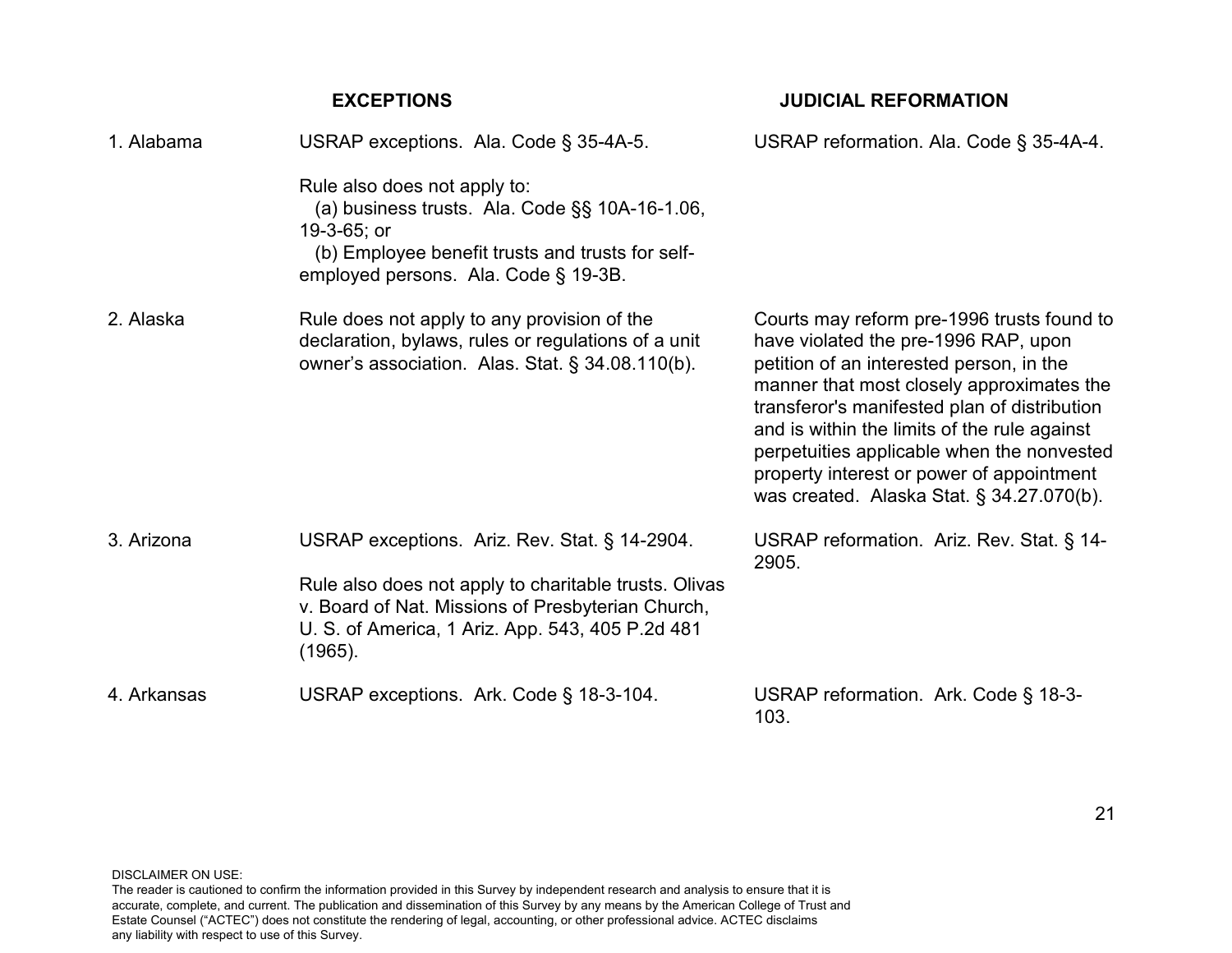| 5. California | USRAP exceptions. Calif. Prob. Code § 21225(a) -<br>$(g)$ .                                                                                                                                                                                                                                                                                                                                                                                                        | USRAP reformation. Calif. Prob. Code $\S$<br>21220. |                                           |
|---------------|--------------------------------------------------------------------------------------------------------------------------------------------------------------------------------------------------------------------------------------------------------------------------------------------------------------------------------------------------------------------------------------------------------------------------------------------------------------------|-----------------------------------------------------|-------------------------------------------|
|               | Rule also does not apply to:<br>(a) trusts to provide for beneficiaries under<br>hospital service contracts, group life insurance,<br>group disability insurance, group annuities, or any<br>combination thereof. Calif. Prob. Code § 21225(h);<br>(b) cemetery care funds. Calif. Prob. Code<br>§ 21220. Health and Safety Code §8737, 8776.                                                                                                                      |                                                     |                                           |
| 6. Colorado   | USRAP exceptions. Colo. Rev. Stat. §§ 15-11-<br>1105.                                                                                                                                                                                                                                                                                                                                                                                                              | 11-1104.5.                                          | USRAP reformation. Colo. Rev. Stat. § 15- |
|               | Rule also does not apply to:<br>(a) pre-need funeral contracts. Colo. Rev. Stat.<br>$§ 10-15-120;$<br>(b) pet trusts. Colo. Rev. Stat. § 15-11-901(2);<br>(c) cemetery care trusts. Colo. Rev. Stat. § 38-30-<br>110;<br>(d) employee benefit trusts. Colo. Rev. Stat. §§<br>38-30-111 & 38-30-112;<br>(e) Condominium declaration provisions for the<br>disposition of condominium units in the event of<br>destruction or obsolescence and restricting partition |                                                     |                                           |

DISCLAIMER ON USE: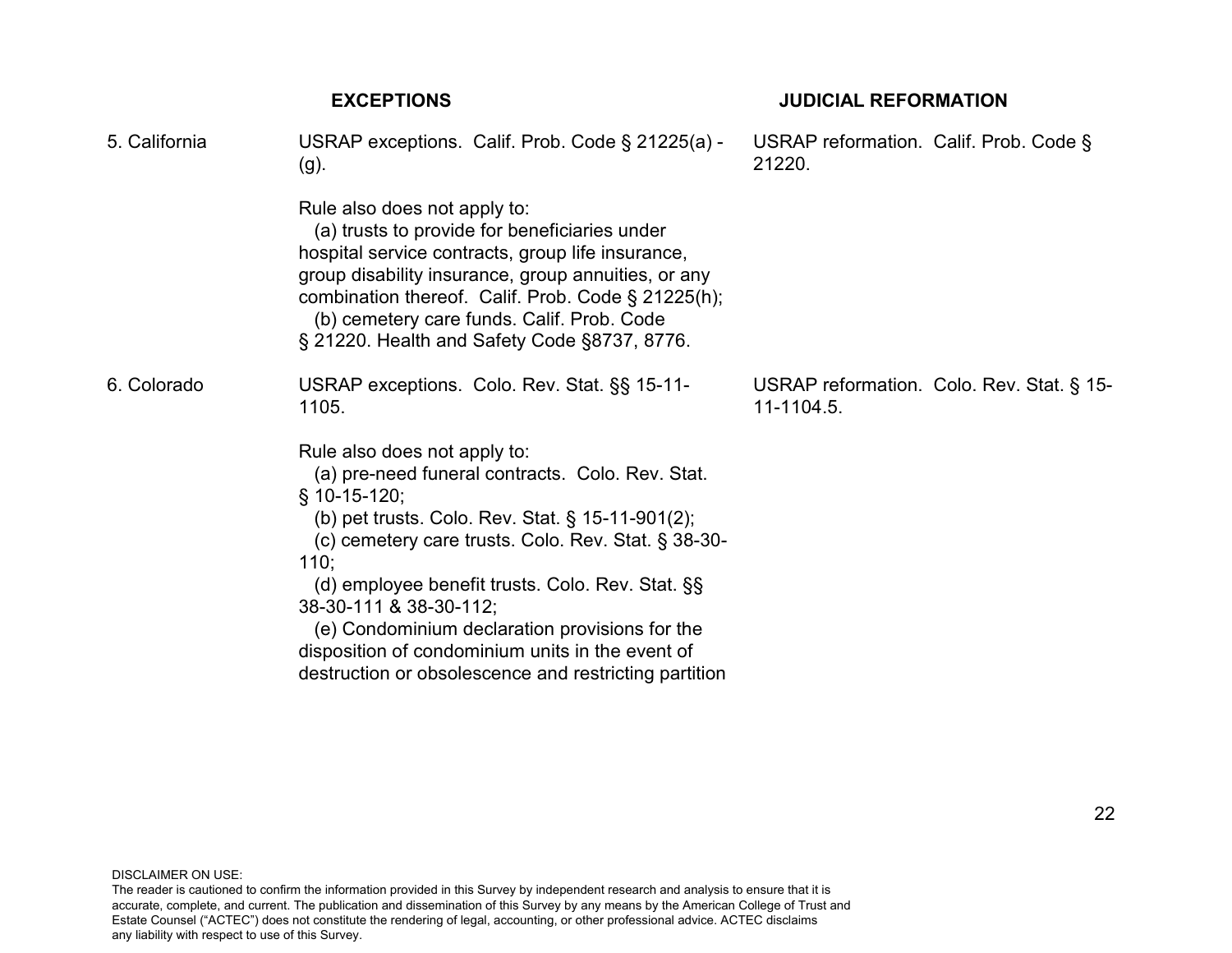| Colorado (cont'd) | of common elements. Colo. Rev. Stat. §§ 38-33-<br>105, 38-33.3-203; and<br>(f) Provision in the declaration, bylaws, or rules<br>and regulations for a common interest community.<br>Colo. Rev. Stat. § 38-33.3-203(2).                                                                                                                                                                                                                                                                                                |                                 |
|-------------------|------------------------------------------------------------------------------------------------------------------------------------------------------------------------------------------------------------------------------------------------------------------------------------------------------------------------------------------------------------------------------------------------------------------------------------------------------------------------------------------------------------------------|---------------------------------|
| 7. Connecticut    | USRAP exceptions. Conn. Gen. Stat. § 45a-494.<br>Rule also does not apply to:<br>(a) employee benefit trusts. Conn. Gen. Stat.<br>§ 45a-508;<br>(b) charitable uses. FitzGerald v. East Lawn<br>Cemetery, 10 A.2d 683, 126 Conn. 286 (1940);<br>(c) covenants and restrictions concerning the use,<br>occupancy and transfer of condominium units.<br>Conn. Gen. Stat. § 47-70(c);<br>(d) provisions in declaration, by-laws, or rules of a<br>common interest ownership association. Conn.<br>Gen. Stat. § 47-222(b). | <b>USRAP</b> refo<br>§ 45a-493. |

ormation. Conn. Gen. Stat.

## DISCLAIMER ON USE: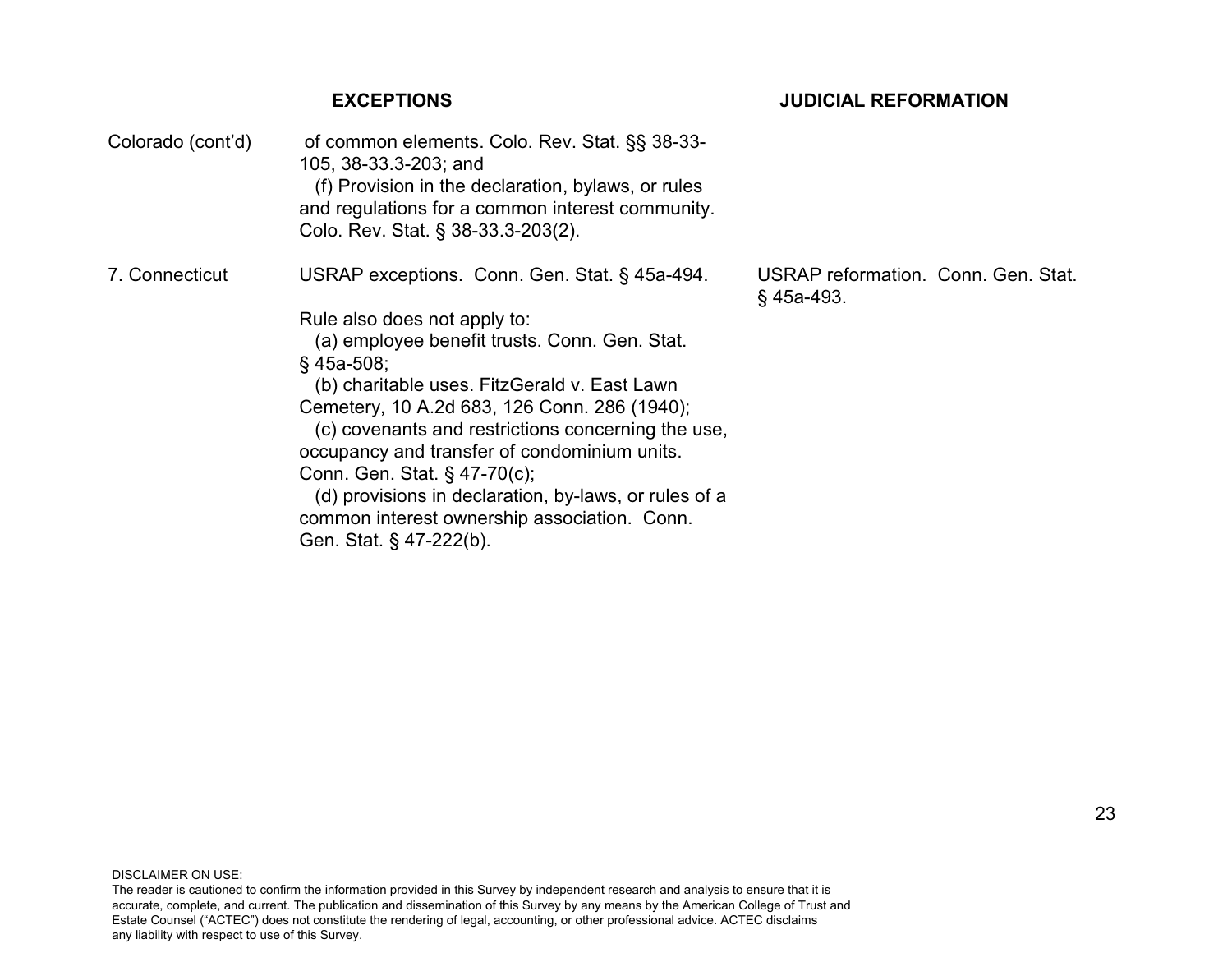| 8. Delaware                | The 110-year rule applicable to real estate held<br>directly by a trust does not apply to:<br>(a) a trust for the benefit of one or more tax-<br>exempt charities. 25 Del. Code § 503(b);<br>(b) employee benefit plan trust Id.;<br>(c) a Delaware Statutory Trust (a type of business<br>trust). $Id$ .;<br>(d) trust for the perpetual care of cemeteries. Id.;<br>(e) Delaware Careplan Trusts. 12 Del. Code<br>$§$ 4011;<br>(f) condominium association declaration, by-laws<br>or rules. $25$ Del. Code § 81-203(b). | No specific authority to reform documents<br>to correct problems under the rule. |
|----------------------------|----------------------------------------------------------------------------------------------------------------------------------------------------------------------------------------------------------------------------------------------------------------------------------------------------------------------------------------------------------------------------------------------------------------------------------------------------------------------------------------------------------------------------|----------------------------------------------------------------------------------|
| 9. District of<br>Columbia | USRAP exceptions. D.C. Code §19-904(a).<br>Rule also does not apply to:<br>(a) gifts of a present interest or devises to<br>charitable uses, donative transfers for<br>establishment, embellishment, preservation,<br>renewal, or repair of cemeteries and parts. Id., see<br>also Iglehart v. Iglehart, 204 U.S. 478 (1907);<br>(b) condominium declaration, bylaws, or other<br>documents. D.C. Code §§ 42-1902.08, 42-4026.                                                                                             | USRAP reformation. D.C. Code § 19-903.                                           |

DISCLAIMER ON USE:

The reader is cautioned to confirm the information provided in this Survey by independent research and analysis to ensure that it is accurate, complete, and current. The publication and dissemination of this Survey by any means by the American College of Trust and Estate Counsel ("ACTEC") does not constitute the rendering of legal, accounting, or other professional advice. ACTEC disclaims any liability with respect to use of this Survey.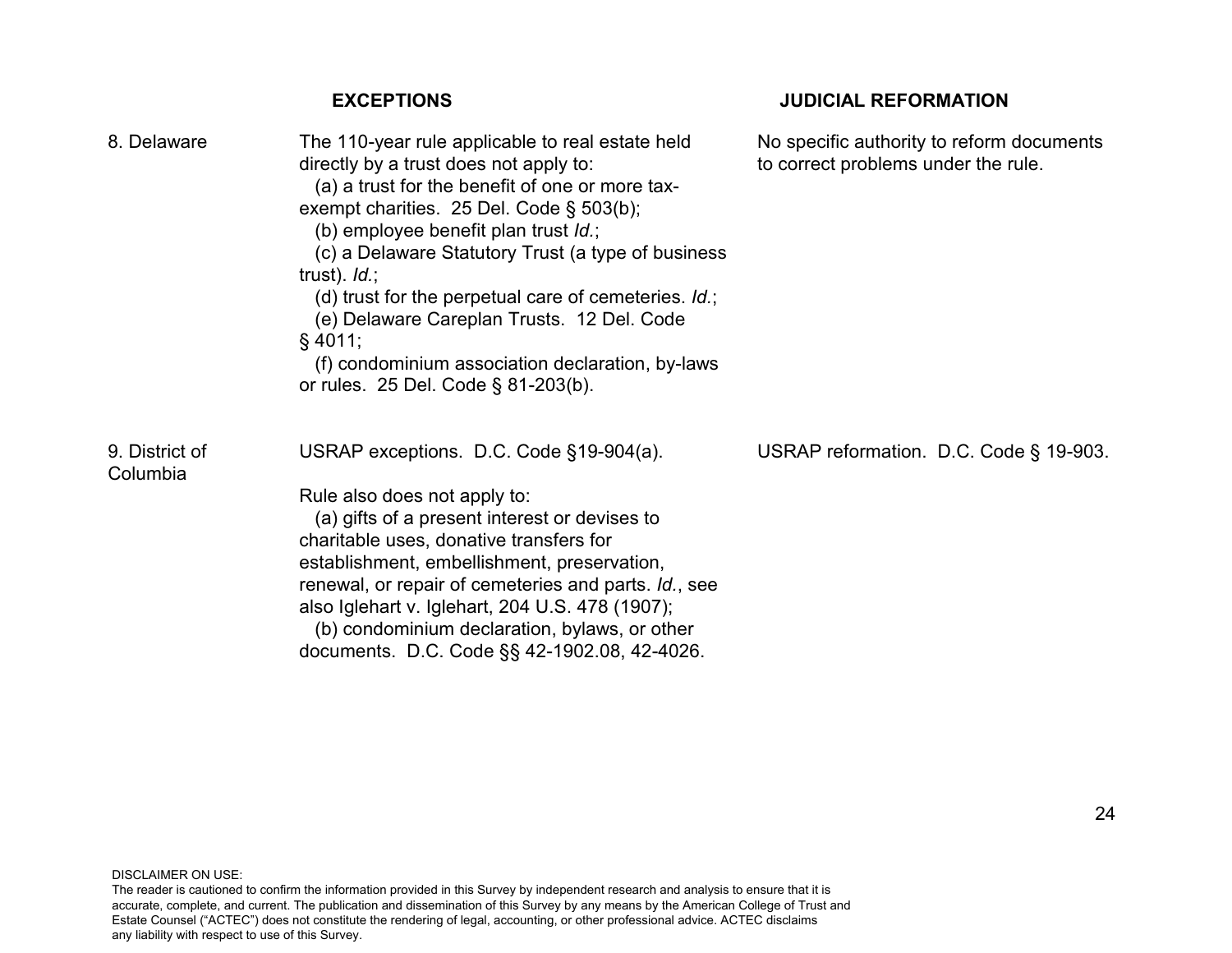| 10. Florida | USRAP exceptions. Fla. Stat. $\S$ 689.225(5).                                                                                                                                                                                                                                                                                                                                                                                                                                                                                                | USRAP reformation. Fla. Stat.<br>$§$ 689.225(4). |
|-------------|----------------------------------------------------------------------------------------------------------------------------------------------------------------------------------------------------------------------------------------------------------------------------------------------------------------------------------------------------------------------------------------------------------------------------------------------------------------------------------------------------------------------------------------------|--------------------------------------------------|
|             | Rule also does not apply to:<br>(a) trusts holding a majority of the stock of a<br>hospital for the benefit of a county. Fla. Stat.<br>§ 155.02;<br>(b) employee benefit plan trusts. Fla. Stat.<br>§§ 441.01, 441.02;<br>(c) dispositions of property for private cemeteries,<br>etc. Fla. Stat. § 689.13;<br>(c) right to any person or entity given by the<br>declaration in condominium documents allowing unit<br>owners to retain reasonable control over the<br>use, occupancy, and transfer of units. Fla. Stat.<br>$\S$ 718.104(5). |                                                  |
| 11. Georgia | USRAP exceptions. O.C.G.A. § 44-6-204.                                                                                                                                                                                                                                                                                                                                                                                                                                                                                                       | USRAP reformation. O.C.G.A. § 44-6-203.          |
|             | Rule also does not apply to:<br>(a) community trusts. O.C.G.A. $\S$ 30-10-9(b);<br>(b) certain public covenants and scenic<br>easements running in favor of or for the benefit of<br>the land. condominium covenants. O.C.G.A. § 44-<br>$5 - 60;$<br>(c) leases, options to renew leases, and options to<br>buy contained in a lease. Parker v. Reynolds<br>Metals Company, 747 F.Supp. 711 (M.D. Ga.                                                                                                                                        |                                                  |

1990);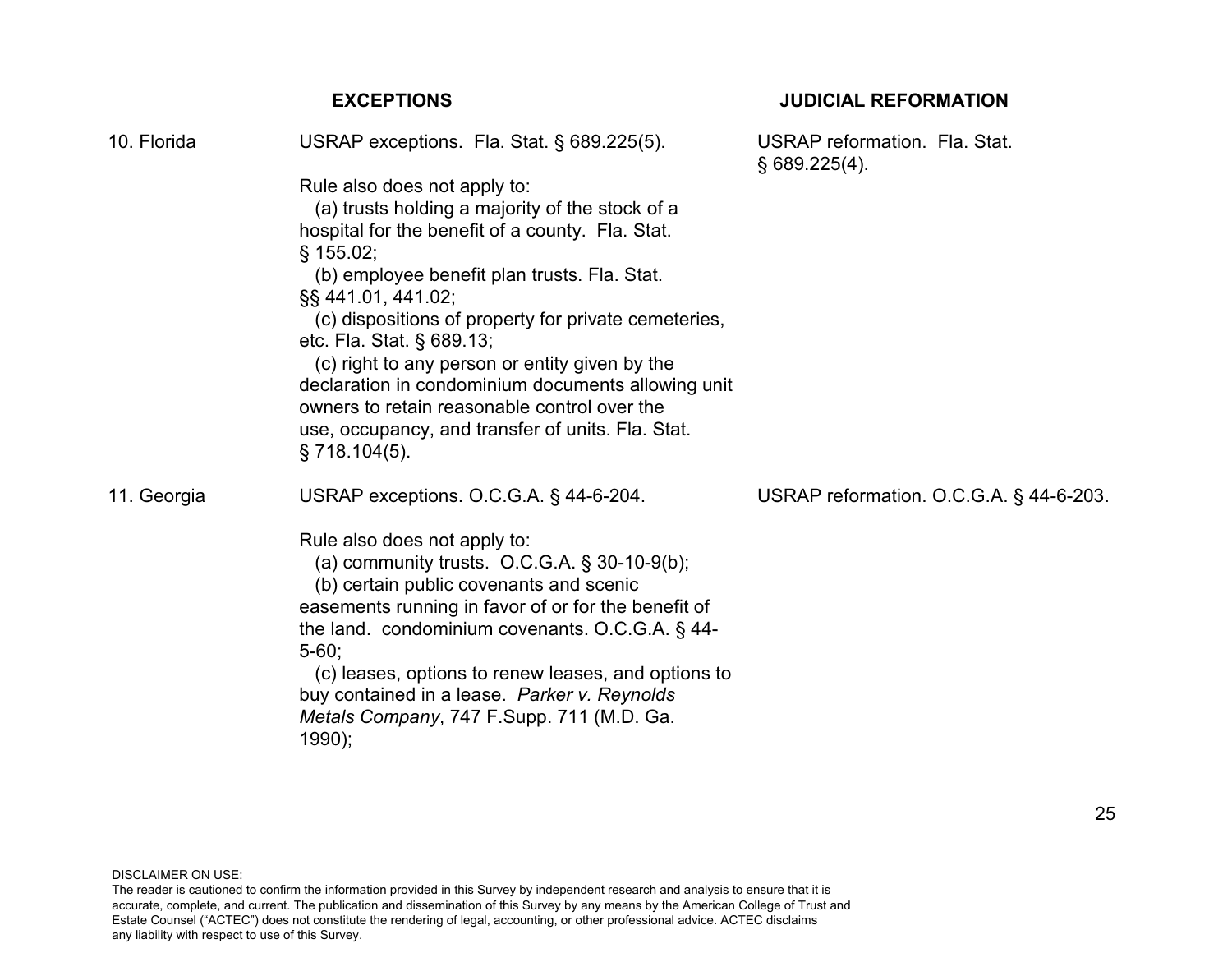| Georgia (cont'd) | (d) right of first refusal based on third-party offer.<br>Hinson v. Roberts, 256 Ga. 396, 349 S.E. 2d 454<br>(1986);<br>(e) charitable trusts. O.C.G.A. $\S$ 53-12-20(b)(3);<br>(f) Trust for care of animal. O.C.G.A. § 53-12-<br>$20(b)(3)$ .                                                                                                                                                                                                                                                                                                                                                                                                                                                                                              |                                                  |
|------------------|----------------------------------------------------------------------------------------------------------------------------------------------------------------------------------------------------------------------------------------------------------------------------------------------------------------------------------------------------------------------------------------------------------------------------------------------------------------------------------------------------------------------------------------------------------------------------------------------------------------------------------------------------------------------------------------------------------------------------------------------|--------------------------------------------------|
|                  | See also O.C.G.A. § 44-3-116 exempting<br>condominium covenants from 20-year limitation<br>contained in O.C.G.A. § 44-5-60, but not expressly<br>addressing the application of the Rule.                                                                                                                                                                                                                                                                                                                                                                                                                                                                                                                                                     |                                                  |
| 12. Hawaii       | Rule does not apply to:<br>(a) a fiduciary's power to sell, lease, or mortgage.<br>Haw. Rev. Stat. § 525-4(1);<br>(b) fiduciary's power to determine principal and<br>income $Id$ .;<br>(c) trustee's discretionary power to distribute<br>principal before termination of a trust Haw. Rev.<br>Stat. $\S$ 525-4(2);<br>(d) nonvested property interest held by a charity,<br>government, governmental agency or subdivision, if<br>preceded by an interest held by another charity,<br>government, governmental agency or subdivision<br>Haw. Rev. Stat. § 525-4(3);<br>(e) property interest, power of appointment, or<br>arrangement that was not subject to the common-<br>law rule against perpetuities Haw. Rev. Stat. § 525-<br>4(5); | USRAP reformation. Haw. Rev. Stat. §<br>$525-3.$ |

DISCLAIMER ON USE: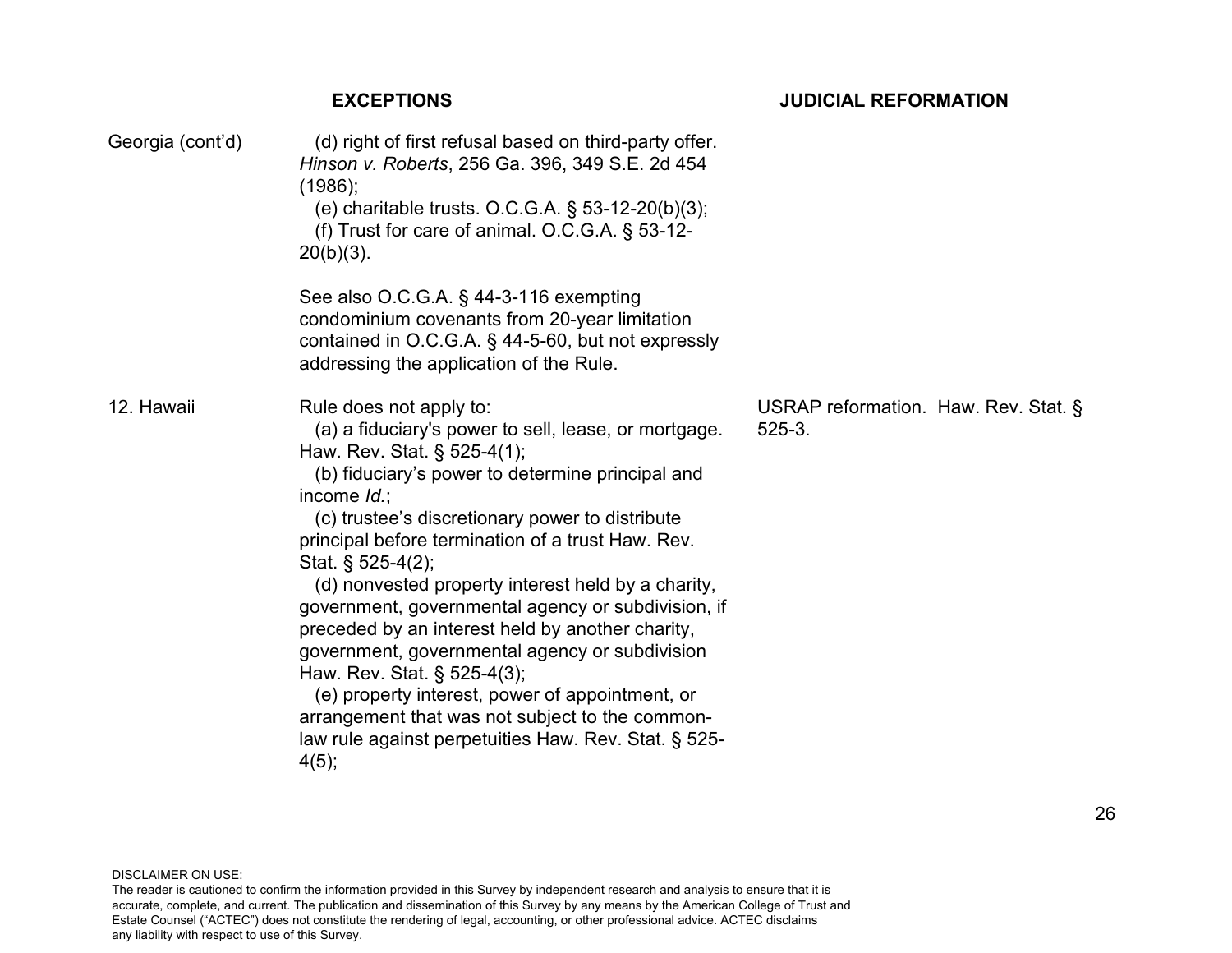DISCLAIMER ON USE:

The reader is cautioned to confirm the information provided in this Survey by independent research and analysis to ensure that it is accurate, complete, and current. The publication and dissemination of this Survey by any means by the American College of Trust and Estate Counsel ("ACTEC") does not constitute the rendering of legal, accounting, or other professional advice. ACTEC disclaims any liability with respect to use of this Survey.

| Hawaii (cont'd) | (f) employee benefit trust. Haw. Rev. Stat. §§ 525-<br>4(4);<br>(g) pet trusts. Haw. Rev. Stat. $\S$ 560:7-501(7);<br>(h) cemetery or perpetual care trust. Haw. Rev.<br>Stat. §§ 441-14; 441-35.                                                                                                                                                                                                                                                                                                                                                                                                                                                                                                                                                                                                 |                                                                                                                                                                                                                                                                                                                                                                                                                                                                                                                                                                                                                                                                    |
|-----------------|---------------------------------------------------------------------------------------------------------------------------------------------------------------------------------------------------------------------------------------------------------------------------------------------------------------------------------------------------------------------------------------------------------------------------------------------------------------------------------------------------------------------------------------------------------------------------------------------------------------------------------------------------------------------------------------------------------------------------------------------------------------------------------------------------|--------------------------------------------------------------------------------------------------------------------------------------------------------------------------------------------------------------------------------------------------------------------------------------------------------------------------------------------------------------------------------------------------------------------------------------------------------------------------------------------------------------------------------------------------------------------------------------------------------------------------------------------------------------------|
| 13. Idaho       | In addition to general repeal, rule by statute also<br>does not apply to:<br>(a) cemetery endowment care funds. Idaho Code<br>$\S$ 27-410;<br>(b) condominium conditions and conveyances.<br>Idaho Code § 55-1522.                                                                                                                                                                                                                                                                                                                                                                                                                                                                                                                                                                                | N/A                                                                                                                                                                                                                                                                                                                                                                                                                                                                                                                                                                                                                                                                |
| 14. Illinois    | Rule does not apply to:<br>(a) trustee power to sell, lease or mortgage<br>property. 765 III. Comp. Stat. § 305/4(a);<br>(b) trustee powers related to the administration or<br>management of trust assets, including a trustee's<br>discretionary power to determine what receipts<br>constitute principal and what receipts constitute<br>income and to appoint a successor trustee. Id.;<br>(c) trustee's mandatory powers to distribute<br>income to a beneficiary having an interest in the<br>principal which is irrevocably vested in quality and<br>quantity. Id.;<br>(d) trustee's discretionary powers to distribute<br>principal prior to termination of a trust, to a<br>beneficiary having an interest in the principal which<br>is irrevocably vested in quality and quantity. Id.; | No specific authority to reform instruments<br>for the rule, but in interpretations, the<br>following rules of construction apply in<br>determining whether an interest violates<br>the rule:<br>(a) it is presumed that the interest was<br>intended to be valld. 765 III. Comp. Stat.<br>$\S$ 305/4(c)(1);<br>(b) an interest conditioned upon the<br>probate of a will, the appointment of an<br>executor, administrator or trustee, the<br>completion of the administration of an<br>estate, the payment of debts, the sale or<br>distribution of property, the determination<br>of federal or state tax liabilities or the<br>happening of any administrative |

## **EXCEPTIONS JUDICIAL REFORMATION**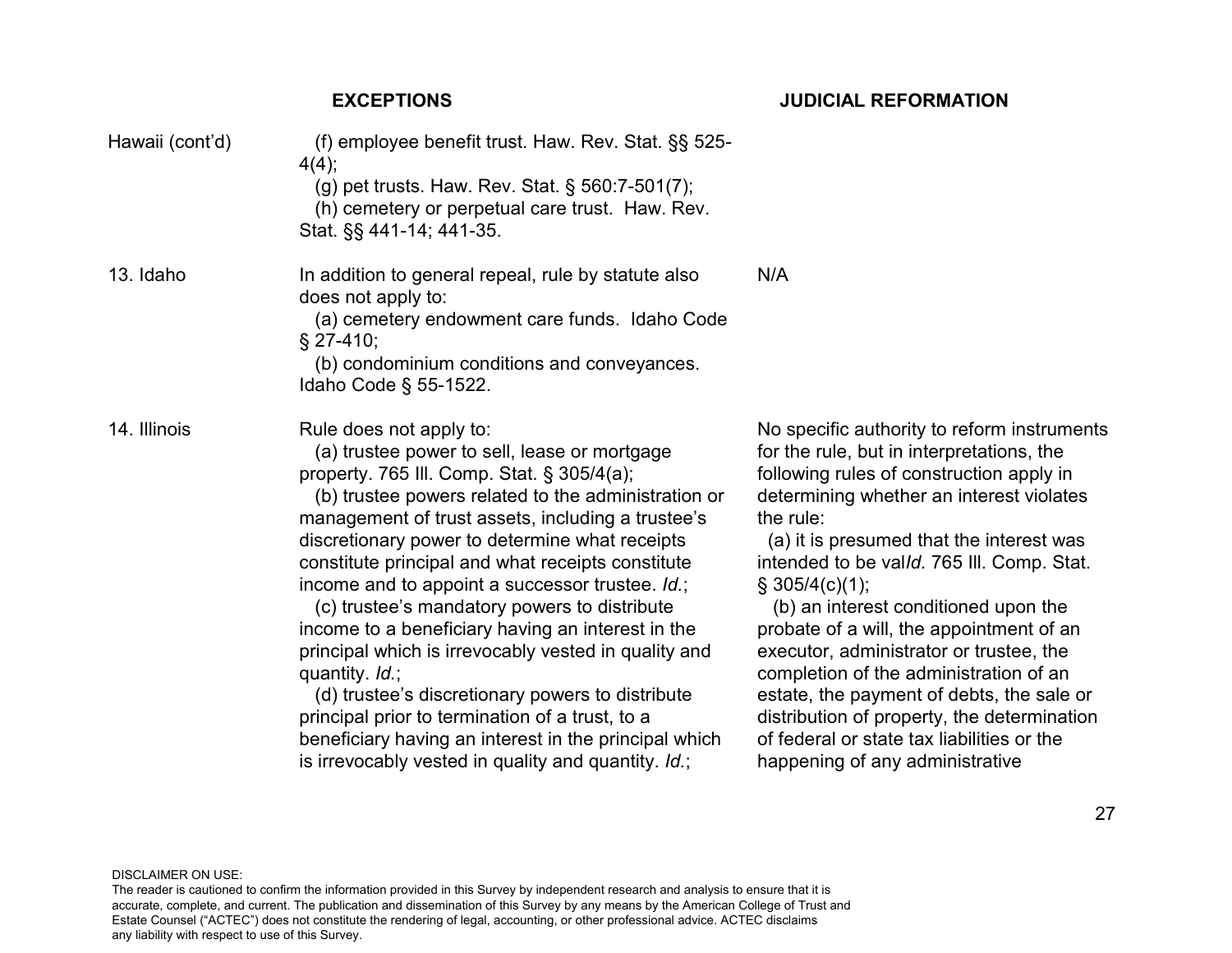Illinois (cont'd) (e) trustee's discretionary powers to allocate income and principal among beneficiaries, but no exercise of any such power after the expiration of the period of the rule against perpetuities is val*Id. Id.*;

> (f) leases to start in the future or upon the happening of a future event, if the lease term actually commences in possession within 40 years from he date of execution. *Id.*;

> (g) commitments by a lessor to enter into a lease with the holder of a mortgage. *Id.*;

> (h) options in gross or preemptive rights in the nature of a right of first refusal, but no option in gross is valid for more than 40 years from the date of its creation. *Id.*;

 (i) qualified perpetual trusts (in which the trust instrument specifies that the rule does not apply and gives the trustee a power of sale). *Id.*;

 (j) cemetery maintenance trusts. 65 Illinois Comp. Stat. § 5/11-52.2-1, 225 Ill. Comp. Stat. § 411/15- 25, 760 Ill. Comp. Stat. § 95/2, 760 Ill. Comp. Stat. § 100/6;

(k) pet trusts. 760 Ill. Comp. Stat. § 5/15.2;

 (l) employee benefit trusts. 760 Ill. Comp. Stat. § 40/1, 760 Ill. Comp. Stat. § 40/2a.

### **EXCEPTIONS JUDICIAL REFORMATION**

contingency, is construed as if the contingency must occur, if at all, within the period of the rule. *Id.*;

 (c) with respect to an interest created in the "widow," "widower," or "spouse" of another person, the maker of the instrument intended to refer to a person who was living at the date that the period of the rule starts to run. *Id.*;

 (d) any interest that would otherwise violate the rule because it depends on any person attaining or failing to attain an age over 21 years is construed as if the specified age is 21 years. 765 Ill.Comp. Stat. § 305/4(c)(2);

 (e) the validity of an interest that depends upon the possibility of the birth or adoption of a child is determined as if:

(1) no person is capable of having a child until 13 years of age;

(2) no person is capable off having a child after 65 years of age;

(3) evidence shall be admissible as to the incapacity of having a child by a living person who has not reached 65 years of age; and

### DISCLAIMER ON USE: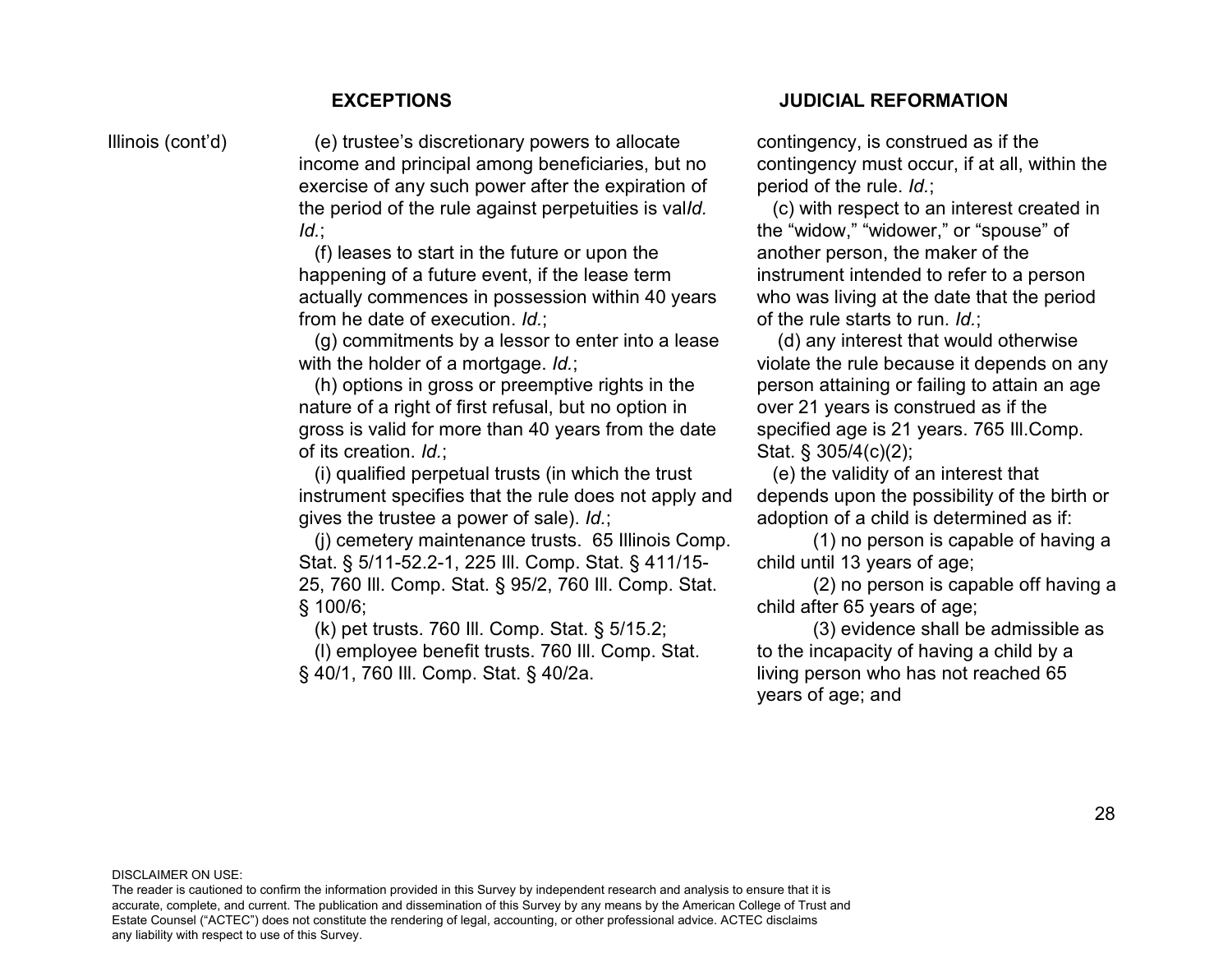Illinois (cont'd) and in the possibility of having a child or more remote descendant by adoption shall be disregarded. 765 Ill. Comp. Stat.  $§$  305/4(c)(3);

 (f) A trust containing any limitation (other than a trust the assets of which do not vest in the trustee within the rule) that would violate the rule will end at the expiration of a period of 21 years after the death of the last to die of all the beneficiaries of the instrument who were living at the date when the period of the rule commenced to run, or 21 years after that date if no beneficiary of the instrument was then living, unless events occur which cause anearlier termination under the instrument and then the principal shall be distributed as provided by the instrument. 765. Ill. Comp. Stat. § 305/5.

DISCLAIMER ON USE: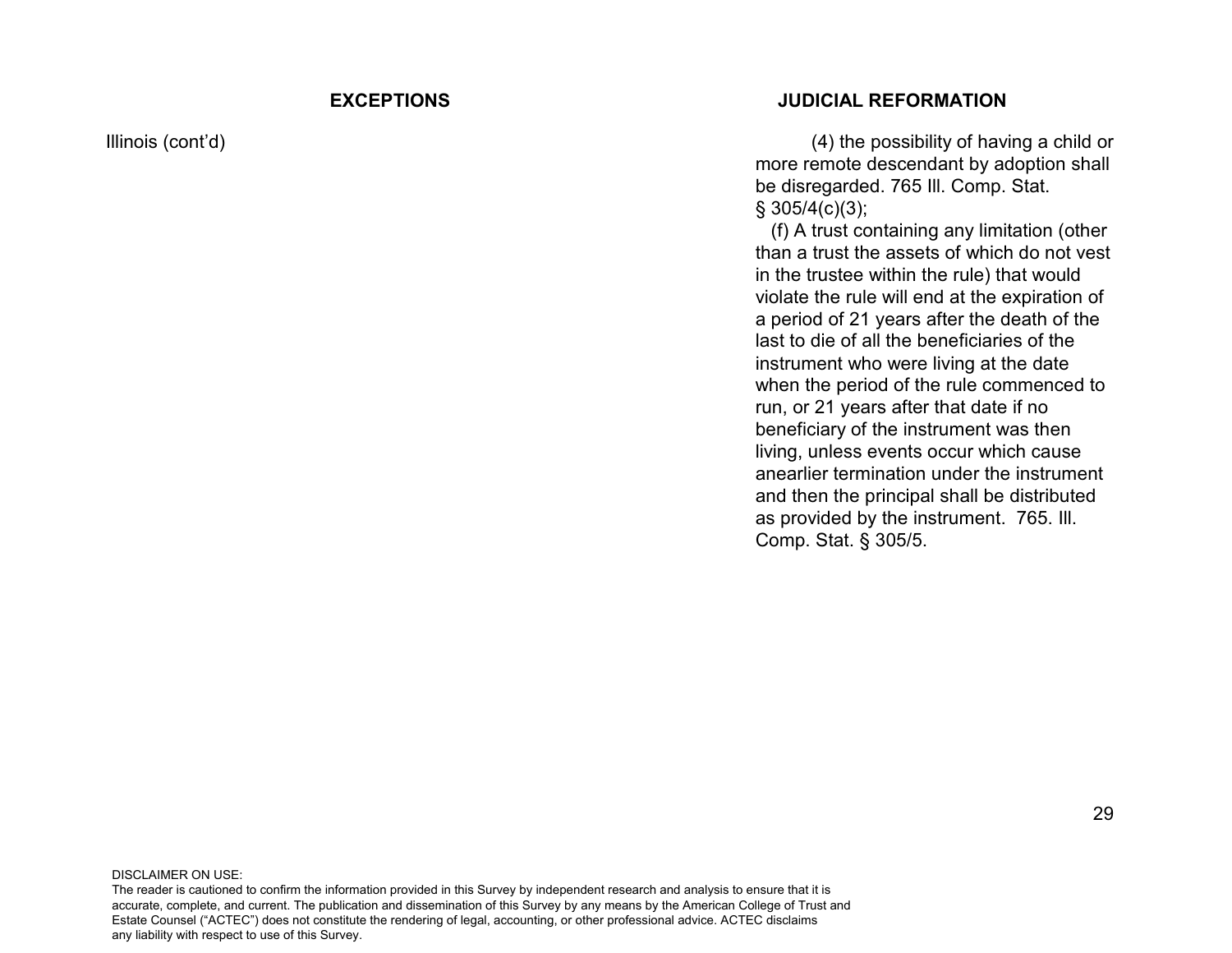15. Indiana USRAP exceptions. Ind. Code § 32-17-8-2.

Rule also does not apply to:

 (a) provision for the accumulation of an amount of the trust income reasonably necessary for the upkeep, repair, or proper management of the subject of the estate; Ind. Code § 32-17-8-2(8)(A);

 (b) trust direction to allocate all or part to the principal of the trust of stock dividends or stock rights derived from shares held in a trust. Ind. Code § 32-17-8-2(8)(B);

 (c) provision for a sinking or reserve fund. Ind. Code § 32-17-8-2(8)(C);

 (d) statutory provision directing an accumulation. Ind. Code § 32-17-8-2(8)(D);

(e) cemetery funds. Ind. Code § 23-14-50-2(c)(2);

 (f) employee benefit trusts. Ind. Code §§ 30-2-6-1 to 30-2-6-3.

# **EXCEPTIONS JUDICIAL REFORMATION**

USRAP reformation. Ind. Code § 32-17-8- 6.

DISCLAIMER ON USE: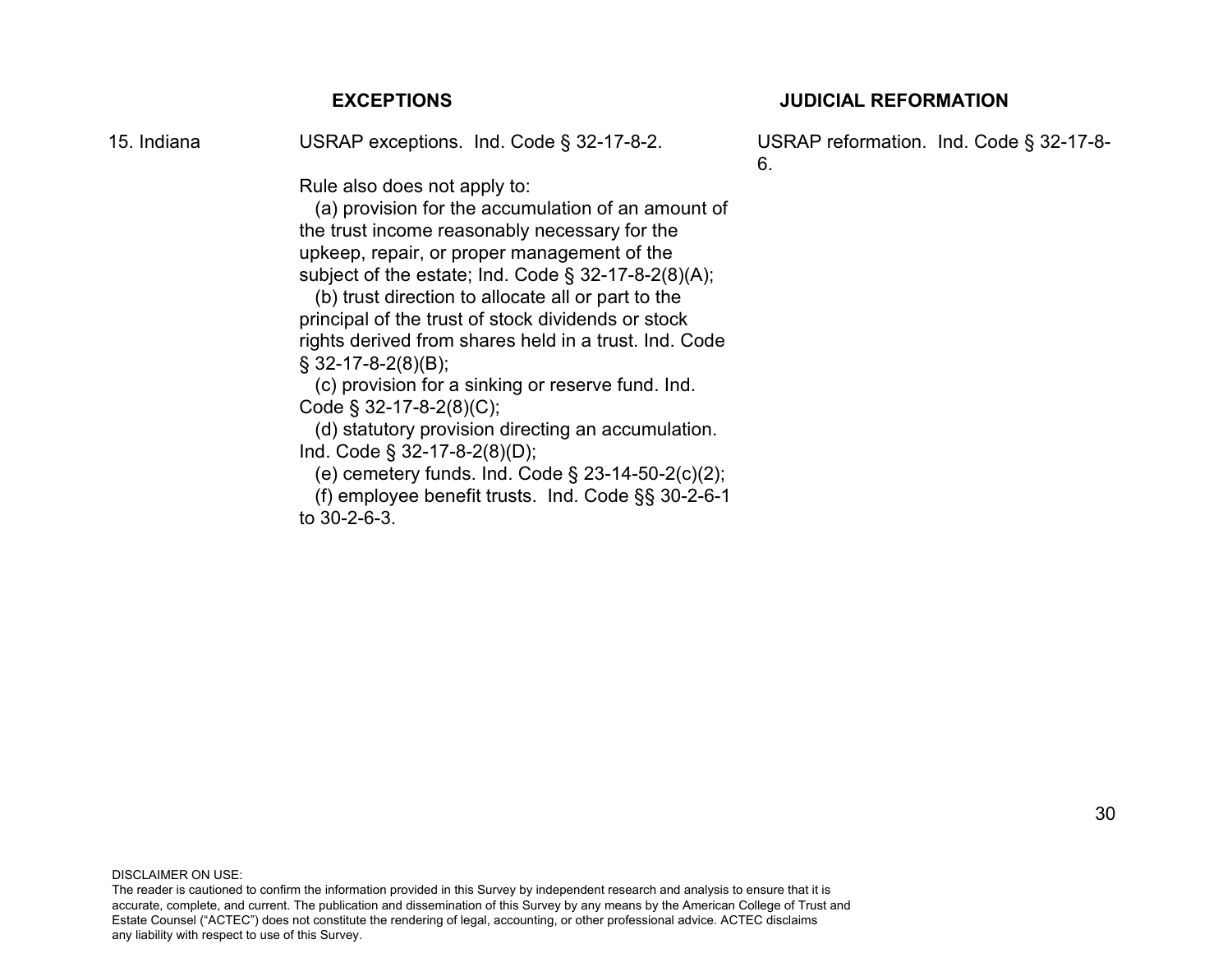16. Iowa Rule does not apply to:

 (a) cemetery trusts. Iowa Code §§ 523I.508, 523l.603, 523l.810; and Hipp v. Hibbs, 245 N.W. 247, 215 Iowa 253 (1932);

 (b) certain environmental covenants. Iowa Code § 558.68.

# **EXCEPTIONS JUDICIAL REFORMATION**

A nonvested interest that would violate the rule shall be judicially reformed to most closely approximate the intention of the creator of the interest in order that the nonvested interest will vest, even though it may not become possessory within the period of the rule. Iowa Code § 558.68(3).

In construing a trust under the rule, if no life or lives can be ascertained at the time the period of the rule begins to run, the measuring lives for purposes of the rule are:

 (a) the creator of the nonvested interest, if the period of the rule begins to run in his or her lifetime;

 (b) those persons alive when the period begins to run, if reasonable in number, who were selected by the creator of the interest to measure the validity of the nonvested interest or, if none, those persons, if reasonable in number, who have a beneficial interest in the property in which the nonvested interest exists, the grandparents of all such beneficiaries and the issue of such grandparents alive when the period of the rule begins to run, and those persons who are the potential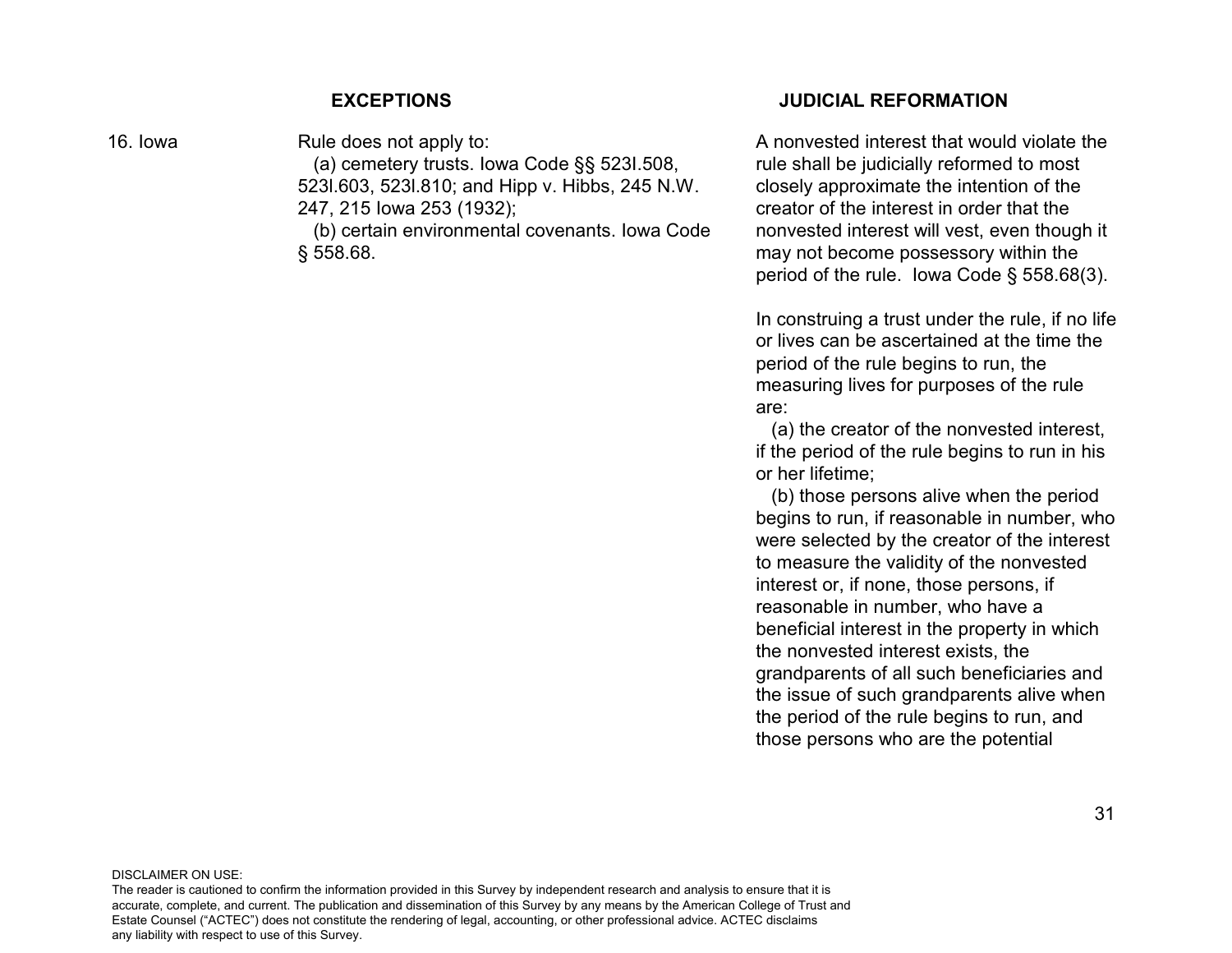# are the grandparents or issue of the grandparents of the donee of the power to run; (c) those other persons alive when the period of the rule begins to run, if exists. (d) the donee of a general or special power of appointment if alive when the period of the rule begins to run and if the exercise of that power could affect the nonvested interest. Iowa Code § 558.68(3). 17. Kansas USRAP exclusions. Kan. Stat. § 59-3404. Rule also does not apply to: (a) agreements by electric or gas public utilities waiving partition rights or restricting alienation of USRAP reformation. Kan. Stat. § 59-3403.

DISCLAIMER ON USE:

The reader is cautioned to confirm the information provided in this Survey by independent research and analysis to ensure that it is accurate, complete, and current. The publication and dissemination of this Survey by any means by the American College of Trust and Estate Counsel ("ACTEC") does not constitute the rendering of legal, accounting, or other professional advice. ACTEC disclaims any liability with respect to use of this Survey.

certain properties authorized. Kan. Stat. § 16-116; (b) employee benefit trusts. Kan. Stat. § 58-1101.

32

# **EXCEPTIONS JUDICIAL REFORMATION**

Iowa (cont'd) appointees of a special power of appointment exercisable over the property in which the nonvested interests exist who and alive when the period of the rule begins

> reasonable in number, who are specifically mentioned in describing the beneficiaries of the property in which the nonvested interest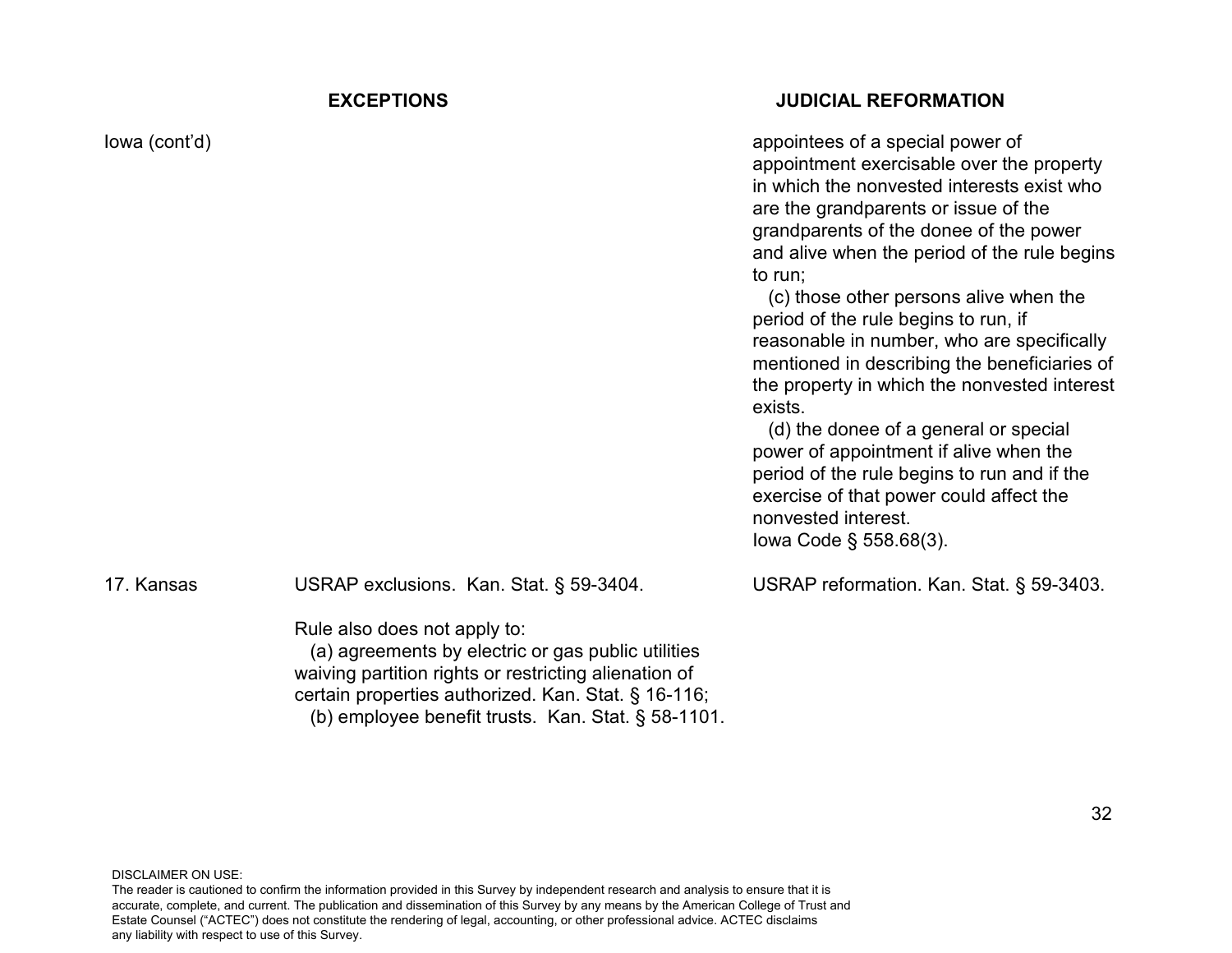18. Kentucky Rule does not apply to:

 (a) transfers for charitable purposes or to federally-exempt charities. Ky. Rev. Stat. §§ 381.225(4)(a), 381.225(4)(b);

 (b) nondonative transfers, except a nonvested property interest or a power of appointment arising out of a:

(1) premarital or post marital agreement. Ky. Rev. Stat. § 381.225(4)(c);

(2) separation or divorce settlement. *Id.*;

(3) arrangement similar to a premarital or post-marital agreement or separation or divorce settlement but arising out of a prospective, existing, or previous marital relationship between the parties. *Id.*;

(4) a contract to make or revoke a will or trust. *Id.*;

(5) a contract to exercise or not to exercise a power of appointment. *Id.*;

 (c) a transfer in satisfaction of a duty of support. *Id.*;

(d) a reciprocal transfer. *Id.*;

(e) an employee benefit trust. Ky.Rev. Stat.

§ 381.225(4)(d);

 (f) condominium rules, declaration, bylaws, or regulations. Ky. Rev. Stat. § 381.9129;

 (g) Kentucky business trust. Ky. Rev. Stat. § 386.430;

# **EXCEPTIONS JUDICIAL REFORMATION**

A court upon the petition of an interested person may reform the disposition in the manner that most closely approximates the transferor's manifested plan of disposition and is within the limits of the rule against perpetuities applicable when the nonvested property interest or power of appointment was created. Ky. Rev. Stat. § 381.226(2).

DISCLAIMER ON USE: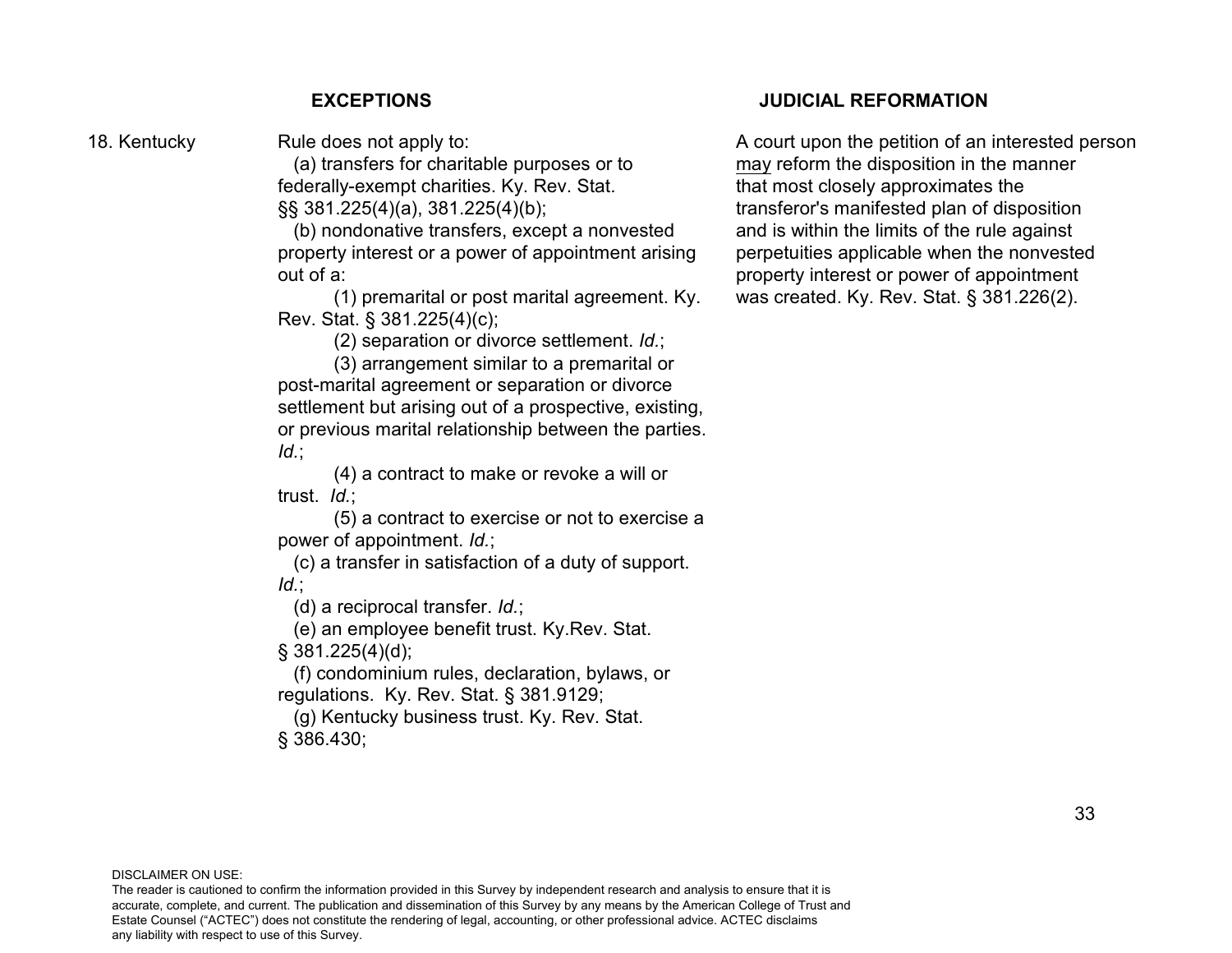- Kentucky (cont'd) (h) A fee simple subject to a right of entry for condition broken, if the specified contingency occurs within thirty (30) years from the effective date of the instrument creating such fee simple. Ky. Rev. Stat. § 381.219.
- 19. Louisiana Dedications of property acquired for cemetery purposes. La. Rev. Stat. § 8:305.

20. Maine Rule does not apply to:

- (a) trusts created for charitable purposes. Eaton
- v. Miller, 250 A.2d 220 (Me. 1969);

 (b) working waterfront covenants. 33 Me. Rev. Stat. § 135(10);

 (c) condominium declarations and by-laws. 33 Me. Rev. Stat. § 1602-103(b);

 (d) employee benefit plan trusts. 26 Me. Rev. Stat. § 841;

 (e) pet trusts for care of an animal alive during the settlor's lifetime. 18-B Me. Rev. Stat. § 408; and

 (f) noncharitable trusts without ascertainable beneficiaries (such as cemetery trusts). 18-B Me. Rev. Stat. § 409.

## **EXCEPTIONS JUDICIAL REFORMATION**

Documents are automatically reformed to reflect the maximum permitted term. La. Rev. Stat. § 9:1832.

No specific authority to reform documents to correct problems under the rule.

### DISCLAIMER ON USE: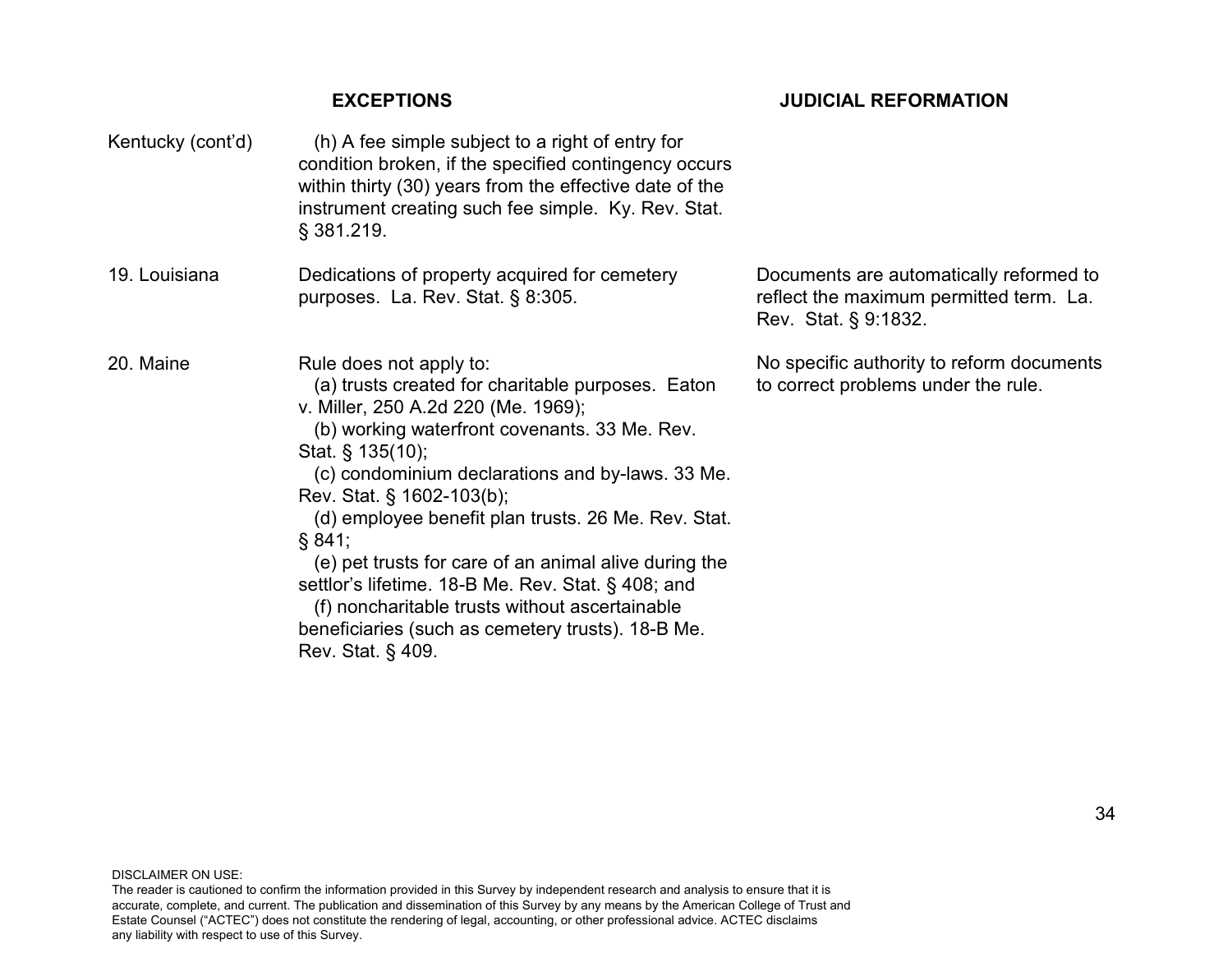21. Maryland Rule does not apply to:

 (a) legacy or inter vivos conveyance worth \$5,000 or less, or of any burial lot of any value, in trust or otherwise, for perpetual care or keeping in good order and condition, or making repairs to, any lot, vault, mausoleum, or other place of sepulture belonging to any individual or several individuals in any cemetery or graveyard, the lots in which are intended for the burial of members of the family, family connections, relatives, or friends of the owners, or their successors in ownership. Md. Est. & Tr. Code § 11-102(b)(1);

 (b) legacy or inter vivos conveyance intended to transfer assets from one charitable corporation to another on a contingency or future event. Md. Est. & Tr. Code § 11-102(b)(2);

 (c) employee benefit trust. Md. Est. &Tr. Code § 11-102(b)(3);

 (d) charitable trust. Md. Est. & Tr. Code § 11- 102(b)(4), Md. Code Md. Code § 5-306;

 (e) trust in which the governing instrument states that the rule does not apply and which gives the trustee, or other person to whom the power is properly granted or delegated, the power under the governing instrument, applicable statute, or common law to sell, lease, or mortgage property for any period of time beyond the period that is required for an interest created under the governing

### **EXCEPTIONS JUDICIAL REFORMATION**

No special provision for reforming trusts to conform with the rule. In construing a disposition under the rule, however, an interest that would violate the rule because it is contingent upon any person attaining or failing to attain an age in excess of 21, is construed as if the age contingency shall be reduced to 21. Md. Est. & Tr. Code § 11-103.

DISCLAIMER ON USE: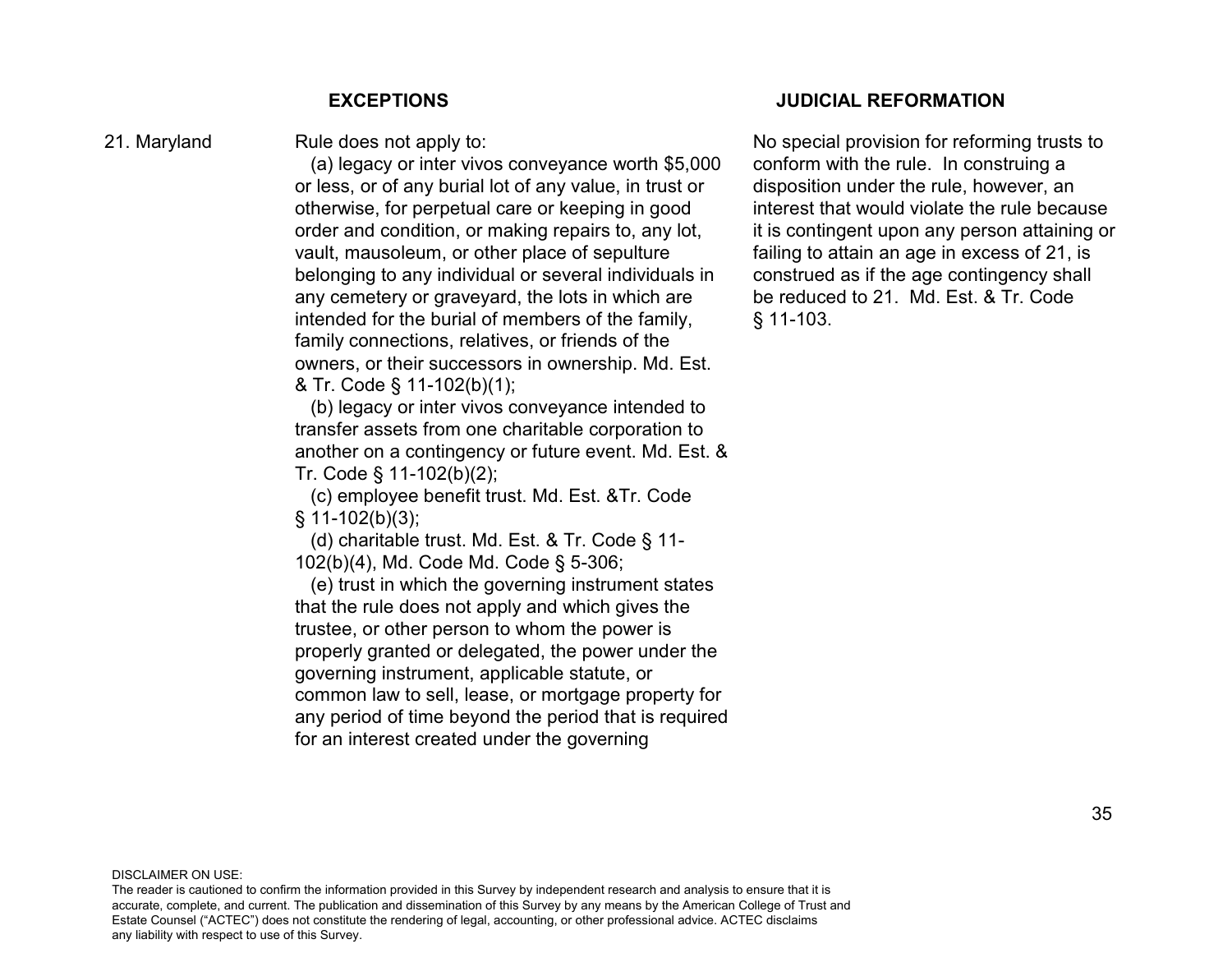Maryland (cont'd) instrument to vest, so as to be good under the rule. Md. Est. & Trust Code § 11-102(b)(5);

> (f) option of a tenant to renew a lease. Md. Est. & Tr. Code § 11-102(b)(6);

 (g) option of a tenant to buy all or part of the leased premises. Md. Est. & Tr. Code § 11-102 11- 102(b)(7);

 (h) option of a usufructuary to extend the scope of an easement or profit. Md. Est. & Tr. Code § 11- 102(b)(8);

 (i) right of a county, a municipality, a person from whom land is acquired, or the successor-in-interest of a person from whom land is acquired, to acquire land from the State in accordance with § 8-309 of the Transportation Article. Md. Est. & Tr. Code § 11- 102(b)(9);

 (j) option, warrant, pre-emptive right, right of first refusal, right of first option, right of first negotiation, call right, exchange right, or conversion right, or similar, to acquire an interest in a domestic or foreign joint venture, partnership, limited liability partnership, limited partnership, limited liability limited partnership, corporation, cooperative, limited liability company, business trust, statutory trust, or similar enterprise, whether the interest is characterized as a joint venture interest, partnership interest, limited partnership interest, membership interest, security, stock, or otherwise. Md. Est. & Tr. Code § 11- 102(b)(10);

DISCLAIMER ON USE: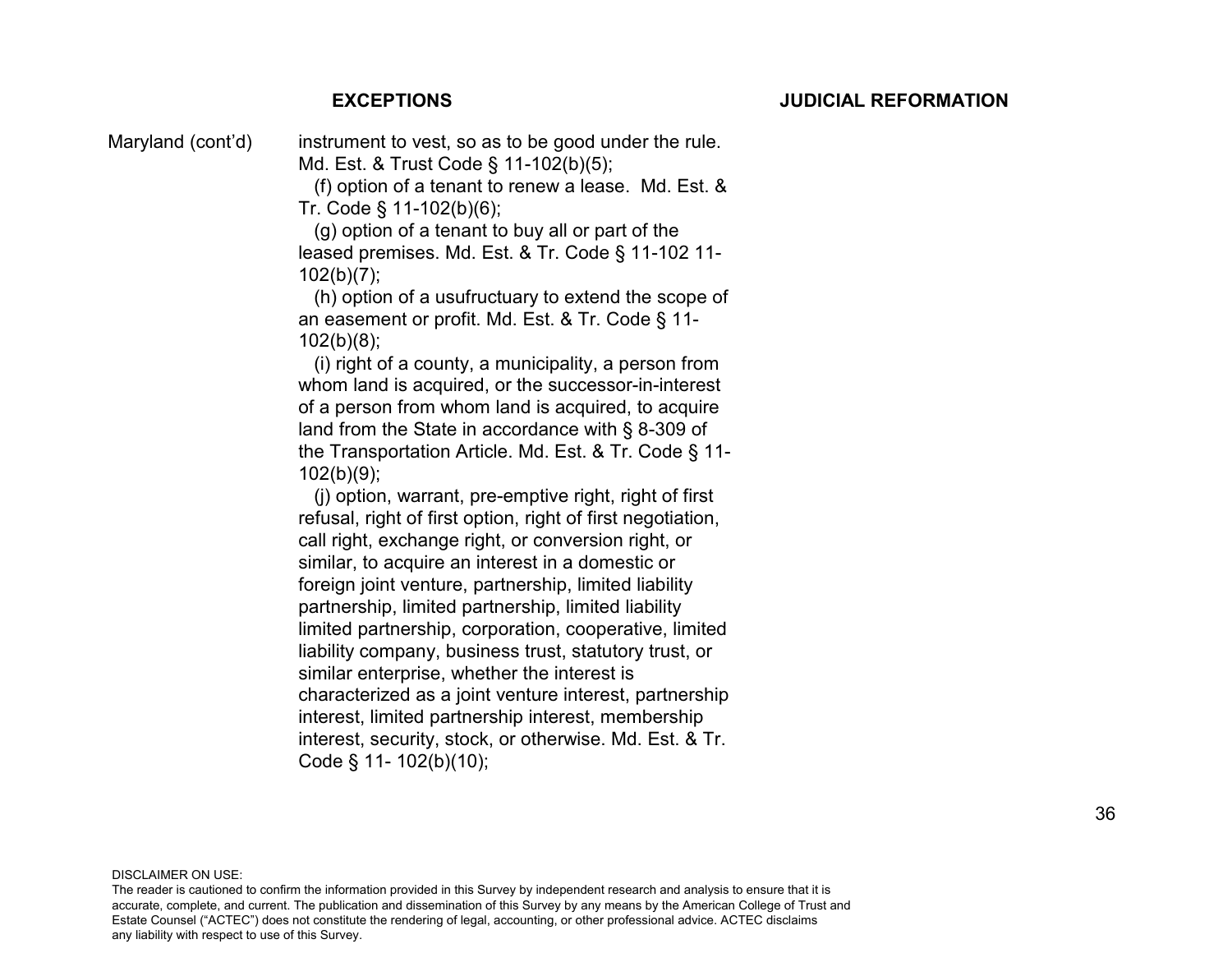| Maryland (cont'd) | (k) nondonative property interest as described.<br>Md. Est. & Tr. Code § 11-102(b)(11);<br>(I) pet trust to care for an animal alive during the<br>lifetime of the settlor. Md. Est. & Tr. Code § 11-<br>102(b)(12);<br>(m) affordable housing land trust agreement. Md.<br>Est. & Tr. Code $\S$ 11-102(b)(12);<br>(n) REIT. Md. Code $\S$ 8-301(1);<br>(o) provision of the condominium laws or any<br>declaration, bylaws, or other instrument made<br>pursuant to those laws. Md. Code § 11-124(a). |                                                                                                                                   |
|-------------------|--------------------------------------------------------------------------------------------------------------------------------------------------------------------------------------------------------------------------------------------------------------------------------------------------------------------------------------------------------------------------------------------------------------------------------------------------------------------------------------------------------|-----------------------------------------------------------------------------------------------------------------------------------|
| 22. Massachusetts | USRAP exceptions. Mass. Gen. Laws ch. 190B § 2-<br>904 (formerly 184A Mass Gen. Laws § 4, change<br>effective March 31, 2012).                                                                                                                                                                                                                                                                                                                                                                         | USRAP reformation. Mass. Gen. Laws ch.<br>190B § 2-903 (formerly 184A Mass Gen.<br>Laws § 3, change effective March 31,<br>2012). |
|                   | Rule also does not apply to:<br>(a) employee benefit trusts. Mass. Gen. Laws ch.<br>$203 \S 3A;$<br>(b) trusts for the care of animals. Mass. Gen.<br>Laws, ch. $203 \S 3C(h)$ .                                                                                                                                                                                                                                                                                                                       |                                                                                                                                   |

DISCLAIMER ON USE: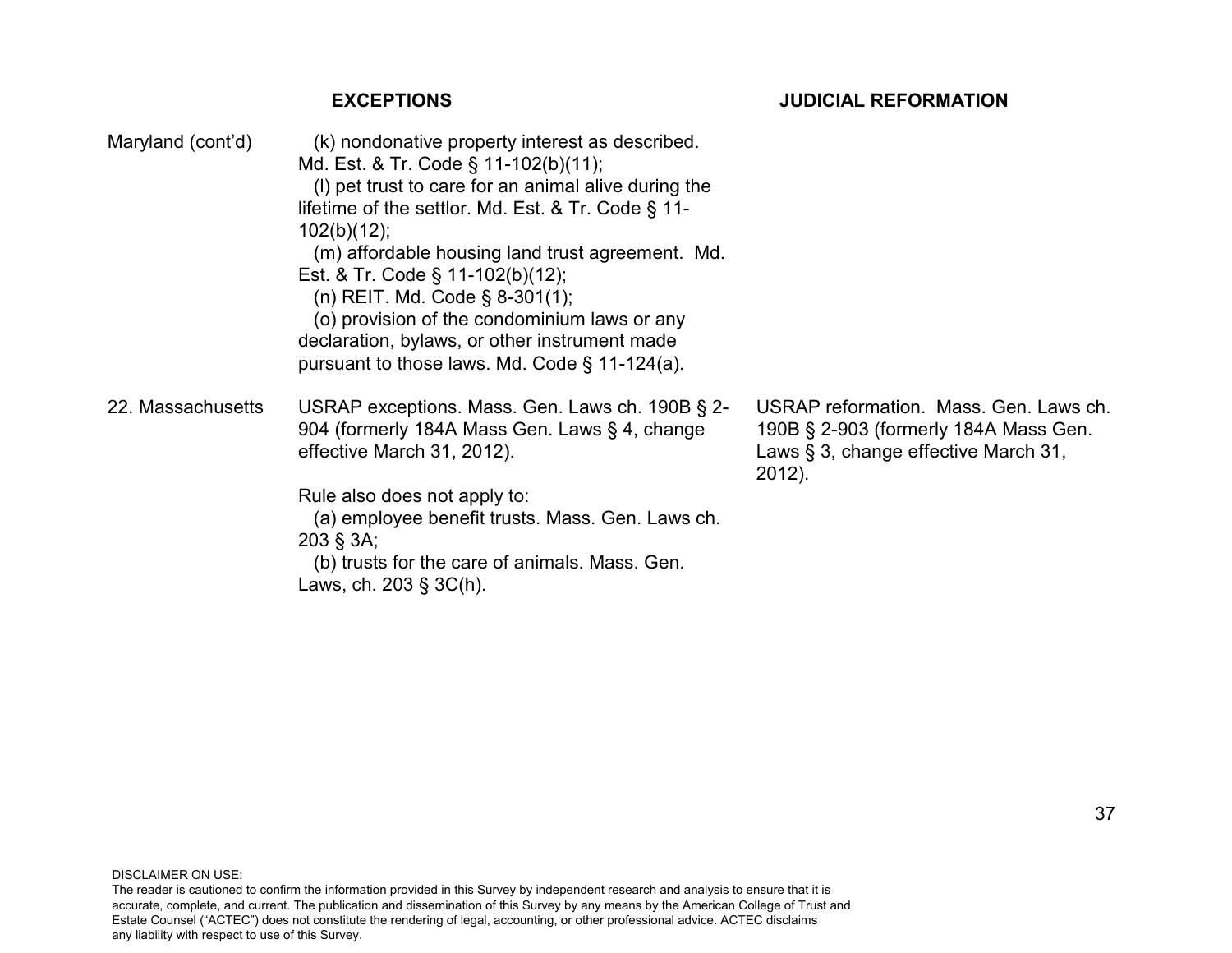# 23. Michigan USRAP exceptions. Mich. Comp. Laws §§ 554.75. Rule also does not apply to: (a) charitable grants. Mich. Comp. Laws § 554.351; (b) employee benefit trusts. Mich. Comp. Laws § 555.301; (c) public employee's retirement health care trust. Mich. Comp. Laws § 38.2743. USRAP reformation. Mich. Comp. Laws § 554.74. 24. Minnesota USRAP exceptions. Minn. Stat. § 501A.04. Rule also does not apply to: (a) charitable trusts. Minn. Stat. § 501B.31; (b) condominium declarations and by-laws. Minn. Stat. § 515A.2-103; (c) common interest property declarations and bylaws. Minn. Stat. § 515B. USRAP reformation. Minn. Stat. § 501A.03. 25. Mississippi Rule does not apply to: (a) cemetery perpetual care funds. Miss. Stat. § 41-43-51; (b) employee benefit trusts. Miss. Stat. § 71-1-41; (c) investment trusts. Miss. Stat. § 79-15-21. No specific authority to reform documents to correct problems under the rule.

DISCLAIMER ON USE: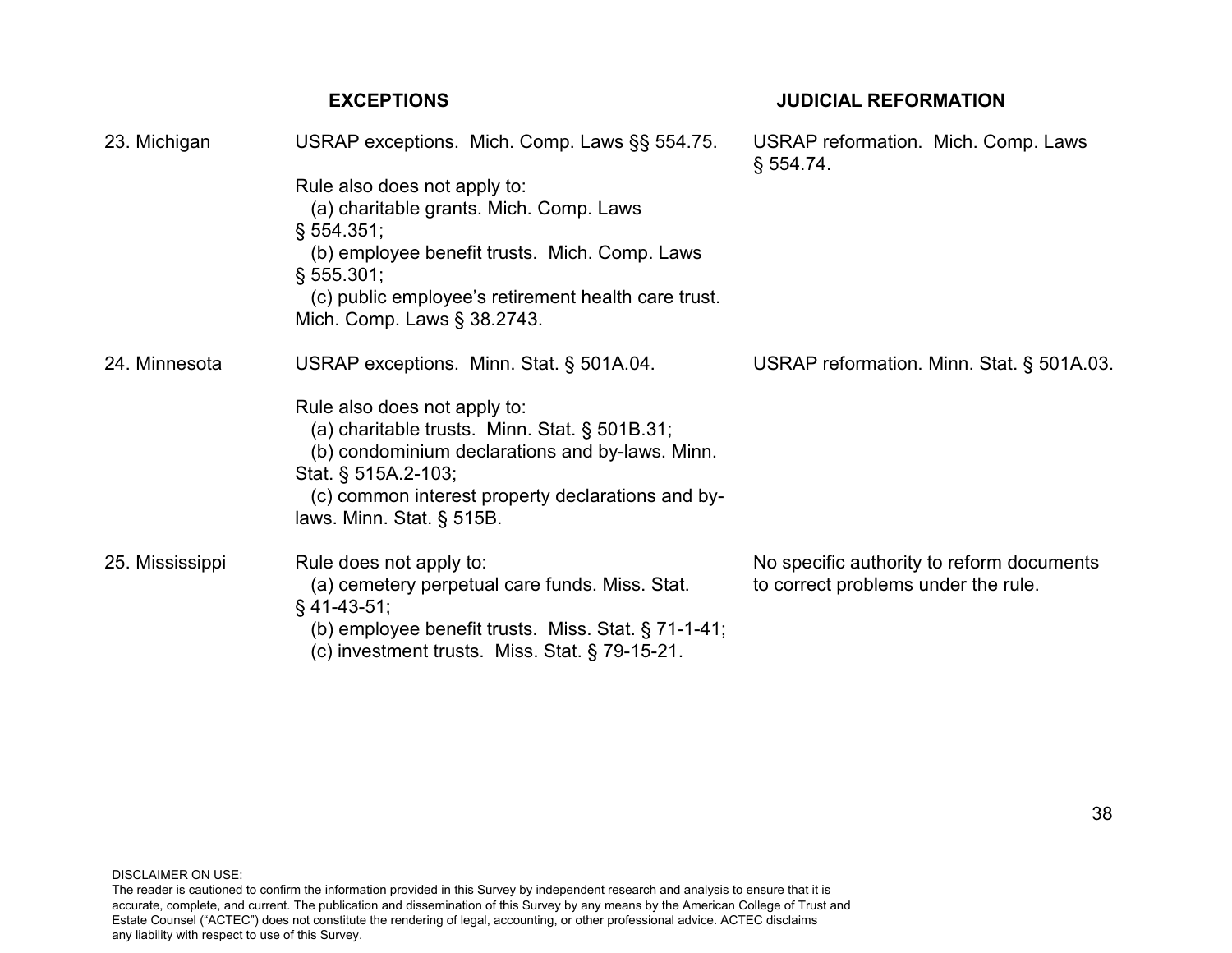| 26. Missouri | Rule does not apply to:<br>(a) cemetery funds for public cemeteries. Mo.<br>Stat. § 214.020;<br>(b) cemetery funds for private cemeteries. Mo.<br>Stat. § 214.130; and Earney v. Clay, 462 S.W.2d<br>672 (Mo. 1971);<br>(c) stock voting trusts. Mo. Stat. $\S$ 351.246;<br>(d) agreements between electrical corporations or<br>gas corporations for the generation, transmission or<br>distribution of electricity. Mo. Stat. § 393.105;<br>(e) condominium agreements, declarations and<br>by-laws. Mo. Stat. §§ 448.210 and 448.2-103;<br>(f) employee benefit trusts. Mo. Stat. $\S$ 456.011;<br>(g) charitable trusts. Mercantile Trust Co. Nat.<br>Ass'n v. Shriners' Hospital for Crippled Children,<br>551 S.W. 2d 864 (App. 1977). | Any limitation or provision that violates the<br>rule or any policy corollary can be reformed<br>if reformation would more closely<br>approximate the primary purpose or<br>scheme of the grantor, settlor or testator<br>than would total invalidity. Reformation can<br>be done by a petition in a court of<br>competent jurisdiction, by any party in<br>interest, all parties in interest having been<br>served by process. Mo. Stat. § 442.555(2). |
|--------------|----------------------------------------------------------------------------------------------------------------------------------------------------------------------------------------------------------------------------------------------------------------------------------------------------------------------------------------------------------------------------------------------------------------------------------------------------------------------------------------------------------------------------------------------------------------------------------------------------------------------------------------------------------------------------------------------------------------------------------------------|---------------------------------------------------------------------------------------------------------------------------------------------------------------------------------------------------------------------------------------------------------------------------------------------------------------------------------------------------------------------------------------------------------------------------------------------------------|
| 27. Montana  | USRAP exceptions. Mont. Code § 72-2-1005.                                                                                                                                                                                                                                                                                                                                                                                                                                                                                                                                                                                                                                                                                                    | USRAP reformation. Mont Code § 72-2-<br>1004.                                                                                                                                                                                                                                                                                                                                                                                                           |
|              | Rule also does not apply to:<br>(a) dedications for interment purposes with<br>respect to a mausoleum or columbarium. Mont.<br>Code $\S$ 35-21-821(3);<br>(b) fund for general endowment care with respect<br>to mausoleum or columbarium. Mont. Code § 35-<br>$21 - 848$ ;<br>(c) charitable trusts. Mont. Code § 72-33- 502.                                                                                                                                                                                                                                                                                                                                                                                                               |                                                                                                                                                                                                                                                                                                                                                                                                                                                         |

DISCLAIMER ON USE: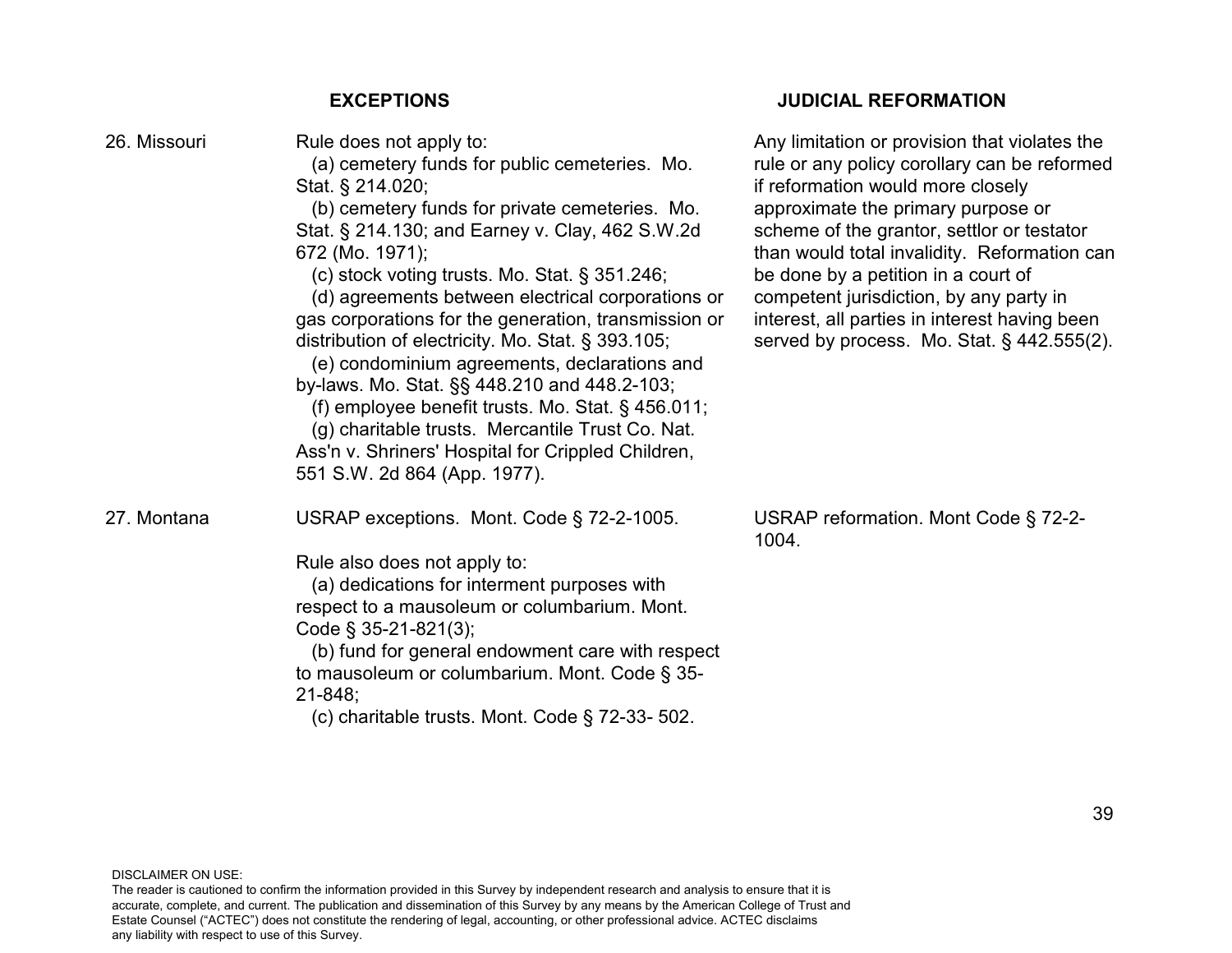| 28. Nebraska | USRAP exceptions. Neb. Rev. Stat. § 76-2005.                                                                                                                                                                                                                                                                                                                                                 | USRAP reformation. Neb. Rev. Stat. § 76-<br>2004; |
|--------------|----------------------------------------------------------------------------------------------------------------------------------------------------------------------------------------------------------------------------------------------------------------------------------------------------------------------------------------------------------------------------------------------|---------------------------------------------------|
|              | Rule also does not apply to:<br>(a) cemetery perpetual care funds and perpetual<br>special care trusts. Neb. Rev. Stat. § 12-512;<br>(b) burial or pre-need trusts. Neb. Rev. Stat. § 12-<br>1121;<br>(c) employee benefit trusts. Neb. Rev. Stat. § 48-<br>2001;                                                                                                                            |                                                   |
|              | (d) condominium declaration, by-laws, and other<br>required documents and terms. Neb. Rev. Stat.<br>§§ 76-807, 76-840;<br>(e) a property interest, ownership, or a power of<br>appointment transferred in trust for charitable<br>purposes by whose terms such trust is to continue<br>for an indefinite or unlimited period or arrangement<br>of like import. Nev. Rev. Stat. § 76-2005(8). |                                                   |
| 29. Nevada   | USRAP exceptions. Nev. Rev. Stat. § 111.1037.<br>Rule also does not apply to:<br>(a) condominium declaration and by-laws. Nev.<br>Rev. Stat. §§ 116.2103(2), 116B.320(2);<br>(b) all other documents and conditions required by<br>the condominium statutes. Nev. Rev. Stat.<br>$\S$ 117.103;                                                                                                | USRAP reformation. Nev. Rev. Stat.<br>§ 111.1035. |

DISCLAIMER ON USE: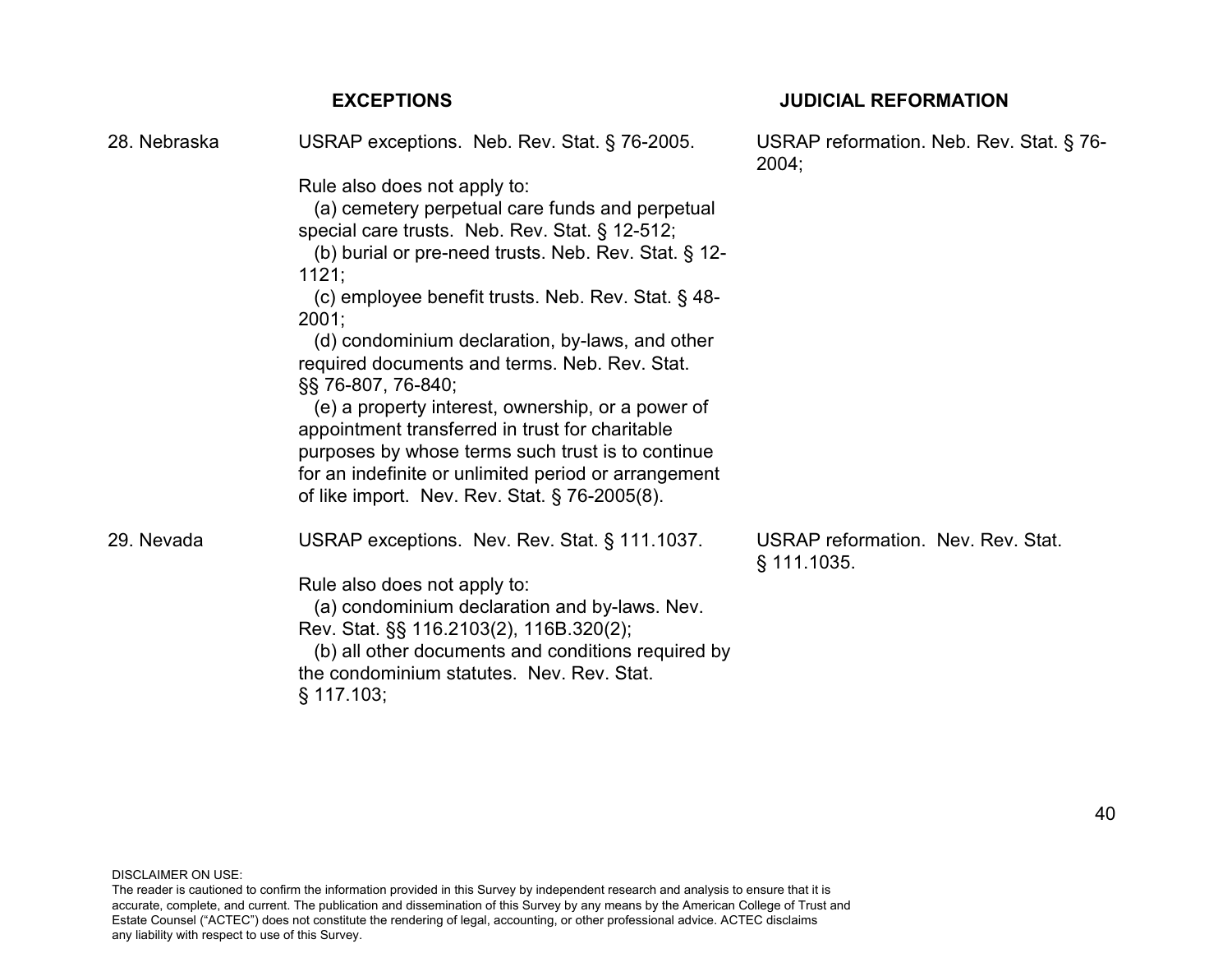Nevada (cont'd) (c) instruments for time-shares. Nev. Rev. Stat. § 119A.380(5); (d) cemetery endowment care fund. Nev. Rev. Stat. § 452.110(3); (e) payment, gift, grant, bequest, or other contribution for cemetery endowment care. Nev. Rev. Stat. § 452.170(2); (f) pet cemetery endowment care trust fund. Nev. Rev. Stat. § 452.695(3); (g) trust funds for cemetery: (1) improvement or embellishment; (2) erection, renewal, repair or preservation of any monument, fence, building or other structure; (3) planting or cultivation of trees, shrubs or plants in or around any part of the cemetery; (4) special care or ornamenting of any part of any plot, section or building in the cemetery; (5) any purpose or use consistent with the purpose for which the cemetery was established or is maintained. Nev. Rev. Stat. § 452.725(3). 30. New Hampshire Rule does not apply to: (a) employee benefit trusts. N.H. Rev. Stat. § 275:48-a; (b) condominium instruments. N.H. Rev. Stat. § 356- B:14.

DISCLAIMER ON USE:

The reader is cautioned to confirm the information provided in this Survey by independent research and analysis to ensure that it is accurate, complete, and current. The publication and dissemination of this Survey by any means by the American College of Trust and Estate Counsel ("ACTEC") does not constitute the rendering of legal, accounting, or other professional advice. ACTEC disclaims any liability with respect to use of this Survey.

No specific authority to reform documents to correct problems under the rule.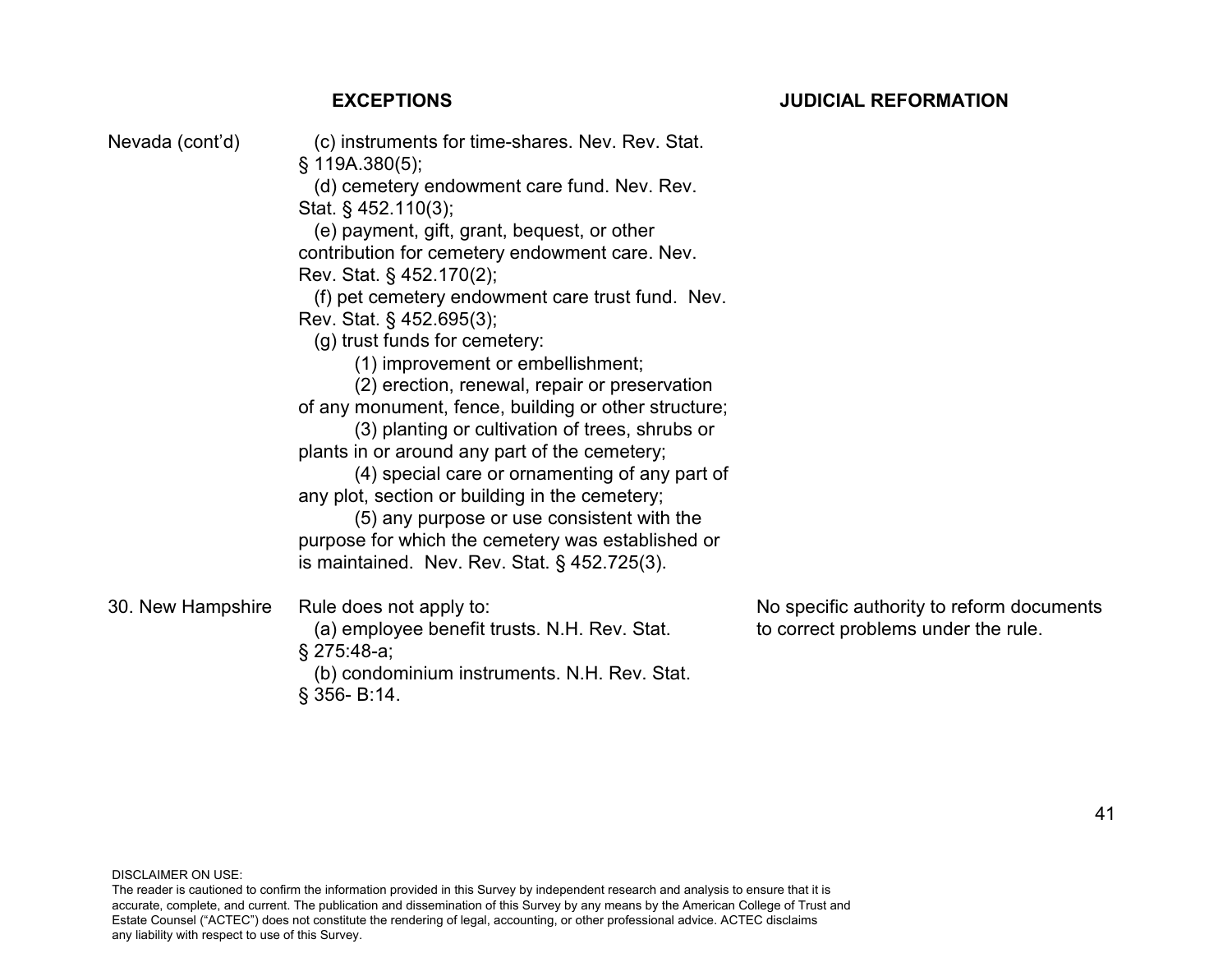31. New Jersey Rule repealed, but specific statutory exceptions remain for:

> (a) Transfers, outright or in trust, for charitable purposes; N.J. Stat. § 46:2F-10(d)(1);

 (b) Transfers to one or more charitable organizations described in IRC §§ 170(c), 2055(a) and 2522(a), or under any similar statute. N.J. Stat. § 46:2F-10(d)(2);

 (c) A future interest or a power of appointment arising out of a nondonative transfer, except a nonvested property interest or a power of appointment arising out of: (i) a premarital or postmarital agreement; (ii) a separation or divorce settlement; (iii) a spouse's election; (iv) a similar arrangement arising out of a prospective, existing, or previous marital relationship between the parties; (v) a contract to make or revoke a will or trust; (vi) a contract to exercise or not to exercise a power of appointment; (vi) a transfer in satisfaction of a duty of support; or (vii) a reciprocal transfer. N.J. Stat. § 46:2F-10(d)(3);

 (d) Transfers to an employee benefit trust. N.J. Stat. §§ 14A:8-3.1, 46:2C-6, 46:2F-10(d)(4);

 (e) A property interest, power of appointment, or arrangement that was not subject to the common-law rule against perpetuities or was excluded by another N.J. statute. N.J. Stat. § 46:2F-10(d)(4);

### **EXCEPTIONS JUDICIAL REFORMATION**

No specific authority to reform documents to correct problems under the rule.

DISCLAIMER ON USE: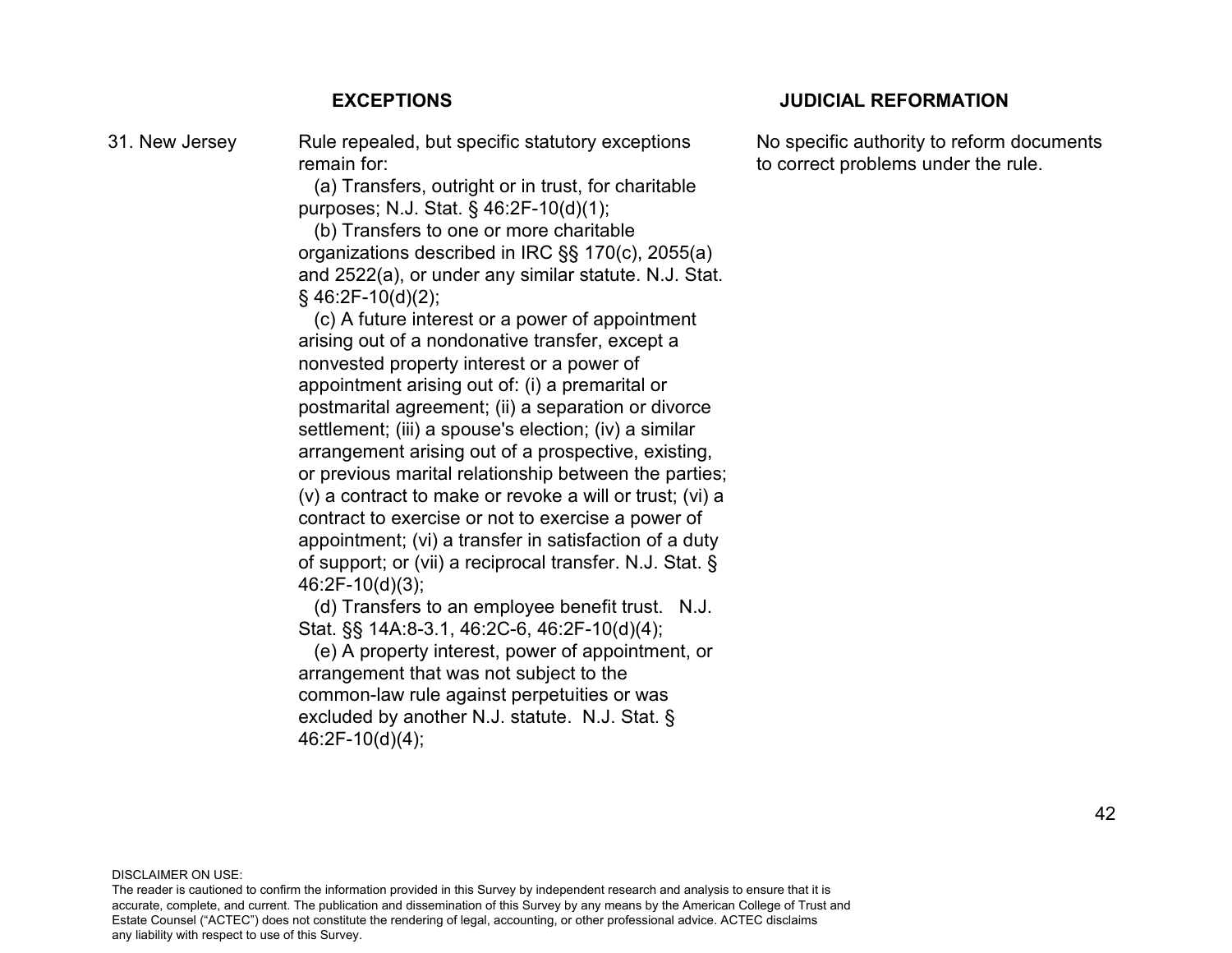| New Jersey (cont'd) | (f) community trusts. N.J. Stat. $\S$ 3B:11-34;<br>(g) employee benefit trusts for employees of<br>nonprofit corporations. N.J. Stat. §15A:8-5;<br>(h) employee benefit trusts for officers and<br>employees of banks and savings banks. N.J. Stat.<br>$\S$ 17:9A-27.8(b);<br>(i) dedication of property to cemetery purposes.<br>N.J. Stat. § 45:27-21. |                                               |
|---------------------|----------------------------------------------------------------------------------------------------------------------------------------------------------------------------------------------------------------------------------------------------------------------------------------------------------------------------------------------------------|-----------------------------------------------|
| 32. New Mexico      | USRAP exceptions. N.M. Stat. § 45-2-904.                                                                                                                                                                                                                                                                                                                 | USRAP reformation. N.M. Stat. § 45-2-<br>903. |
|                     | Rule also does not apply to:<br>(a) condominium declaration, by-laws, rules or<br>regulations. N.M. Stat. $\S$ 47-7B-3;<br>(b) payment, gift, grant, bequest or other<br>contribution for general endowed care of cemetery.<br>N.M. Stat. § 58-17-8;<br>(c) honorary or pet trusts. N.M. Stat. §§ 45-2-<br>$904(H)$ , 45-2-907.                          |                                               |

DISCLAIMER ON USE: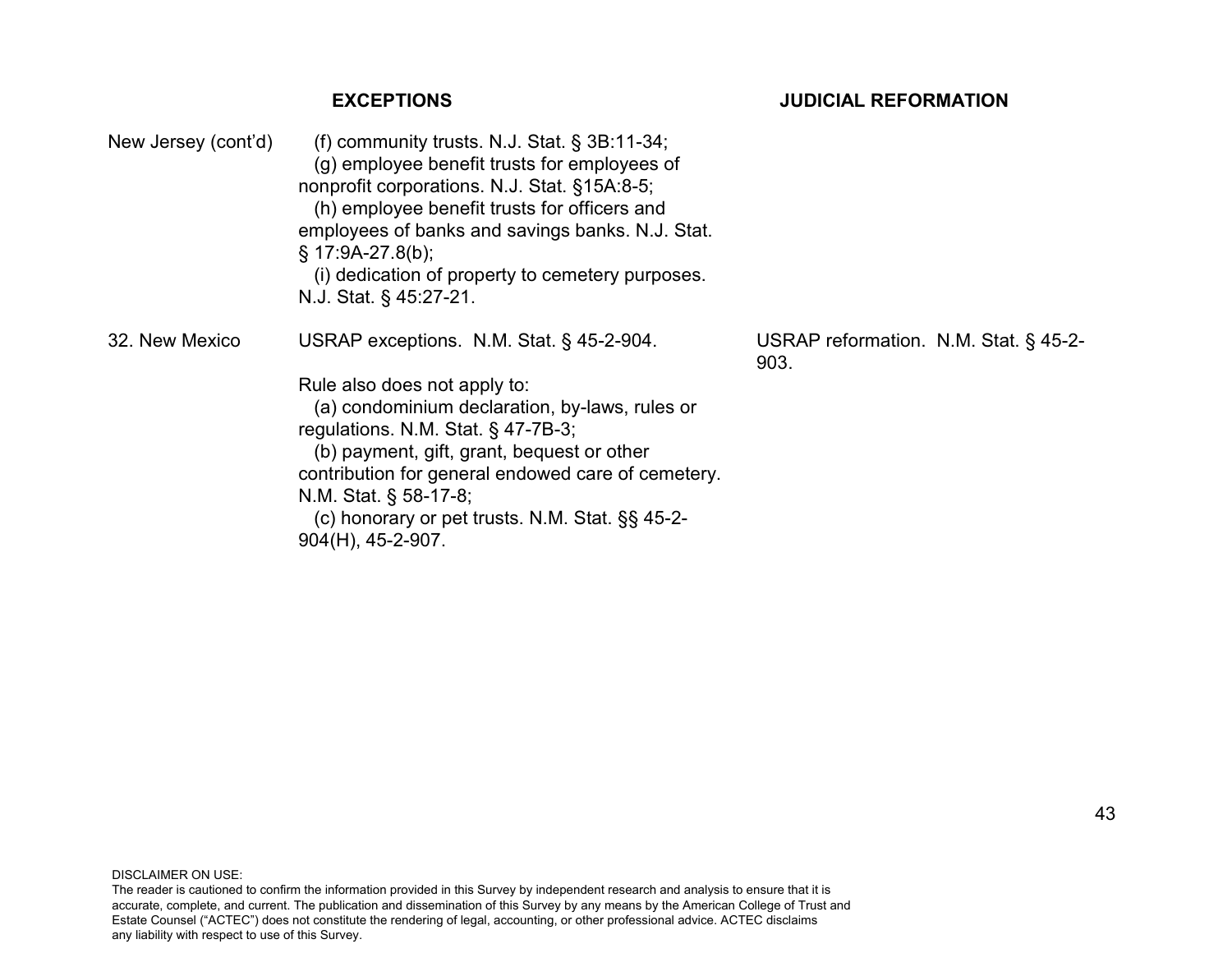33. New York Rule does not apply to:

 (a) business or investment trusts with transferrable certificates of beneficial interest. N.Y. EPTL § 9-1.5;

(b) employee benefit trusts. N.Y. EPTL § 9-1.6;

 (c) employee benefit trusts for self-employed persons. N.Y. EPTL § 9-1.7;

 (d) trust created by national securities exchange to assist customers of members, member firms or member corporations. N.Y. EPTL § 9-1.8;

 (e) trusts to assist participation in N.Y. City cultural institutions. N.Y. Arts & Cult. Affairs Law §§ 21.07, 22.07;

 (f) charitable trusts. N.Y. EPTL § 8-1.1; also In re MacDowell's Will, 217 N.Y. 454, 112 N.E. 177 (1916);

 (g) trusts for cemetery purposes. N.Y. EPTL § 8- 1.5.

## **EXCEPTIONS JUDICIAL REFORMATION**

No specific statute authorizing reformation of rule violations, but several rules of construction created for such cases:

 (a) the creator is presumed to intend every estate to be valid under the rule. N.Y. EPTL § 9-1.3(b);

 (b) if an estate would violate the rule because an interest depends for vesting or duration, on a person attaining or failing to attain an age older than 21 years, the age contingency shall be reduced to 21 years. N.Y. EPTL § 9-1.2;

 (c) an estate that would otherwise violate the rule because of the possibility that a person may not be a person then in being, and such person is referred to only as another's spouse, is construed by presuming that such reference is to a person in being on the effective date of the instrument. N.Y. EPTL § 9-1.3(c);

 (d) an estate the duration or vesting of which is contingent on the probate of a will, the appointment of a fiduciary, the location of a distributee, the payment of debts, the sale of assets, the settlement of an estate, the determination of questions relating to an estate or transfer tax or the occurrence of any specified contingency, is construed

DISCLAIMER ON USE: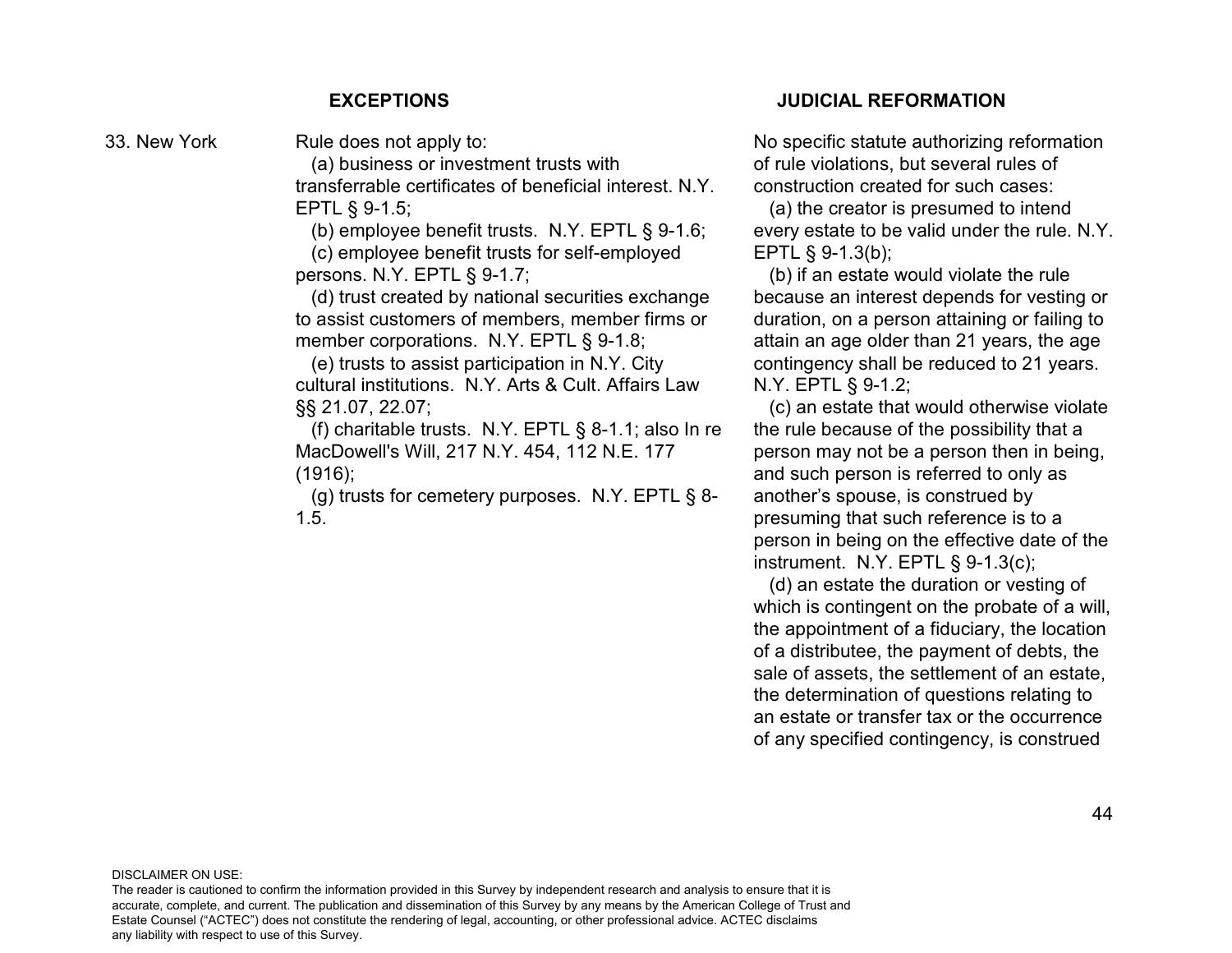The reader is cautioned to confirm the information provided in this Survey by independent research and analysis to ensure that it is accurate, complete, and current. The publication and dissemination of this Survey by any means by the American College of Trust and Estate Counsel ("ACTEC") does not constitute the rendering of legal, accounting, or other professional advice. ACTEC disclaims any liability with respect to use of this Survey.

## **EXCEPTIONS JUDICIAL REFORMATION**

New York (cont'd) **New York** (cont'd) **presuming that the contingency occurs**, if at all, within 21 years. N.Y. EPTL § 9-1.3(d);

> (e) a disposition the validity of which under the rule depends on a person's ability to have a child at some future time, is construed by presuming that a male can have a child only at or after 14 years of age and a female can have a child only at or after 12 years of age and that she cannot have a child after 55 years of age. This presumption is rebuttable with respect to a living person. The possibility that a person may have a child by adoption shall be disregarded. A determination of validity or invalidity of a disposition under the rule by virtue of these presumptions is not affected by later contradictory occurrences. N.Y. EPTL § 9-1.3(e).

USRAP reformation for interests in property and powers of appointment. N.C. Gen. Stat. § 41-17.

Rule also does not apply to:

34. North Carolina USRAP exceptions for interests in property and

18(1) - 41.18(5), 41.18(7).

 (a) property interest or arrangement constituting an employee benefit plan trust. N.C. Gen. Stat. §§ 41-18(6), 41-23(f)(iv), 32-75;

powers of appointment. N.C. Gen. Stat. §§ 41-

 (b) property interest or arrangement constituting an honorary or pet trust. N.C. Gen. Stat. § 41-18(8);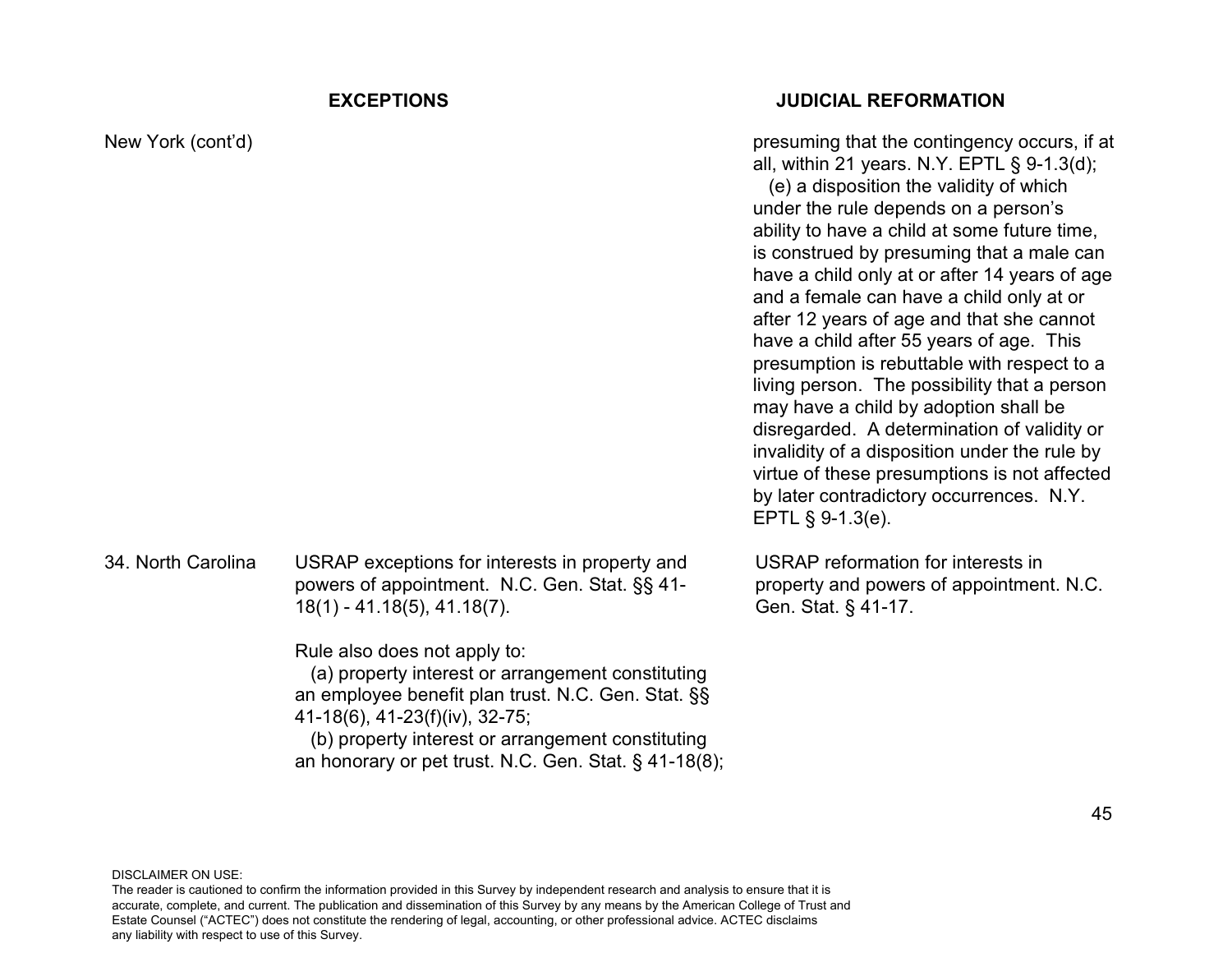North Carolina (cont'd) (c) property interest or arrangement constituting a trust for cemetery lots. N.C. Gen. Stat. §§ 41-18(8), 36C-4-409(4); (d) property interest or arrangement subjected to a time limit under the special provisions for options in gross and certain other land interests. N.C. Gen. Stat. § 41-18(8); (e) transfers to charitable or literary organization or for charitable purposes or to charitable trusts. N.C. Gen. Stat. §§41-23(f)(i), 41-23(f)(ii), 36C-4-405. See also Wachovia Bank & Trust Co. v. John Thomasson Const. Co., 168 S.E.2d 358, 275 N.C. 399 (1969); (f) transfers to a veterans' memorial organization. N.C. Gen. Stat. § 41-23(f)(iii); (g) transfers to a cemetery corporation, society, or association. N.C. Gen. Stat. § 41-23(f)(iv); (h) North Carolina community third party trusts and pooled trusts. N.C. Gen. Stat. § 36D-10; (i) condominium declaration, bylaws, or rules and regulations. N.C. Gen. Stat. § 47C-2-103(b); (j) North Carolina planned community declaration, bylaws, or rules and regulations. N.C. Gen. Stat. § 47F-2-103. 35. North Dakota USRAP exceptions. N.D. Cent. Code § 47-02-27.4. Rule also does not apply to real estate investment trusts. N.D. Cent. Code § 10-34-07. USRAP reformation. N.D. Cent. Code § 47-02-27.3.

DISCLAIMER ON USE: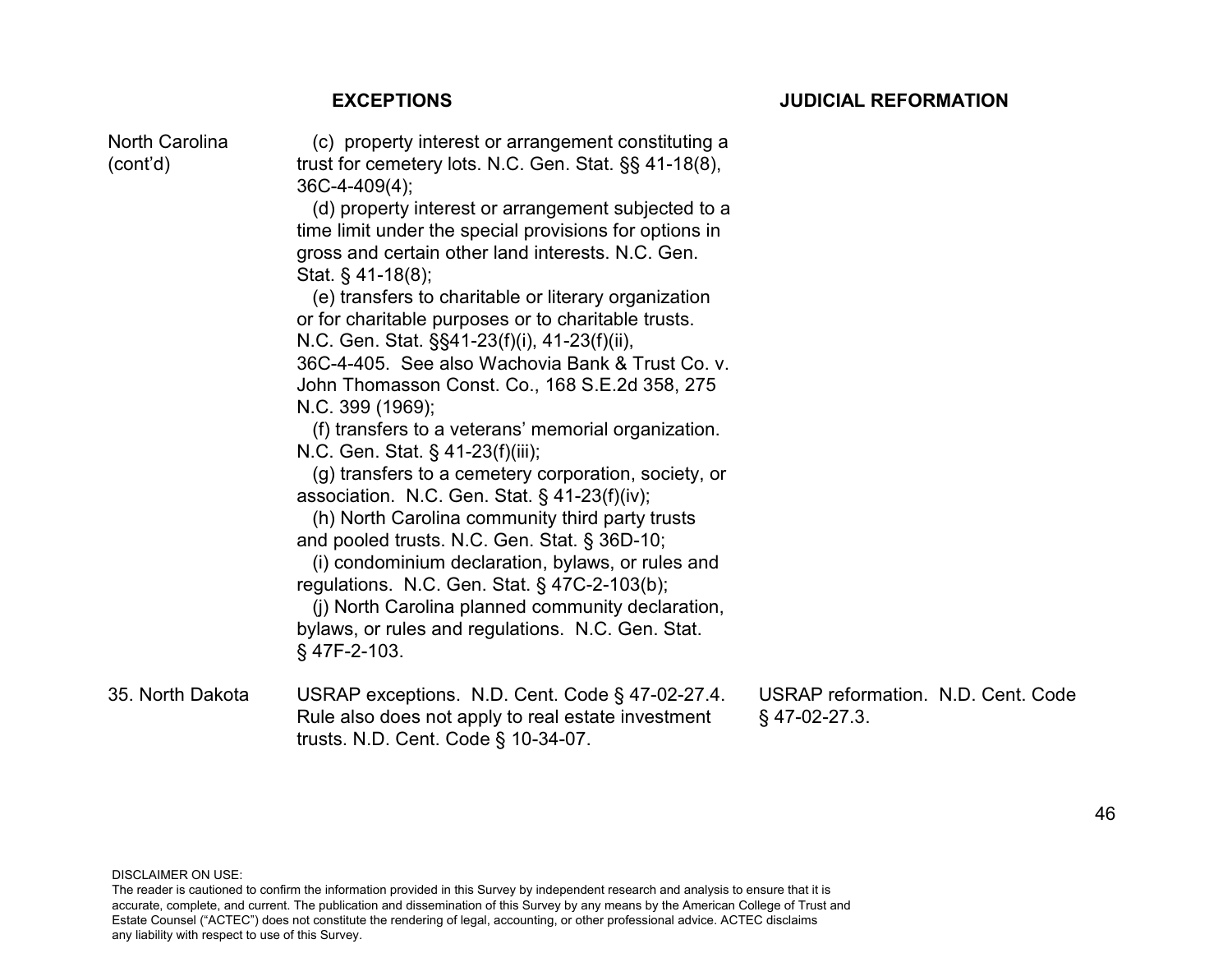| 36. Ohio     | Rule does not apply to:<br>(a) employee benefit trusts. Ohio Rev. Code<br>$§$ 2131.09;<br>(b) business trusts. Ohio Rev. Code $\S$ 1746.14;<br>(c) real estate investment trusts. Ohio Rev. Code<br>$\S$ 1747.09;                                                                                                                                                                                                                                                                                                                                                                                                                                                                                                                                                              | Any<br>rule<br>the<br>inter<br>Ref<br>Ohio                         |
|--------------|--------------------------------------------------------------------------------------------------------------------------------------------------------------------------------------------------------------------------------------------------------------------------------------------------------------------------------------------------------------------------------------------------------------------------------------------------------------------------------------------------------------------------------------------------------------------------------------------------------------------------------------------------------------------------------------------------------------------------------------------------------------------------------|--------------------------------------------------------------------|
| 37. Oklahoma | Rule does not apply to:<br>(a) property given, granted, bequeathed, or<br>devised to:<br>(1) a charitable use. Ok. Stat. tit. 60,<br>$\S$ 175.47(B)(1);<br>(2) literary, educational, scientific, religious,<br>or charitable corporations for their sole use and<br>benefit. Ok. Stat. tit. 60, § 175.47(B)(2);<br>(3) a cemetery corporation, society or<br>association. Ok. Stat. tit. 60, § 175.47(B)(3);<br>(4) the Department of Mental Health and<br>Substance Abuse Services. Ok. Stat. tit. 60,<br>§ 175.47(B)(4) and tit. 43A, § 2-111; or<br>(5) gifts for the advancement of medical<br>science to an incorporated state society of<br>physicians and surgeons. Ok. Stat. tit. 60,<br>$\S$ 175.47(B)(5);<br>(b) employee benefit trusts. Ok. Stat. tit. 60, § 326. | Any<br>the<br>with<br>the l<br>asc<br>liber<br>sucl<br>with<br>60, |

property interest that would violate the shall be reformed, within the limits of rule, to approximate most closely the ntion of the creator of the interest. ormation applies "wait-and-see" test. lo Rev. Code § 2131.08(B)(1).

interest in property that would violate rule shall be reformed, or construed in the limits of the rule, to give effect to general intent of the creator of, if ertainable. "This provision shall be rally construed and applied to validate h interest to the fullest extent consistent such ascertained intent." Okla. Stat. tit. §§ 75 and 77.

### DISCLAIMER ON USE: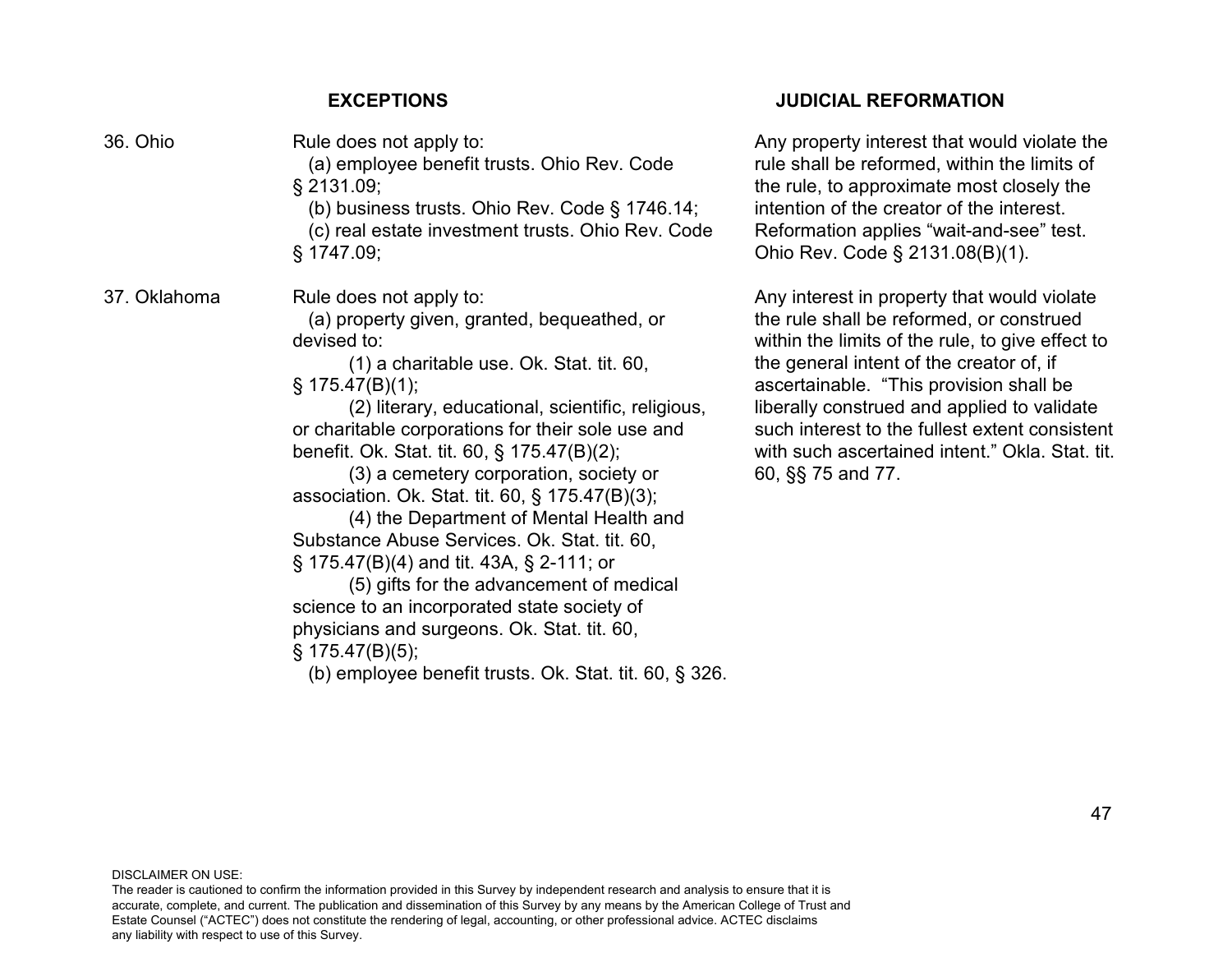38. Oregon USRAP exceptions. Or. Rev. Stat. § 105.965.

Rule also does not apply to:

 (a) employee benefit trusts. Ore. Rev. Stat. §128.520;

 (b) affordable housing covenants. Ore. Rev. Stat. § 456.290(2);

 (c) declarations, bylaws and rules and regulations adopted under the Oregon Planned Community Act. Ore. Rev. Stat. § 94.770(1);

 (d) dedications to cemetery purposes. Ore. Rev. Stat. § 97.350;

 (e) gifts, grants and bequests of personal property in trust to provide perpetual care and maintenance, improvement or embellishment of private burial lots and of the walks, fences, monuments, structures or tombs thereon. Ore. Rev. Stat. § 97.730;

 (f) a property interest, power of appoitnment or arrangement that was not subject to the common law rule or that is excluded by another statute of the state. Ore. Rev. Stat. S 105.956(7);

 (g) declaration, bylaw or rule for a condominium. Ore. Rev. Stat. § 100.025.

### DISCLAIMER ON USE:

The reader is cautioned to confirm the information provided in this Survey by independent research and analysis to ensure that it is accurate, complete, and current. The publication and dissemination of this Survey by any means by the American College of Trust and Estate Counsel ("ACTEC") does not constitute the rendering of legal, accounting, or other professional advice. ACTEC disclaims any liability with respect to use of this Survey.

## **EXCEPTIONS JUDICIAL REFORMATION**

USRAP reformation. Ore. Rev. Stat. § 105.960.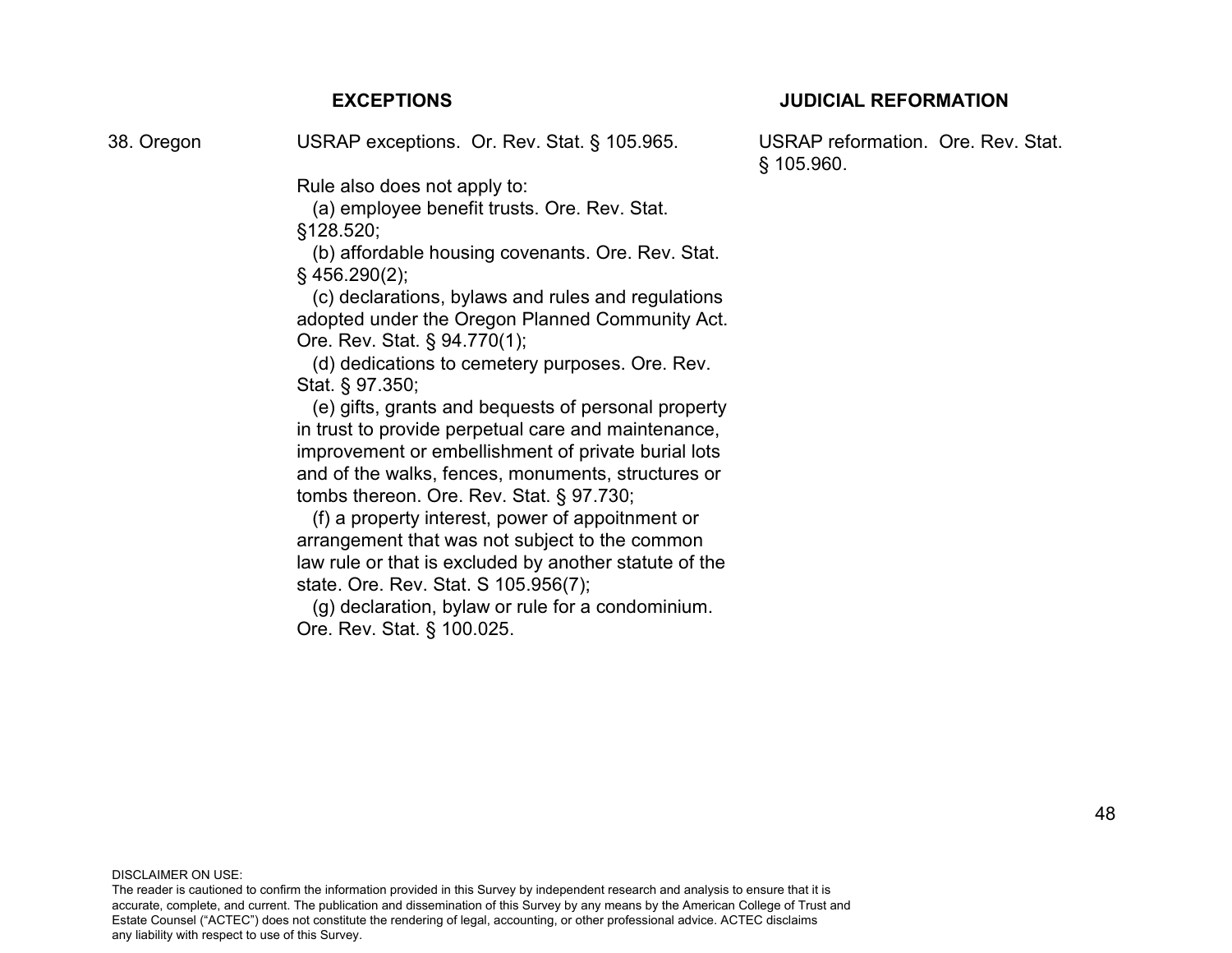| 39. Pennsylvania | Rule does not apply to:<br>(a) provisions of the declaration or any instrument<br>executed under the rules governing condominiums.<br>68 Pa. Con. Stat. § 3203;<br>(b) provisions of the declaration, bylaws or rules<br>and regulations adopted pursuant to the rules<br>governing cooperative apartment buildings. 68 Pa.<br>Con. Stat. § 4203(b);<br>(c) provisions of the declaration or any instrument<br>executed under the rules governing planned<br>communities. 68 Pa. Con. Stat. § 5203(b);<br>(d) business trusts. $15$ Pa. Con. Stat. § 9503(d). | No sp<br>to cor |
|------------------|---------------------------------------------------------------------------------------------------------------------------------------------------------------------------------------------------------------------------------------------------------------------------------------------------------------------------------------------------------------------------------------------------------------------------------------------------------------------------------------------------------------------------------------------------------------|-----------------|
| 40. Rhode Island | Rule repealed generally, but specific statutory<br>exceptions remain for:<br>(a) employee benefit trusts. Gen. Laws R.I.<br>$§$ 28-17-2;<br>(b) declaration, bylaws or other condominium<br>documents. Gen. Laws R.I. §§ 34-36-28,<br>34-36.1-2.03.                                                                                                                                                                                                                                                                                                           | N/A             |

ecific authority to reform documents rect problems under the rule.

DISCLAIMER ON USE: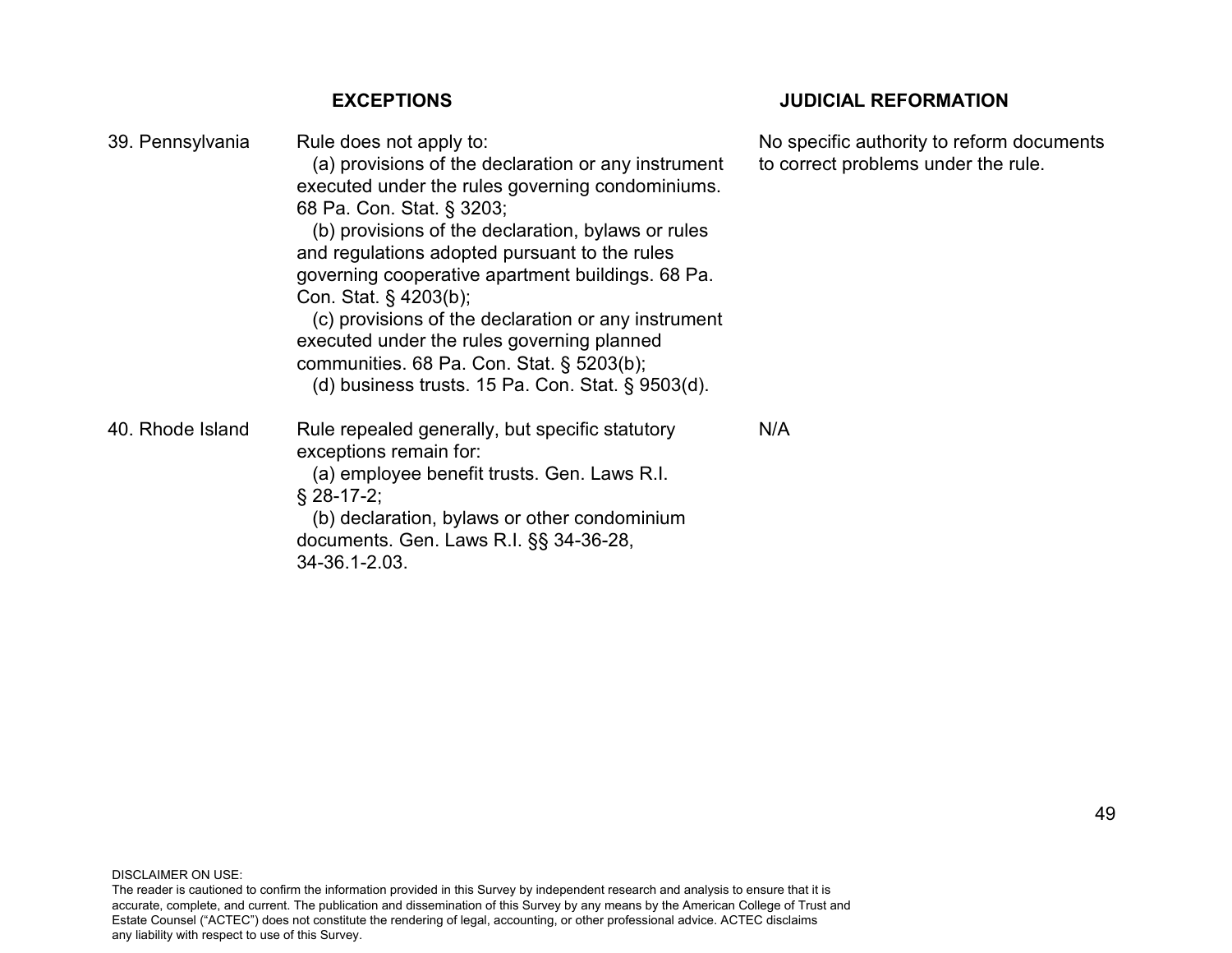| 41. South Carolina | USRAP exceptions. S.C. Code § 27-6-50.                                                                                                                                                                                                                                                                                                                                                                                                                                                                                                                                                                                                                                    | USRAP reformation. S.C. Code § 27-6-40. |
|--------------------|---------------------------------------------------------------------------------------------------------------------------------------------------------------------------------------------------------------------------------------------------------------------------------------------------------------------------------------------------------------------------------------------------------------------------------------------------------------------------------------------------------------------------------------------------------------------------------------------------------------------------------------------------------------------------|-----------------------------------------|
|                    | Rule also does not apply to:<br>(a) business trusts. S.C. Code $\S$ 33-53-30;<br>(b) employee benefit trusts. S.C. Code § 27-5-80;<br>(c) trusts for the care and maintenance of a<br>cemetery or cemetery plots, graves, mausoleums,<br>columbaria, grave markers, or monuments. S.C.<br>Code § 62-7-409.                                                                                                                                                                                                                                                                                                                                                                |                                         |
| 42. South Dakota   | Rule repealed generally, but specific statutory<br>exceptions remain for:<br>(a) transfers for charitable purposes. S.D. Cod.<br>Laws $\S$ 43-5-7(1);<br>(b) transfer to charitable corporations. S.D. Cod.<br>Laws $\S$ 43-5-7(2);<br>(c) transfer to charitable corporation. S.D. Cod.<br>Laws $\S$ 55-9-2;<br>(d) transfers to cemetery corporation, society, or<br>association. S.D. Cod. Laws $\S$ 43-5-7(3);<br>(e) employee benefit trusts. S.D. Cod. Laws<br>§§ 43-5-7(4), 60-13-1, 60-13-2;<br>(f) agreements for restrictions on alienation of<br>jointly owned property used in connection with<br>natural gas or electricity. S.D. Cod. Laws<br>$§$ 49-34-17. | N/A                                     |

DISCLAIMER ON USE:

The reader is cautioned to confirm the information provided in this Survey by independent research and analysis to ensure that it is accurate, complete, and current. The publication and dissemination of this Survey by any means by the American College of Trust and Estate Counsel ("ACTEC") does not constitute the rendering of legal, accounting, or other professional advice. ACTEC disclaims any liability with respect to use of this Survey.

50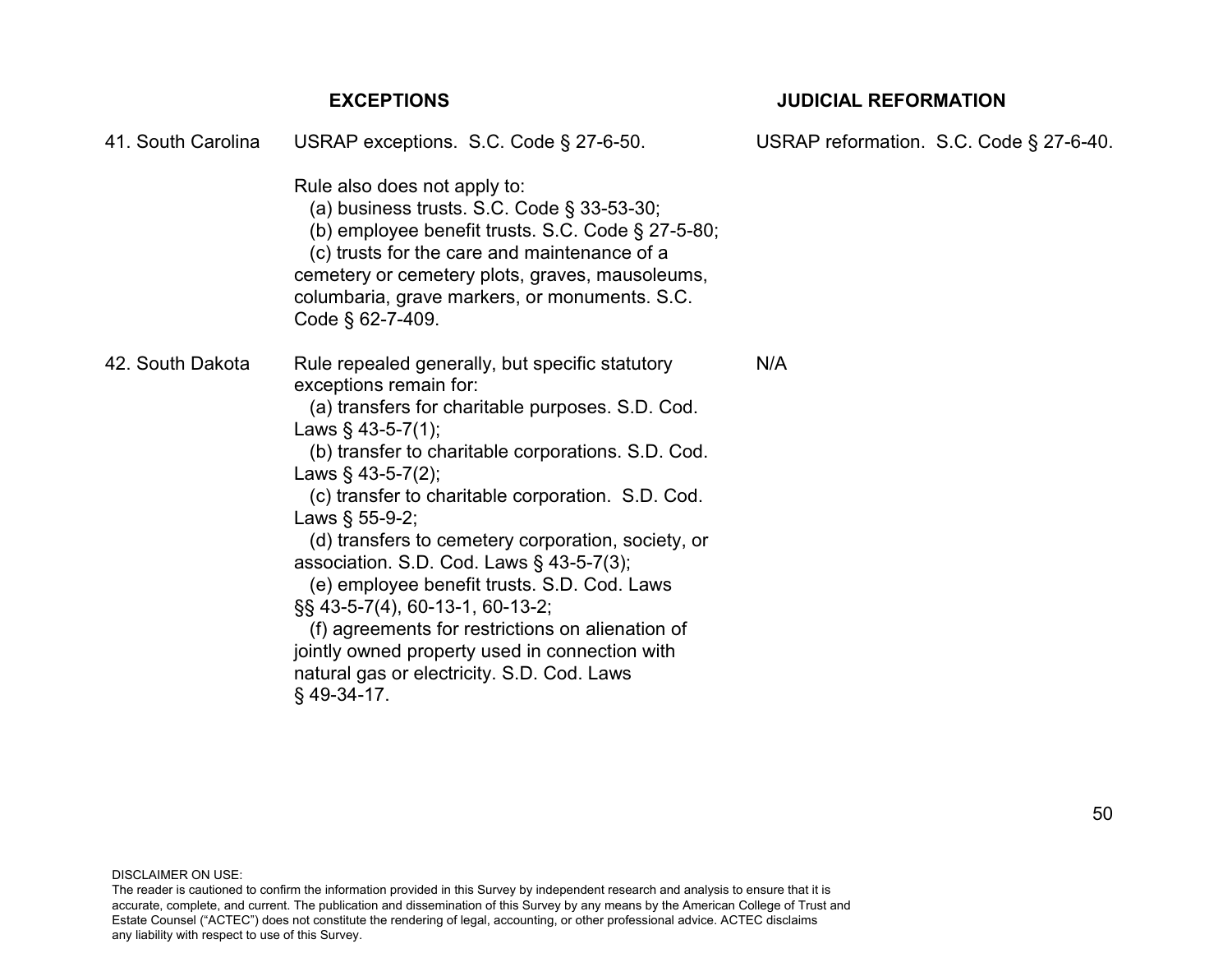| 43. Tennessee | USRAP exceptions. Tenn. Code § 66-1-205.                                                                                                                                                                                                                                                                                                                                                                                          | USRAP reformation. Tenn. Code<br>$§$ 66-1-204.                                                                                                                                                                                                                                                                                                                                                                                                                                                                           |
|---------------|-----------------------------------------------------------------------------------------------------------------------------------------------------------------------------------------------------------------------------------------------------------------------------------------------------------------------------------------------------------------------------------------------------------------------------------|--------------------------------------------------------------------------------------------------------------------------------------------------------------------------------------------------------------------------------------------------------------------------------------------------------------------------------------------------------------------------------------------------------------------------------------------------------------------------------------------------------------------------|
|               | Rule also does not apply to:<br>(a) charitable gifts. Tenn. Code $\S$ 35-13-108;<br>(b) condominium declaration, or the bylaws, rules,<br>or regulations. Tenn. Code $\S$ 66-27-303(b);<br>(c) employee benefit trusts. Tenn. Code<br>$$35-50-106.$                                                                                                                                                                               |                                                                                                                                                                                                                                                                                                                                                                                                                                                                                                                          |
| 44. Texas     | Rule does not apply to:<br>(a) charitable trusts. Tex. Prop. Code § 112.036;<br>(b) dedication of cemetery property. Tex. Health &<br>Safety Code § 711.035(c);<br>(c) perpetual care trust fund. Tex. Health & Safety<br>Code § 712.023;<br>(d) any provision of the declaration, bylaws or<br>rules of a condominium association. Tex. Prop.<br>Code $\S$ 82.053;<br>(e) pension benefit trust. Tex. Prop. Code<br>$§$ 121.004. | A court shall reform or construe an interest<br>in property (including interests in trust) hat<br>violates the rule to effect the ascertainable<br>general intent of the creator of the interest.<br>The court may reform or construe an<br>interest according to the doctrine of cy pres<br>by giving effect to the general intent and<br>specific directives of the creator within the<br>limits of the rule. If an instrument that<br>violates the rule may be so reformed or<br>construed, a court shall enforce the |

construed, a court shall enforce the provisions of the instrument that do not violate the rule and shall reform or construe under this section a provision that violates or might violate the rule. Tex. Prop. Code § 5.043.

### DISCLAIMER ON USE: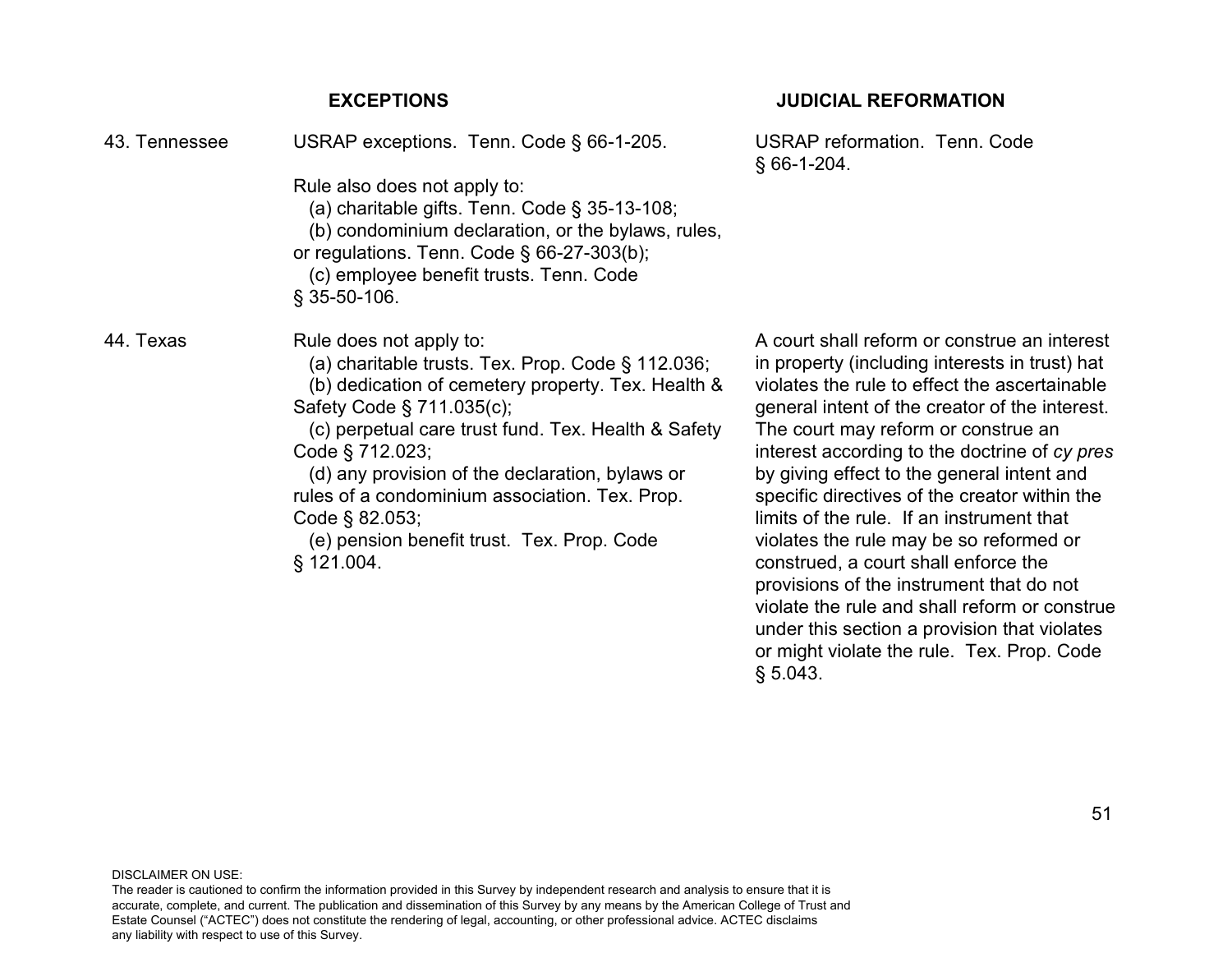| 45. Utah     | USRAP exceptions. Utah Code § 75-2-1206.<br>Rule also does not apply to:<br>(a) any deed, lease, conveyance, covenant,<br>easement, or other interest created or document<br>executed in accordance with the Utah Historical<br>Preservation Act. Utah Code § 9-8-505;<br>(b) employee benefit trust. Utah Code $\S$ 22-6-1;<br>(c) any declaration, bylaws or other condominium<br>document. Utah Code § 57-8-28. | USRAP reformation, but to most closely<br>approximate the transferor's manifested<br>plan of distribution within the 1,000-year<br>period of the Utah rule. Utah Code § 75-2-<br>1205.                                                                                       |
|--------------|--------------------------------------------------------------------------------------------------------------------------------------------------------------------------------------------------------------------------------------------------------------------------------------------------------------------------------------------------------------------------------------------------------------------|------------------------------------------------------------------------------------------------------------------------------------------------------------------------------------------------------------------------------------------------------------------------------|
| 46. Vermont  | Rule does not apply to:<br>(a) cemetery trusts. $18$ Vt. Stat. § 5307;<br>(b) declaration, bylaws or rules adopted pursuant<br>to the Vermont Uniform Common Interest<br>Ownership Act. 27A Vt. Stat. § 2-103.                                                                                                                                                                                                     | Any interest shall be reformed, within the<br>limits of the rule, to approximate most<br>closely the intention of the creator of the<br>interest. In determining whether an interest<br>would violate measured by actual rather<br>than possible events. 27 Vt. Stat. § 501. |
| 47. Virginia | USRAP exceptions. Va. Code § 55-12.4.<br>Rule also does not apply to:<br>(a) employee benefit trusts. Va. Code § 55-13.1;<br>(b) any provisions of any condominium master<br>deed or lease, bylaws or other document executed<br>in accordance with applicable state condominium<br>laws or other condominium instrument. Va. Code<br>§§ 55-79.36, 55-79.52;                                                       | USRAP reformation. Va. Code § 55-12.3.                                                                                                                                                                                                                                       |

DISCLAIMER ON USE: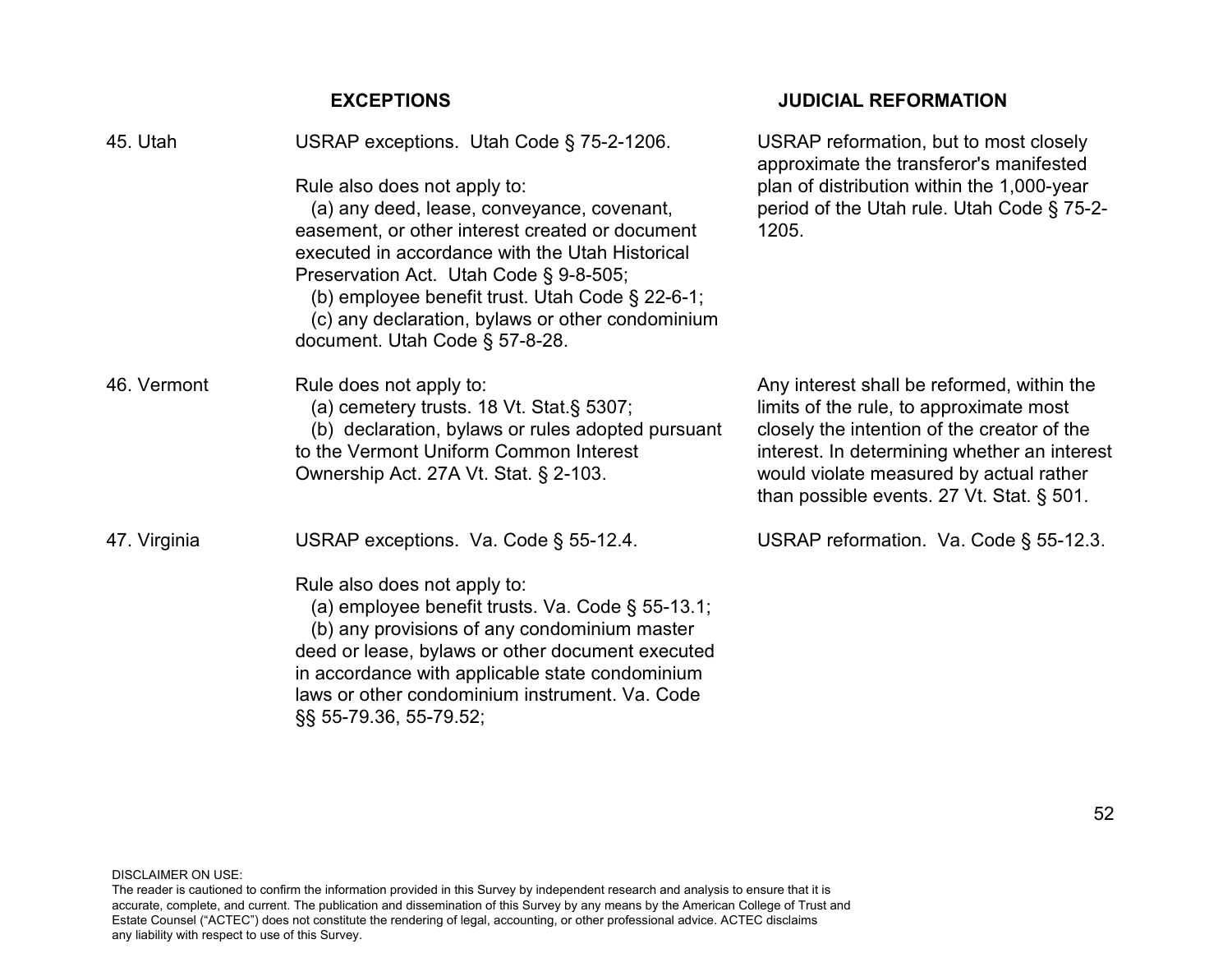|                   | (c) any provision of a cooperative's declaration,<br>bylaws or rules and regulations. Va. Code § 55-440;<br>(d) declaration of a homeowner's association. Va.<br>Code $\S$ 55-515.2.                   |                                                                                                                                                                                                                                                        |
|-------------------|--------------------------------------------------------------------------------------------------------------------------------------------------------------------------------------------------------|--------------------------------------------------------------------------------------------------------------------------------------------------------------------------------------------------------------------------------------------------------|
| 48. Washington    | Rule does not apply to:<br>(a) employee benefit trusts. RCW 49.64.010;<br>(b) condominium declaration, bylaws, rules and<br>regulations. RCW 64.34.208;<br>(c) cemetery dedication. RCW 68.24.080.     | Judicial reformation permitted to correct<br>problems under the Rule, by agreement of<br>the parties and without judicial intervention,<br>unless there are minor or unborn parties for<br>whom there is no virtual representation.<br>RCW ch. 11.96A. |
| 49. West Virginia | USRAP exceptions. W. Va. Code § 36-1A-4.<br>Rule also does not apply to:<br>(a) declaration, bylaws and regulations of common                                                                          | USRAP reformation. W. Va. Code § 36-<br>$1A-3.$                                                                                                                                                                                                        |
|                   | interest communities. W. Va. Code § 36B-2-103;<br>(b) West Virginia investment management trust<br>fund. W. Va. Code $\S$ 12-6-9a;<br>(c) express trusts for perpetual care of cemeteries              |                                                                                                                                                                                                                                                        |
|                   | or burial lots. W. Va. Code § 35-5-6;<br>(d) employee benefit plan trusts. W. Va. Code<br>$§$ 36-1-23;<br>(e) options in leases to purchase any part of the<br>leased premises. W. Va. Code § 36-1-24. |                                                                                                                                                                                                                                                        |
|                   |                                                                                                                                                                                                        |                                                                                                                                                                                                                                                        |

DISCLAIMER ON USE: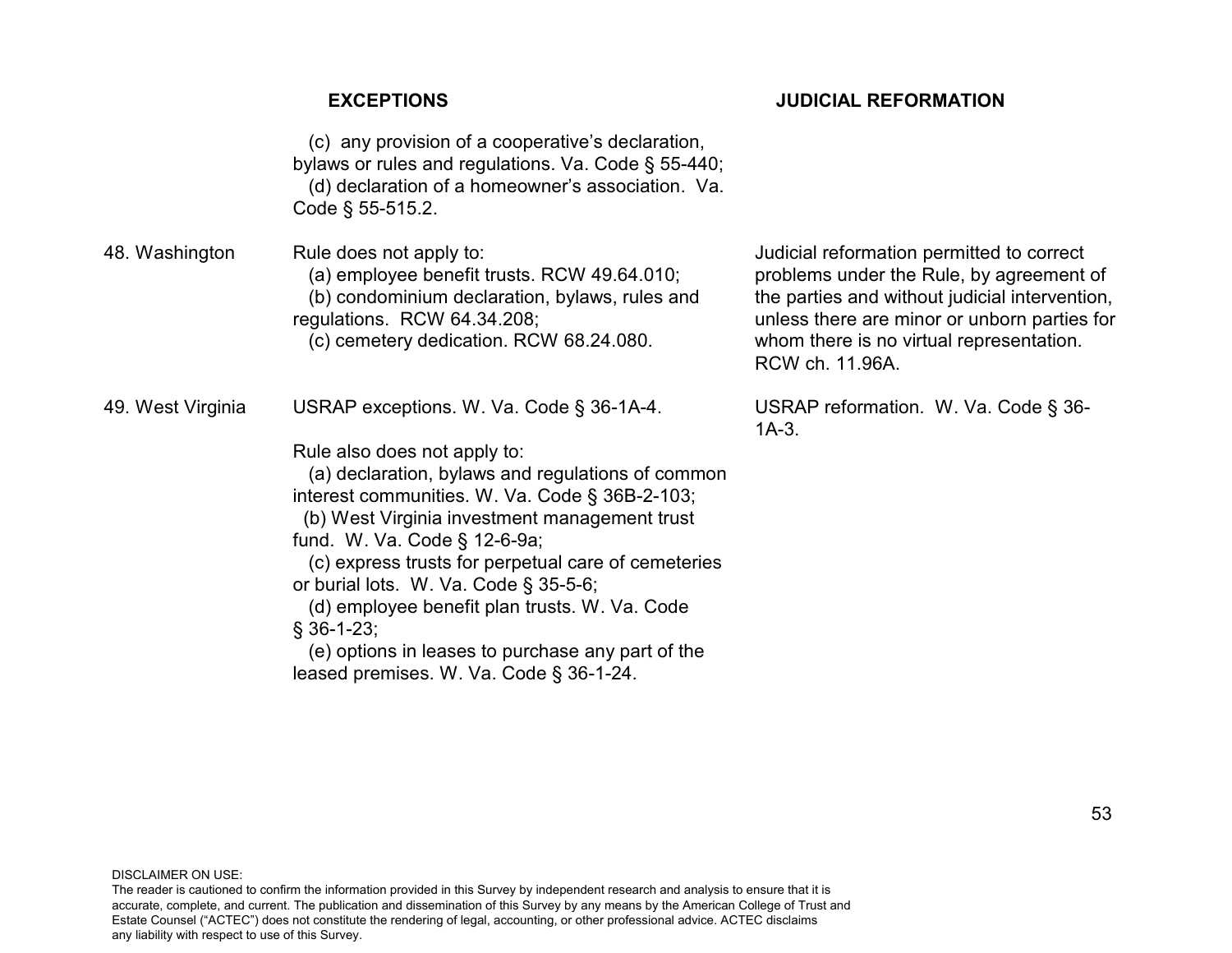| 50. Wisconsin | Rule does not apply to:<br>(a) charitable transfers, outright or in trust. Wis. | No specific authority to reform documents<br>to correct problems under the rule. |
|---------------|---------------------------------------------------------------------------------|----------------------------------------------------------------------------------|
|               | Stat. § 700.16(4)(a);                                                           |                                                                                  |
|               | (b) literary or charitable corporations. Wis. Stat.                             |                                                                                  |
|               | $\S$ 700.16(4)(b);                                                              |                                                                                  |
|               | (c) a veterans' memorial organization. Wis. Stat.                               |                                                                                  |
|               | $\S$ 700.16(4)(bm);                                                             |                                                                                  |
|               | (d) a cemetery corporation, society or association.                             |                                                                                  |
|               | Wis. Stat. $\S$ 700.16(4)(c);                                                   |                                                                                  |
|               | (e) the state society of physicians and surgeons                                |                                                                                  |
|               | incorporated under the law of Wisconsin (whether                                |                                                                                  |
|               | outright or in trust), if the transfer is for the                               |                                                                                  |
|               | advancement of medical science. Wis. Stat.                                      |                                                                                  |
|               | $\S$ 700.16(4)(d);                                                              |                                                                                  |
|               | (f) certain employee benefit trusts. Wis. Stat.                                 |                                                                                  |
|               | $\S$ 700.16(4)(f);                                                              |                                                                                  |
|               | (g) condominium bylaws and other instruments.                                   |                                                                                  |
|               | Wis. Stat. §§ 700.16(4)(e), 703.30(1).                                          |                                                                                  |
| 51. Wyoming   | Rule does not apply to condominium declaration or                               | No specific authority to reform documents                                        |

No specific authority to reform documents to correct problems under the rule.

The reader is cautioned to confirm the information provided in this Survey by independent research and analysis to ensure that it is accurate, complete, and current. The publication and dissemination of this Survey by any means by the American College of Trust and Estate Counsel ("ACTEC") does not constitute the rendering of legal, accounting, or other professional advice. ACTEC disclaims any liability with respect to use of this Survey.

other instruments. Wyo. Stat. § 34-20-104.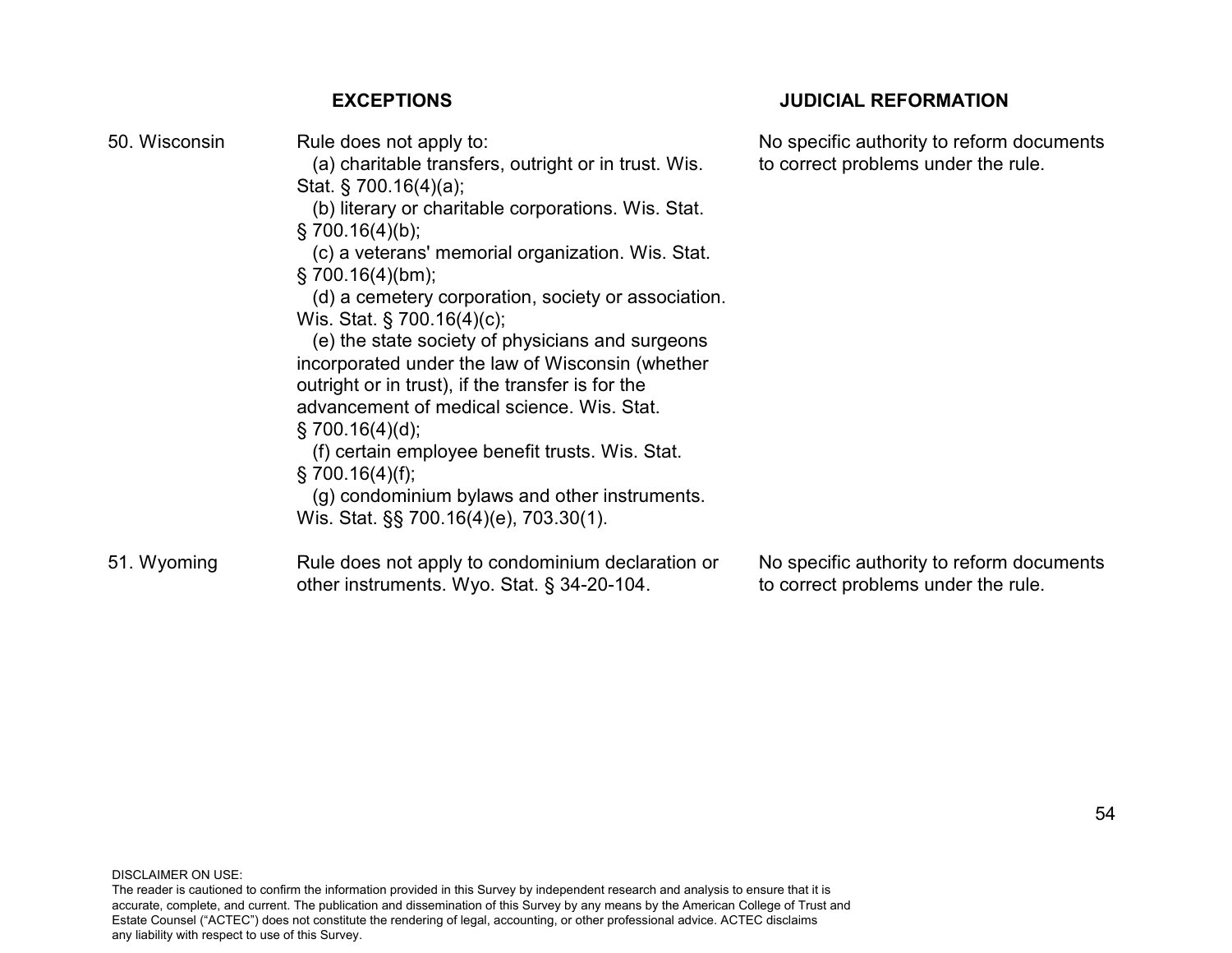|              | <b>Delaware Tax Trap</b>                                                                                                                                                                                                                    | <b>Other Features</b>                                                                                                                                                                                      |
|--------------|---------------------------------------------------------------------------------------------------------------------------------------------------------------------------------------------------------------------------------------------|------------------------------------------------------------------------------------------------------------------------------------------------------------------------------------------------------------|
| Common law   | Exercise of a limited power of appointment starts a<br>new perpetuities period if it creates a presently-<br>exercisable general power.                                                                                                     | None                                                                                                                                                                                                       |
| <b>USRAP</b> | Appears not to reject the common law rule, whereby<br>the exercise of a limited power of appointment starts<br>a new perpetuities period only if it creates a<br>presently-exercisable general power of appointment.<br>USRAP $\S$ 1 and 2. | None                                                                                                                                                                                                       |
| 1. Alabama   | USRAP rule. Ala. Code § 35-4A-3.                                                                                                                                                                                                            | None                                                                                                                                                                                                       |
| 2. Alaska    | Exercise of a limited or general power of<br>appointment starts a new perpetuities period if it<br>creates a presently-exercisable general power.<br>Alas. Stat. § 34.27.051.                                                               | Statutory savings clause, under which,<br>after 1,000 years has passed, power of<br>appointment that becomes invalid, and<br>then be distributed pursuant to statutory<br>format. Alas. Stat. § 34.27.053. |
| 3. Arizona   | USRAP rule. Ariz. Rev. Stat. § 14-2902.                                                                                                                                                                                                     | Ariz. Const. § 29 states, in part, that "no<br>law shall be enacted permitting any<br>perpetuity or entailment in this state."                                                                             |
| 4. Arkansas  | USRAP rule. Ark. Code § 18-3-103.                                                                                                                                                                                                           | Ark. Const. § 19 states that<br>"Perpetuitiesshall not be allowed"                                                                                                                                         |

DISCLAIMER ON USE: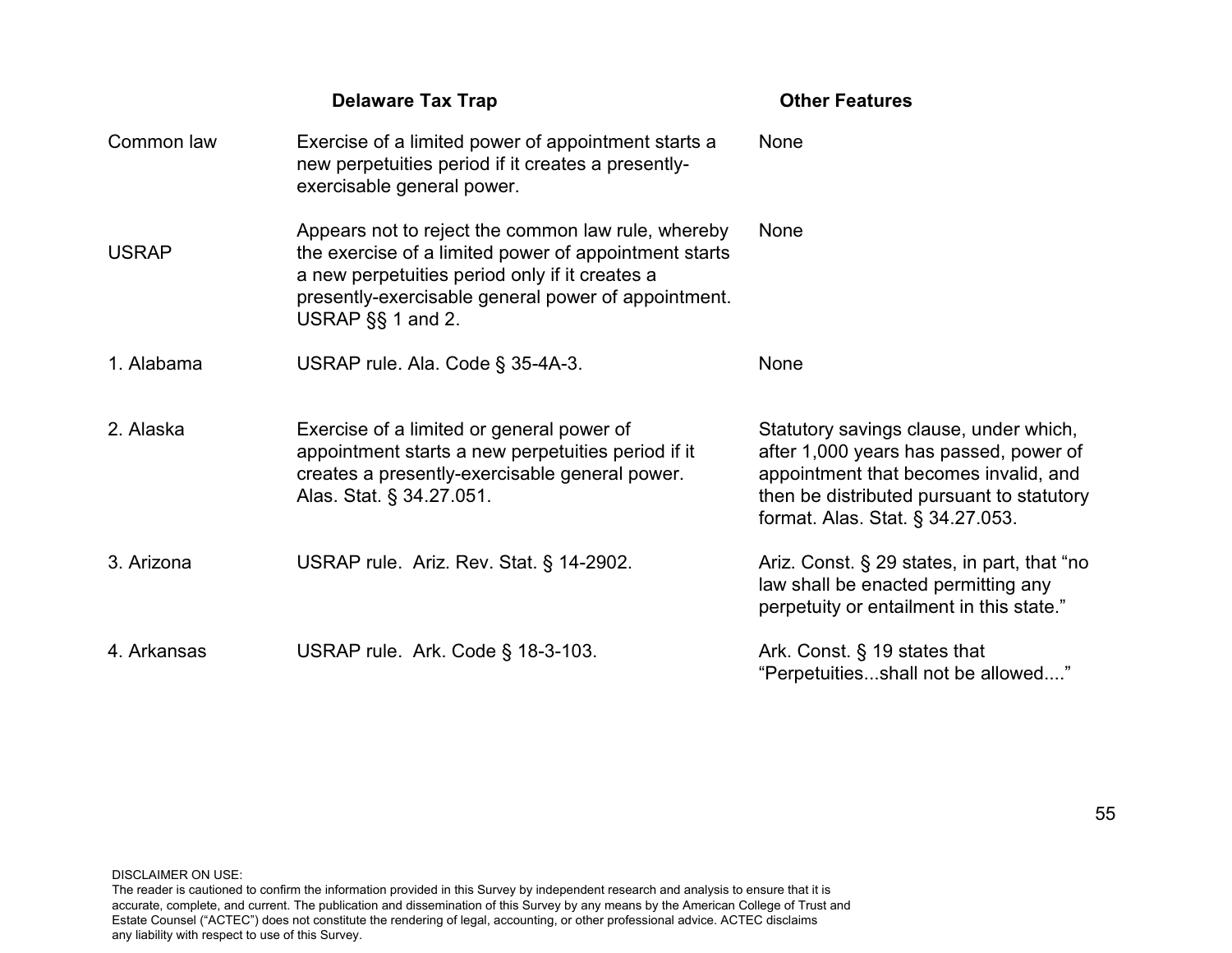|               | <b>Delaware Tax Trap</b>                       | <b>Other Features</b>                                                                                                                                                                                                                                                                                                                                                                                                      |
|---------------|------------------------------------------------|----------------------------------------------------------------------------------------------------------------------------------------------------------------------------------------------------------------------------------------------------------------------------------------------------------------------------------------------------------------------------------------------------------------------------|
| 5. California | USRAP rule. Calif. Prob. Code §§ 21206, 21207. | Calif. Constitution, Art. XI, § 16 states that<br>"[n]o perpetuities shall be allowed, except<br>for eleemosynary purposes."                                                                                                                                                                                                                                                                                               |
|               |                                                | A trust that is to continue after the<br>expiration of the longer of the two USRAP<br>periods may be terminated on petition by a<br>majority of the beneficiaries, the Attorney<br>General, or any person who would be<br>affected by the termination, on a judicial<br>finding that termination would be in the<br>best interest of the public or of a majority of<br>the affected persons. Calif. Prob. Code<br>§ 15414. |
|               |                                                | In determining whether a nonvested<br>property interest or a power of appointment<br>is valid, the possibility that a child will be<br>born to an individual after the individual's<br>death is disregarded. Calif. Prob. Code<br>§ 21208.                                                                                                                                                                                 |
|               |                                                | The lives of individuals selected to govern<br>the time of vesting may not be so<br>numerous or so situated that evidence of<br>their deaths is likely to be unreasonably<br>difficult to obtain. Calif. Prob. Code<br>§ 21230.                                                                                                                                                                                            |
|               |                                                |                                                                                                                                                                                                                                                                                                                                                                                                                            |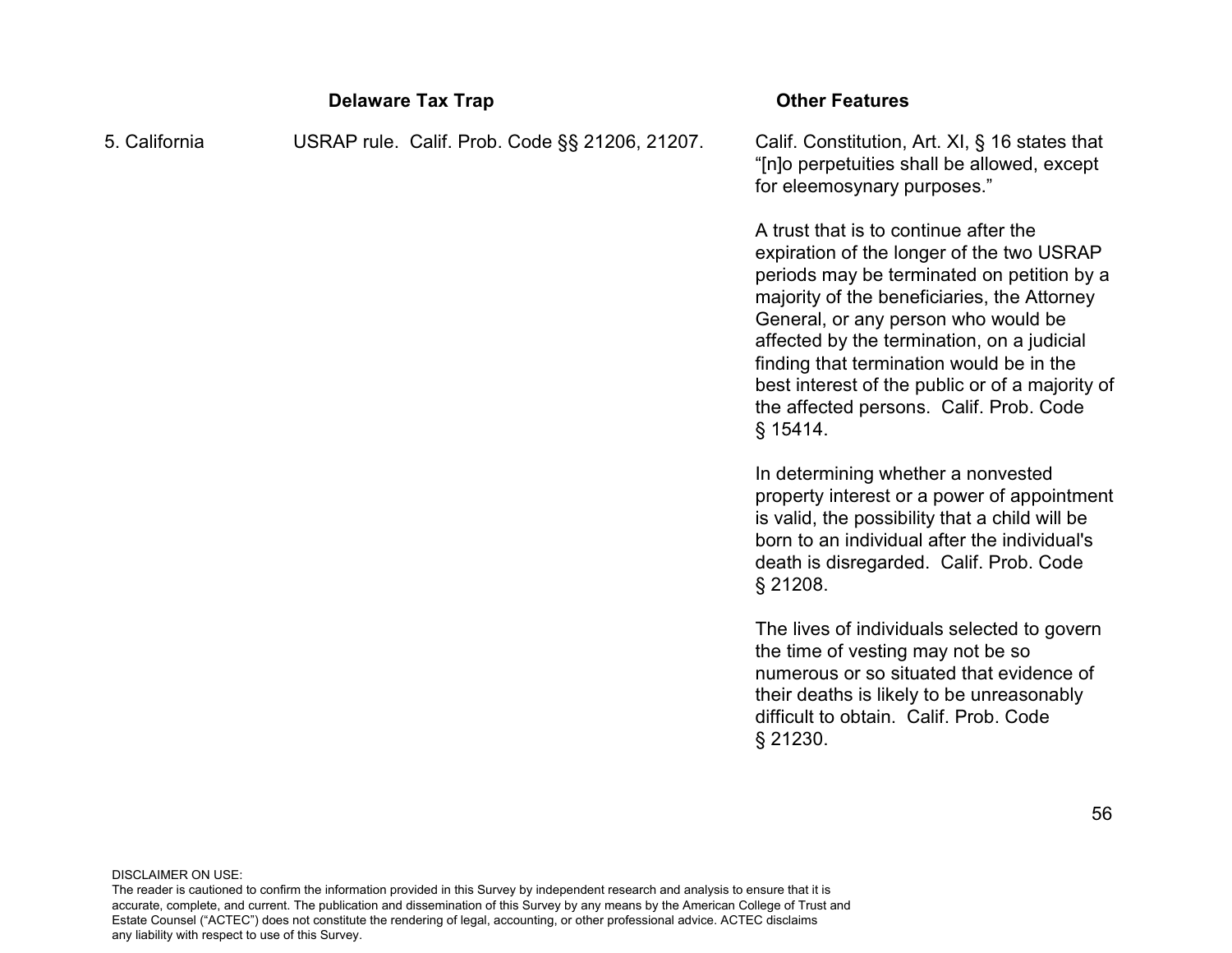|                     | <b>Delaware Tax Trap</b>                                                                                                                                                                                                                                                                                                                                                                                                                                                                                                                                                          | <b>Other Features</b>                                                                                                                                                                                                                                                                                                                                                                          |
|---------------------|-----------------------------------------------------------------------------------------------------------------------------------------------------------------------------------------------------------------------------------------------------------------------------------------------------------------------------------------------------------------------------------------------------------------------------------------------------------------------------------------------------------------------------------------------------------------------------------|------------------------------------------------------------------------------------------------------------------------------------------------------------------------------------------------------------------------------------------------------------------------------------------------------------------------------------------------------------------------------------------------|
| California (cont'd) |                                                                                                                                                                                                                                                                                                                                                                                                                                                                                                                                                                                   | In determining the validity of a nonvested<br>property interest, the identified spouse of<br>an individual alive at the commencement of<br>the perpetuities period is deemed to be<br>alive when the interest is created, whether<br>or not the individual to whom he or she is<br>married was then alive. Calif. Prob. Code<br>$§$ 21231.                                                     |
| 6. Colorado         | The statute purports to make it impossible to trip the<br>Delaware Tax Trap, by providing that "a power of<br>appointment created by the exercise of a<br>nongeneral power of appointment shall be<br>considered as created when the first power of<br>appointment is created. This paragraph shall be<br>applied and construed in a manner consistent with<br>the treatment of the exercise of a nongeneral power<br>of appointment as nontaxable for purposes of the<br>estate and gift tax under the federal internal revenue<br>laws." Colo. Rev. Stat. § 15-11-1102.5(3)(b). | To prevent a constructive addition to a pre-<br>effective date generation-skipping trust, the<br>1,000 year rule does not apply to<br>nonvested property interests and powers of<br>appointment created by the exercise of a<br>nongeneral power of appointment over all<br>or any part of a trust that was irrevocable<br>on September 25, 1985. Colo. Rev. Stat. §<br>$15-11-1102.5(3)(c)$ . |
| 7. Connecticut      | USRAP rule. Conn. Gen. Stat. § 45a-491.                                                                                                                                                                                                                                                                                                                                                                                                                                                                                                                                           | None                                                                                                                                                                                                                                                                                                                                                                                           |

DISCLAIMER ON USE: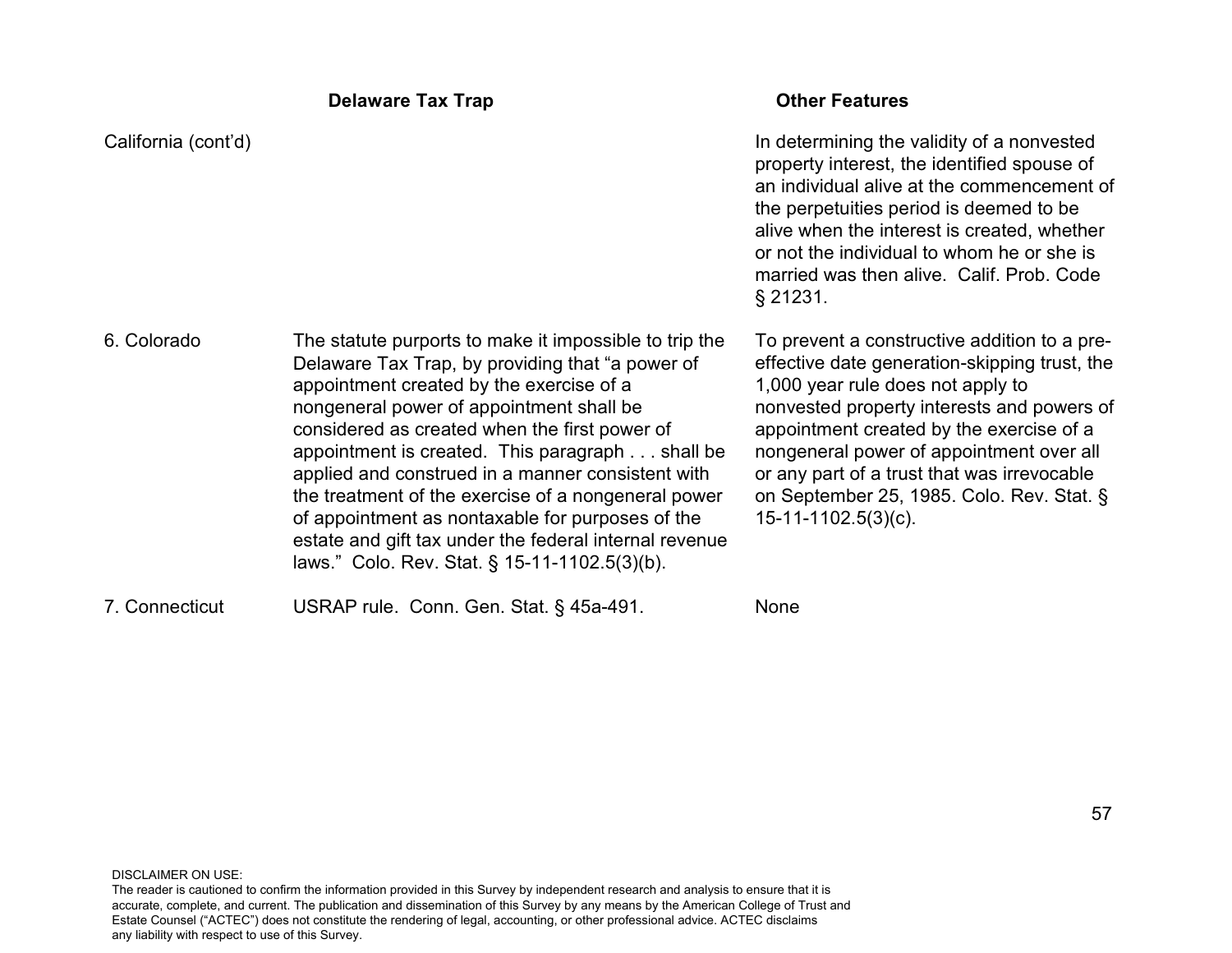### **Delaware Tax Trap COLOGITY CONSERVANTS Other Features** 8. Delaware Delaware tax trap applies to the exercise of a limited power of appointment generally, except that the exercise of a limited power of appointment over a trust that is exempt from GST tax by effective date or inclusion ratio, however, does not create a new perpetuities period. 25 Del. Code §§ 501, 504. The duration of a trust and time of vesting of interests in the trust property do not change merely because the place of administration of the trust is changed from some other jurisdiction to Delaware. 12 Del. Code § 3332(a). 9. District of Columbia USRAP rule. D.C. Code § 19-902. 10. Florida Exercise of a power of appointment does not create a new perpetuities period. Fla. Stat. § 689.225(3)(e). A joint power with respect to community property or to marital property under the Uniform Marital Property Act held by individuals married to each other is deemed to be a power exercisable by one person alone. Fla. Stat. § 689.225(3)(c). In all matters relating to the validity of an interest under the rule, "unless a contrary intent appears, it shall be presumed that the transferor of the interest intended that the interest be valId." Fla. Stat. § 689.225(7). 11. Georgia USRAP rule. O.C.G.A. § 44-6-202. None 12. Hawaii USRAP rule. Haw. Rev. Stat. §§ 525-1, 525-2(a). None

DISCLAIMER ON USE: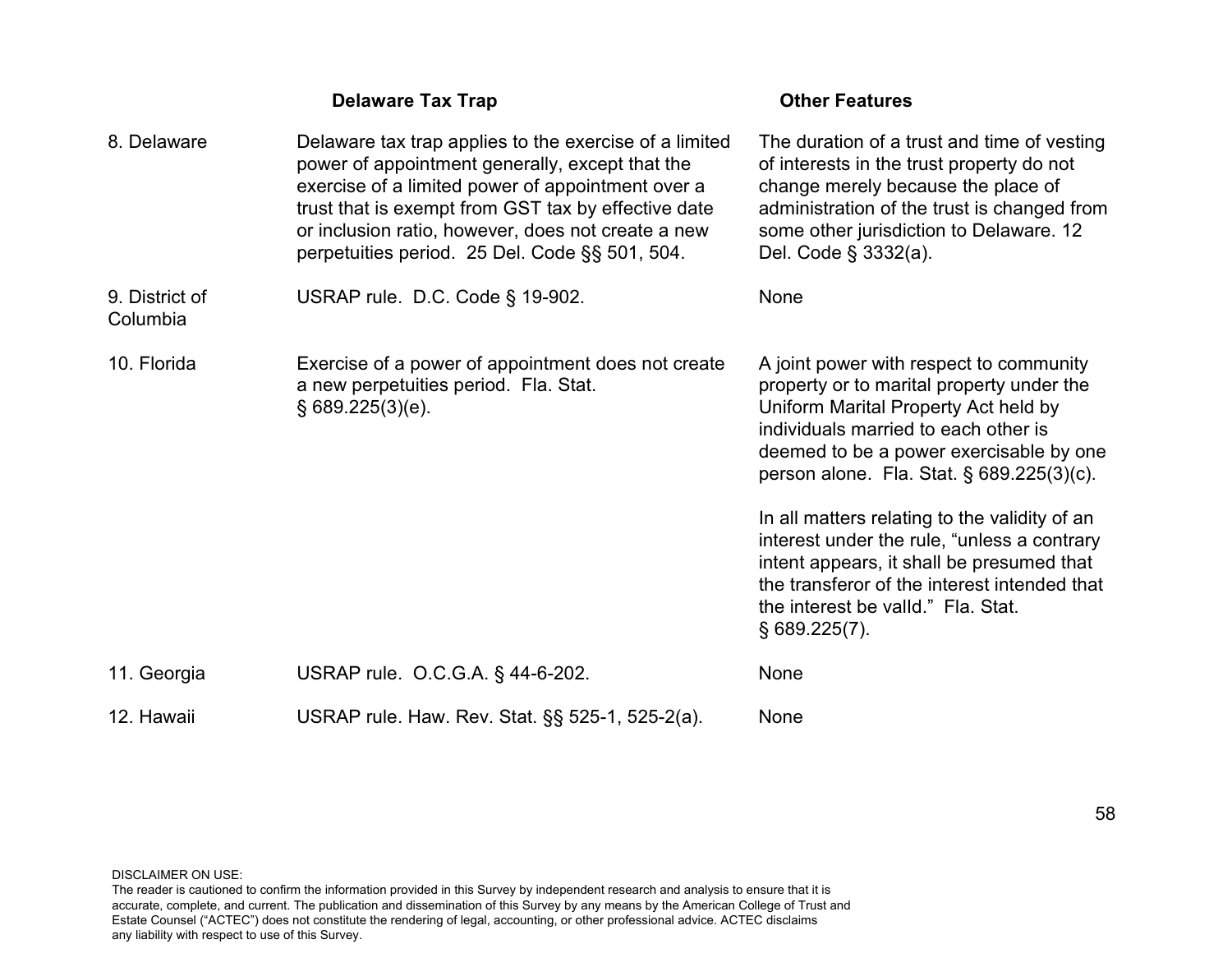|              | <b>Delaware Tax Trap</b>                                                                                                                                                                                                                                                                                                                                                                                                                                                                                                                | <b>Other Features</b>                                                                                                                                                                                                                                                                                                                                         |
|--------------|-----------------------------------------------------------------------------------------------------------------------------------------------------------------------------------------------------------------------------------------------------------------------------------------------------------------------------------------------------------------------------------------------------------------------------------------------------------------------------------------------------------------------------------------|---------------------------------------------------------------------------------------------------------------------------------------------------------------------------------------------------------------------------------------------------------------------------------------------------------------------------------------------------------------|
| 13. Idaho    | Common law rule appears to apply – no statutory or<br>case law modifications or interpretations, in light of<br>general repeal of rule.                                                                                                                                                                                                                                                                                                                                                                                                 | None                                                                                                                                                                                                                                                                                                                                                          |
| 14. Illinois | Common law rule appears to apply – no statutory or<br>case law modifications or interpretations.                                                                                                                                                                                                                                                                                                                                                                                                                                        | None                                                                                                                                                                                                                                                                                                                                                          |
| 15. Indiana  | USRAP rule. Ind. Code § 32-17-8-3.                                                                                                                                                                                                                                                                                                                                                                                                                                                                                                      | None                                                                                                                                                                                                                                                                                                                                                          |
| 16. lowa     | Common law rule appears to apply – no statutory or<br>case law modifications or interpretations.                                                                                                                                                                                                                                                                                                                                                                                                                                        | Lease or grant of agricultural lands,<br>reserving any rent, or service of any kind,<br>subject to 20-year limit. Iowa Const. Art. 1,<br>§ 24.                                                                                                                                                                                                                |
| 17. Kansas   | USRAP rule. Kan. Stat. §§ 59-3401, 59-3402.                                                                                                                                                                                                                                                                                                                                                                                                                                                                                             | None                                                                                                                                                                                                                                                                                                                                                          |
| 18. Kentucky | The creation of a future property interest or trust by<br>exercise of a power of appointment starts a new<br>period of the rule, if the exercised power is a general<br>power exercisable in favor of the donee, the donee's<br>estate, the donee's creditors, or the creditors of the<br>donee's estate, even if the laws of Kentucky are<br>made applicable by transfer of the situs of a trust to<br>Kentucky, by a change in the law governing a trust<br>instrument to Kentucky law, or otherwise. Ky. Rev.<br>Stat. § 381.225(c). | Repeal of the rule applies to a future<br>property interest or power of appointment<br>created under the laws of any state that<br>does not have a rule against perpetuities in<br>force, that is not covered by any previously<br>existing rule against perpetuities, and to<br>which, after the power is only testamentary.<br>Ky. Rev. Stat. § 381.225(c). |

19. Louisiana None None None None None

59

### DISCLAIMER ON USE: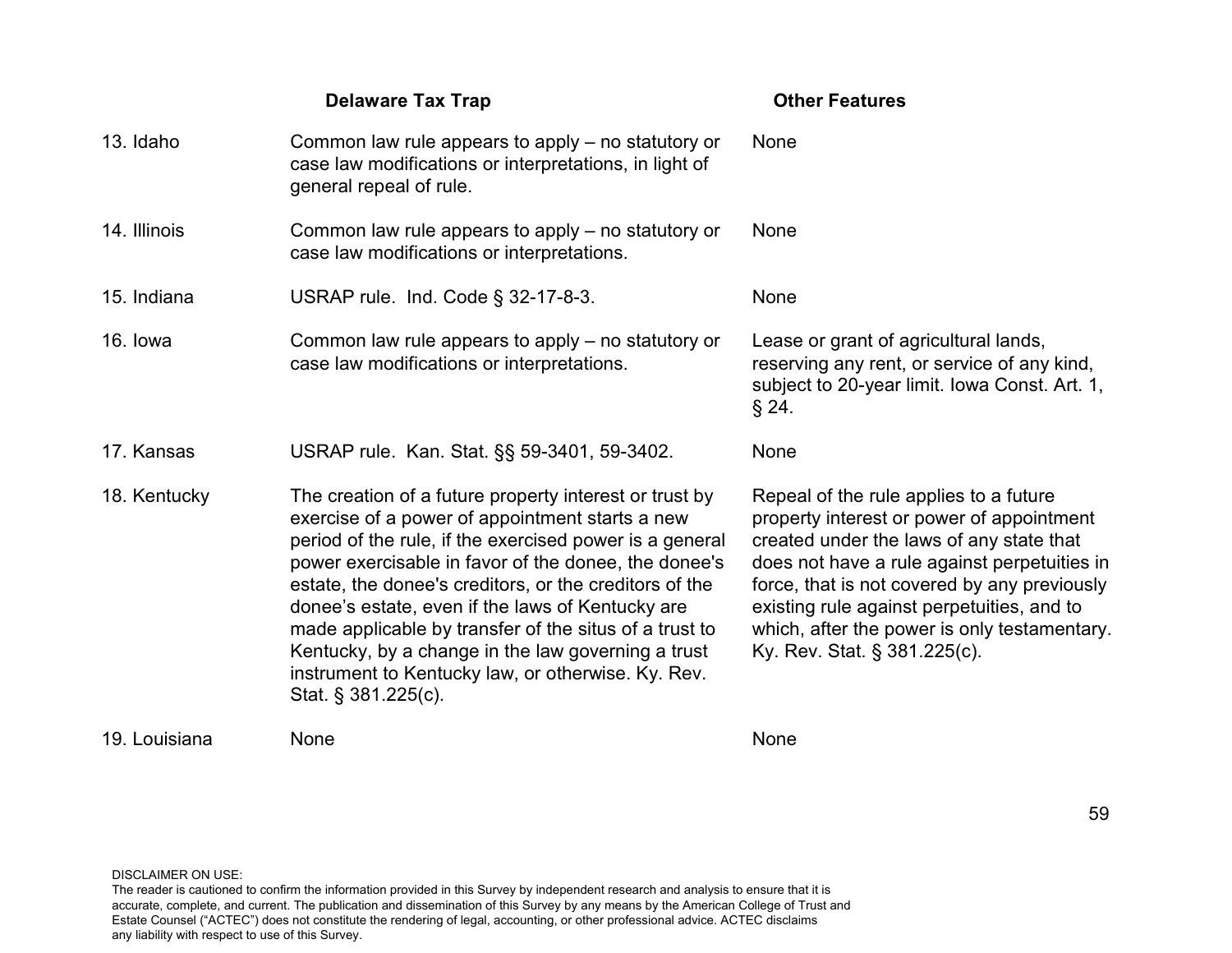# **Delaware Tax Trap CONSIDER ALCONSTRANGE TO A CONSIDER A CONSIDER A CONSIDER A CONSIDER A CONSIDER A CONSIDER A CONSIDER A CONSIDER A CONSIDER A CONSIDER A CONSIDER A CONSIDER A CONSIDER A CONSIDER A CONSIDER A CONSIDER**

| 20. Maine         | Common law rule appears to apply – no statutory or<br>case law modifications or interpretations.<br>A fee simple determinable in land or a fee simple<br>in land subject to a right of entry for condition broken<br>becomes a fee simple absolute if the specified<br>contingency does not occur within 30 years from the<br>date when such fee simple determinable or such fee<br>simple subject to a right of entry becomes<br>possessory. If this contingency occurs within said<br>30 years, the succeeding interest, which may be an<br>interest in a person other than the person creating<br>the interest or his heirs, shall become possessory or<br>the right of entry exercisable not with standing the<br>rule against perpetuities. 33 Me. Rev. Stat. § 103. | If a property interest would violate the rule<br>because it is contingent upon any person<br>attaining or failing to attain an age in<br>excess of 21 years, the age contingency<br>shall be reduced to 21 years as to all<br>persons subject to the same age<br>contingency. 33 Me. Rev. Stat. § 102. |
|-------------------|---------------------------------------------------------------------------------------------------------------------------------------------------------------------------------------------------------------------------------------------------------------------------------------------------------------------------------------------------------------------------------------------------------------------------------------------------------------------------------------------------------------------------------------------------------------------------------------------------------------------------------------------------------------------------------------------------------------------------------------------------------------------------|--------------------------------------------------------------------------------------------------------------------------------------------------------------------------------------------------------------------------------------------------------------------------------------------------------|
| 21. Maryland      | Common law rule appears to apply – no statutory or<br>case law modifications or interpretations.                                                                                                                                                                                                                                                                                                                                                                                                                                                                                                                                                                                                                                                                          | None                                                                                                                                                                                                                                                                                                   |
| 22. Massachusetts | USRAP rule. Mass. Gen. Laws, ch. 190B §§ 2-901<br>to 2-902 (formerly 184A Mass Gen. Laws $\S$ 1-2,<br>change effective March 31, 2012).                                                                                                                                                                                                                                                                                                                                                                                                                                                                                                                                                                                                                                   | <b>None</b>                                                                                                                                                                                                                                                                                            |

DISCLAIMER ON USE:

The reader is cautioned to confirm the information provided in this Survey by independent research and analysis to ensure that it is accurate, complete, and current. The publication and dissemination of this Survey by any means by the American College of Trust and Estate Counsel ("ACTEC") does not constitute the rendering of legal, accounting, or other professional advice. ACTEC disclaims any liability with respect to use of this Survey.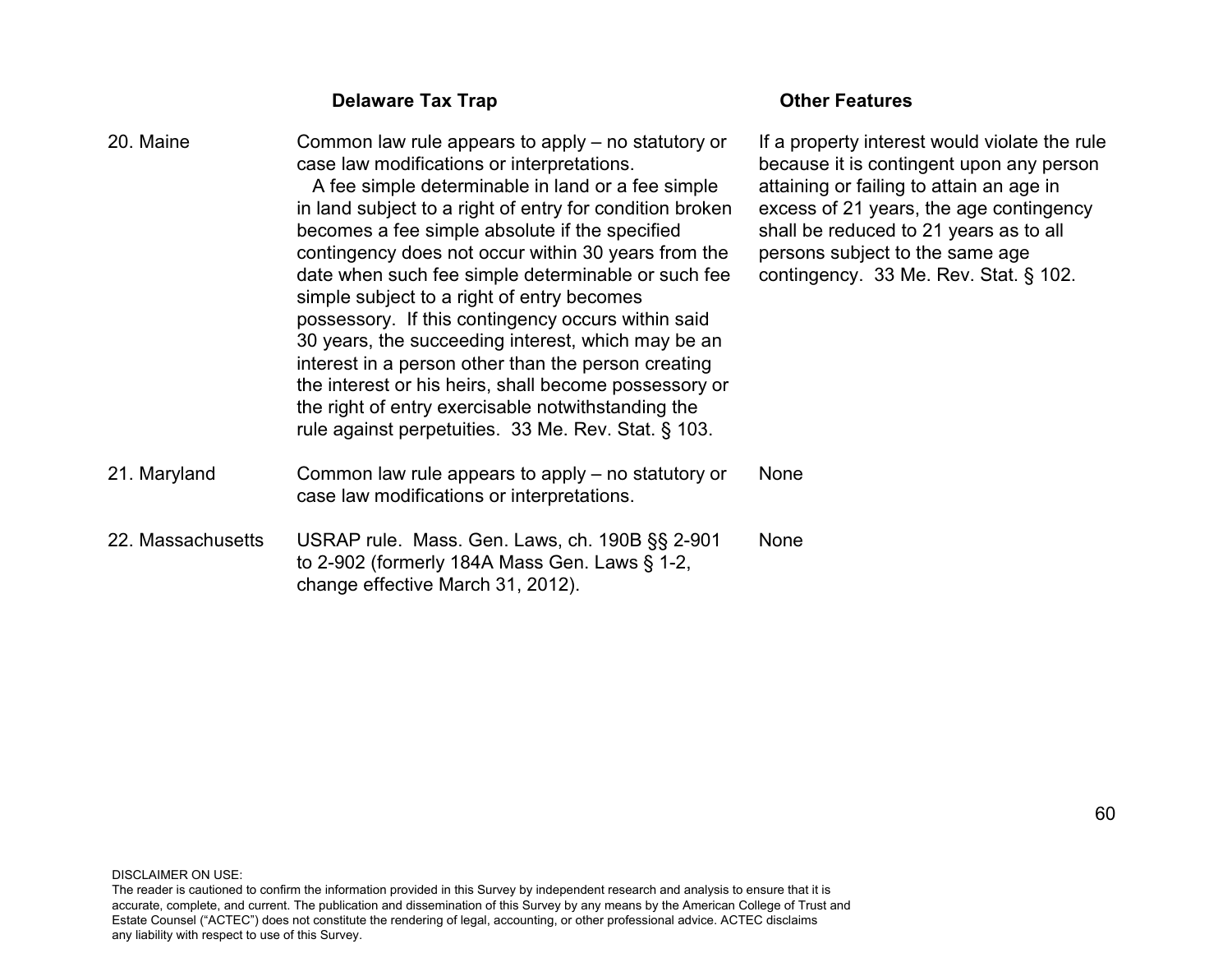|                 | <b>Delaware Tax Trap</b>                                                                                                                                                                                                                                                                                                                          | <b>Other Features</b> |
|-----------------|---------------------------------------------------------------------------------------------------------------------------------------------------------------------------------------------------------------------------------------------------------------------------------------------------------------------------------------------------|-----------------------|
| 23. Michigan    | Available for exercise of a nongeneral power of<br>appointment to create a presently-exercisable<br>general power of appointment. Mich. Comp. Laws<br>§§ 554.72, 554.73, 554.93(3), 556.124.                                                                                                                                                      | <b>None</b>           |
|                 | An interest or power of appointment to which the<br>personal property trust perpetuities act applies, that<br>was created, or made subject to the interest or<br>power, by the exercise of a second power of<br>appointment, is subject to a rule with a 360-year<br>period substituted for the 90-year period. Mich.<br>Comp. Laws §§ 554.75(2). |                       |
| 24. Minnesota   | Common law rule ratified by statute. Minn. Stat.<br>$§$ 502.73.                                                                                                                                                                                                                                                                                   | <b>None</b>           |
| 25. Mississippi | Common law rule appears to apply – no statutory or<br>case law modifications or interpretations.                                                                                                                                                                                                                                                  | <b>None</b>           |
| 26. Missouri    | Common law rule appears to apply. Statute<br>confirms that rule begins to run from death of the<br>holder of a testamentary general power of<br>appointment. Mo. Stat. § 442.557.                                                                                                                                                                 | <b>None</b>           |

DISCLAIMER ON USE: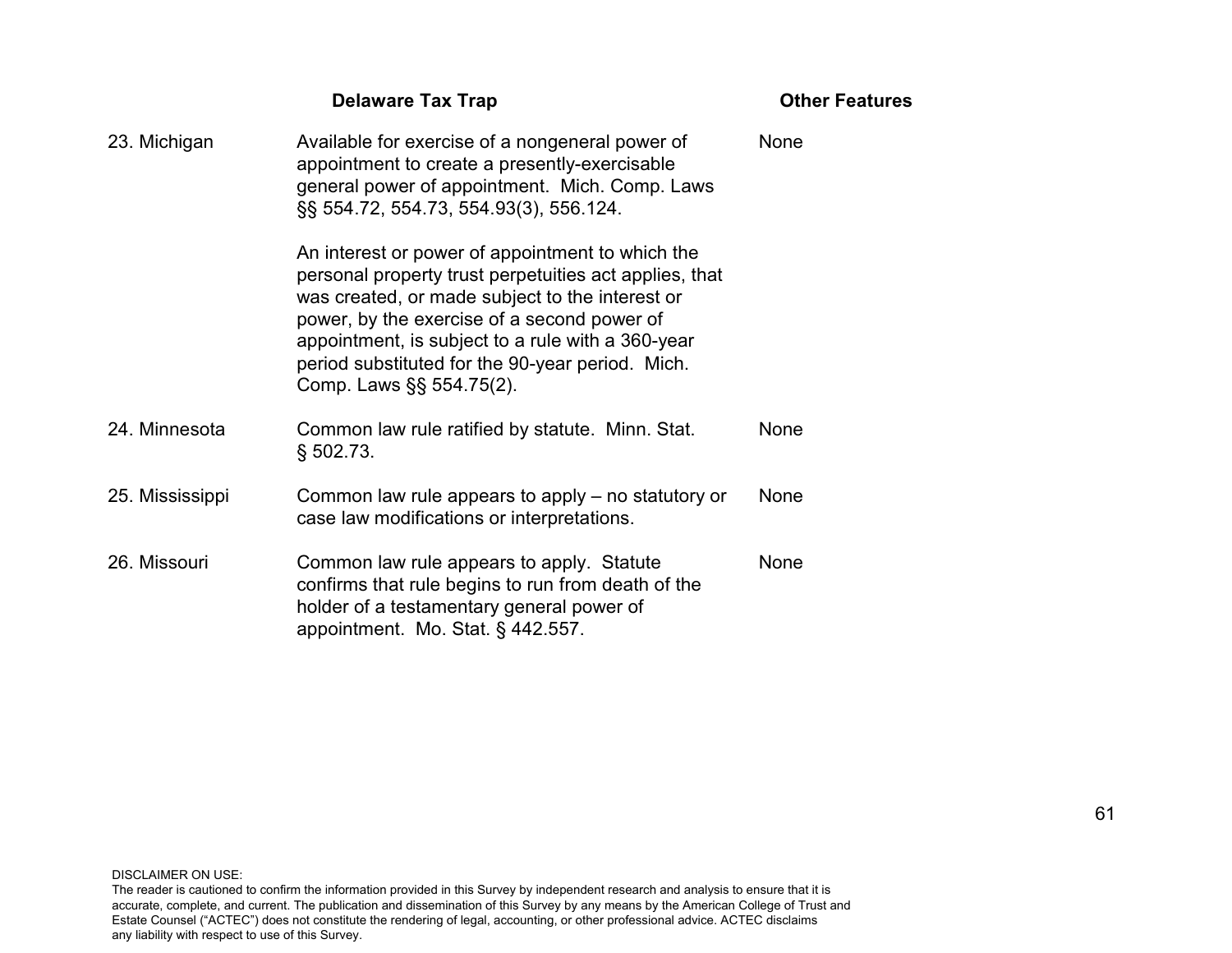|              | <b>Delaware Tax Trap</b>                                                                                                                                                                                                                              | <b>Other Features</b>                                                                                                                                                                                                                                                                                                                                                                                                                                                                                                                                                                                                                                                                                                                                                     |
|--------------|-------------------------------------------------------------------------------------------------------------------------------------------------------------------------------------------------------------------------------------------------------|---------------------------------------------------------------------------------------------------------------------------------------------------------------------------------------------------------------------------------------------------------------------------------------------------------------------------------------------------------------------------------------------------------------------------------------------------------------------------------------------------------------------------------------------------------------------------------------------------------------------------------------------------------------------------------------------------------------------------------------------------------------------------|
| 27. Montana  | USRAP rule. Mont. Code §§ 72-2-1002 to 72-2-<br>1003.                                                                                                                                                                                                 | Mont. Const. Art. XIII, § 6 states: "No<br>perpetuities shall be allowed except for<br>charitable purposes."                                                                                                                                                                                                                                                                                                                                                                                                                                                                                                                                                                                                                                                              |
|              |                                                                                                                                                                                                                                                       | Pet trusts cannot last more than 21 years.<br>Mont. Code § 72-2-1017(1).                                                                                                                                                                                                                                                                                                                                                                                                                                                                                                                                                                                                                                                                                                  |
| 28. Nebraska | USRAP rule. Neb. Rev. Stat. §§ 76-2002 to 76-<br>2003.                                                                                                                                                                                                | None                                                                                                                                                                                                                                                                                                                                                                                                                                                                                                                                                                                                                                                                                                                                                                      |
| 29. Nevada   | USRAP rule. Nev. Rev. Stat. §§ 111.1031 to<br>111.1033. Also states that "a joint power with<br>respect to community property held by persons<br>married to each other is a power exercisable by one<br>person alone." Nev. Rev. Stat. § 111.1033(2). | Nev. Const. Art. 15, § 4 states "No<br>perpetuities shall be allowed except for<br>eleemosynary purposes."<br>A spendthrift trust may not continue for a<br>period longer than the USRAP rule. The<br>free alienation of the legal estate by the<br>trustee may not be suspended beyond the<br>statutory or constitutional limits of Nevada<br>law or of the law of the state where the<br>trust's lands are situate. "A contingent<br>remainder in fee may be created on a prior<br>remainder in fee, to take effect if the<br>persons to whom the first remainder is<br>limited die under the age of 21 years, or<br>upon any other contingency by which the<br>estate of those persons may be determined<br>before they attain that age." Nev. Rev.<br>Stat. §166.140. |

DISCLAIMER ON USE:

The reader is cautioned to confirm the information provided in this Survey by independent research and analysis to ensure that it is accurate, complete, and current. The publication and dissemination of this Survey by any means by the American College of Trust and Estate Counsel ("ACTEC") does not constitute the rendering of legal, accounting, or other professional advice. ACTEC disclaims any liability with respect to use of this Survey.

62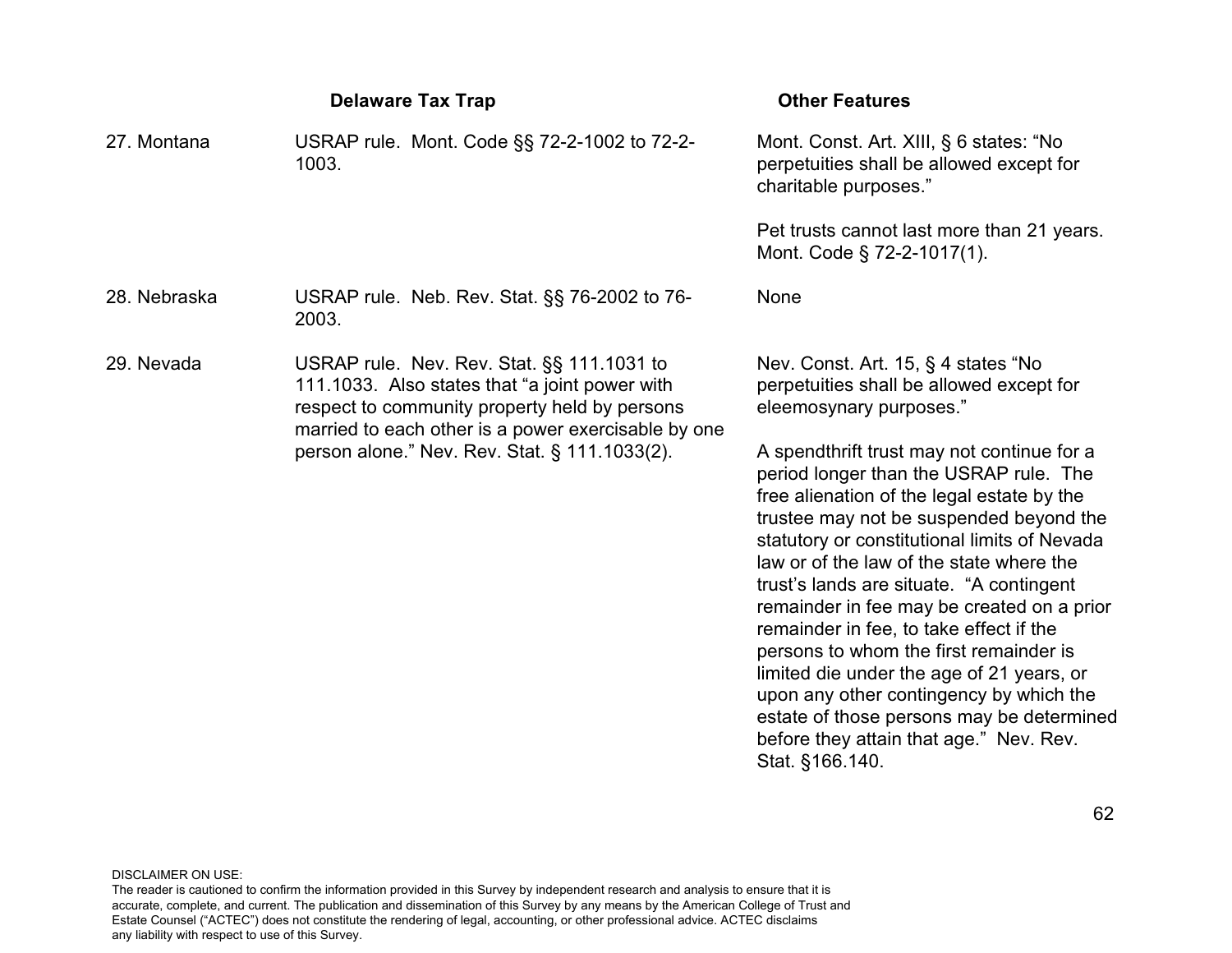|                   | <b>Delaware Tax Trap</b>                                                                                                                                                                                                                                                                                                                                                                                                                                                                                                                                                                 | <b>Other Features</b>                                                                                                                                                                                                                                                                                    |
|-------------------|------------------------------------------------------------------------------------------------------------------------------------------------------------------------------------------------------------------------------------------------------------------------------------------------------------------------------------------------------------------------------------------------------------------------------------------------------------------------------------------------------------------------------------------------------------------------------------------|----------------------------------------------------------------------------------------------------------------------------------------------------------------------------------------------------------------------------------------------------------------------------------------------------------|
| Nevada (cont'd)   |                                                                                                                                                                                                                                                                                                                                                                                                                                                                                                                                                                                          | A trust protector may be authorized to<br>modify or amend the instrument to take<br>advantage of changes in the rule or other<br>state laws restricting the terms of a trust,<br>the distribution of trust property or the<br>administration of the trust. Nev. Rev. Stat.<br>$\S$ 163.5553(1)(b).       |
| 30. New Hampshire | Common law rule appears to apply – no statutory or<br>case law modifications or interpretations.                                                                                                                                                                                                                                                                                                                                                                                                                                                                                         | A trust protector may be authorized to<br>modify or amend the instrument to take<br>advantage of changes in the rule or other<br>state laws restricting the terms of a trust,<br>the distribution of trust property or the<br>administration of the trust. N.H. Rev. Stat.<br>$\S$ 564-B: 12-1201(a)(2). |
| 31. New Jersey    | The rule begins to run on a future interest or trust<br>created by the exercise of a power of appointment,<br>from the exercise of the power, if the power is a<br>general power exercisable in favor of the donee, the<br>donee's estate, the donee's creditors or the<br>creditors of the donee's estate, even if the power is<br>exercisable only by will. Otherwise, the period of<br>the rule begins from the date the power is created.<br>Delaware tax trap cannot be invoked by the exercise<br>of a limited power of appointment, therefore. N.J.<br>Stat. $\S$ 46:2F-10(a)(3). | None                                                                                                                                                                                                                                                                                                     |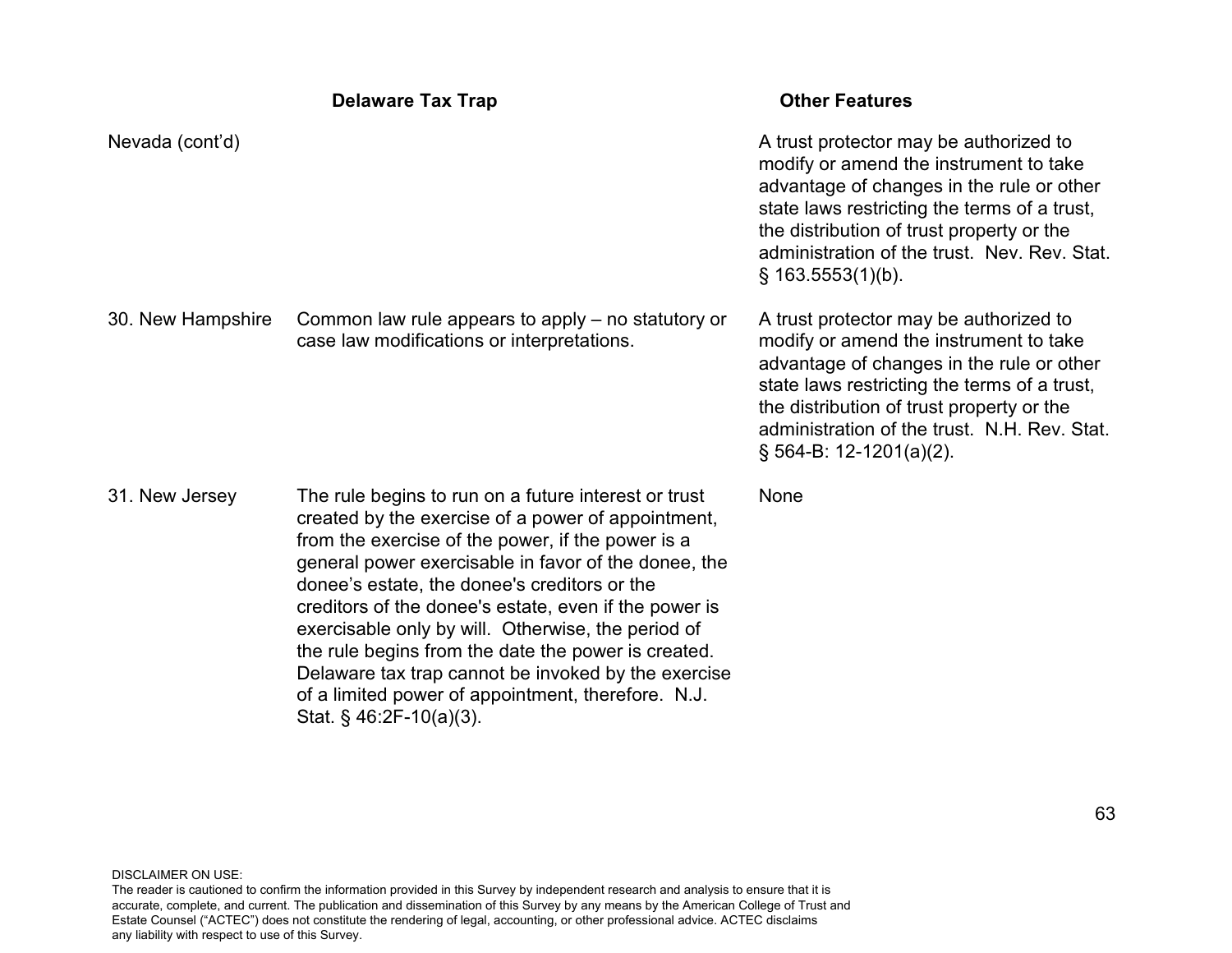|                | <b>Delaware Tax Trap</b>                        | <b>Other Features</b>                                                                                                                                                                                                                                                                                                                                                                                                                                                                                                                                                                                                                                                                                                |
|----------------|-------------------------------------------------|----------------------------------------------------------------------------------------------------------------------------------------------------------------------------------------------------------------------------------------------------------------------------------------------------------------------------------------------------------------------------------------------------------------------------------------------------------------------------------------------------------------------------------------------------------------------------------------------------------------------------------------------------------------------------------------------------------------------|
| 32. New Mexico | USRAP rule. N.M. Stat. §§ 45-2-901 to 45-2-902. | Pet trusts cannot last more than 21 years.<br>N.M. Stat. § 45-2 -907(a).                                                                                                                                                                                                                                                                                                                                                                                                                                                                                                                                                                                                                                             |
|                |                                                 | Special rules for "nonvested easements in<br>gross" (nonvested easement that is not<br>created to benefit or that does not benefit<br>the possessor of any real property in the<br>possessor's use of it as the possessor),<br>"option in gross with respect to an interest<br>in real property" (option in which the holder<br>does not own any leasehold or other<br>interest in the subject real property), and<br>"[p]reemptive rights in the nature of a right<br>of first refusal in gross with respect to an<br>interest in real property" (a preemptive right<br>in which the holder does not own any<br>leasehold or other interest in the subject<br>real property. N.M. Stat. §§ 45-2-908 to<br>45-2-914. |
| 33. New York   | Common law rule applies. N.Y. EPTL § 10-8.1.    | Where real property situated in New York<br>is acquired by a trust that is validly created<br>under the law of another jurisdiction, New<br>York law determines whether there is a<br>violation of the rule (and whether a<br>direction for the accumulation of rents and<br>profits is valid), using the law in effect at<br>the time of the acquisition of such property.<br>N.Y. EPTL § 9-1.2.                                                                                                                                                                                                                                                                                                                    |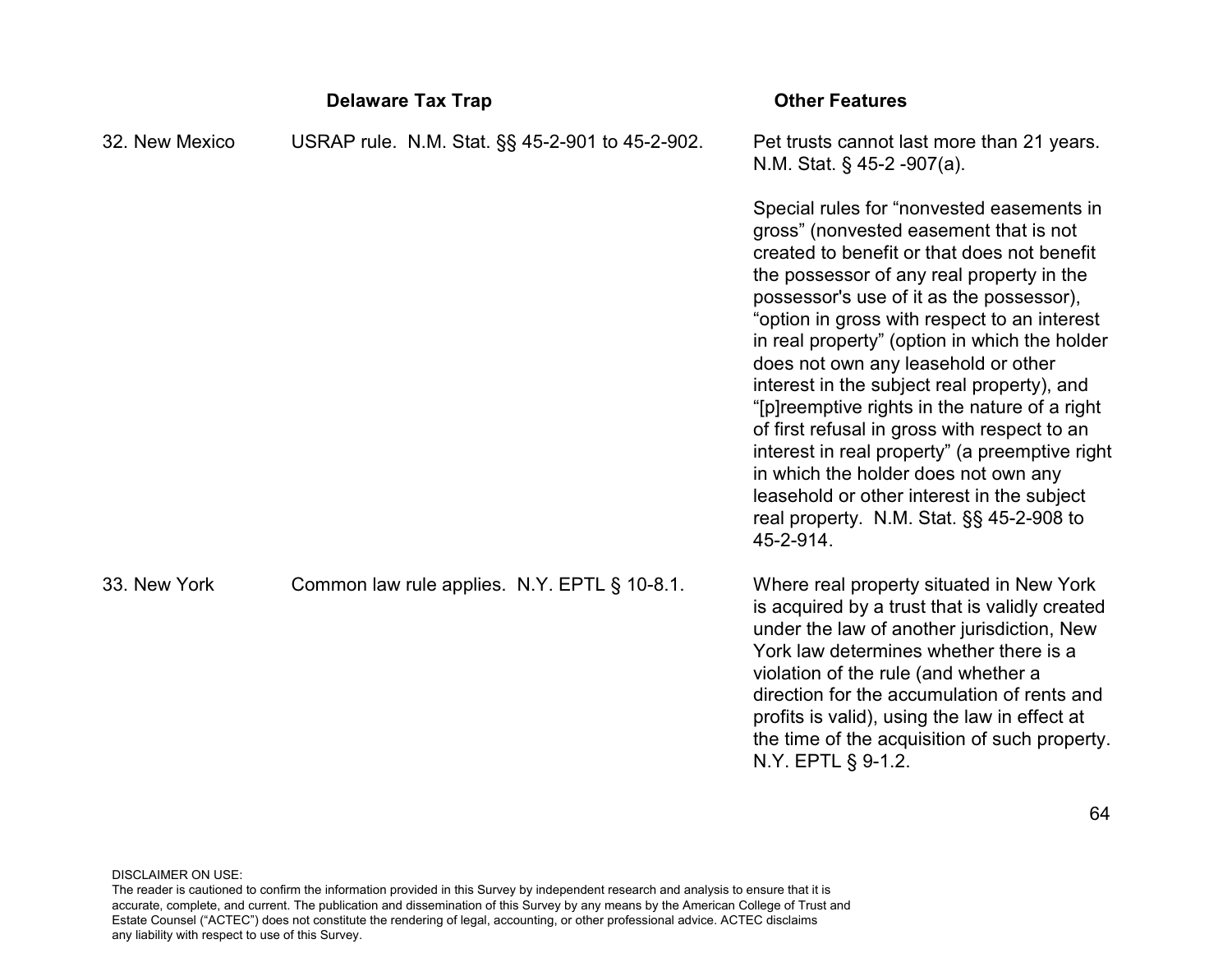# **Delaware Tax Trap CONSIDER ALCONSTRESS OF A CONSIDER AND THE PEATURES**

34. North Carolina Trust created by exercise of a general power of appointment, whether inter vivos or testamentary, gets new period of the rule from date of exercise. All other exercises of powers of appointment to create new trusts are deemed to start their period of the rule from when the original power was created. N.C. Gen. Stat. § 41-23(c). As to the exercise of a power of appointment not creating a new trust but still possibly creating a new power of appointment, the USRAP rule applies. N.C. Gen. Stat. §§ 41-15 to 41-16.

N.C. Constitution, Art. I, § 34, states: "Perpetuities . . . are contrary to the genius of a free state and shall not be allowed."

The power of alienation is suspended on a transfer in trust, only when there are no persons in being who can convey an absolute fee in possession of land, or full ownership of personal property. N.C. Gen. Stat. § 41-23(d).

A trust or equitable interests in a trust does not suspend the power of alienability, if the trustee has the power to sell or if there exists an unlimited power to terminate the trust in one or more persons in being. N.C. Gen. Stat. § 41-23(d).

Noncharitable trust with no ascertainable beneficiaries (such as an honorary or pet trust), may continue for no more than 21 years. N.C. Gen. Stat. § 36C-4-409.

A lease to commence at a time certain or upon the occurrence or nonoccurrence of a future event is invalid if it does not actually commence in possession within 30 years after its execution. N.C. Gen. Stat. § 41-30.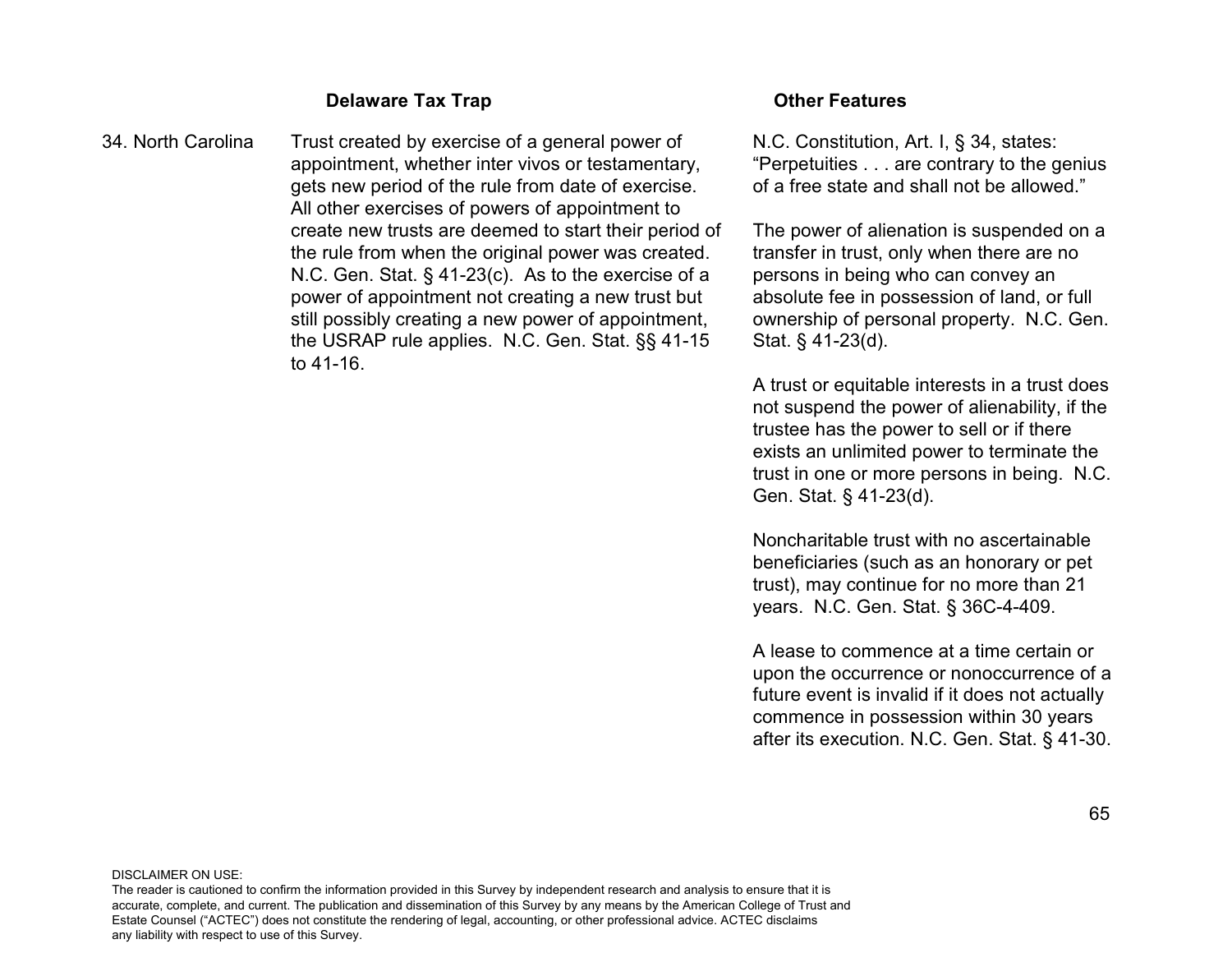|                  | <b>Delaware Tax Trap</b>                                                                                                                                                                                                                                                                                                                                                                                                                                  | <b>Other Features</b>                                                                                                                                                                                                                                                                  |
|------------------|-----------------------------------------------------------------------------------------------------------------------------------------------------------------------------------------------------------------------------------------------------------------------------------------------------------------------------------------------------------------------------------------------------------------------------------------------------------|----------------------------------------------------------------------------------------------------------------------------------------------------------------------------------------------------------------------------------------------------------------------------------------|
| 35. North Dakota | USRAP rule. N.D. Cent. Code §§ 47-02-27.1.                                                                                                                                                                                                                                                                                                                                                                                                                | Lease or grant of agricultural land<br>reserving any rent or service of any kind is<br>not valid for more than ten years, and lease<br>or grant of any city lot reserving any rent or<br>service of any kind is not valid for more<br>than 99 years. N.D. Cent. Code $\S$<br>47-16-02. |
| 36. Ohio         | Common law rule appears to apply – no statutory or<br>case law modifications or interpretations.                                                                                                                                                                                                                                                                                                                                                          | None                                                                                                                                                                                                                                                                                   |
| 37. Oklahoma     | Common law rule adopted. Ok. Stat. tit. 60,<br>$§$ 299.12.                                                                                                                                                                                                                                                                                                                                                                                                | Ok. Const. Art. II, §32 states: "Perpetuities<br>are contrary to the genius of a free<br>government, and shall never be<br>allowed"                                                                                                                                                    |
| 38. Oregon       | USRAP rule. Ore. Rev. Stat. §§ 105.950, 105.955.                                                                                                                                                                                                                                                                                                                                                                                                          | None                                                                                                                                                                                                                                                                                   |
| 39. Pennsylvania | Common law rule appears applicable, except that if<br>a power of appointment is exercised to create a new<br>power of appointment, any interest created by the<br>exercise of the new power of appointment must vest<br>within 360 years of the creation of the original power<br>of appointment, unless the exercise of the new<br>power of appointment expressly states that this<br>provision shall not apply. 20 Pa. Con. Stat.<br>$\S$ 6107.1(b)(3). | None                                                                                                                                                                                                                                                                                   |

66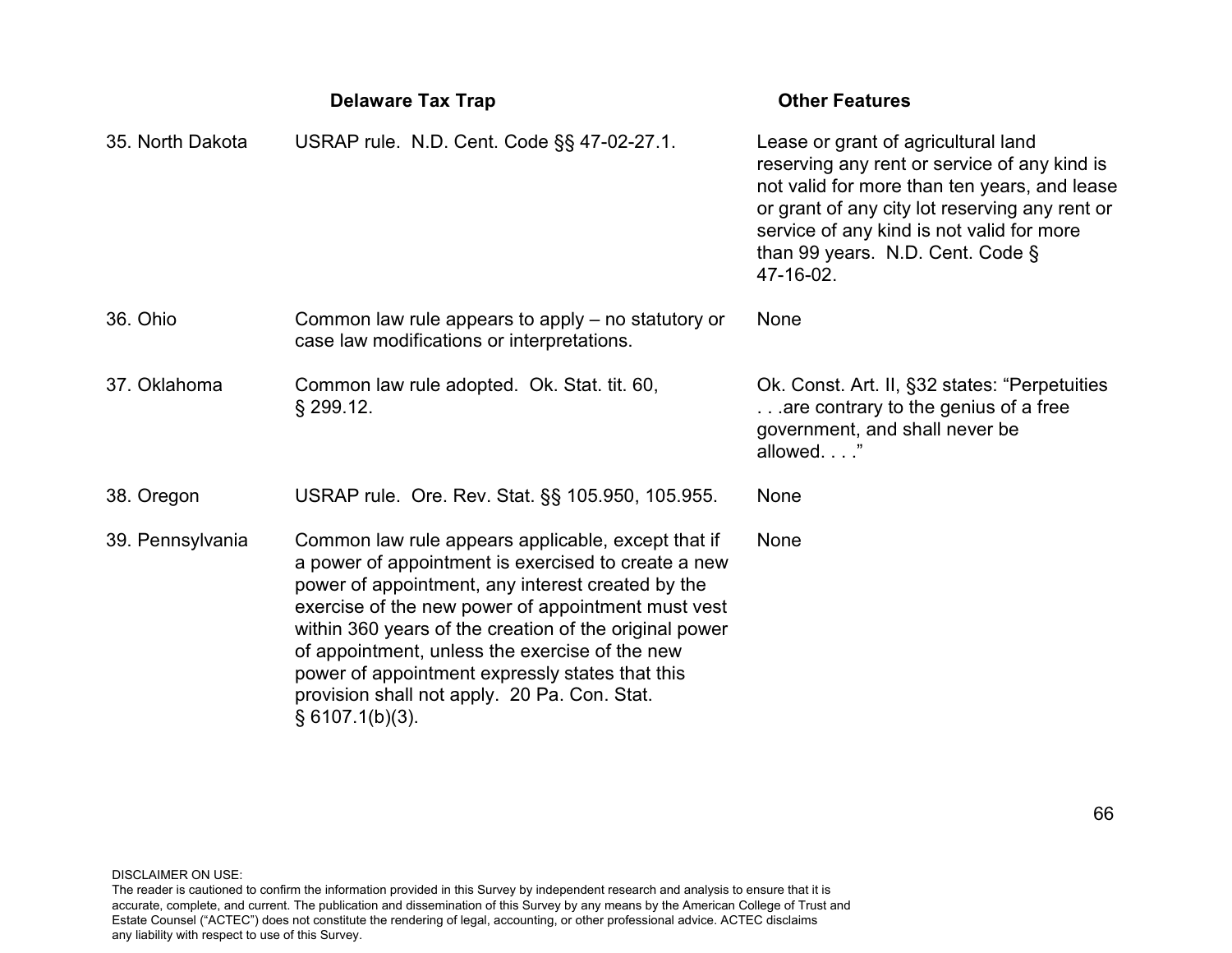|                    | <b>Delaware Tax Trap</b>                                                                                                                                                                                                                                                                                                    | <b>Other Features</b>                                                                                                                                                                                                                        |
|--------------------|-----------------------------------------------------------------------------------------------------------------------------------------------------------------------------------------------------------------------------------------------------------------------------------------------------------------------------|----------------------------------------------------------------------------------------------------------------------------------------------------------------------------------------------------------------------------------------------|
| 40. Rhode Island   | Common law rule against perpetuities repealed<br>outright. Unclear how Delaware tax trap would be<br>applied.                                                                                                                                                                                                               | None                                                                                                                                                                                                                                         |
| 41. South Carolina | USRAP rule. S.C. Code §§ 27-6-10 to 27-6-20.                                                                                                                                                                                                                                                                                | <b>None</b>                                                                                                                                                                                                                                  |
| 42. South Dakota   | A future interest or trust created by exercise of a<br>power of appointment computes its permissible<br>period from the time the power is exercised, if the<br>power is a general inter vivos or testamentary<br>power, and from the time the power is created if the<br>power is a special power. S.D. Cod. Laws § 43-5-5. | Lease or grant of agricultural land<br>reserving any rent or service limited to 20<br>years. S.D. Cod. Laws § 43-32-2.<br>Lease or grant of any municipal lot<br>reserving rent or service limited to 99<br>years. S.D. Cod. Laws § 43-32-2. |
|                    |                                                                                                                                                                                                                                                                                                                             | Absolute power of alienation, other than<br>one covered by the rule, may not be<br>suspended for longer the lives of persons<br>in being plus 30 years at the creation of the<br>limitation or condition. S.D. Cod. Laws<br>$§$ 43-5-1.      |

Suspension of all power to alienate trust res is a suspension of the power of alienation, unless the trustee has power to sell, or a person in being has an unlimited power to terminate. S.D. Cod. Laws § 43-5-4.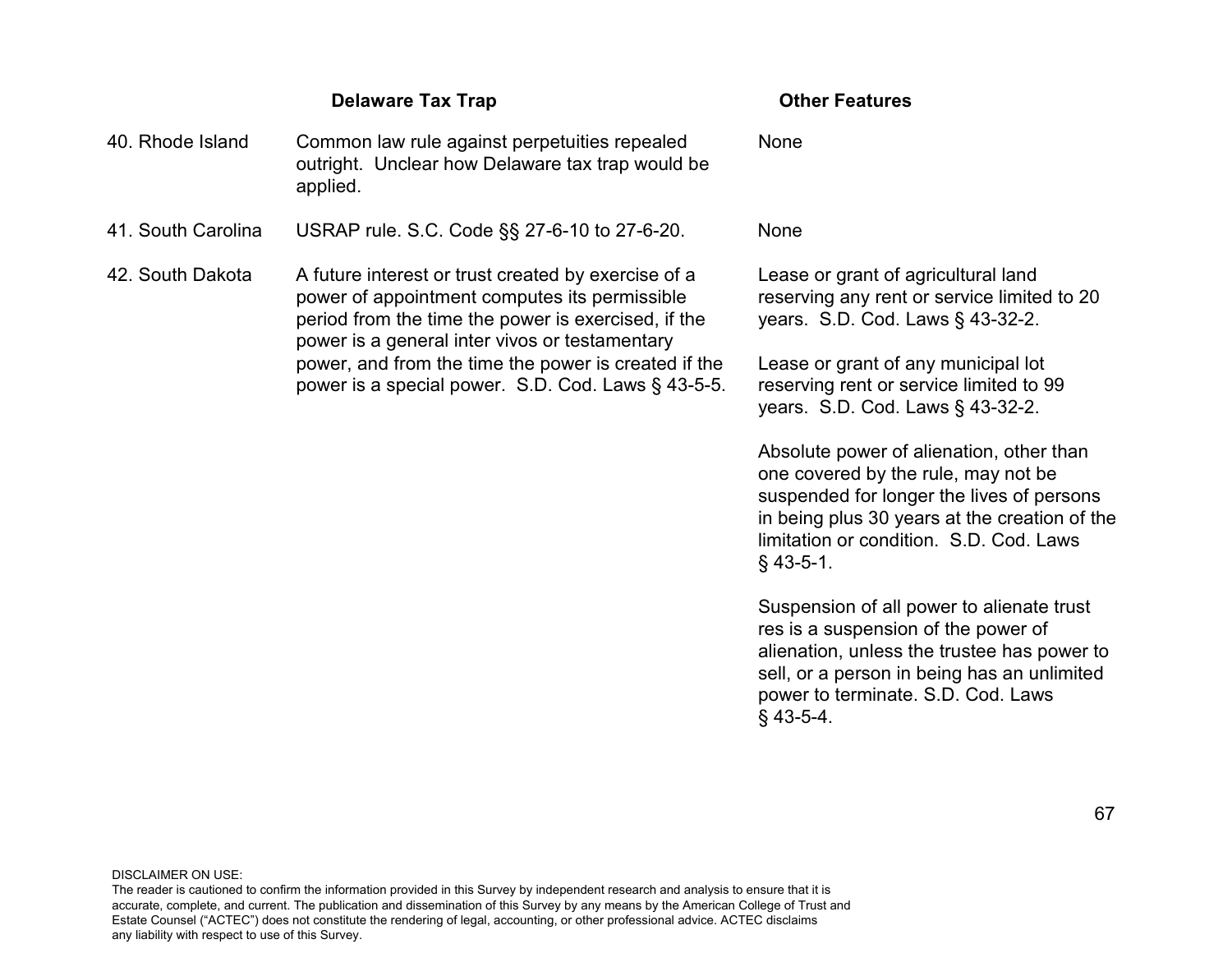### **Delaware Tax Trap COLOGITY CONSERVANTS Other Features** 43. Tennessee Power of appointment may not be exercised to create another power of appointment that would violate the rule. Tenn. Code  $\S$  32-3-110(2)(F). Const. Art. I, § 22 states: "perpetuities . . . are contrary to the genius of a free State, and shall not be allowed." 44. Texas Common law rule appears to apply – no statutory or case law modifications or interpretations. Texas Const. Art. 1, § 26 states: "Perpetuities . . . are contrary to the genius of a free government, and shall never be allowed. . . ." See Bowers v. Taylor, 2007 WL 1299440 (Tex. App. Houston 1st Dist. 2007). 45. Utah USRAP rules. Utah Code § 75-2-1202. Also: (a) All property interests created by the exercise of a nongeneral power of appointment to create a new presently-exercisable general power of appointment, must vest or terminate within 1,000 years after creation of the new power. Utah Code § 75-2- 1201(5); (b) All property interests created by the exercise of a nongeneral power of appointment to create a new or successive nongeneral power or a testamentary general power to which the property interest or successive power is subject, must vest or terminate within 1,000 years from the time of creation of the nongeneral power of appointment. Utah Code § 75- 2-1201(6). When title to real property is granted to the trustee of a trust governed by the statutory rule, the terms of the trust, provisions regarding the appointment of successor trustees and the names and addresses of successor trustees must be disclosed. Utah Code § 75-2-1209. A property interest that becomes invalid pursuant to the statutory rule upon the expiration of the 1,000-year period shall be distributed: (a) if the property interest is payable to one person, to that person; (b) if the property interest is payable to more than one person, to the persons to

The reader is cautioned to confirm the information provided in this Survey by independent research and analysis to ensure that it is accurate, complete, and current. The publication and dissemination of this Survey by any means by the American College of Trust and Estate Counsel ("ACTEC") does not constitute the rendering of legal, accounting, or other professional advice. ACTEC disclaims any liability with respect to use of this Survey.

whom it is then payable: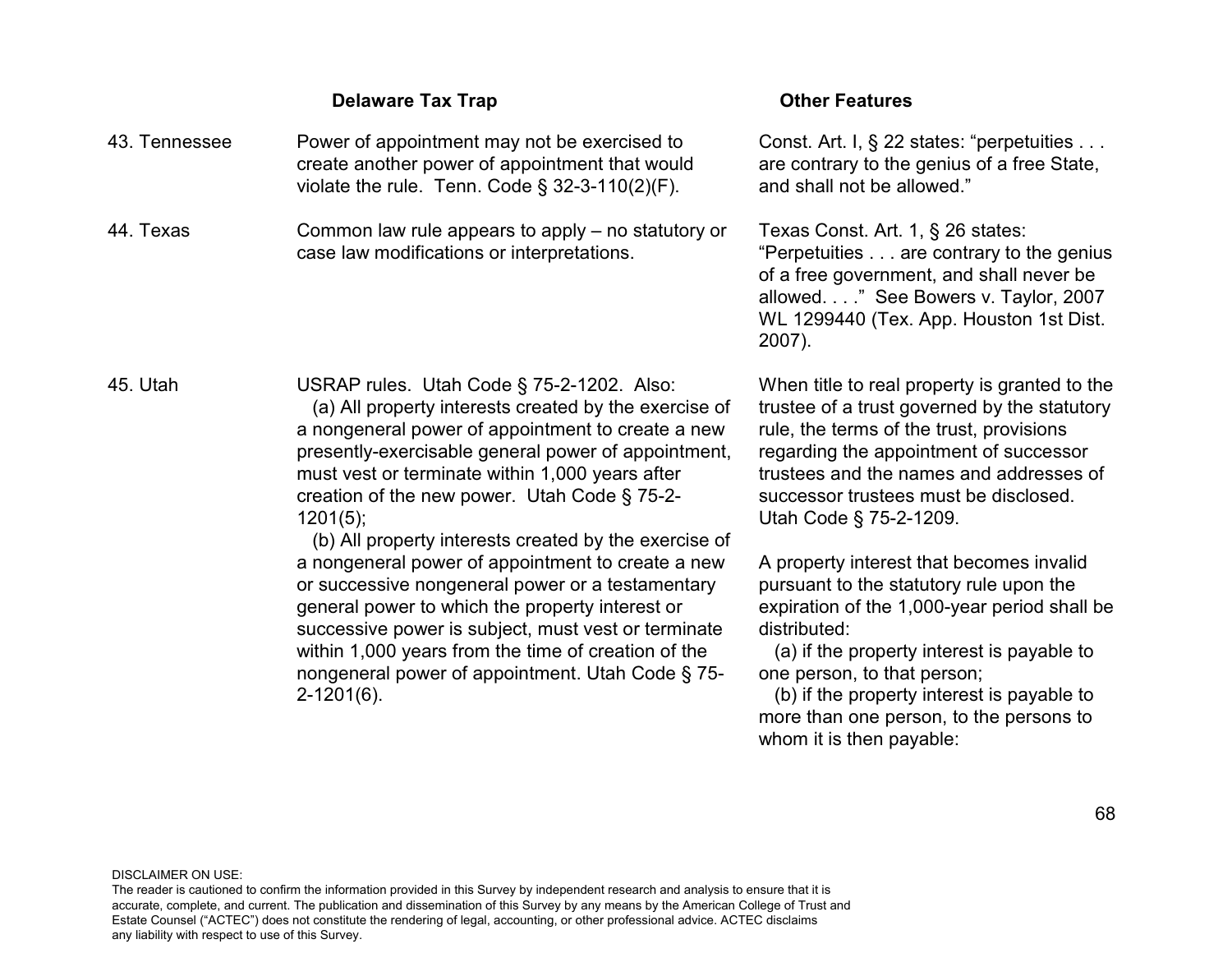| Utah (cont'd) |                                                                                                  | (1) in the shares to which the<br>persons are entitled; or<br>(2) equally among the persons who<br>are entitled to unspecified shares;<br>(c) if the property interest is payable to<br>only one person but in the discretion of a<br>trustee, to that person;<br>(d) if the property interest is payable in<br>the discretion of a trustee and to more than<br>one person, to the persons eligible to<br>receive it:<br>(1) in the shares to which they are<br>entitled; or<br>(2) equally among all persons who<br>are entitled to unspecified shares;<br>(e) if there is no then-living person to<br>whom a property interest may be<br>distributed under the above rules, it shall<br>be payable to one or more organizations<br>described in 26 U.S.C. $\S$ 2055(a) in such<br>shares as the then-acting trustee or<br>trustees determine. Utah Code<br>§75-2-1206.5. |
|---------------|--------------------------------------------------------------------------------------------------|----------------------------------------------------------------------------------------------------------------------------------------------------------------------------------------------------------------------------------------------------------------------------------------------------------------------------------------------------------------------------------------------------------------------------------------------------------------------------------------------------------------------------------------------------------------------------------------------------------------------------------------------------------------------------------------------------------------------------------------------------------------------------------------------------------------------------------------------------------------------------|
| 46. Vermont   | Common law rule appears to apply – no statutory or<br>case law modifications or interpretations. | None                                                                                                                                                                                                                                                                                                                                                                                                                                                                                                                                                                                                                                                                                                                                                                                                                                                                       |
| 47. Virginia  | USRAP rules. Va. Code §§ 55-12.1, 55-12.2.                                                       | None                                                                                                                                                                                                                                                                                                                                                                                                                                                                                                                                                                                                                                                                                                                                                                                                                                                                       |

**Delaware Tax Trap Other Features**

## DISCLAIMER ON USE: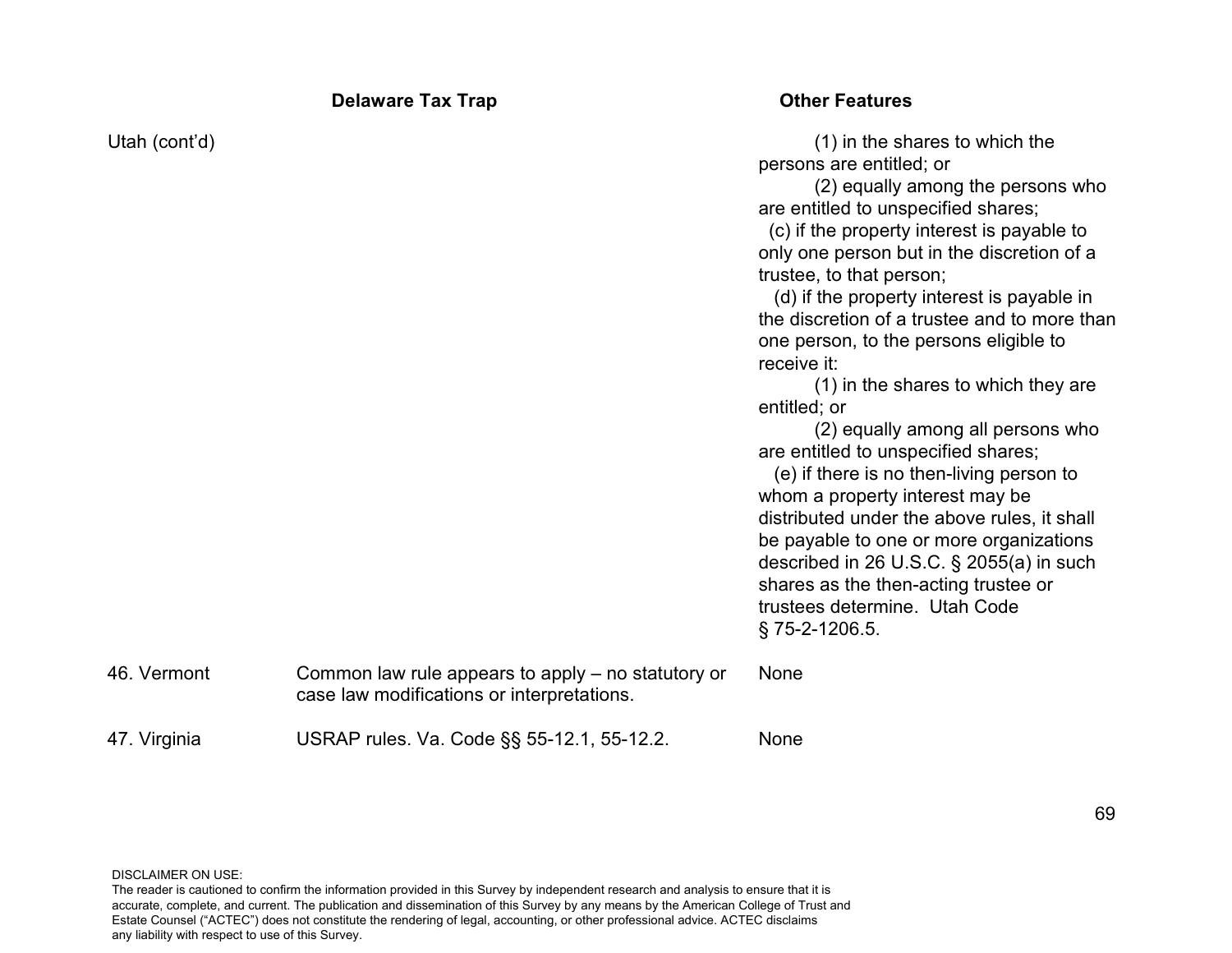|                   | <b>Delaware Tax Trap</b>                                                                                                                                                                                                                                                                                                                                                                                                                                                                                                                                                       | <b>Other Features</b>                                                                                                                                                                                                                                                                                                                                                                                                                                                                            |
|-------------------|--------------------------------------------------------------------------------------------------------------------------------------------------------------------------------------------------------------------------------------------------------------------------------------------------------------------------------------------------------------------------------------------------------------------------------------------------------------------------------------------------------------------------------------------------------------------------------|--------------------------------------------------------------------------------------------------------------------------------------------------------------------------------------------------------------------------------------------------------------------------------------------------------------------------------------------------------------------------------------------------------------------------------------------------------------------------------------------------|
| 48. Washington    | Common law rule appears to apply – no statutory or<br>case law modifications or interpretations.                                                                                                                                                                                                                                                                                                                                                                                                                                                                               | After 150 years, any trust assets not<br>otherwise distributable or vested shall be<br>distributed as the superior court having<br>jurisdiction directs, giving effect to the<br>general intent of the trust's creator or the<br>person exercising a power of appointment.<br>Rev. Code Wash. § 11.98.150.                                                                                                                                                                                       |
| 49. West Virginia | USRAP rules. W. Va. Code §§ 36-1A-1, 36-1A-2.                                                                                                                                                                                                                                                                                                                                                                                                                                                                                                                                  | None                                                                                                                                                                                                                                                                                                                                                                                                                                                                                             |
| 50. Wisconsin     | Permissible period for future interest or trust created<br>by exercise of a general power of appointment (a<br>power exercisable in favor of the donee, the donee's<br>estate, the donee's creditors or the creditors of the<br>donee's estate), starts when the power is exercised,<br>even if the power is testamentary. Otherwise, it<br>starts when the power is created, but facts at the<br>time the power is exercised are considered in<br>determining whether the power of alienation is<br>suspended beyond the period of the rule. Wis. Stat.<br>$\S$ 700.16(1)(c). | Const. Art. I, § 14 states that: "Leases and<br>grants of agricultural land for a longer term<br>than fifteen years in which rent or service<br>of any kind shall be reserved, and all fines<br>and like restraints upon alienation reserved<br>in any grant of land, hereafter made, are<br>declared to be void."<br>A power of alienation is suspended when<br>there are no persons in being who can<br>convey an absolute fee in possession of<br>land, or full ownership of personalty. Wis. |

Stat. § 700.16(2).

# DISCLAIMER ON USE: